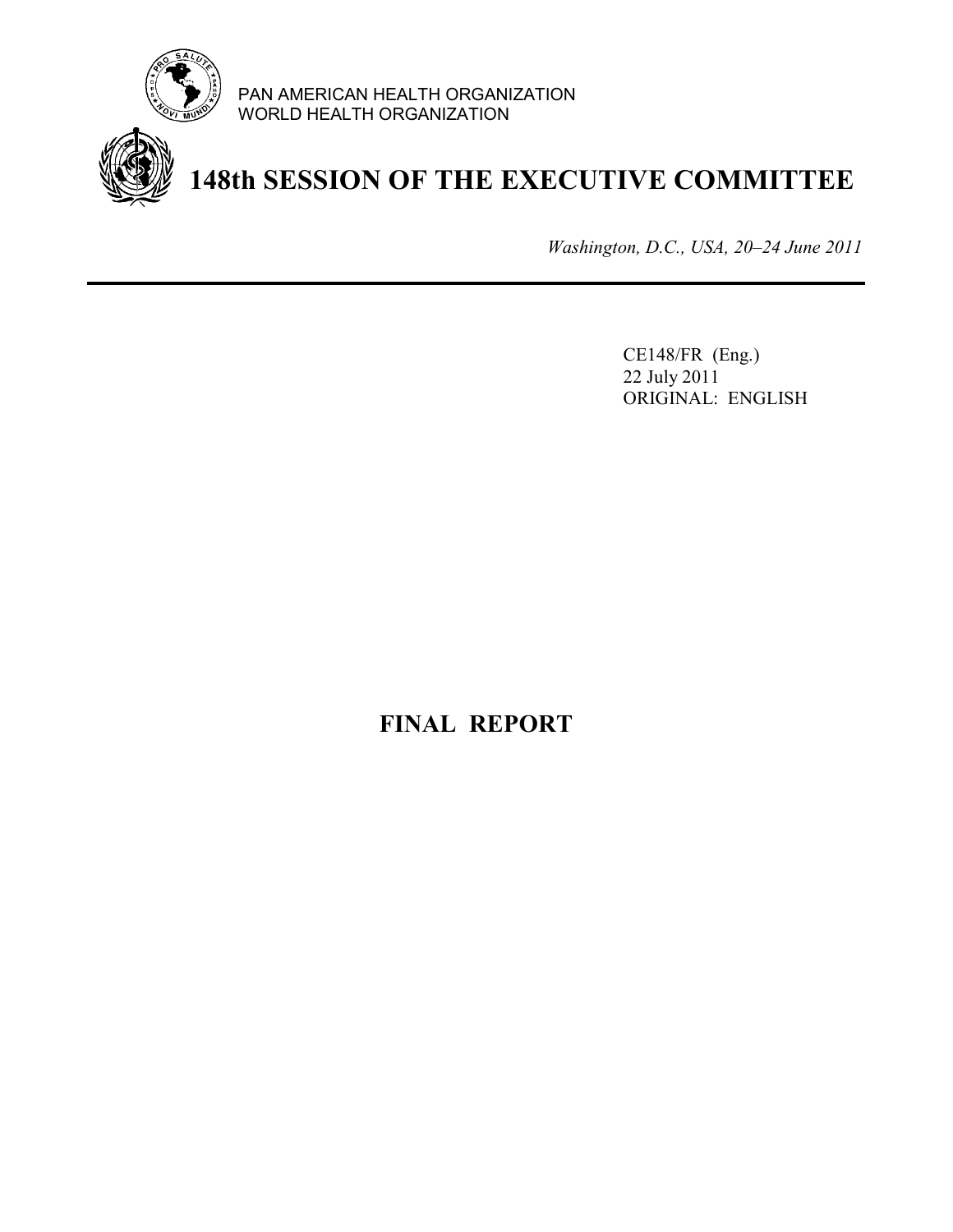## **CONTENTS**

*Page* 

| <b>Procedural Matters</b>                                                                                                         |  |
|-----------------------------------------------------------------------------------------------------------------------------------|--|
|                                                                                                                                   |  |
|                                                                                                                                   |  |
| Representation of the Executive Committee at the 51st Directing Council<br>of PAHO, 63rd Session of the Regional Committee of WHO |  |
|                                                                                                                                   |  |
| Provisional Agenda of the 51st Directing Council of PAHO, 63rd Session                                                            |  |
| <b>Committee Matters</b>                                                                                                          |  |
| Report on the Fifth Session of the Subcommittee on Program,                                                                       |  |
|                                                                                                                                   |  |
|                                                                                                                                   |  |
| Nongovernmental Organizations in Official Relations with PAHO 9                                                                   |  |
|                                                                                                                                   |  |
| <b>Program Policy Matters</b>                                                                                                     |  |
|                                                                                                                                   |  |
|                                                                                                                                   |  |
|                                                                                                                                   |  |
|                                                                                                                                   |  |
|                                                                                                                                   |  |
|                                                                                                                                   |  |
|                                                                                                                                   |  |
|                                                                                                                                   |  |
| Plan of Action to Accelerate the Reduction of Maternal Mortality                                                                  |  |
|                                                                                                                                   |  |
|                                                                                                                                   |  |
| <b>Administrative and Financial Matters</b>                                                                                       |  |
|                                                                                                                                   |  |
| Report of the Office of Internal Oversight and Evaluation Services 32                                                             |  |

Financial Report of the Director and Report of the External Auditor for 2010 ........ 33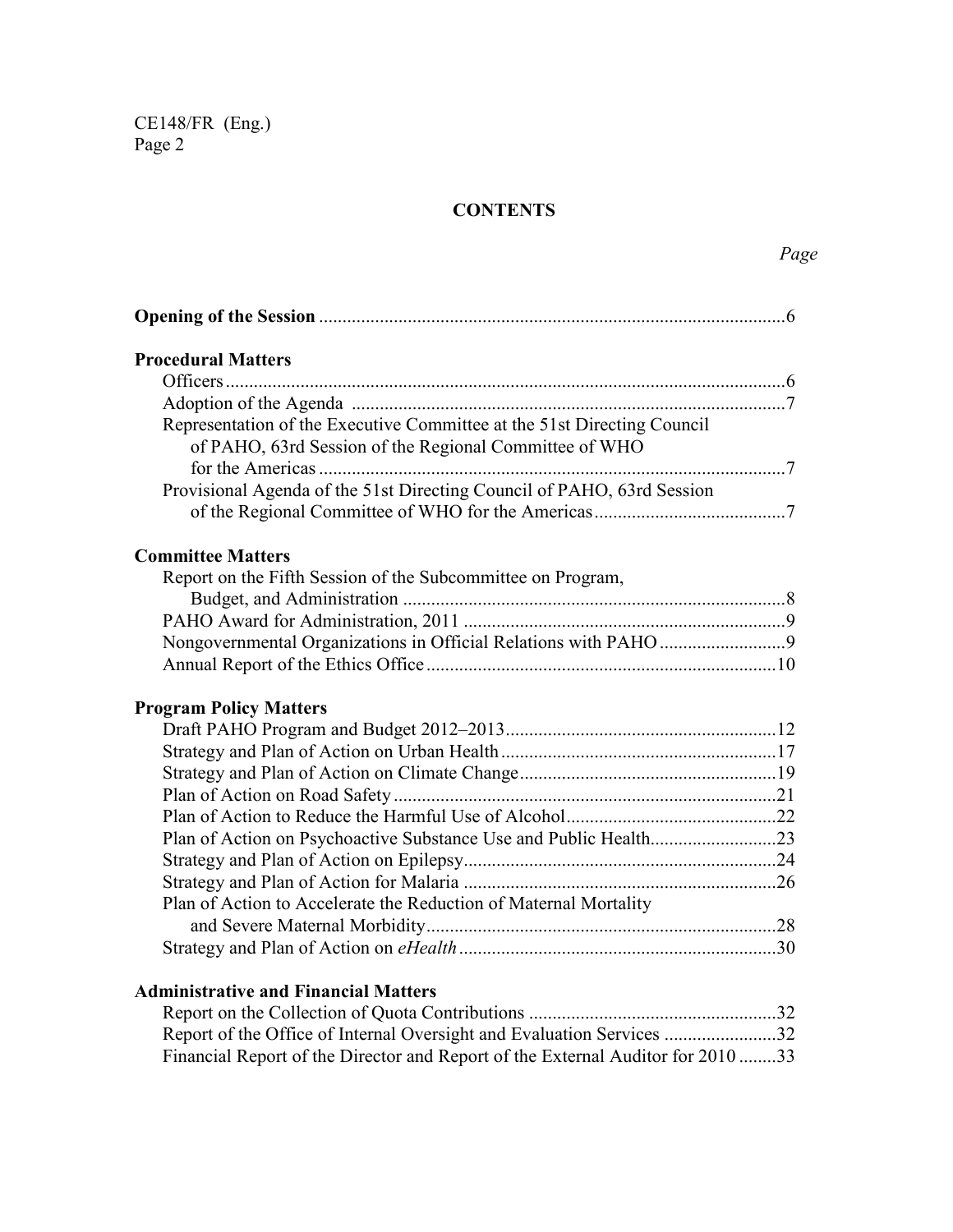# **CONTENTS** *(cont.)*

| <b>Administrative and Financial Matters (cont.)</b>                         |  |
|-----------------------------------------------------------------------------|--|
|                                                                             |  |
|                                                                             |  |
| <b>Personnel Matters</b>                                                    |  |
|                                                                             |  |
| Statement by the Representative of the PAHO/WHO Staff Association 38        |  |
| <b>Matters for Information</b>                                              |  |
| WHO Medium-term Strategic Plan 2008-2013 and Proposed                       |  |
|                                                                             |  |
| Update on the Modernization of the PASB Management                          |  |
|                                                                             |  |
| Report on the Preparations for the Panel on safe Motherhood and             |  |
|                                                                             |  |
| Report on the Preparations for the Roundtable on Antimicrobial Resistance42 |  |
|                                                                             |  |
|                                                                             |  |
| B. Implementation of the Global Strategy and Plan of Action on Public       |  |
|                                                                             |  |
| C. Advances in the Implementation of the WHO Framework Convention           |  |
|                                                                             |  |
|                                                                             |  |
| E. Progress toward Achievement of the Health-related Millennium             |  |
|                                                                             |  |
|                                                                             |  |
|                                                                             |  |
| A. Status of Implementation of the International Public Sector              |  |
|                                                                             |  |
| B. Update on the Appointment of the External Auditor of PAHO for            |  |
|                                                                             |  |
|                                                                             |  |
| Resolutions and other Actions of Intergovernmental Organizations            |  |
| of Interest to PAHO: Sixty-fourth World Health Assembly 51                  |  |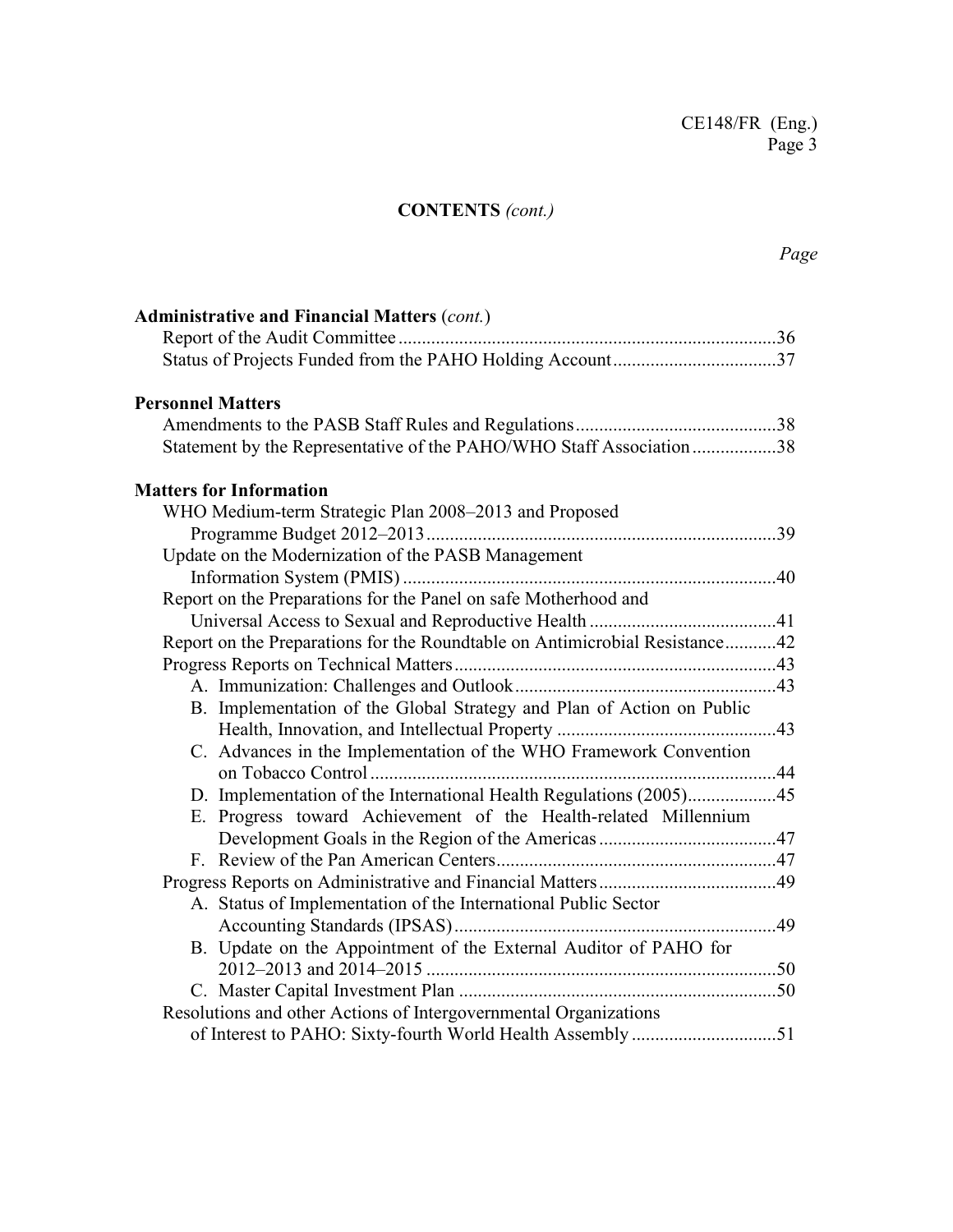# **CONTENTS** *(cont.)*

## *Resolutions*

| CE148.R1        |                                                            |  |  |
|-----------------|------------------------------------------------------------|--|--|
| CE148.R2        |                                                            |  |  |
| CE148.R3        |                                                            |  |  |
| <b>CE148.R4</b> |                                                            |  |  |
| CE148.R5        |                                                            |  |  |
| CE148.R6        | Nongovernmental Organizations in Official Relations        |  |  |
|                 |                                                            |  |  |
| CE148.R7        | Amendment of the Principles Governing Relations            |  |  |
|                 | between the Pan American Health Organization               |  |  |
|                 |                                                            |  |  |
| CE148.R8        | Plan of Action to Reduce the Harmful Use                   |  |  |
|                 |                                                            |  |  |
| CE148.R9        | Plan of Action on Psychoactive Substance Use               |  |  |
|                 |                                                            |  |  |
| CE148.R10       |                                                            |  |  |
| CE148.R11       |                                                            |  |  |
| CE148.R12       | Amendments to the PASB Staff Rules and Regulations77       |  |  |
| CE148.R13       |                                                            |  |  |
| CE148.R14       | Plan of Action to Accelerate the Reduction of Maternal     |  |  |
|                 |                                                            |  |  |
| CE148.R15       | Provisional Agenda of the 51st Directing Council of PAHO,  |  |  |
|                 | 63rd Session of the Regional Committee of WHO              |  |  |
|                 |                                                            |  |  |
| CE148.R16       |                                                            |  |  |
| CE148.R17       | Assessed Contributions of the Member States, Participating |  |  |
|                 | States, and Associate Members of the Pan American          |  |  |
|                 |                                                            |  |  |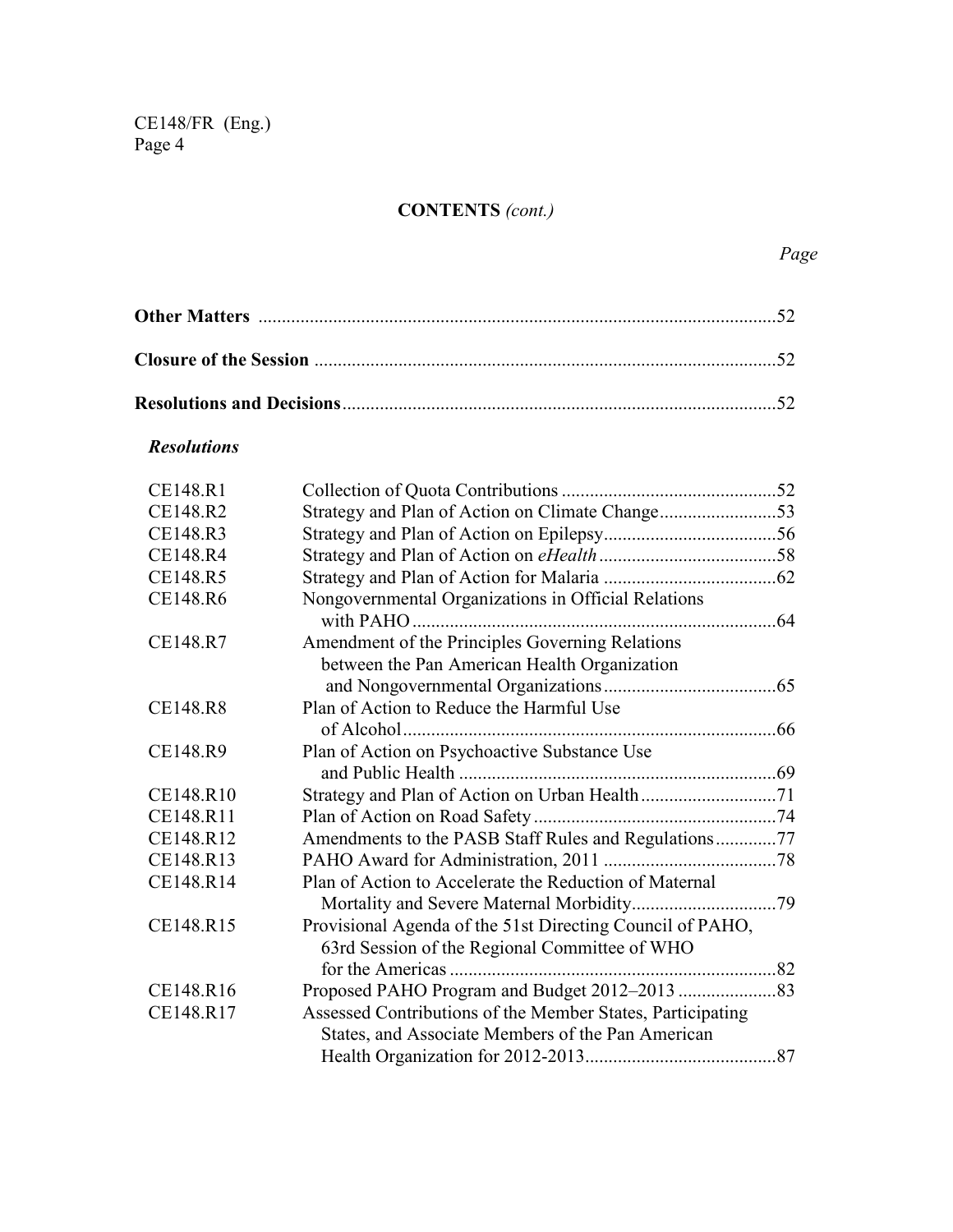## **CONTENTS** (*cont.*)

*Page* 

### *Decisions*

| CE148(D2) | Representation of the Executive Committee at the             |  |
|-----------|--------------------------------------------------------------|--|
|           | 51st Directing Council of PAHO, 63rd Session of the Regional |  |
|           |                                                              |  |

#### **Annexes**

| Annex A. Agenda |                               |
|-----------------|-------------------------------|
|                 | Annex B. List of Documents    |
|                 | Annex C. List of Participants |

Annex D. Annex to the Final Report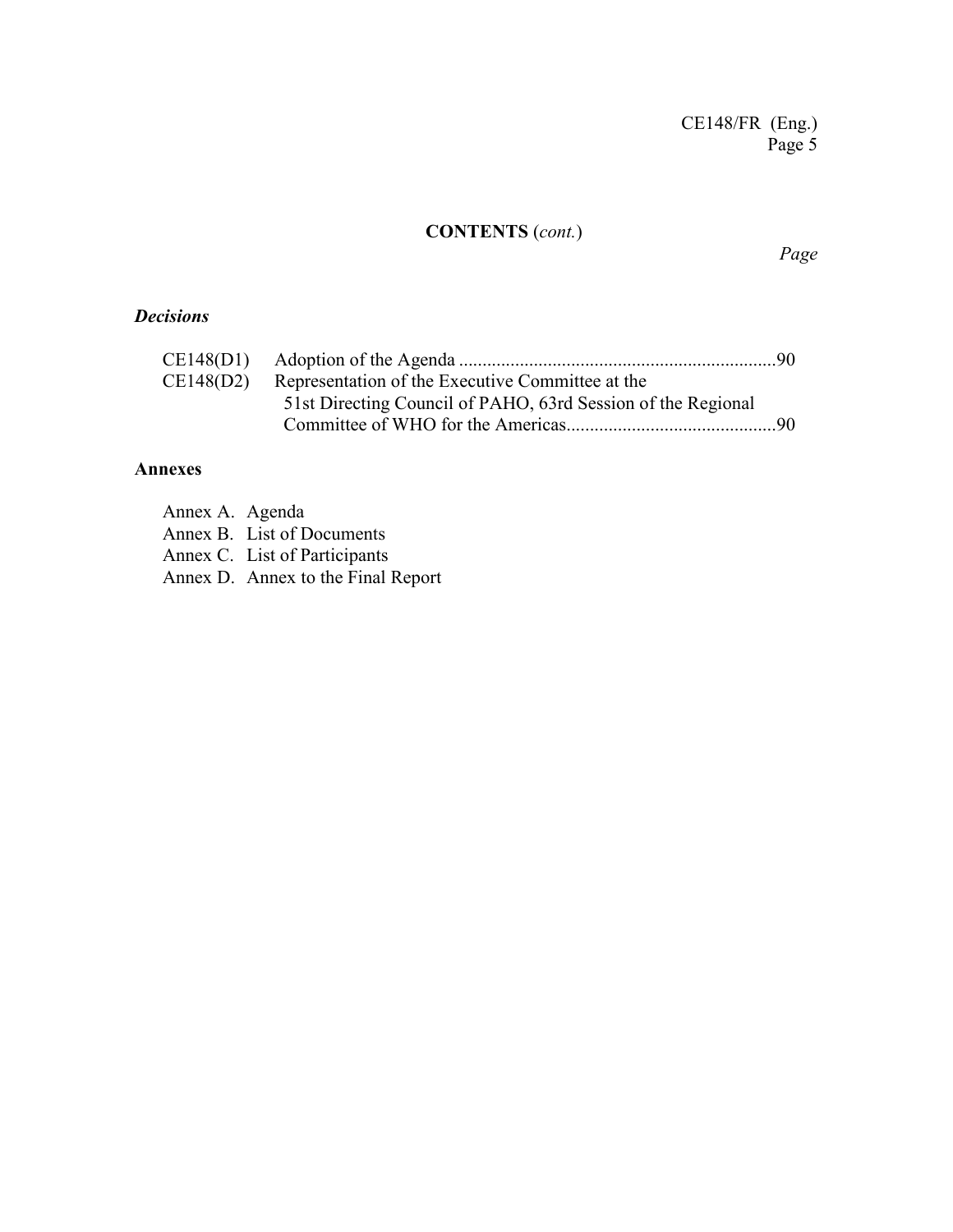# **FINAL REPORT**

## **Opening of the Session**

1. The 148th Session of the Executive Committee of the Pan American Health Organization (PAHO) was held at the Headquarters of the Organization in Washington, D.C., from 20 to 23 June 2011. The Committee also held a virtual meeting on 22 July 2011 in order to conclude its discussion of the proposed PAHO Program and Budget for 2012- 2013.

2. The Session was attended by delegates of the following eight members of the Executive Committee elected by the Directing Council: Argentina, Colombia, Grenada, Guatemala, Peru, Saint Vincent and the Grenadines, United States of America, and Venezuela (Bolivarian Republic of). The ninth member, Haiti, was unable to attend. Representatives of the following other Member States, Participating States, and Observer States attended in an observer capacity: Bolivia (Plurinational State of), Brazil, Canada, Cuba, Mexico, Netherlands, Portugal, and Spain. In addition, one United Nations agency and two nongovernmental organizations were represented. All nine members took part in the electronic meeting on 22 July. The following Member States participated as observers: Bolivia, Brazil, Canada, Chile, Ecuador, Costa Rica, Dominican Republic, El Salvador, Jamaica, Mexico, Panama, Paraguay, and Uruguay.

3. Dr. St. Clair Thomas (Saint Vincent and the Grenadines, President of the Executive Committee) opened the session and welcomed participants, extending a special welcome to the observers. He noted that the Committee had a very full agenda and expressed confidence that it would complete its work efficiently and successfully.

4. Dr. Mirta Roses (Director, Pan American Sanitary Bureau (PASB)) also welcomed participants, acknowledging the presence of Dr. Oscar Ugarte Ubilluz, who would be participating in the Committee's deliberations for the last time as Minister of Health of Peru, as the Government under which he served was ending its term of office. She highlighted the important role that the Committee played in providing guidance on technical and administrative matters, thereby enabling the Bureau to refine the various proposed strategies and plans of action and facilitating the work of the Directing Council. She looked forward to a fruitful exchange of views.

## **Procedural Matters**

## **Officers**

5. The following Members elected to office at the Committee's 147th Session continued to serve in their respective capacities at the 148th Session: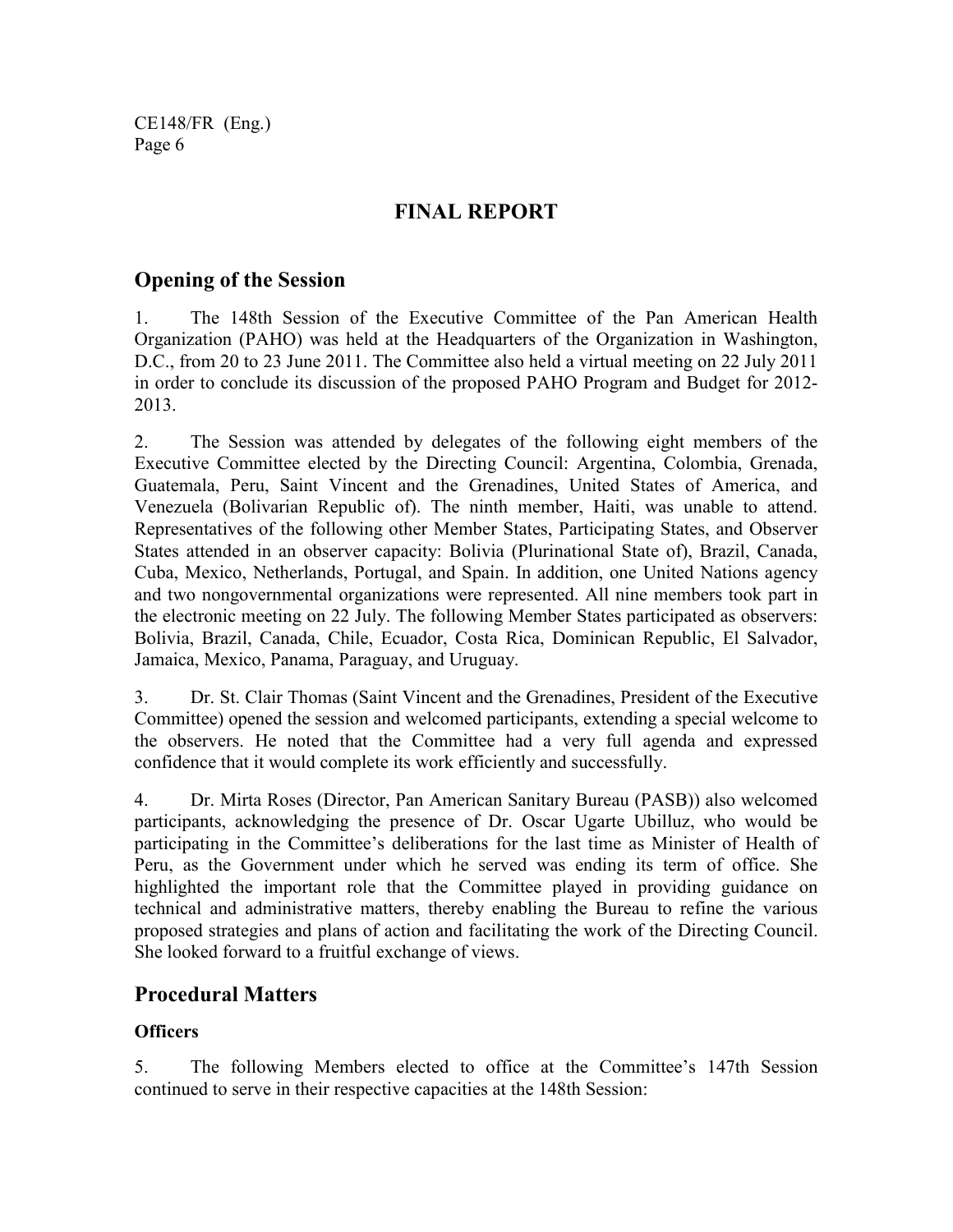| President:                | Saint Vincent and the Grenadines (Dr. St. Clair Alphaeus Thomas) |                     |
|---------------------------|------------------------------------------------------------------|---------------------|
| Vice President: Argentina |                                                                  | (Dr. Daniel Yedlin) |
| Rapporteur:               | United States of America                                         | (Mr. Peter Mamacos) |

6. The Director served as Secretary ex officio, and Dr. Jon Kim Andrus (Deputy Director, PASB), served as Technical Secretary.

#### **Adoption of the Agenda and Program of Meetings (Documents CE148/1, Rev. 1, and CE148/WP/1, Rev. 1)**

7. The Technical Secretary introduced the provisional agenda contained in Document CE148/1, Rev. 1, and noted that the Director had proposed that discussion of item 4.8, "Plan of Action for the Prevention and Control of Cardiovascular Diseases," should be postponed until after the high-level meeting of the United Nations General Assembly on noncommunicable diseases, scheduled to take place in September 2011.

8. The Committee adopted the provisional agenda, as amended and also adopted a program of meetings (CE148/WP/1, Rev. 1) (Decision CE148(D1)).

## **Representation of the Executive Committee at the 51st Directing Council of PAHO, 63rd Session of the Regional Committee of WHO for the Americas (Document CE148/2)**

9. In accordance with Rule 54 of its Rules of Procedure, the Executive Committee appointed the delegates of Saint Vincent and the Grenadines and Argentina, its President and Vice President, respectively, to represent the Committee at the 51st Directing Council, 63rd Session of the Regional Committee of WHO for the Americas (Decision CE148(D2)).

## **Provisional Agenda of the 51st Directing Council of PAHO, 63rd Session of the Regional Committee of WHO for the Americas (Document CE148/3, Rev. 1)**

10. Ms. Piedad Huerta (Advisor, Governing Bodies Office, PASB) presented the Provisional Agenda of the 51st Directing Council, 63rd Session of the Regional Committee of WHO for the Americas. She noted that most of the items considered by the Executive Committee would go forward to the Directing Council. There was, however, one program policy item on the Council's provisional agenda which had not been examined by the Committee: a report on the evaluation of the Regional Initiative for Blood Safety and the Plan of Action for 2006–2010. Also, as the Committee had elected to defer consideration of item 4.8, "Plan of Action for the Prevention and Control of Cardiovascular Diseases," until 2012, it would be removed from the Council's agenda.

11. The Council would be electing three new members to the Executive Committee; the candidates nominated to date were Brazil, Chile, and El Salvador. The Council would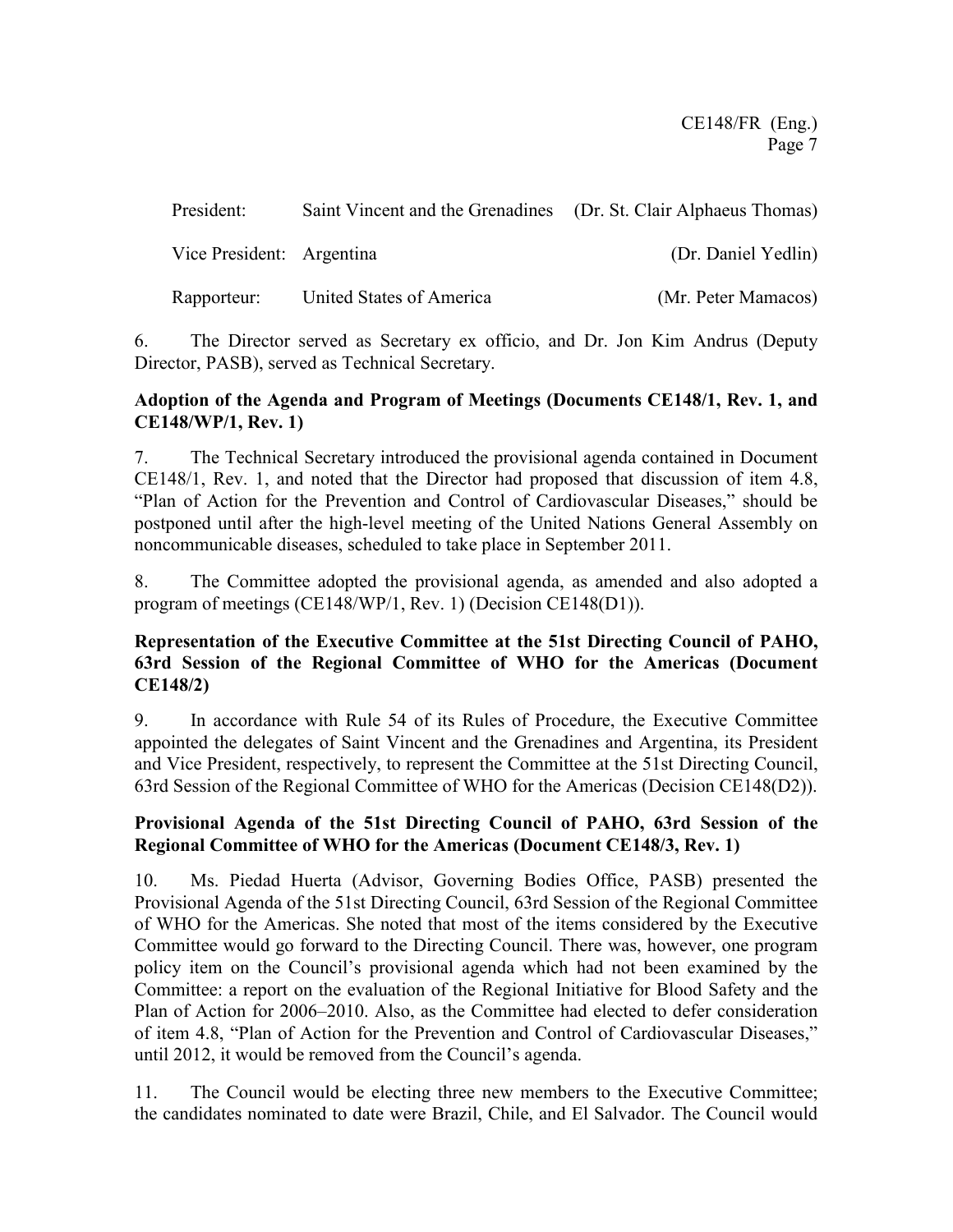also elect two members to the Advisory Committee of the Latin American and Caribbean Center on Health Sciences Information (BIREME); one Member State, Peru, had thus far indicated its interest in serving on that Committee.

12. In the ensuing discussion, it was suggested that the Council should receive a report on the high-level meeting of the United Nations General Assembly on the prevention and control of noncommunicable diseases, to be held on 19 and 20 September 2011 in New York.

13. The Director pointed out that the Bureau would not have time in the week between the high-level meeting and the opening of the Directing Council to prepare a formal report, but that it was planned to hold a discussion on the topic during the Council's session. She would consult with Member States in the interim to determine what form that discussion should take: a special briefing outside the Council's agenda or a formal agenda item, possibly leading to a resolution that would guide the work of the Bureau and Member States on the issue in the coming biennium.

14. Ms. Huerta noted that the Council would also need to discuss the WHO reform process, as requested by the WHO Executive Board (see paragraph 243 below).

15. The Executive Committee adopted Resolution CE148.R15, approving the provisional agenda of the 51st Directing Council, 63rd Session of the Regional Committee of WHO for the Americas.

## **Committee Matters**

### **Report on the Fifth Session of the Subcommittee on Program, Budget, and Administration (Document CE148/4)**

16. Ms. Ana María Sánchez (Mexico, President of the Subcommittee on Program, Budget, and Administration) reported that the Subcommittee on Program, Budget, and Administration (SPBA) had held its Fifth Session from 16 to 18 March 2011. The Subcommittee had discussed a number of important financial, administrative, and other issues, including the first draft of the proposed PAHO program and budget for 2012–2013 and the WHO program budget for the same period. It had also heard an overview of the Financial Report of the Director for 2010 and received updates on PAHO's implementation of the International Public Sector Accounting Standards and on the status of projects funded from the PAHO Holding Account and the Master Capital Investment Fund.

17. In addition, the Subcommittee had examined several proposed changes to the Organization's Staff Rules and Regulations, and it had considered the application of one nongovernmental organization wishing to enter into official relations with PAHO and reviewed the Organization's collaboration with another organization seeking renewal of its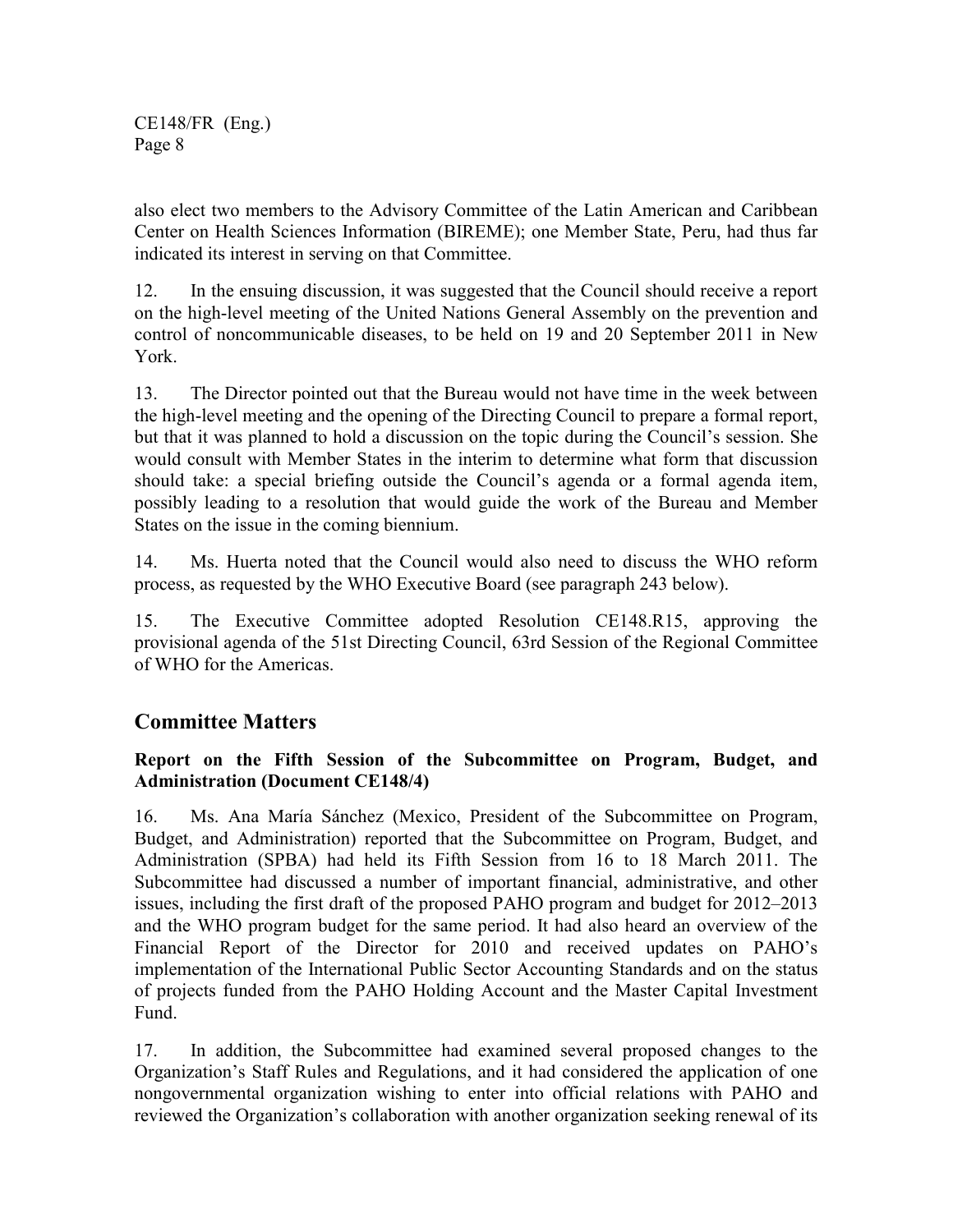status as an NGO in official relations with PAHO. All of the matters examined by the Subcommittee were also on the agenda for the 148th Session of the Executive Committee, and she would therefore report on the Subcommittee's discussions and recommendations on those items as they were taken up by the Committee.

18. The Director thanked Ms. Sánchez for her skillful leadership of the Subcommittee's deliberations and underlined the importance of its work in facilitating the work of the Executive Committee. She also expressed gratitude for the valuable contributions of the Member States that had voluntarily participated in the session as observers.

19. The Executive Committee thanked the Subcommittee for its work and took note of the report.

## **PAHO Award for Administration, 2011 (Documents CE148/5 and Add. I)**

20. Mr. Peter Mamacos (United States of America) reported that the Award Committee of the PAHO Award for Administration 2011, consisting of Saint Vincent and the Grenadines, United States, and Venezuela (Bolivarian Republic of), had met on 21 June. After reviewing the information on the award candidates nominated by Member States, the Award Committee had decided to confer the PAHO Award for Administration 2011 on Dr. John Edward Greene of Guyana, for his contribution to the development of the health sector and human resources in the Caribbean Community (CARICOM), and for his mobilization of political commitment to achieve meaningful outcomes on a broad range of priority public health issues.

21. The Delegates of Venezuela (Bolivarian Republic of) and Saint Vincent and the Grenadines noted that making a selection among the candidates, all of whom had highly impressive qualifications, had been very difficult. They suggested that the process might be facilitated, and any possible subjectivity avoided, if a checklist were drawn up of weighted objective criteria to be considered in making the selection of the award winner.

22. The Executive Committee extended congratulations to Dr. Greene and adopted Resolution CE148.R13, noting the decision of the Award Committee and transmitting the report to the 51st Directing Council.

### **Nongovernmental Organizations in Official Relations with PAHO (Document CE148/6)**

23. Ms. Ana María Sánchez (President of the Subcommittee on Program, Budget, and Administration) reported that in accordance with the procedure outlined in the Principles Governing Relations between the Pan American Health Organization and Nongovernmental Organizations, the Subcommittee had held a closed meeting during its fifth session to review the status of one nongovernmental organization (NGO) in official relations with PAHO and to consider the application of another organization seeking to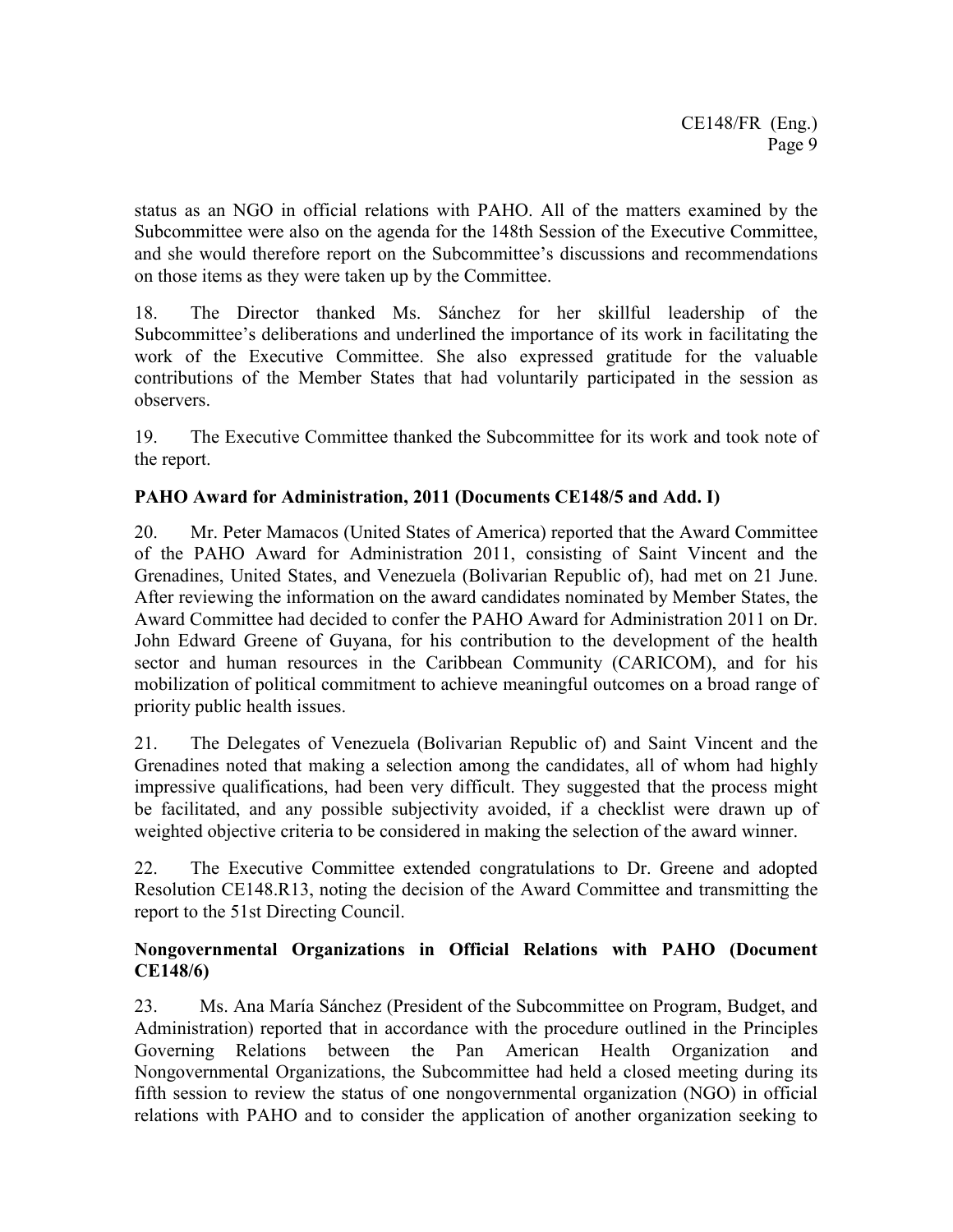enter into official relations with the Organization. The Subcommittee had also examined a progress report on the status of ongoing relations between PAHO and 15 nongovernmental organizations and considered a proposal to amend the Principles Governing Relations between PAHO and Nongovernmental Organizations.

24. The Subcommittee had decided to recommend that the Executive Committee admit the Albert B. Sabin Vaccine Institute (SVI) into official relations with PAHO and that it approve the continuation of official relations between PAHO and the InterAmerican Heart Foundation. The Subcommittee had also endorsed the proposed amendment to the Principles Governing Relations between PAHO and Nongovernmental Organizations, concerning the deadline for receipt of applications from NGOs, and had recommended that the Executive Committee approve them.

25. Speaking as the Delegate of Mexico, she suggested that there should be greater standardization of the information in the reports on the status of ongoing relations between PAHO and nongovernmental organizations.

26. Mr. James Hill (Advisor, Resource Mobilization, PASB) clarified that the proposed amendment to the Principles Governing Relations between PAHO and Nongovernmental Organizations, shifting the deadline from January of one year to December of the preceding one, would allow more time for preparation of the applications to be considered by the Subcommittee. He noted that considerable progress had been made in recent years in standardizing the information in the reports and said that the Bureau would continue to promote further standardization.

27. Dr. Rafael Dautant (Inter-American Association of Sanitary and Environmental Engineering) described the work that his organization had been carrying out in cooperation with PAHO.

28. The Executive Committee adopted Resolutions CE148.R6 and CE148.R7, endorsing the decisions of the Subcommittee.

## **Annual Report of the Ethics Office (Document CE148/7)**

29. Mr. Philip MacMillan (Manager, Ethics Office) reported that in 2010 the Ethics Office had held 65 consultations with staff on individual ethical issues, and had investigated 23 allegations of behavior that raised ethical concerns. Where the allegations had merit, reports had been sent to the Area of Human Resources Management, as a result of which one person had been terminated from the Organization and another's contract had not been renewed. Some of the 23 allegations were still under investigation. Document CE148/7 presented more details of the Ethics Office's work and described new activities planned for the future. In response to a question, he said that the Office was staffed only by himself and one other person, plus, for 2011, an intern.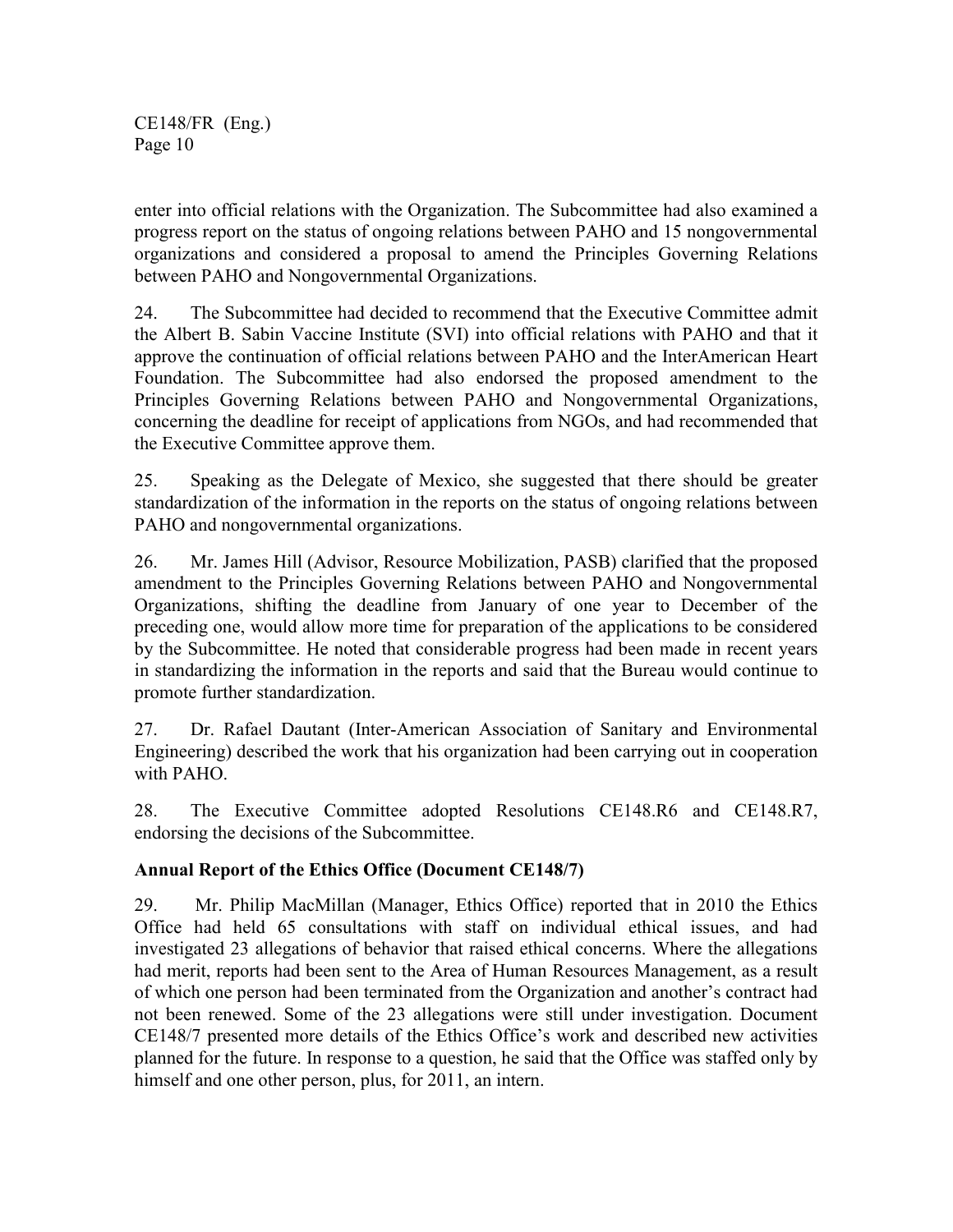30. The Executive Committee welcomed the efforts being made to promote integrity and ethical conduct, and to incorporate ethics-related instruction into staff training programs. Promotion of the Ethics Help Line, too, was an important step in building a culture of accountability. The Committee also welcomed the future initiatives that the Office intended to take to strengthen transparency and accountability in the Organization.

31. One delegate expressed the view that the Office should also examine ethical issues outside the Organization, such as those raised by the refusal of some pharmaceutical companies to submit bids to the PAHO procurement funds for the supply of important drugs at affordable prices, or the fact that some delegations experienced difficulties in attending PAHO meetings owing to visa and immigration issues. It was also suggested that the Ethics Office might expand its remit to cover medical and hospital ethics.

32. Mr. MacMillan thanked the Committee for its support of the achievements so far, noting that there was still plenty of work to do in terms of policies and guidelines to be developed and implemented. He stressed that while the focus of the Office's work was PAHO's corporate ethics—in other words the ethical behavior of its staff—individuals outside the Organization could make use of the Ethics Help Line. PAHO was one of only a few organizations to have a help line that could be used not only to report wrongdoing but also to ask ethics-related questions, including anonymously if desired. In the preceding months the Office had ensured that a direct link to the Ethics Help Line was prominently placed on the website of each PAHO/WHO Representative Office, including the portion of the site accessible to the general public.

33. The Director added that since the mid-1990s PAHO had also had a bioethics program, which provided technical assistance to the Member States in incorporating an ethical dimension into health programs, for example by supporting national commissions on medical ethics. She pointed out that in addition to establishing the post of Ethics Officer, PASB had created the positions of the Ombudsman and the Information Security Officer, doing so without adding to the number of posts in the Organization, but rather by transforming posts or closing other functions. PAHO had been a leader among international organizations in establishing such a broad ethics function, and other organizations looked to it for advice and guidance.

34. The Executive Committee took note of the report on the activities of the Ethics Office.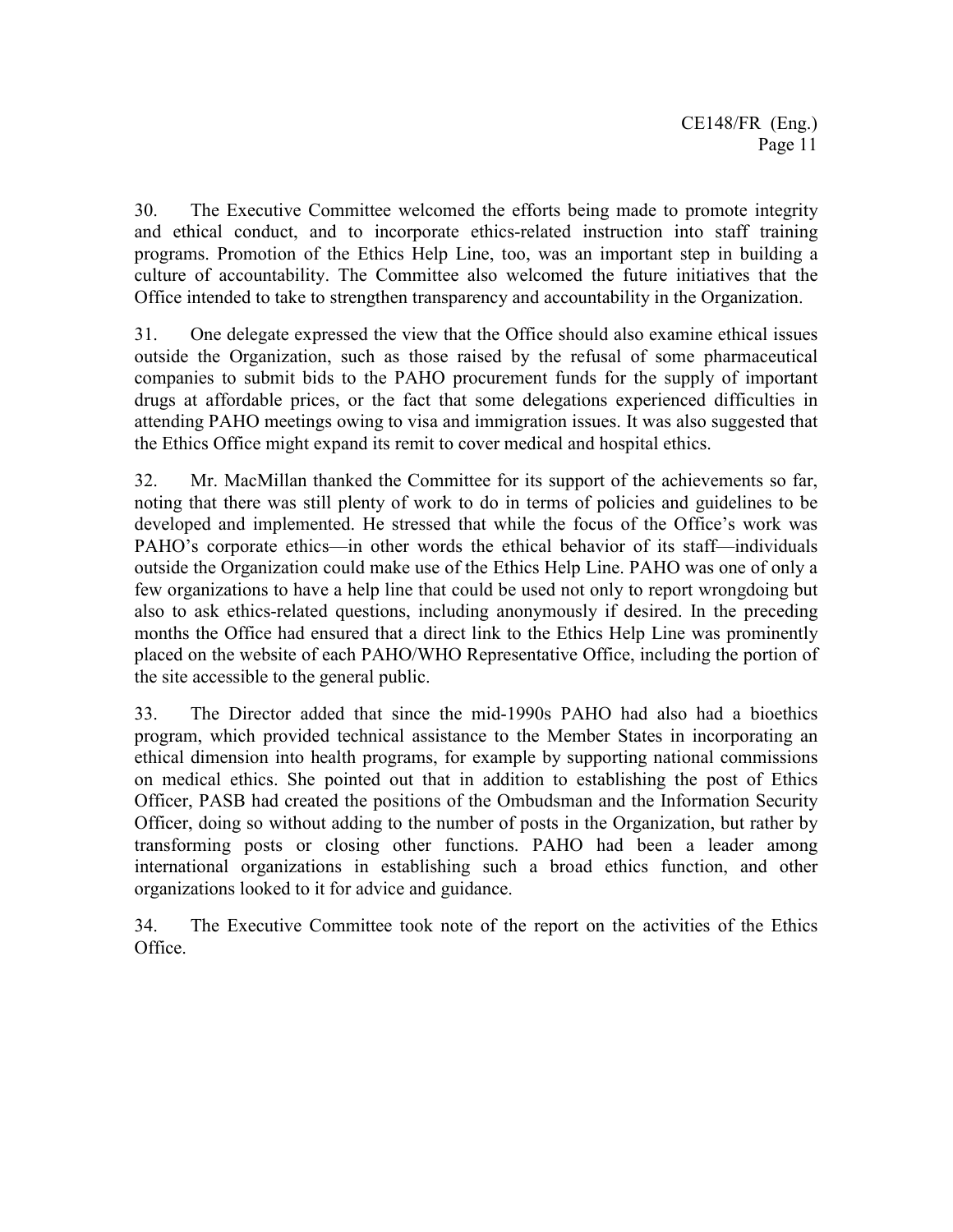## **Program Policy Matters**

## **Draft PAHO Program and Budget 2012–2013 (***Official Document 338, Rev. 1, and Add. I, Rev.*  $1^1$ )

35. Ms. Ana María Sánchez (President of the Subcommittee on Program, Budget, and Administration) reported on the Subcommittee's discussion of an earlier version of the draft program and budget for 2012–2013 (see paragraphs 8–22 of the Subcommittee's final report, Document SPBA5/FR<sup>2</sup>).

36. Dr. Isaías Daniel Gutiérrez (Area Manager, Planning, Budget, and Resource Coordination, PASB) outlined the program and budget proposal as presented in *Official Document 338* and its addendum. The proposed budget level for 2012–2013 was the same as for  $2010-2011$  (\$642.9 million<sup>3</sup>). The proposal called for a reduction of 18 fixed-term posts (FTPs), which would generate \$4.9 million in savings during the biennium. Despite the decrease in posts, however, post-related costs would rise as a result of inflation and statutory increases, and therefore less would be available than in 2010–2011 for the non-FTP component, out of which PAHO's programs and technical cooperation activities were funded.

37. Three funding scenarios were envisaged: scenario A, in which the inflationary and statutory costs already incurred during 2010–2011 for the post and non-post components of the budget would be recovered through a 10.5% increase in assessed contributions from Member States; scenario B, in which some costs would be recovered through a 6.7% rise in assessed contributions, while other costs would have to be absorbed; and scenario C, in which there would be zero nominal growth in assessed contributions and all costs would have to be absorbed, resulting in substantial cuts to operations. The proposal presented in *Official Document 338* was based on scenario B. In all scenarios, a decline in voluntary contributions and miscellaneous income was expected, and in all cases the amount available for program and operational activities would decline. Details of the impact of each scenario and a justification of the proposed increase were provided in Addendum I to the budget document.

38. Mr. Román Sotela (Senior Advisor, Program and Budget Management, PASB) drew attention to Document CE148/DIV/1, which contained a comparative table showing the assessed contributions of Member States for the 2010–2011 and 2012–2013 bienniums based, respectively, on the current PAHO scale of assessments and the new PAHO scale. He recalled that the Organization of American States (OAS) had recently adopted a

 $\overline{a}$ <sup>1</sup> Note: The original series of documents was modified to reflect the recommendations of the meeting on 20-24 June, and was later replaced by the documents that were considered at the 22 July virtual meeting.

<sup>&</sup>lt;sup>2</sup> Available from : http://new.paho.org/hq/index.php?option=com\_docman&task=doc\_download&gid=13176&Itemid=

<sup>3</sup> Unless otherwise indicated, all monetary figures in this report are expressed in United States dollars.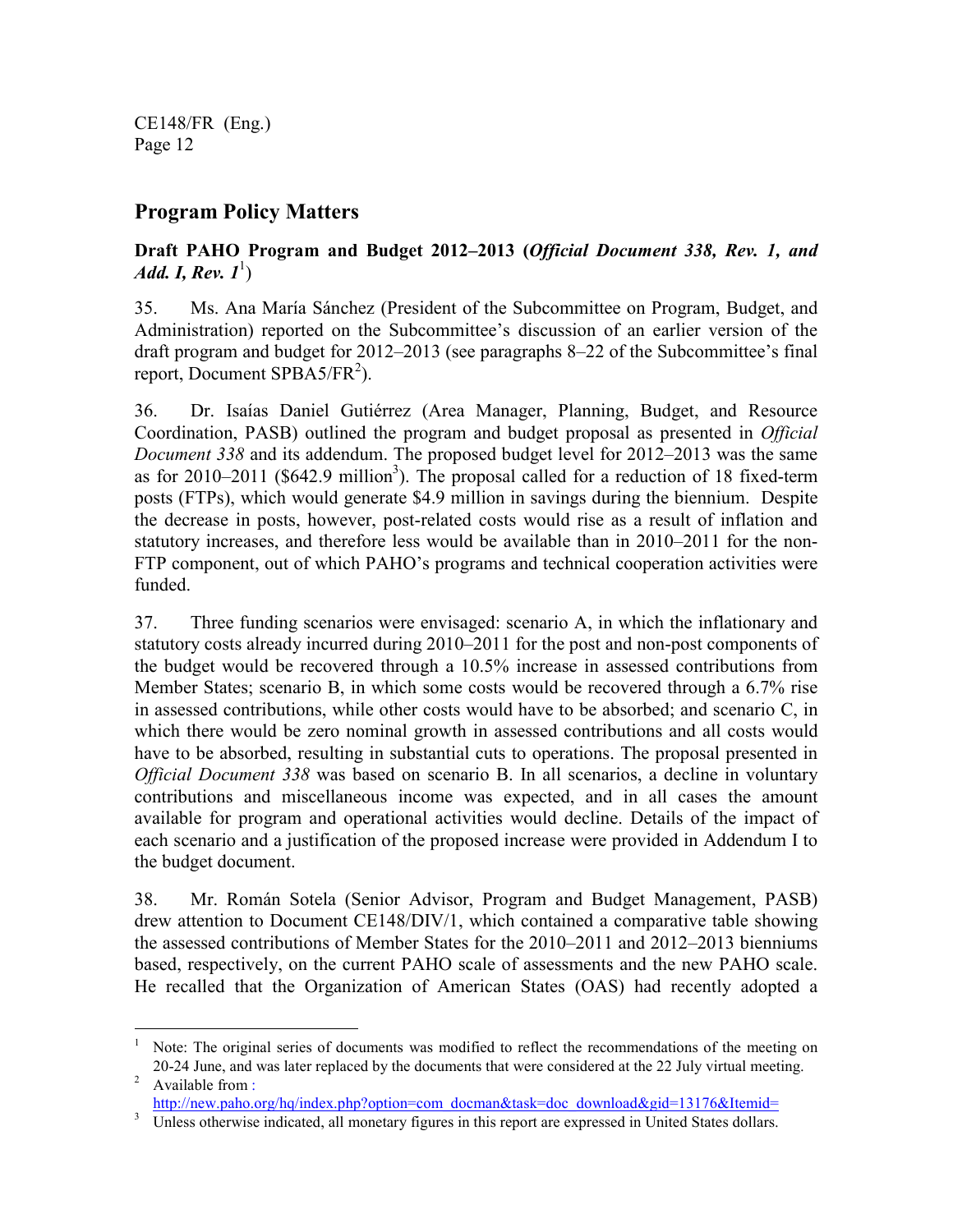methodology for revising its scale of assessments every three years and that because PAHO's scale was based on the OAS scale, any change in the OAS scale would result automatically in a change in the PAHO scale. The scale currently in effect covered the period 2009–2011 The Permanent Council of the OAS has approved a new scale for 2012– 2014, which PAHO would have to apply in the 2012–2013 biennium.

39. The Committee expressed appreciation to the Bureau for the detail and transparency evident in the budget proposal and for the additional analysis it had provided in response to requests by the Subcommittee on Program, Budget, and Administration. It also commended the Bureau's efforts to contain costs and improve productivity and efficiency. Delegates acknowledged the difficult financial situation that PAHO faced as a result of rising post costs coupled with anticipated reductions in voluntary contributions and miscellaneous income.

40. Nevertheless, four of the seven delegates who spoke on this item voiced a preference for scenario C, with several noting that their governments advocated zero nominal growth in the budgets of all international organizations. They pointed out that, like PAHO, their countries were grappling with severe financial constraints, which would make it very difficult, if not impossible, to obtain approval at national level of an increase in their governments' assessed contributions to PAHO, particularly as some Member States had seen their assessments rise for two consecutive bienniums and in some cases countries' assessments would rise even in a zero-nominal-growth scenario as a result of the revision of the OAS scale of assessments.

41. Two delegates supported scenario B, pointing out that scenario C would result in a drastic reduction of the Organization's technical cooperation budget. They considered that scenario B, while not ideal, would have less impact on the Organization's technical cooperation activities and its ability to achieve the strategic objectives established in the Strategic Plan 2008–2013. The seventh delegate did not express a preference for any scenario, but pointed out that the increase in most Member States' assessments under scenario B would be relatively small. All speakers considered the 10.5% increase in assessments proposed under scenario A to be unrealistic in the current economic climate.

42. In view of the lack of consensus as to which scenario should be recommended to the Directing Council, the Committee asked the Bureau to formulate an alternative scenario, one that would not require a 6.7% rise in Member States' assessments but that would not entail the severe cuts to the non-post budget that would result from a zero-nominal-growth scenario. With a view to freeing up more funding for technical cooperation activities, the Bureau was urged to seek ways of redistributing funds between the post and non-post components and to explore innovative approaches, such as secondment of personnel from donor organizations and Member States or an increase in the percentage charged to cover the cost of procurement of supplies and vaccines. The Bureau was also encouraged to identify potential areas of convergence and collaboration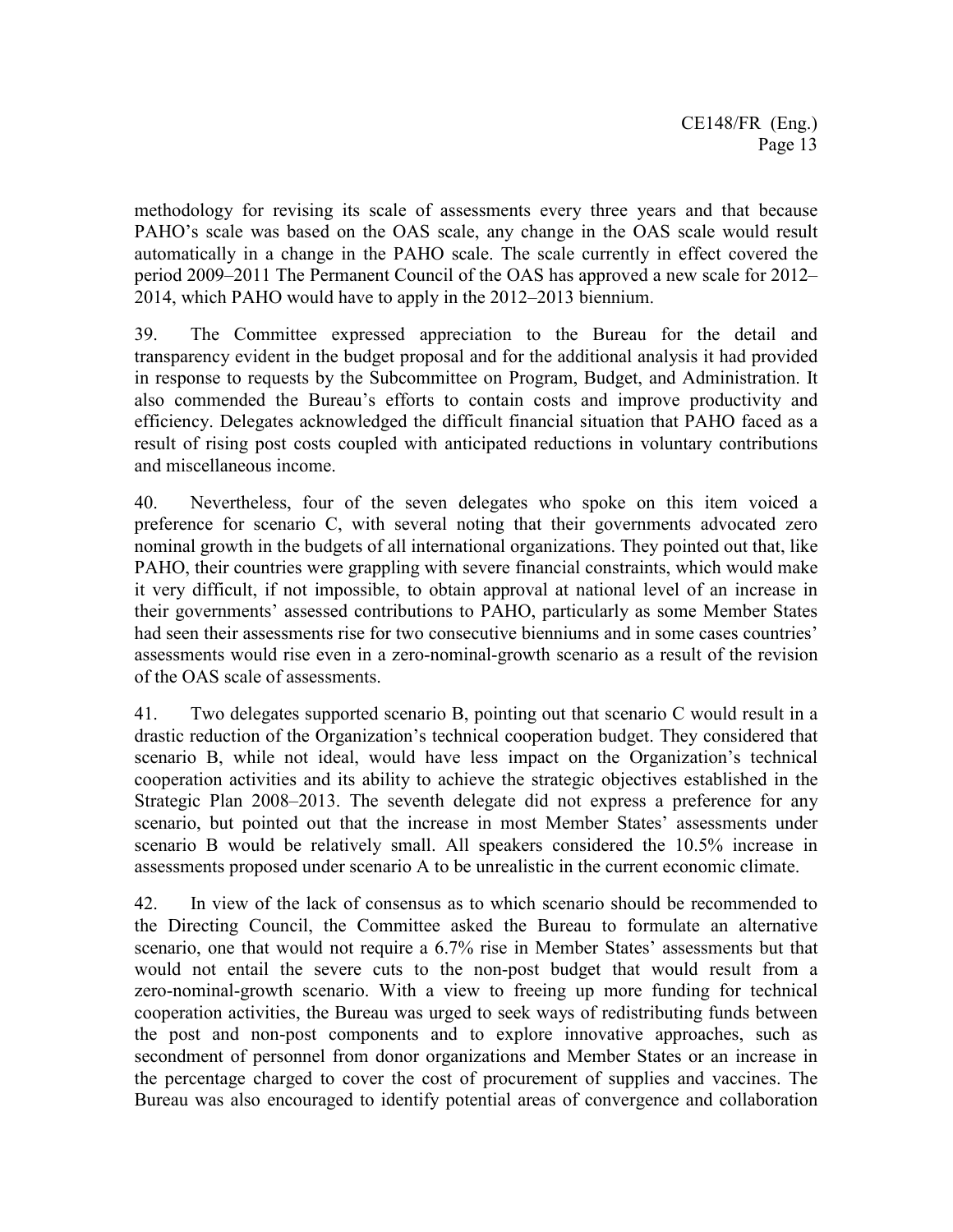between programs; promote greater country-to-country, South-South, and North-South cooperation; and increase interaction with the PAHO and WHO collaborating centers in order to maximize the Organization's technical cooperation capacity.

43. In response to the Committee's request, the Bureau subsequently presented scenario D, together with a table showing its effect on Member States' assessed contributions and regular budget allocations (Document CE148/DIV/2). The new scenario called for a 4.5% increase in Member States assessments and a 28.25% reduction in the non-post portion of the budget (versus a reduction of 23.7% under scenario B and of 37.8% under scenario C). The total regular budget under scenario D would be \$290,500,000 (versus \$294,500,000 under scenario B and \$282,100,000 under scenario C). The post portion would total \$222,500,000 under all three scenarios, while the non-post portion would be \$67,000,000 under scenario B, \$54,600,000 under scenario C, and \$63,000,000 under scenario D.

44. The Committee thanked the Bureau for preparing a fourth scenario, which several delegates supported, considering it a good compromise between scenario B and zero nominal growth. Others, while underlining their strong support for the Organization and its work, said that their governments had not yet taken a decision as to which scenario they would support. The delegates that had supported scenario C in the earlier discussion remained in favor of zero nominal growth in assessed contributions.

45. It was pointed out that in all four scenarios, any increase in assessed contributions would be allocated to the post portion of the budget, which would increase by 14.5% in all scenarios, while the budget for technical cooperation activities would decline. The Bureau was again urged to explore ways of redistributing funds so as to reduce the increase in the post portion of the budget and thereby lessen the decrease in the non-post portion. It was suggested, for example, that the PAHO staff might voluntarily give up cost-of-living adjustments and other statutory increases as a means of containing post-related costs and making more resources available for the Organization's substantive programs. Several delegates pointed out that, in the face of the economic and financial crisis, their governments had imposed budget cuts and austerity measures at the national level, including freezing of salaries in the public sector, and expressed the view that PAHO should be prepared to take similar action.

46. One delegate, supported by several others, formally requested that the Bureau draw up alternatives to scenarios B, C, and D that would call for a smaller increase in the post component of the budget. She emphasized that she made that proposal with a view to facilitating consensus on a program and budget proposal that would not put the Organization in the difficult position of having a budget under which a very large proportion of total funding was allocated to posts, but the staff who held those posts would have very little money at their disposal to carry out programs and other activities.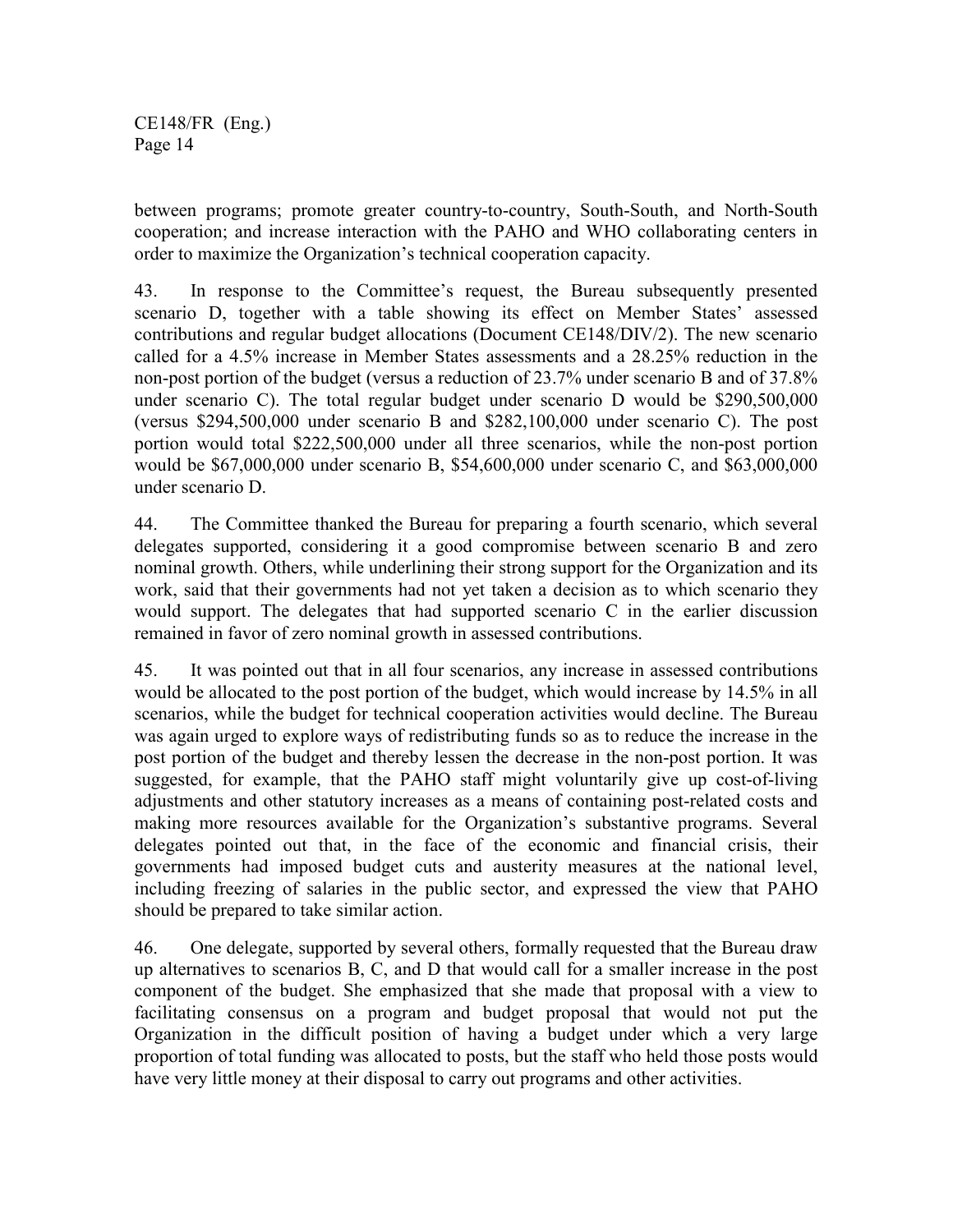47. Another delegate pointed out that the proposed increases under scenario D of 4.5% in assessed contributions and 14.5% in the post portion of the budget did not represent an increase in the Organization's budget but rather were intended to cover costs and maintain the level of spending needed in order to meet the strategic objectives.

48. Dr. Gutiérrez affirmed that the proposed increases did not represent any growth in PAHO's budget, nor did they imply any rise in staff salaries. He pointed out that the FTP portion of the budget provided funding for the Organization's core personnel, who were vital to its programs and to the technical assistance services provided to Member States. As was explained in Addendum I to the budget document, in a zero-nominal-growth scenario it would be impossible to achieve a number of the Region-wide expected results established under the Strategic Plan. He also observed that it was in times of crisis that it was most important to invest in health and social protection.

49. Mr. Sotela added that, as was explained in paragraphs 13 to 18 of *Official Document 338*, the proposed 14.5% increase in the FTP budget was insufficient to cover the true cost increases that had resulted from inflation and, especially, devaluation of the United States dollar. As had been the case for the previous two bienniums, the proposed increase in assessments would be used to cover mandatory post cost increases only. Although the number of posts had been reduced every biennium, post-related costs had continued to rise, and consequently the non-post portion of the budget had continually shrunk. Currently, it was less in nominal terms than it had been 12 years earlier.

50. The Director pointed out that under scenario B the overall budget would remain the same as in 2010–2011—i.e., zero nominal growth—and under scenarios C and D it would decline by \$10 million and \$1.6 million, respectively. She also noted that the Organization's budget would continue to be negatively effected by low interest rates, which would reduce its miscellaneous income.

51. While welcoming the Committee's suggestions regarding possible ways of reducing personnel costs, she explained that the Bureau had little leeway with respect to statutory increases for fixed-term posts, as it was obliged to follow the staff remuneration rules of the United Nations common system, which were established by Member States within the United Nations General Assembly. What it could do was to limit the size of the staff, and it had cut posts in every biennium for more than 20 years, even when there had been substantial increases in assessed contributions. The Bureau had placed a moratorium on the filling of some posts and was delaying the filling of others, although it had been criticized for keeping posts vacant for more than six months. It also routinely classified posts one to two grades below the level at which they were classified in other organizations of the United Nations system, including WHO, which generated substantial savings. When Member States had called for staffing increases in areas such as the Office of Internal Oversight and Evaluation Services and the Ethics Office, in order to avoid adding staff the Bureau had reduced posts in other areas or retrained staff to perform new functions. It also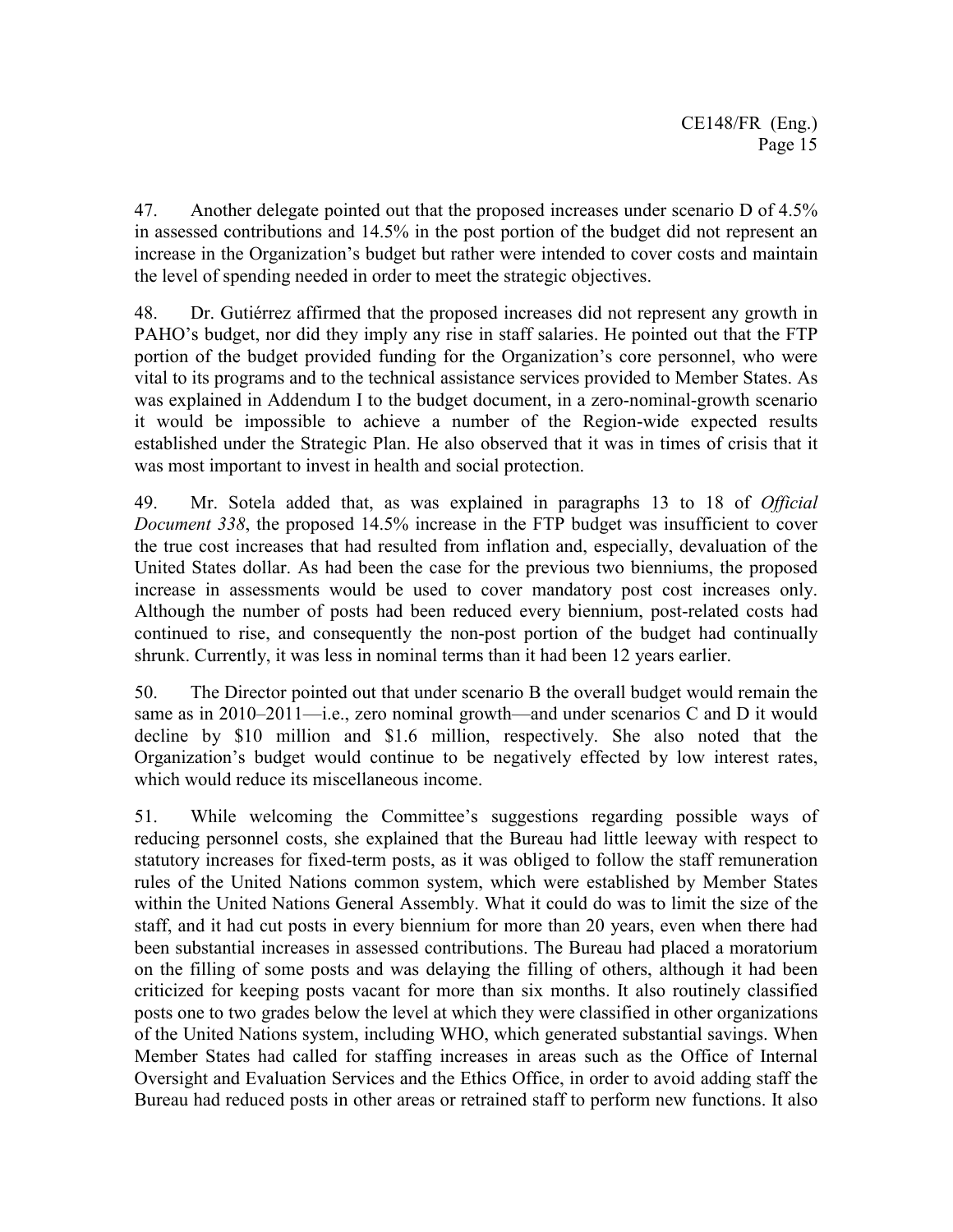continued to seek ways of improving efficiency and productivity and reducing costs through, for example, the introduction of new technologies and ways of working.

52. PAHO received personnel from Member States and other organizations every year, both at Headquarters and in the country offices. It also worked closely with the WHO collaborating centers and included them explicitly in the Organization's program of work. Ways of enhancing PAHO's capacity for technical cooperation were constantly being sought, such as through the policy for working with national centers of excellence, approved by the Governing Bodies in  $2010<sup>4</sup>$  In addition, the work of the Pan American centers was regularly reviewed, and in the previous 15 years several centers had been closed or responsibility for their administration had been transferred to their member governments or other entities, resulting in considerable cost savings for the Organization.

53. She recognized that Member States were having to make sacrifices as a result of the economic and financial crisis. However, in the previous biennium, at the height of the crisis, they had opted to maintain investment in health as a means of overcoming the crisis. Prospects for economic growth were now much better, and she urged Member States to bear that in mind as they considered the budget proposal.

54. After further discussion, the Committee agreed to hold a virtual meeting within 30 days following the conclusion of the session in order to continue its discussion of the program and budget proposal and reach consensus on a recommendation to be submitted to the Directing Council.

55. The Committee met by electronic means on 22 July 2011 to examine a revised program and budget proposal prepared by the Bureau (*Official Document 338*, Rev. 1), together with a revised version of Addendum I to the proposal (*OD338*, Add. I, Rev. 1). Dr. Gutiérrez presented the revised proposal, which was based on scenario D. He noted that the Bureau had also revised scenario C, as it was still under discussion (whereas scenarios A and B were not). In both scenarios, the estimate for miscellaneous income had been reduced by \$8 million (from \$20 million to \$12 million), reflecting the most recent financial forecast. In addition, the number of fixed-term posts had been further reduced (21 posts would be eliminated, versus 18 in the original proposal), resulting in savings of \$5.8 million in post-related costs). Under scenario D as revised, 9% of the Strategic Plan targets would not be met by 2013; under revised scenario C, 19% would not be met.

56. The total budget under revised scenario D would be \$626.7 million, a 2.5% (\$16.2 million) reduction with respect to the current budget. The FTP component would account for 40% and the non-FTP component for 60%. The regular budget would remain unchanged—i.e., zero nominal growth—at \$287.1 million. In order to maintain the regular budget at that level, however, a 4.3% rise in Member States' assessed contributions would be needed in order to offset the \$8 million decline in miscellaneous income. Dr. Gutiérrez

 $\overline{a}$ 

<sup>4</sup> See Document CD50/8 and Resolution CD50.R13.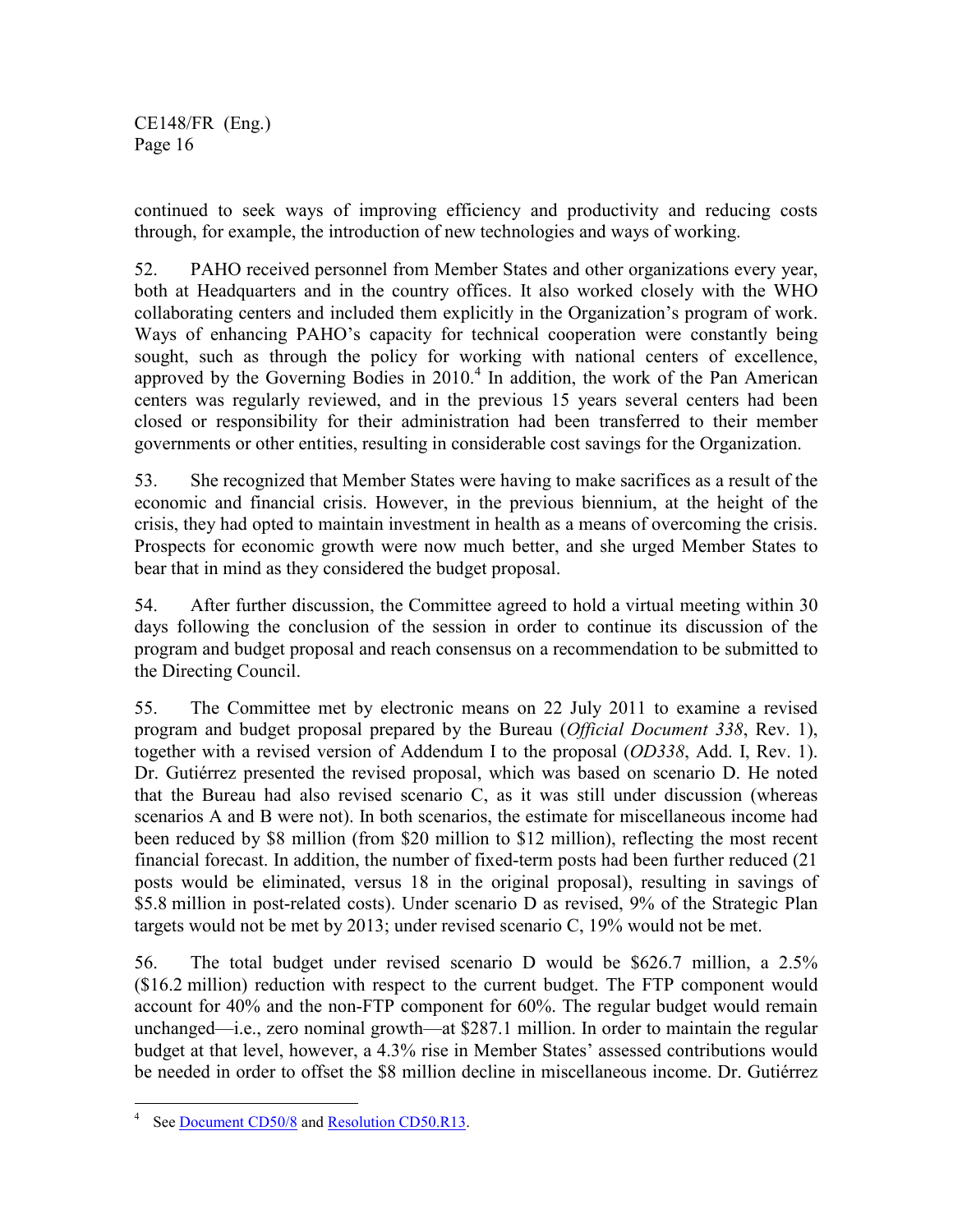stressed the importance of the regular budget, which funded staff posts, thereby enabling the staff to carry out the program approved by Member States. Moreover, regular budget funds were fully flexible, whereas voluntary contributions were highly earmarked and could not be used wherever needed to fill funding gaps for program activities. Regular funds were also crucial to the performance of the Organization's core functions and were the funds that enabled the Bureau to manage a total budget of \$1,800 million (\$630 million for PAHO/WHO base programs, \$148 million for government-financed internal projects, \$22 million for outbreak and crisis response and \$1,000 million for procurement of vaccines and other medical supplies on behalf of Member States).

57. The Committee thanked the Bureau for the additional work done on the program and budget proposal. Some delegates expressed strong support for the revised scenario D, which they believed would be less damaging to the Organization than scenario C and would enable it to meet a larger proportion of the objectives established under the Strategic Plan. Others remained reluctant to accept any rise in their assessed contributions, although some said that their governments might be willing to consider a smaller increase. One delegate expressed disappointment that greater effort had not been made to reduce the increase in the post component of the budget and to change the distribution of funds between the post and non-post components so as to allocate a larger amount to the latter. She called on the Bureau to develop a scenario in which the rise in the FTP component would be significantly less than 14%. A detailed record of the views expressed by the various members of the Committee is presented in Annex D of this report.

58. As the majority of the Committee members supported scenario D, the Committee agreed to adopt a resolution recommending that the Directing Council approve the proposed program and budget based on that scenario. However, as per the request of one of its Members, the Committee also decided to ask the Bureau to draw up another scenario for discussion during the Directing Council, one in which the proposed increase in assessed contributions would be 2.15%—i.e., half the increase of 4.3% proposed in revised scenario D. Those decisions are reflected in Resolution CE148.R16.

59. The Committee also adopted Resolution CE148.R17, recommending that the Directing Council establish the assessed contributions of Member States, Participating States, and Associate Members on the basis of revised scenario D.

### **Strategy and Plan of Action on Urban Health (Document CE148/8)**

60. Dr. Carlos Santos-Burgoa (Senior Advisor, Violence, Injuries and Human Security, PASB) introduced the strategy and plan of action, which had been prepared in response to a request by ministers of health participating in the roundtable on urban health held during the 50th Directing Council in 2010. The strategy was intended to support the efforts of health ministries in promoting health in urban areas and to address the specific health needs of urban populations. The accompanying plan of action included five objectives with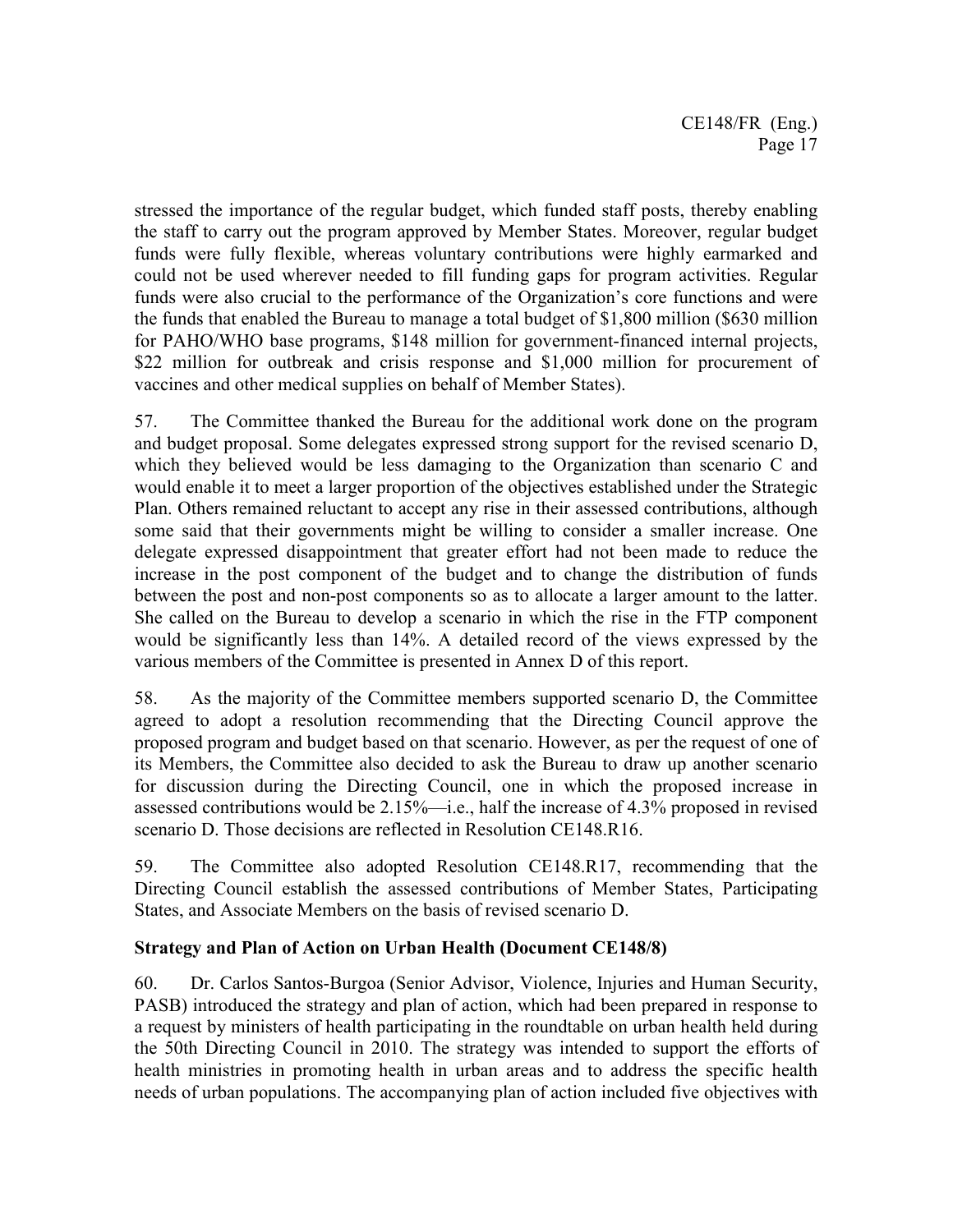indicators and recommended activities to be carried out over a 10-year period (2012– 2021).

61. The Committee welcomed the strategy and plan of action, underscoring the importance of the issue and acknowledging that current patterns of urbanization often discouraged healthy behaviors such as physical activity and contributed to public health problems such as road traffic injuries, violence, and environmental pollution and to higher rates of communicable and noncommunicable diseases among urban populations. Delegates felt that the strategy and plan of action would provide valuable guidance for the efforts of the Secretariat and Member States aimed at improving health conditions in urban areas. However, a number of revisions to the strategy and plan of action and amendments to the proposed resolution contained in Document CE148/8 were proposed.

62. It was suggested that some of the statements in the document should be recast as they appeared to be based on perceptions rather than fact—for example, the statement in paragraph 7 that "Cities in the Americas have attracted indigenous populations because of the economic and social opportunities they offer." It was also felt that some concepts and terms—such as "global megatrend" in paragraph 14 and "slum" in activity 2.1—should be more precisely defined, and that the relationship between the overall purpose of the strategy and the specific objectives set out in the plan of action should be clarified. It was recommended that the indicators for specific objectives 1 and 2 should be reworded to accommodate the situation of Member States with federal systems of government, replacing the word "national" with "…at the national and subnational levels, as appropriate." In addition, it was suggested that examples should be given under several of the proposed activities (e.g., examples of the partnerships envisaged under activity 1.2).

63. Clarification was sought of the rationale for the activities proposed under specific objective 5, in particular the proposal to establish a new regional observatory. Some delegates questioned the wisdom of creating such an entity in the current environment of financial constraints and expressed concern that it might duplicate existing international mechanisms for the compilation and dissemination of information, such as the WHO Centre for Health Development in Kobe, Japan. The need for interprogrammatic and intersectoral action to address determinants of urban health was stressed, and it was suggested that the document should be revised to clarify the relationship between this strategy and plan of action and other PAHO strategies, plans, and programs in areas such as road safety, health and human security, and noncommunicable diseases, and that a paragraph highlighting the need for concerted multisectoral action should be added to the proposed resolution.

64. Dr. Santos-Burgoa said that the Bureau would incorporate the changes and improvements recommended by the Committee into the revised version of the strategy and plan of action to be submitted to the Directing Council. With regard to the proposed regional observatory, he explained that the financial implications were expected to be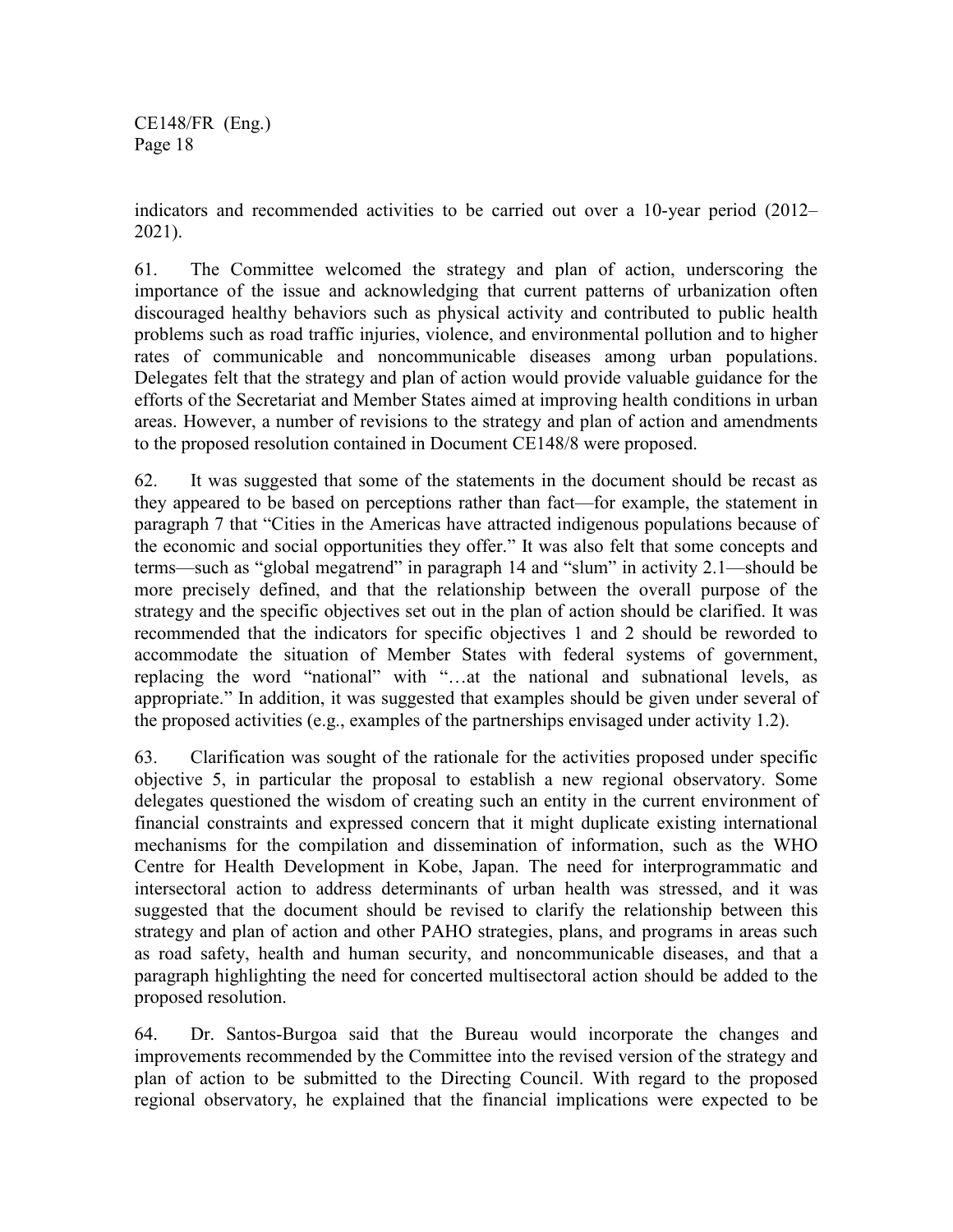minimal and that the Bureau did not believe that there would be any duplication of the work of the Kobe Centre; however, he would be pleased to confer further with Member States and discuss their concerns in that regard.

65. The Director observed that the Region had already laid a strong foundation for future work on urban health through the Healthy Cities and Communities movement, which had yielded many valuable lessons learned and best practices. A number of the Region's cities provided excellent models for the improvement of urban health. Various collaborating centers and centers of excellence in the Region, such as the Urban Indian Health Institute (Seattle, Washington, United States of America), could also provide useful knowledge and support. PAHO worked closely with the Kobe Centre and with the Knowledge Network on Urban Settings, which had provided valuable evidence and input for the report of the WHO Commission on Social Determinants of Health. In October 2011, Brazil would host the World Conference on Social Determinants of Health, which would offer an additional opportunity to highlight urban health issues.

66. The Committee adopted Resolution CE148.R10, recommending that the Directing Council endorse the strategy and approve the plan of action.

### **Strategy and Plan of Action on Climate Change (Document CE148/9)**

67. Dr. Carlos Corvalán (Senior Advisor on Risk Assessment and Global Environmental Change, PASB) introduced the strategy and plan of action, pointing out that the evidence for climate change was now almost universally accepted. It was broadly understood that dealing with climate change involved two concepts, adaptation and mitigation, and the health sector must contribute in both areas. In the area of adaptation, changes must be made in health systems to minimize the health impacts of climate change, and on the mitigation side, the health sector had to seek ways of reducing its greenhouse gas emissions. The strategy had four strategic areas: evidence, raising awareness, partnerships, and adaptation. The plan of action, which would cover the period 2012–2017, was organized around the four strategic areas and had four objectives, each of them with one indicator and a number of actions.

68. The Executive Committee welcomed the strategy and plan of action. Several delegates described the impacts that climate change was already having in their country and outlined the national or regional steps that were being taken towards adaptation and/or mitigation. It was pointed out that one major health effect of climate change was likely to be an increase in vector-borne diseases, resulting from the warming of cold and temperate areas normally relatively free of such diseases.

69. At the same time, the Committee suggested some areas where the strategy could be strengthened. For example, it was suggested that emphasis should be placed on pursuing work within existing partnerships rather than creating ones. It was also suggested that the advocacy role established in strategic area 2 might be better performed by civil society and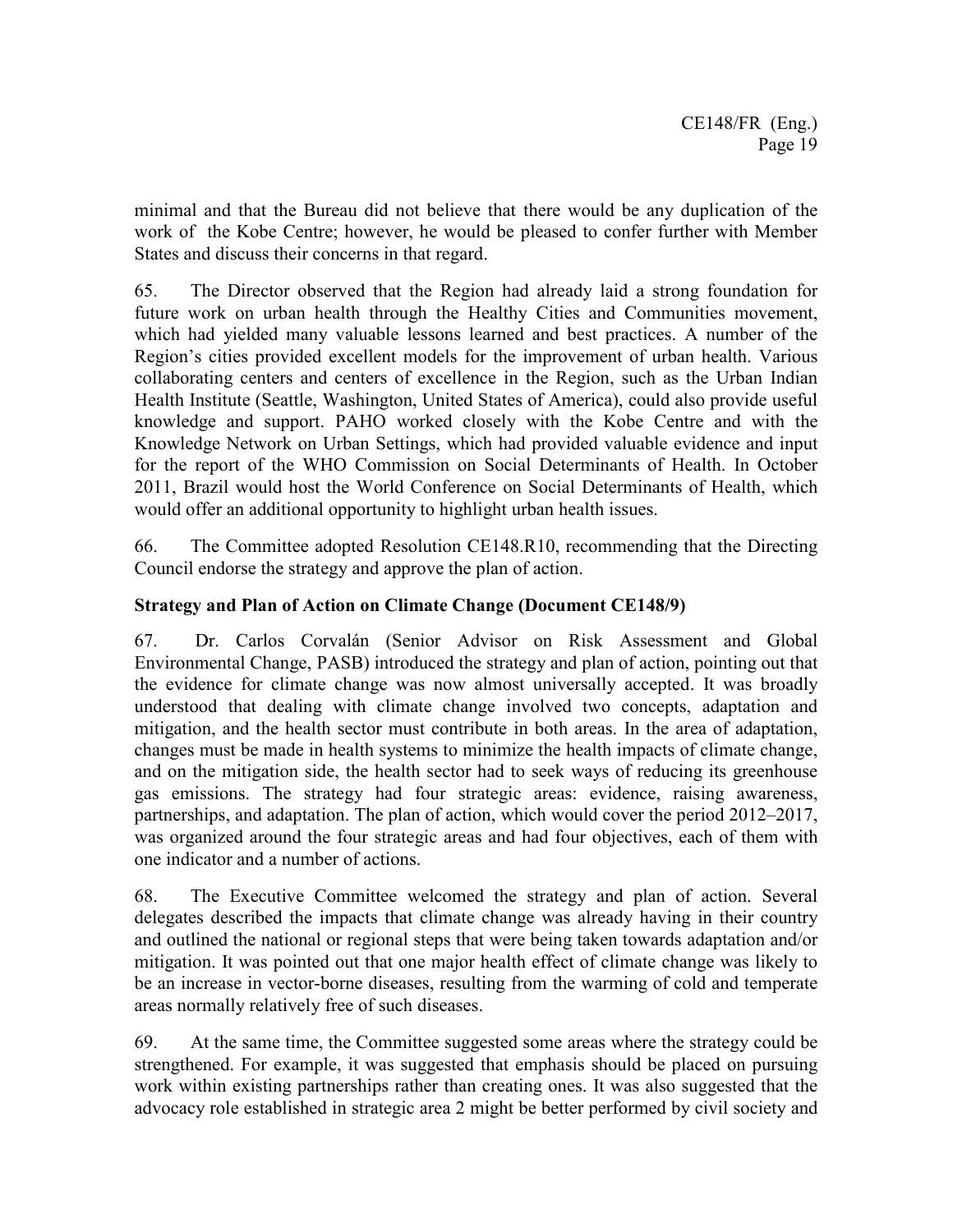other nongovernmental organizations It was felt that action 1.3 (Identify and adapt indicators of climate change to include in national surveillance systems) should be expanded to cover different types of indicators, such as those relating to heat waves and vector shifts. Additionally, actions 1.7, 3.2, and 3.3 should be more narrowly focused to examine health impacts, as opposed to covering climate change overall.

70. It was suggested that the plan of action should address the effects of climate change on the health of migrant worker populations, who were especially vulnerable. Since it was not yet known how climate change would affect the health of groups of men and women of different ages and social situations, the plan should also take account of social determinants of health, including gender. Additionally, the linkages between this strategy and plan of action and the Organization's work in the areas of urban health and sustainable development should be made more explicit.

71. One delegate suggested that the assertion in paragraph 9 of the document that climate change was largely due to the burning of fossil fuels was an oversimplification of a very complex issue. She also suggested that the strategy and plan of action were not properly balanced between the two important concepts of adaptation and mitigation, and that a further important aspect of the climate change discussion, that of "common but differentiated responsibilities" was completely missing. Also, the plan of action should place more emphasis on the importance of working in coordination with United Nations bodies, including the Intergovernmental Panel on Climate Change, in order to avoid duplication of effort.

72. Dr. Corvalán thanked the Committee for its suggestions, which would be helpful to the Bureau in enhancing the strategy and plan of action. On the issue of fossil fuels, he said that the Bureau would clarify the reference to their contribution to climate change, which was undisputed.

73. The Director observed that the role of the health sector was to bring the issue of human health into the climate change discussion, from which so far it had been somewhat overlooked. The health sector evidently had a role to play in adaptation, but the mitigation side must not be neglected. In many countries, the health sector was the second or third largest user of energy, and it had a responsibility to seek ways to reduce its own contribution to the factors causing climate change. The sector also had a specific responsibility with regard to hospitals, which were often located in areas at risk of extreme weather-related events, such as hurricanes or flooding, and it had to be ensured that they could continue to provide services in the event of a natural disaster.

74. The Executive Committee adopted Resolution CE148.R2, recommending that the Directing Council endorse the strategy and approve the plan of action.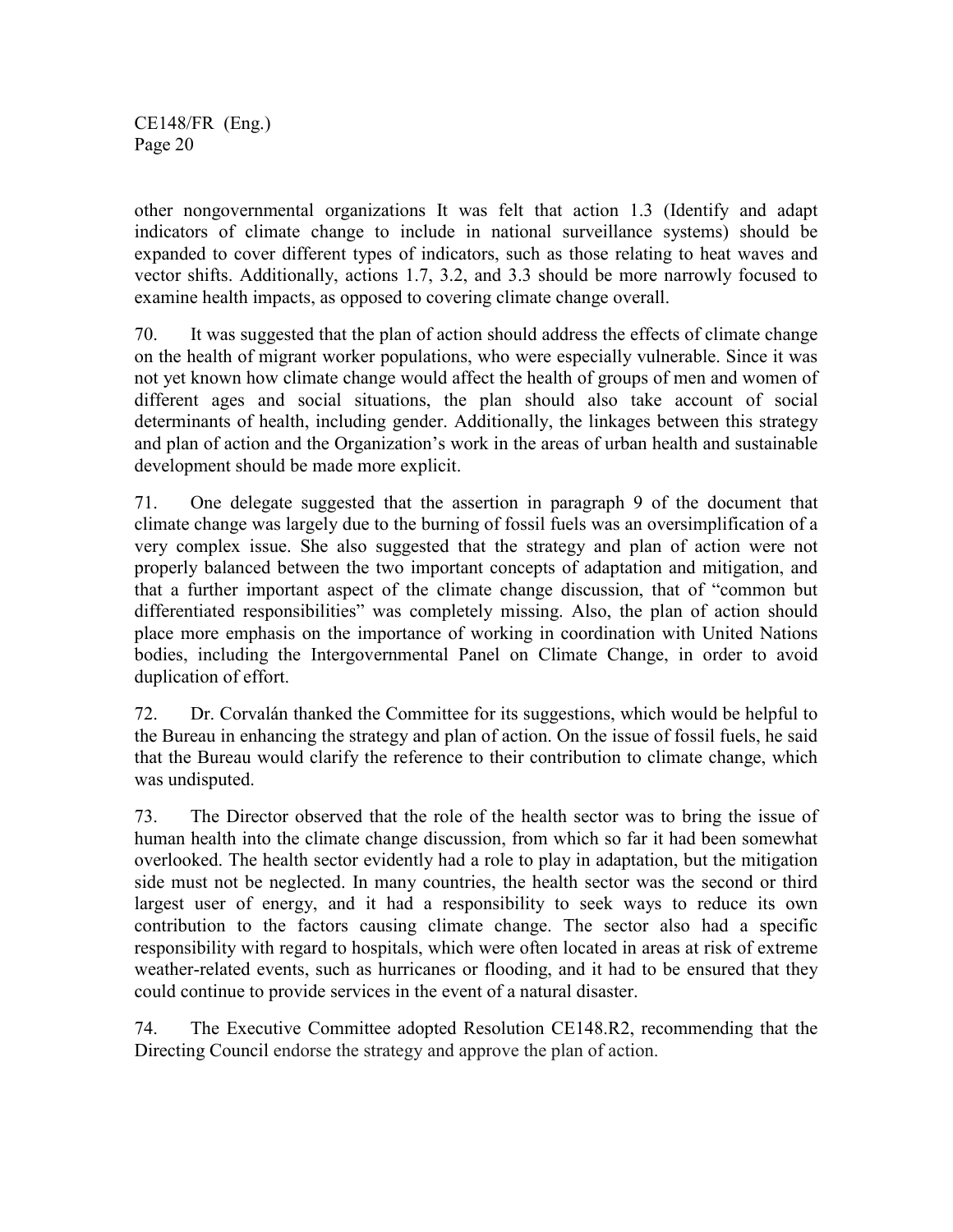#### **Plan of Action on Road Safety (Document CE148/10)**

75. Dr. Eugenia Rodrigues (Advisor on Road Safety, PASB), observing that road traffic injuries were the number-one cause of death among children aged 5 to 14 in the Region and the second cause of death for the population aged 15 to 44, outlined the background and main thrusts of the plan of action.

76. The Executive Committee expressed solid support for the plan of action. Several delegates described actions being taken in their countries to enhance road safety, such as establishment of regulatory bodies, campaigns to increase helmet use, and organization of awareness campaigns and events. It was stressed that the health sector needed to work in cooperation with other sectors in order to reduce traffic accidents and their health consequences.

77. Various delegates highlighted the linkages between alcohol (and in some cases drugs) and traffic accidents. Some described steps being taken by their countries to address that issue. It was suggested that in activity 2.5 the allowable blood alcohol level for young drivers should be set not at 0.02 g/dl but at zero, and that an indicator and related activities should be added under objective 2 dealing with the need to discourage driving under the influence of drugs.

78. It was pointed out that some of the proposals for establishment of national regulatory agencies might be misplaced if a different approach was more suited to a particular country's circumstances; in federal countries, for example, road safety might be handled at state or province level rather than nationally. At the same time, it was emphasized that such a body would be required in order to establish multisectoral and interinstitutional partnerships and support decision-making about road safety.

79. It was suggested that activities 3.1 and 4.2, which dealt, respectively, with promotion of mass transit and safety audits of highway infrastructure, might be outside the purview and expertise of the health sector, and it was recommended that those activities should be reshaped to focus on encouraging national health authorities to participate in or promote intersectoral collaborations for the implementation of the proposed activities. Similarly, it was pointed out that vehicle inspection fell outside the health sector's sphere of competence and that the activities and indicators under objective 5 should therefore be refocused on supporting health authorities in encouraging relevant ministries or agencies to carry out technical vehicle inspections and reviews.

80. Dr. Rodrigues welcomed the various suggestions for improvement, undertaking to incorporate them into the plan of action.

81. The Director said that the topic was clearly one of enormous importance, since the Region was losing many lives to road traffic accidents, in many cases associated with alcohol abuse. Other important factors were inadequate infrastructure and road signage and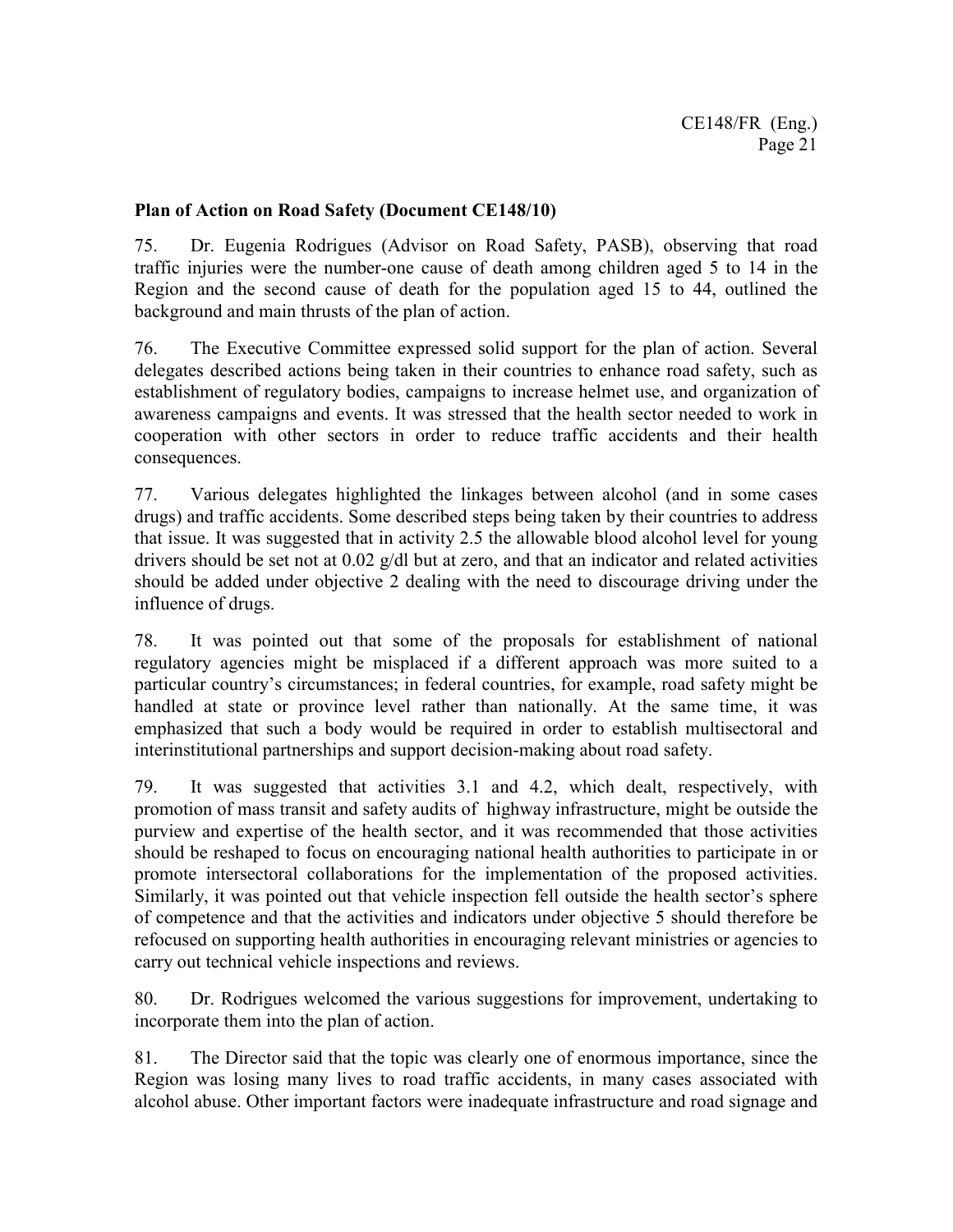insufficient use of helmets. Efforts were therefore needed in the areas of advocacy, coordination, data collection, and standard-setting.

82. The Executive Committee adopted Resolution CE148.R11, recommending that the Directing Council adopt the plan of action.

## **Plan of Action to Reduce the Harmful Use of Alcohol (Document CE148/11)**

83. Dr. Maristela Monteiro (Senior Advisor, Alcohol and Substance Use), introducing the document on this item, said that the plan of action had been developed by the Bureau in consultation with Member States and was intended to facilitate implementation at the regional level of the Global Strategy to Reduce the Harmful use of Alcohol, adopted by the World Health Assembly in 2010. The plan was centered around the global strategy's five objectives (listed in Document CE148/11, paragraph 3) and 10 target areas for policy action (listed in paragraph 4).

84. Delegates reaffirmed their countries' support for the Global Strategy and welcomed the proposed plan of action, expressing appreciation for its emphasis on technical support and capacity-building. The importance for both the Bureau and Member States of ensuring the availability of adequate resources for the plan's implementation was emphasized. It was considered especially important for PAHO to assist Member States in developing sufficient public health infrastructure to carry out the monitoring functions outlined in the plan and to implement effective prevention strategies. However, it was pointed out that some Member States might not have the resources to implement a full-scale national plan to combat the harmful use of alcohol, and it was therefore suggested that the wording of paragraph 3(g) of the proposed resolution contained in Document CE148/11 should be amended to read "allocate financial, technical, and human resources towards the implementation of national activities outlined in the plan of action." The Bureau was encouraged to assist countries in setting priorities for the implementation of activities, taking into account existing capacity and infrastructure, existing public health surveillance systems, and the cost-effectiveness of intervention strategies.

85. It was emphasized that the focus of the plan of action should be on abusive or harmful use of alcohol, not on alcohol consumption per se, and that in the second preambular paragraph of the proposed resolution "associated with alcohol consumption" should be replaced with "associated with the harmful use of alcohol." It was also suggested that it should be clarified in paragraph 5 of the document that there were both health benefits and harms associated with moderate alcohol consumption and that current evidence indicated that the benefits were limited to individuals over the age of 45. The need to engage the private sector in addressing the harmful use of alcohol was highlighted, and the Director was encouraged to meet with representatives of the alcoholic beverage industry to that end.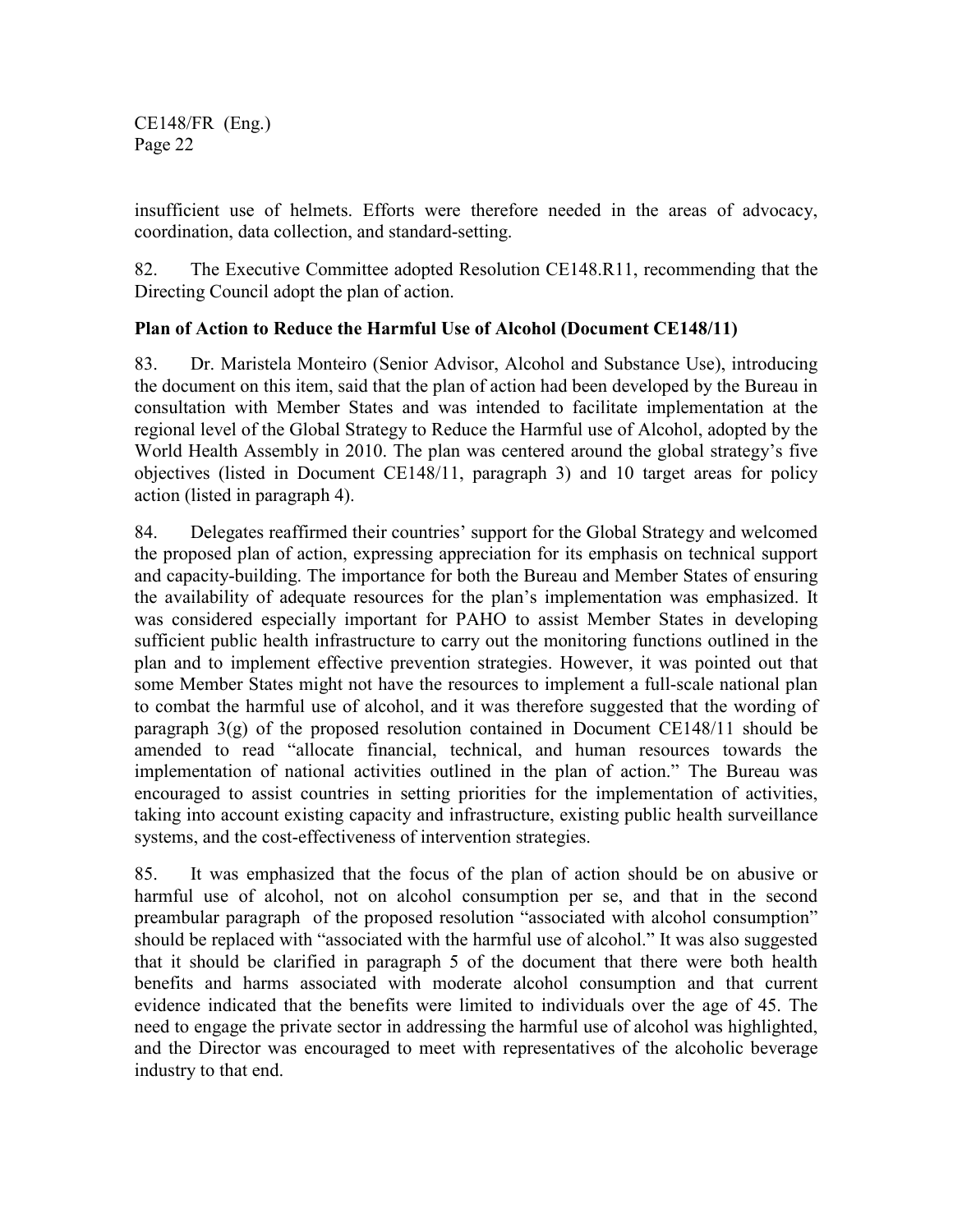86. A number of other changes to the plan of action were suggested, in particular with regard to the activities proposed under objective 3. It was suggested that those activities should be expanded to include both national and subnational plans of action and that Member States should designate a focal point for alcohol policy, rather than a national body, in order to accommodate the situation of Member States with federal systems of government. It was stressed that regulatory matters and decisions relating to pricing, taxation, and restrictions on the marketing and sale of alcoholic beverages should be left to governments, and it was recommended that any activities that that fell outside the sphere of health or went beyond what had been agreed under the Global Strategy should be removed from the plan of action; if such activities were to be retained in the plan, it should be made clear—as had been done in the WHO Framework Convention on Tobacco Control—that they were being recommended without prejudice to the sovereign right of countries to determine and establish their own policies on taxation and regulatory matters. In addition, the Bureau was asked to remove the activity relating to trade and trade agreements under objective 4, as such matters fell outside PAHO's mandate and competency.

87. Dr. Monteiro said that the Bureau would endeavor to revise the plan of action in keeping with Member States' recommendations. She noted, however, that all of the technical cooperation activities envisaged had been agreed by Member States under the Global Strategy and were based on the best available evidence from around the world. The Bureau was already engaged in discussions with representatives of the alcohol industry and would continue to seek their input on how best to implement the Global Strategy in the Region, although it would not regard the industry as a partner, as PAHO had a policy of not forming partnerships with or accepting financial contributions from entities that could negatively influence public health policy.

88. The Director affirmed that, while the plan of action did have to be consistent with the Global Strategy, greater flexibility could be introduced in order to enable Member States to adapt the various activities to their national and subnational contexts.

89. The Committee adopted Resolution CE148.R8, recommending that the Directing Council adopt a resolution calling on Member States to implement the Global Strategy through the regional plan of action.

## **Plan of Action on Psychoactive Substance Use and Public Health (Document CE148/12, Rev. 1)**

90. Dr. Maristela Monteiro (Senior Advisor on Alcohol and Substance Abuse, PASB) introduced the item, recalling that in 2010 the Directing Council had adopted a regional public health strategy to address to the health problems associated with the use of psychoactive substances.<sup>5</sup> Document CE148/12, Rev. 1 set out a plan of action for implementing that strategy. The plan outlined activities to be carried out in the five

 $\overline{a}$ 

<sup>5</sup> See Document CD50/18, Rev. 1.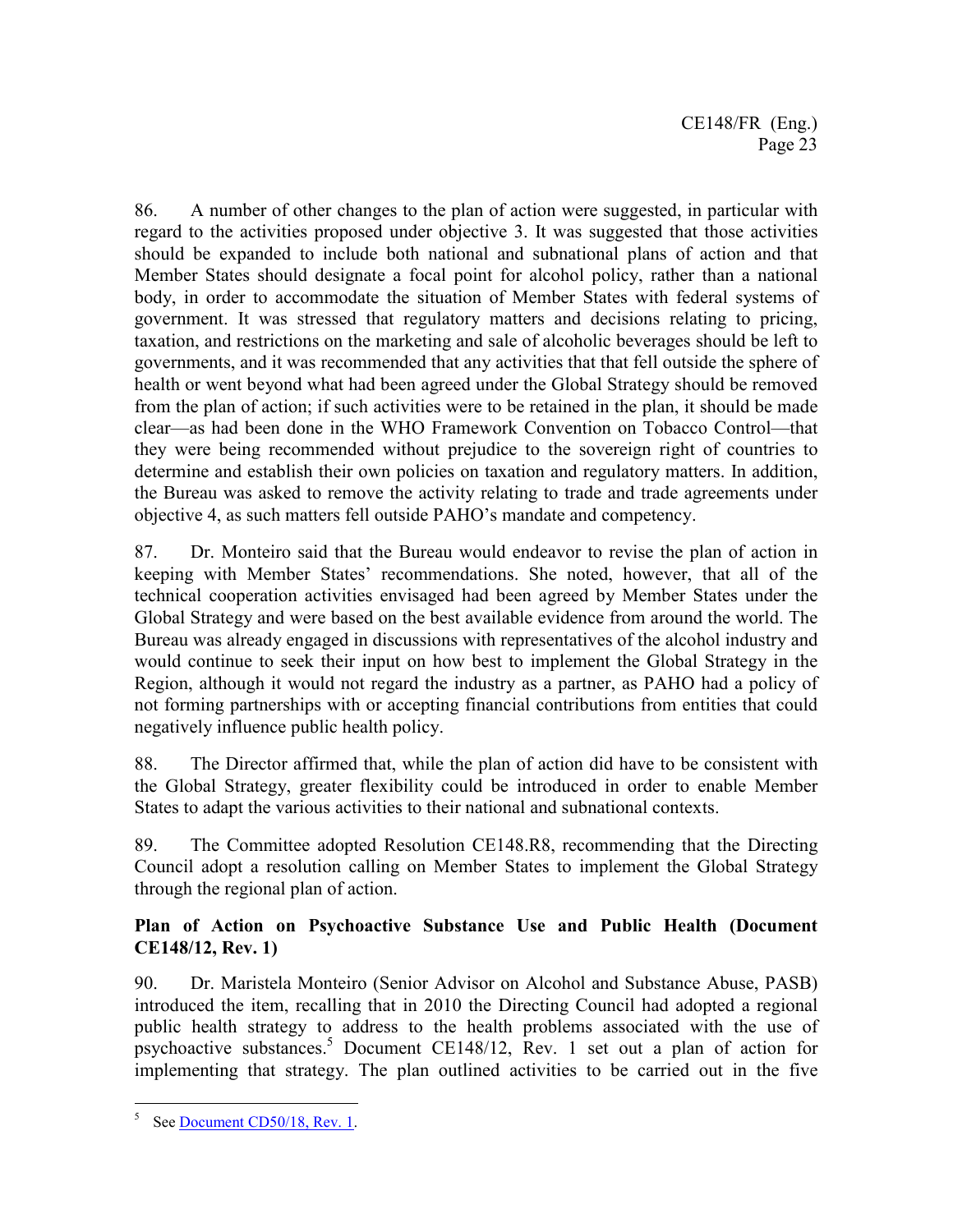strategic areas identified under the strategy and emphasized the need for integrated approaches and cooperation with other sectors.

91. The Executive Committee welcomed the plan of action. It was noted that the plan emphasized the need to work closely with other partners such as the Inter-American Drug Abuse Control Commission and the United Nations Office on Drugs and Crime and was generally in line with the current international approach of enhancing and strengthening resources in the sphere of primary care, developing programs directed towards prevention and demand reduction, and targeting prevention and care activities towards high-risk populations. It was emphasized that the proposed activities would need to be tailored to the specific conditions and context of each country.

92. In the interests of consistency with the regional strategy and with other documents, it was suggested that the term "substance use and related harms" in the document should be changed to "substance use and its adverse consequences." The Committee also drew attention to some discrepancies between the wording of the plan of action and that of the regional strategy, as well as to the need for some corrections in the terminology used in the references to the hemispheric drug abuse strategy of the Inter-American Drug Abuse Control Commission.

93. It was suggested that objective 1.1, which referenced applicable human rights instruments, declarations, and recommendations of the inter-American and United Nations systems, should also include a reference to the United Nations drug control conventions. It was also suggested that the plan of action should more clearly incorporate a gender perspective. In the proposed resolution, it was suggested that the fourth preambular paragraph should be revised so that "while protecting and promoting health as a fundamental human right" became "while protecting and promoting the right of everyone to the enjoyment of the highest attainable standard of physical and mental health."

94. Dr. Monteiro thanked the Committee for its suggestions and said that the Bureau would revise the plan of action accordingly.

95. The Director said that the adoption of the proposed resolution would be an important step towards tackling a grave health issue in the Region, as that the strategy and plan of action would respond to the demand for clear and agreed guidelines for dealing with the growing problems associated the use of psychoactive substances.

96. The Committee adopted Resolution CE148.R9, recommending that the Directing Council endorse the Plan of Action.

## **Strategy and Plan of Action on Epilepsy (Document CE148/13)**

97. Dr. Jorge Rodríguez (Senior Advisor on Mental Health, PASB), noting that the subject of epilepsy was being discussed for the first time by the PAHO Governing Bodies, introduced the strategy and plan of action, which represented the outcome of a collective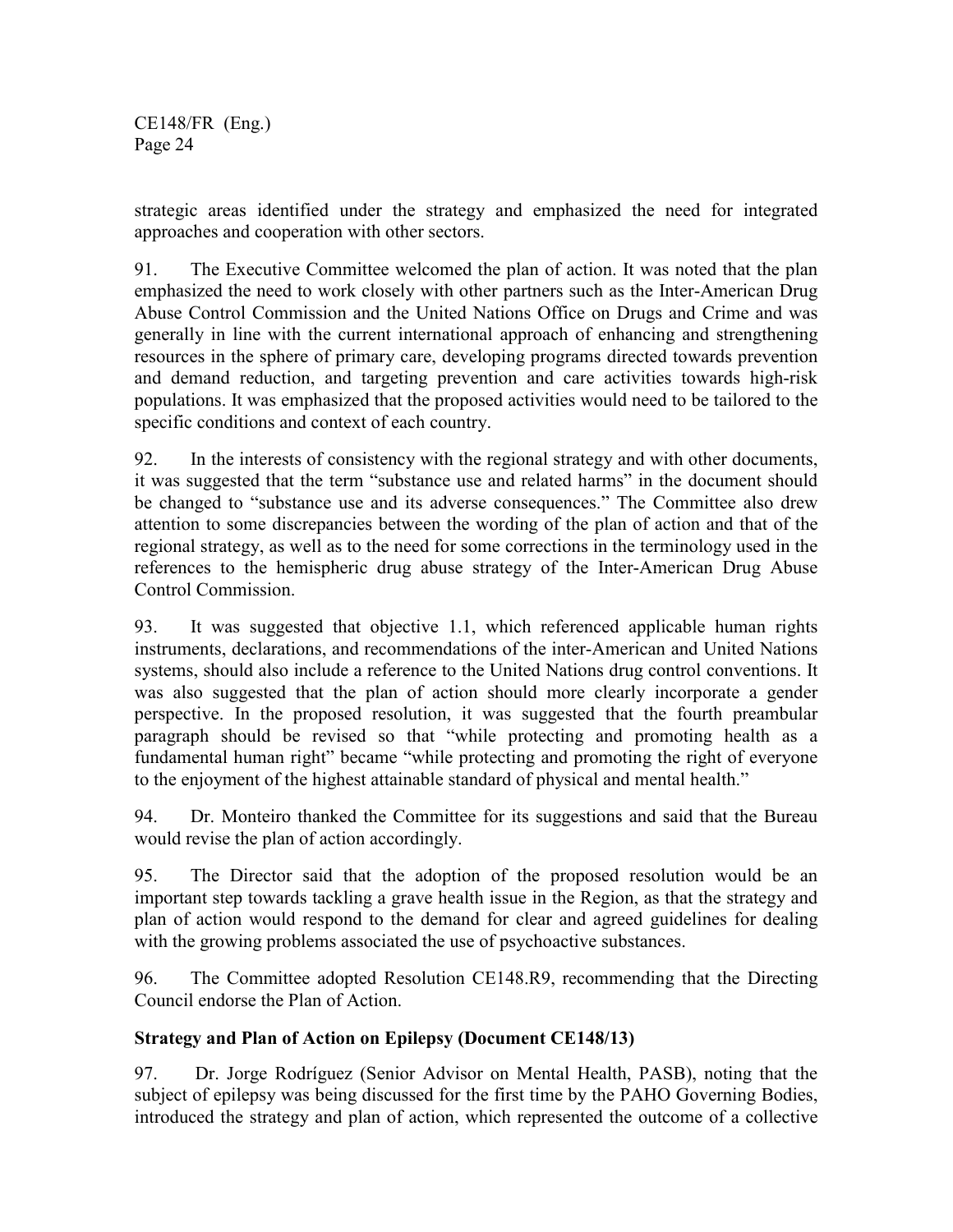effort involving Member States, experts from around the Region, WHO, and the International League against Epilepsy and International Bureau for Epilepsy. The strategy highlighted the stigma associated with epilepsy and the discrimination and human rights violations to which people with epilepsy were subject. It also emphasized the availability of simple, low-cost treatment options that could be applied at the primary care level, which would make it possible to close the enormous treatment gap that existed in the Region.

98. The Executive Committee welcomed the strategy and plan of action and commended PAHO's efforts to draw attention to the gap between the number of people with epilepsy and the number who received adequate care and to the need to combat stigma and discrimination against people with epilepsy. It was suggested, however, that the "Burden, Prevalence, and Mortality" section of the strategy should address the issue of psychiatric comorbidity in persons with epilepsy, and that paragraph 27 of Document CE148/13 should indicate that 25% to 50% of epilepsy patients also suffered from psychiatric disorders, although such disorders often went unrecognized and untreated; it should also address the burden of depression, anxiety, and cognitive impairment more broadly. In addition, it was suggested that more emphasis should be placed on epilepsy self-management strategies and that self-management education should be included in the package of essential interventions mentioned in objective 2.1 of the plan of action.

99. Under objective 1.1, it was pointed out that activity 1.1.3 (Identify groups in vulnerable and special conditions that may require specific care) would be carried out as part of activity 1.1.2 (Formulate or review the national epilepsy program and implement it) and therefore did not need to be listed as a separate activity. It was suggested that objective 1.4 (Create and strengthen health sector partnerships with other key sectors and actors, including the private sector) should be incorporated into objective 1.1 and that objective 3.2 (Include a health promotion and epilepsy prevention component in national epilepsy programs) should be incorporated into strategic area 1, which dealt with epilepsy programs. Under objective 4.2 it was suggested that the national activities identified be expanded to encourage population-based research on factors such as demographic variables, socioeconomic status, health care use, behavioral risk factors and comorbidity that might have a bearing on epilepsy rates in diverse groups of people.

100. It was pointed out that the International League Against Epilepsy had established a new classification scheme<sup>6</sup> that recognized three groups of causes of epilepsy-genetic, structural/metabolic, and unknown—and it was suggested that the information on etiology contained in the strategy should be brought into line with that classification. It was also suggested that the information in paragraph 11 of the strategy should be revised in order to clarify that prognosis in cases of epilepsy depended on etiology as well as early sustained

 $\overline{a}$ 

<sup>6</sup> Berg A et al. Revised terminology and concepts for organization of seizures and epilepsies: Report of the ILAE Commission on Classification and Terminology, 2005–2009. *Epilepsia*, 51(4):676–68. DOI:10.1111/j.1528-1167.2010.02522.x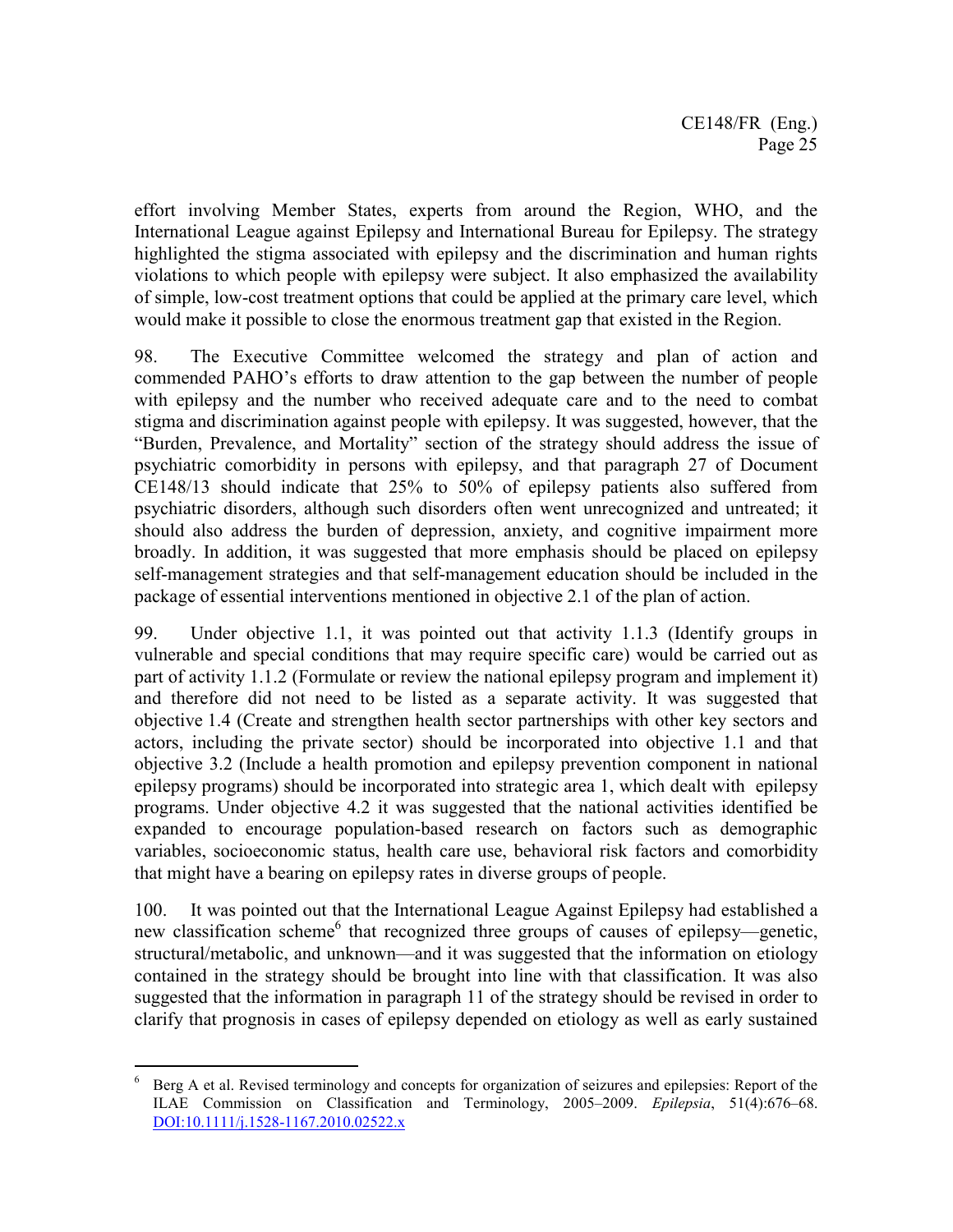treatment, since the prognosis for some forms of epilepsy, such as progressive myoclonic epilepsy, was poor even if treatment did begin early.

101. Dr. Rodríguez thanked the Committee for its suggestions, which the Bureau would incorporate into a revised version of the document. With regard to strategic Area 3, he recalled that it had been agreed during the consultations on the strategy and plan of action that education and prevention merited special attention, especially since the majority of cases of epilepsy in the Region were secondary to other causes and were therefore preventable. Activities aimed at preventing the disease, educating people about epilepsy, and combating stigma had therefore been grouped within a separate area.

102. The Director pointed out that epilepsy was part of the unfinished agenda of diseases for which cost-effective treatments and disease management methods were available but were not available to everyone who needed them, in part because many health professionals, especially at the primary care level, lacked the knowledge and means to diagnose and treat epilepsy effectively. The strategy and plan of action were intended to quickly bring about a major improvement in the control of a disease that affected not only patients but also their families and communities and their education and work environments.

103. The Committee adopted Resolution CE148.R3, recommending that the Directing Council endorse the strategy and approve the plan of action.

### **Strategy and Plan of Action for Malaria (Document CE148/15)**

104. Dr. Keith Carter (Senior Advisor on Malaria and Other Communicable Diseases, PASB) recalled that a Regional Strategic Plan for Malaria in the Americas 2006–2010 had been established pursuant to Directing Council Resolution CD46.R13. The strategy and plan of action for 2011–2015 proposed in Document CE148/15 were intended to build on that Strategic Plan with the aim of further reducing malaria-related morbidity and mortality and preventing the reintroduction of endemic malaria in countries that had been declared malaria-free. The proposed strategy and plan of action had been developed through a consultative process involving many different partners and various PAHO programs.

105. The Executive Committee supported the strategy and plan of action and welcomed PAHO's efforts to advance malaria control initiatives in the Region, noting that malaria affected not only population health but also countries' economic development. The importance of building on existing undertakings, such as the Amazon Malaria Initiative, was stressed. It was suggested that the thrust of PAHO's work should be to provide guidance to countries' malaria programs and assist them in setting appropriate goals for control, pre-elimination, or elimination of malaria. It was also suggested that entomological surveillance should include efforts to monitor mosquito density and behavior as well as insecticide resistance, so as to track the impact of vector control measures. Monitoring of vector control operational indicators, such as those related to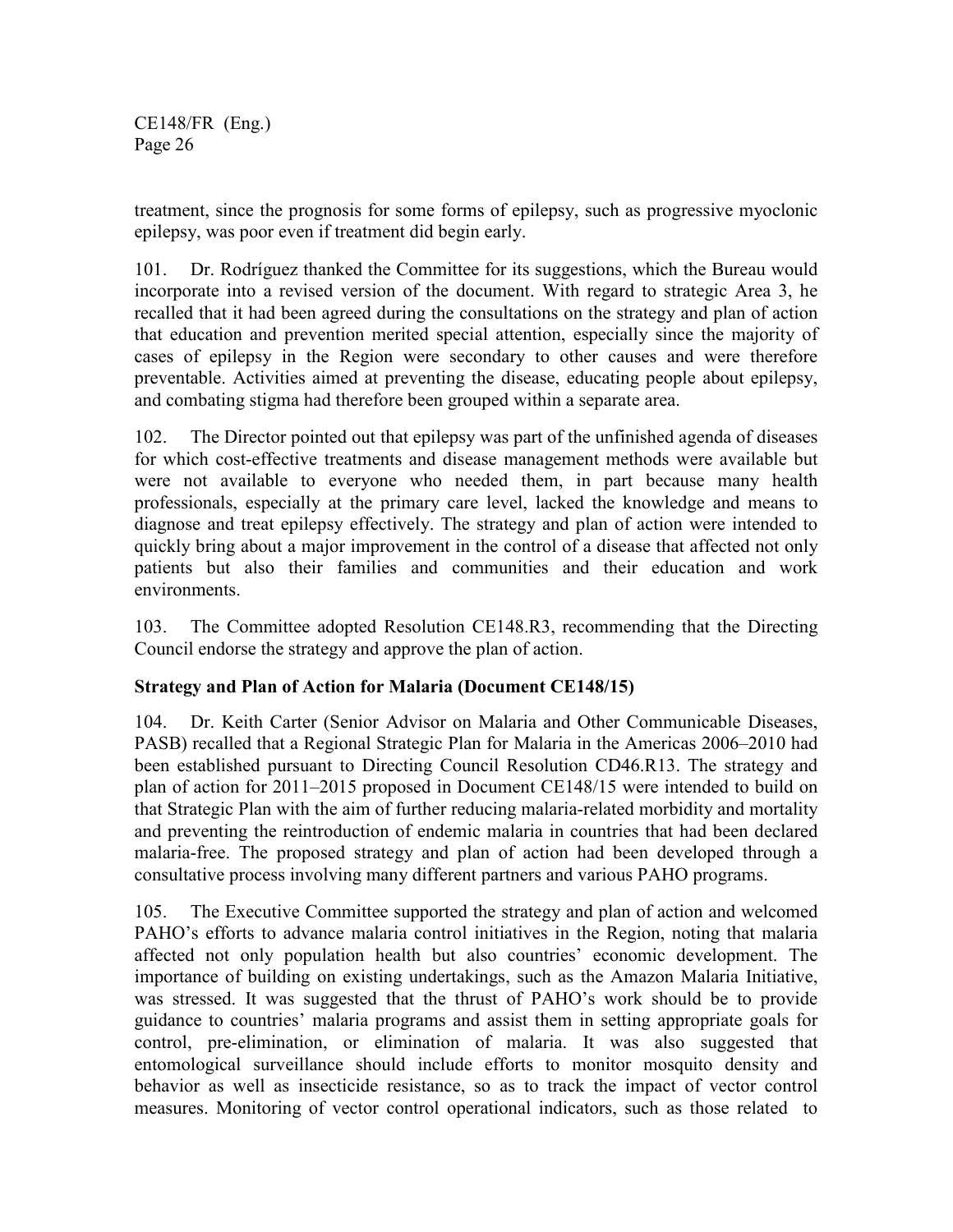ownership of insecticide-treated mosquito nets and use of indoor residual spraying, should be prioritized. It was considered critical for malaria control programs in the Region to establish quality control and assurance programs for both rapid diagnostic test use and microscopy.

106. The linkage between malaria and agriculture was highlighted. Specifically, a delegate noted that it had been found that rice cultivation in flooded paddies encouraged breeding of anopheles mosquitoes and that studies had shown that other methods of cultivation, such as intermittent irrigation, could greatly reduce cases of malaria without affecting agricultural output or revenues. He suggested that the proposed resolution contained in Document CE148/15 should address the need for further research on the matter. Another delegate suggested that the resolution should call attention to the need for international collaboration at subregional level, since malaria could not be halted at national borders. Several delegates stressed the need for increased production of antimalarial drugs, especially in malaria-endemic countries, in order to remedy the shortage of such drugs in the Region. The need to encourage pharmaceutical companies to supply antimalarials and other drugs at affordable prices through PAHO's procurement funds was also emphasized.

107. One delegate urged that increased funding be provided to the countries on the island of Hispaniola in order to strengthen health systems damaged by the 2010 earthquake, improve malaria control programs, and reverse the rising trend of reported cases. The same delegate noted the urgent need for PAHO and other partners to provide technical assistance to enable Haiti to implement its Round 8 grant from the Global Fund to Fight AIDS, Tuberculosis and Malaria.

108. Dr. Carter said that PAHO had been working with the countries of the Caribbean where malaria was endemic, in particular Haiti and the Dominican Republic, and that it intended in the future to work even more intensively with Haiti. With regard to the Amazon Malaria Initiative, he noted that its work was being extended from the countries of the Amazon subregion to other countries of the Region, including those in Central America. Responding to the concern about a shortage of antimalarial drugs, he reported that Brazil was working with a company on the production of drugs for use in artemisin-based combination therapy regimens, which had the potential to increase access to antimalarial drugs in the Region, although regulatory and import issues would have to be addressed.

109. The Director pointed out that the malaria-related targets for Millennium Development Goal 6 (Combat HIV/AIDS, malaria, and other diseases) would probably be achieved by the Americas as a whole, as most countries of the Region had already reached those targets or were close to doing to. The new strategy and plan of action were intended to assure that outcome. In particular, they were intended to help the Dominican Republic and Haiti, the two countries on the island of Hispaniola, and to do so by drawing on the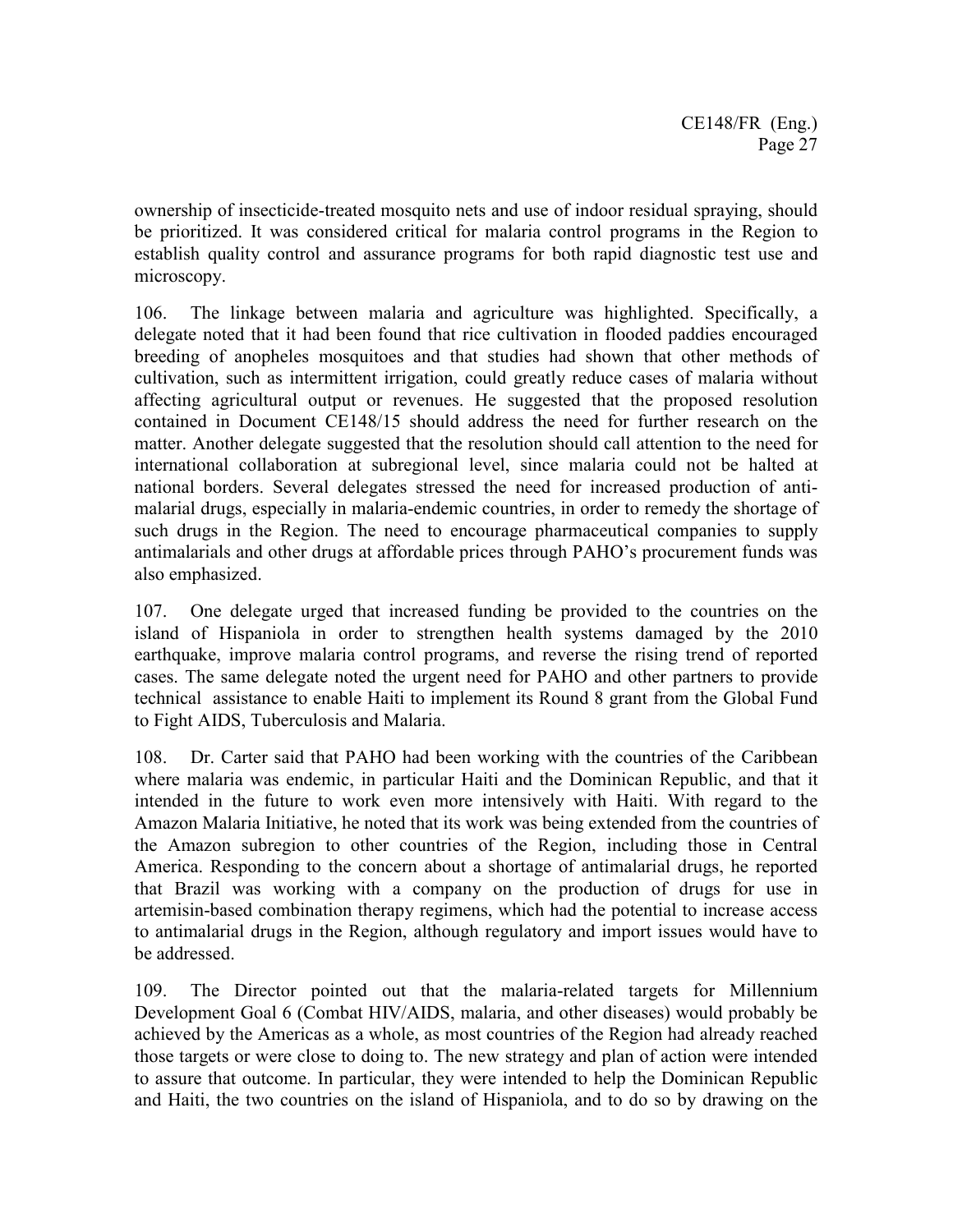successful experience of existing malaria control initiatives, notably the Amazon Malaria **Initiative** 

110. The Committee adopted Resolution CE148.R5, recommending that the Directing Council endorse the strategy and approve the plan of action.

#### **Plan of Action to Accelerate the Reduction of Maternal Mortality and Severe Maternal Morbidity (Document CE148/16, Rev. 1)**

111. Dr. Ricardo Fescina (Director of the Latin American Center for Perinatology and Human Development) noted that Goal 5 of the Millennium Development Goals was the one on which the least progress had been made. In 10 years the Region of the Americas had achieved a drop in maternal mortality of about 30%; in the coming five it had to achieve a further 40% reduction in order to meet the target under Goal 5. The plan of action was aimed at accelerating the reduction of maternal mortality, which was one of the most egregious manifestations of gender inequity.

112. While some members of the Executive Committee expressed firm support for the plan of action as presented, others considered that it suffered from serious weaknesses and was not ready for consideration and approval by the Governing Bodies. It was pointed out that the document had been made available only one week before the session, and Member States had therefore not had sufficient time to study it. It was suggested that the plan should not be examined until the Directing Council and that, in the interim, a group of technical experts should be established to revised and improve it. It was also recommended that the proposed budget of \$30 million should be reviewed with an eye to whether it was realistic to envisage raising that level of funding.

113. Delegates drew attention to a number of specific shortcomings in the document. It was pointed out, for example, that it failed to take account of much of the earlier work done by PAHO on the issue of maternal mortality and contained no analysis of which actions had succeeded and which had failed. Moreover, there was no serious analysis of what the present baselines were, which made it difficult to assess whether the targets in the plan of action were realistic. In addition, it was suggested that the plan of action should include activities aimed at increasing countries' surveillance capacity to track the various proposed indicators. It was also suggested that the phases referred to in Annex B of the document should be re-worked so that more of the results would be achieved before the year 2015.

114. It was felt that there were several broad policy issues that also merited closer scrutiny, such as, for example, whether universal access to free maternity services was economically feasible or whether it might be a destabilizing force in fragile economies. It was pointed out that the plan of action also failed to address a number of issues, such as the Region's overuse and abuse of technology to the detriment of both mothers and newborns, and the need to involve men both in preventing unwanted pregnancies and in caring for the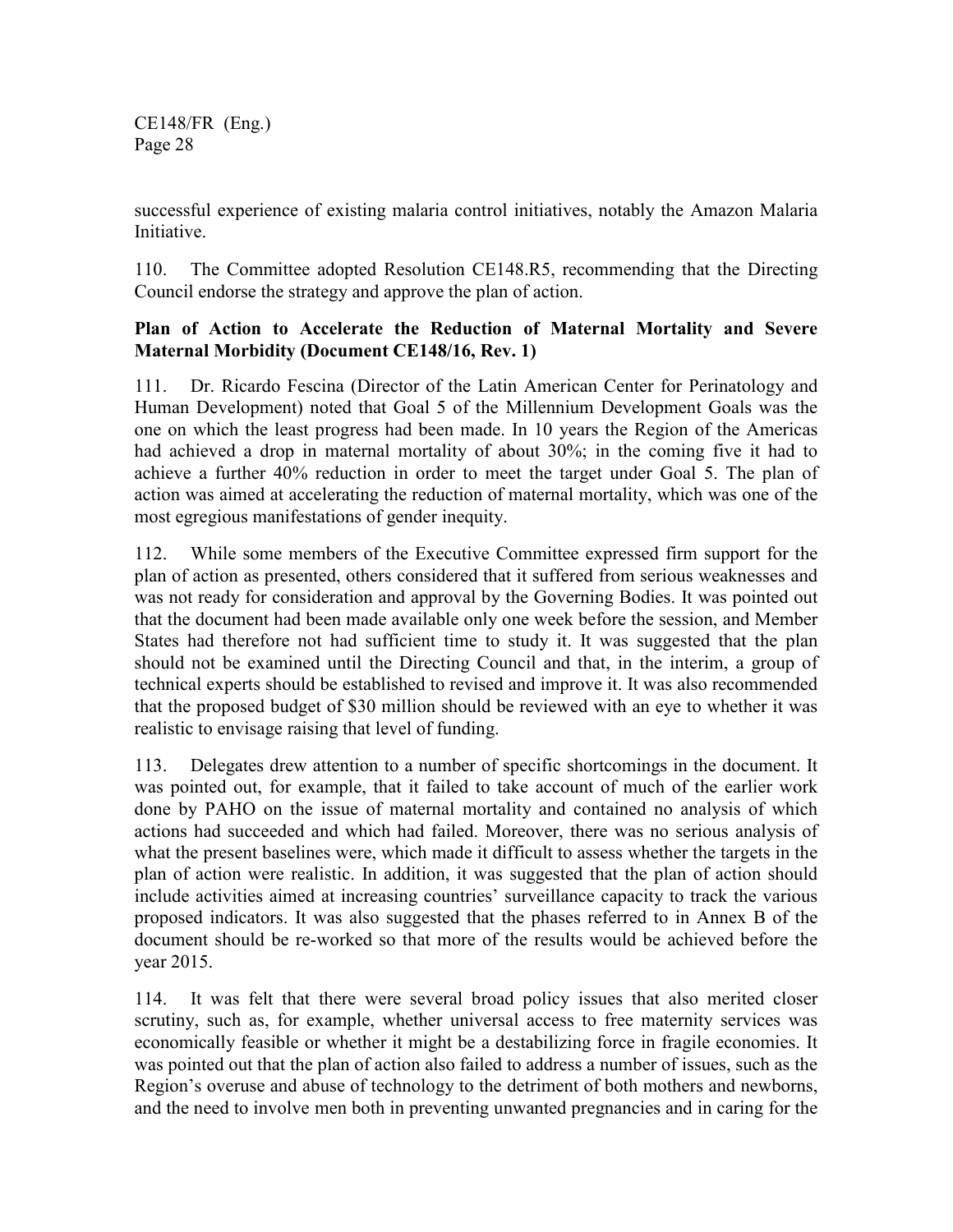woman and the child when pregnancy did occur. It was suggested that the document's discussion of eclampsia was incomplete.

115. Several delegates described the work in progress in their country to reduce maternal mortality. One delegate suggested that a regional observatory on maternal mortality and morbidity should be created. Following questions and discussion, he clarified that he had intended to propose a coordination mechanism for compiling and disseminating information, not a new physical structure, which would be impractical at a time of budgetary constraint. It was agreed therefore that the proposed resolution on this item would request the Director to establish "a regional repository available to all stakeholders."

116. The Delegate of Canada gave a brief report on the work of the Commission on Information and Accountability for Women's and Children's Health, established by the United Nations Secretary-General and co-chaired by the Prime Minister of Canada and the President of Tanzania. She suggested that the Executive Committee might study the Commission's 10 specific recommendations<sup>7</sup> and consider how they could contribute to the plan of action.

117. Dr. Fescina added some information on the Perinatal Information System developed by PAHO at the Latin American Center for Perinatology and Human Development. He thanked the delegates for their comments, which would be useful as work proceeded on strengthening the plan of action. He also clarified that the budget figure for the plan of action had been based on a very high-level calculation of \$5 million per year for the six years of the Plan. That figure would be refined and presented with greater precision.

118. The Director drew attention to the global concern at the insufficient progress in reducing maternal mortality, of which one manifestation was the establishment by the Secretary-General of the Commission on Information and Accountability.

119. In her view, the Directing Council was not the appropriate forum for a detailed technical review of the plan of action. She proposed, therefore, that discussion of the matter should continue over a period of 30 days by electronic means, so that the plan could be revised and then submitted in a timely manner to the Directing Council.

120. The Committee decided to adopt the proposed resolution (Resolution CE148.R14) and to recommend that the Directing Council endorse the plan of action, with the understanding that the plan would be revised in the light of Member States' comments and suggestions. It was agreed that the Bureau would organize electronic consultations on the plan during the month of July.

 $\overline{a}$ 7 The Commission's recommendations are set out in its report, *Keeping Promises, Measuring Results.*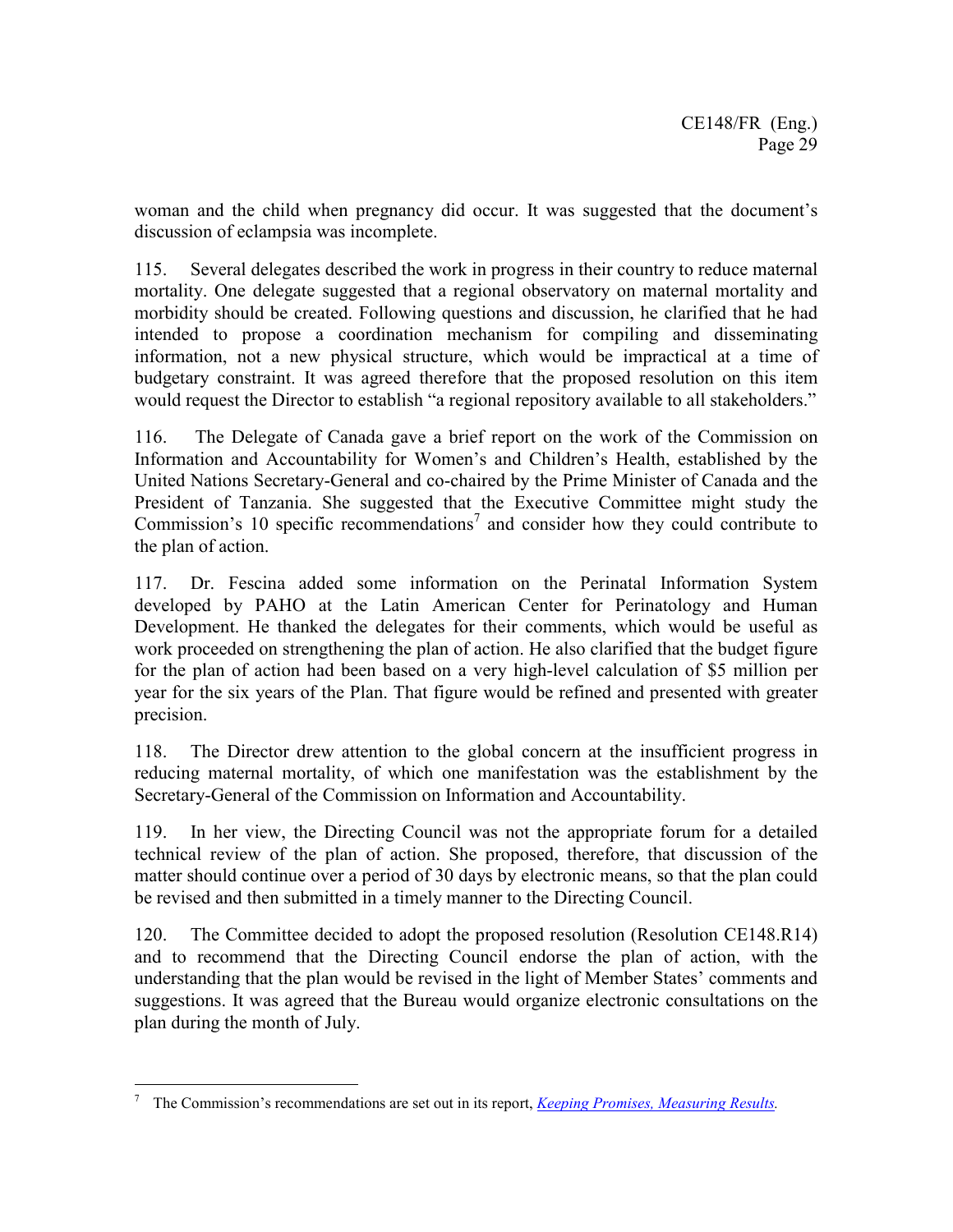#### **Strategy and Plan of Action on** *eHealth* **(Document CE148/17)**

121. Mr. Marcelo D'Agostino (Area Manager, Knowledge Management and Communication, PASB) outlined the four strategic areas envisaged under the strategy and plan of action. He noted that, in keeping with a suggestion made during the Fifth Session of the Subcommittee on Program, Budget, and Administration, the Bureau had sought to ensure convergence between the strategy and plan of action and related initiatives, such as the Strategy for the Information Society in Latin America and the Caribbean (e-LAC) of the Economic Commission for Latin America and the Caribbean and the OAS e-government initiative. The strategy and plan of action had been drawn up in consultation with Member States—especially Canada, through a community of practice coordinated by Health Canada, which had enabled the Bureau to receive comments from 14 institutions and several organizations and networks.

122. The Executive Committee welcomed PAHO's efforts to promote the use of health information technology as a means of broadening access to health services, and voiced support for the proposed strategy and plan of action. Committee members considered that the strategy and plan of action adequately addressed the challenges relating to the management of knowledge and the incorporation of information and communication technologies into health systems. The strategy's recognition of the intersectoral nature of *eHealth* was applauded, and it was pointed out that support and collaboration between different sectors on issues of infrastructure, financing, education, innovation, and interoperability were essential. At the same time, it was stressed that the development of *eHealth* must be led and overseen by ministries of health, not by the information technology industry or other parties with commercial interests. One delegate questioned whether the estimation of resource requirements in Annex C of Document CE148/17 was reasonable.

123. Support was expressed for the four strategic areas identified under the strategy and plan of action and for their respective objectives. The proposal to establish a forum of experts to promote the use of information and communication technologies for public health applications was also endorsed. It was suggested that the forum should include policy-makers and technical professionals with diverse knowledge about the use of such technologies in public health settings and should be representative of the different sectors and key constituencies involved in *eHealth* policy and practice.

124. It was suggested that the strategy should place greater emphasis on working within and improving existing partnerships and other collaborative arrangements, rather than establishing new mechanisms that might duplicate effort. It was pointed out that the functions for the regional laboratory proposed under objective 1.4 appeared to overlap with those of the technical advisory committee proposed under objective 1.2, since both mechanisms would monitor and evaluate *eHealth* policies in the Region, and it was recommended that the regional laboratory should, instead, serve as a resource for Member States to share best practices. It was also suggested that some of the proposed indicators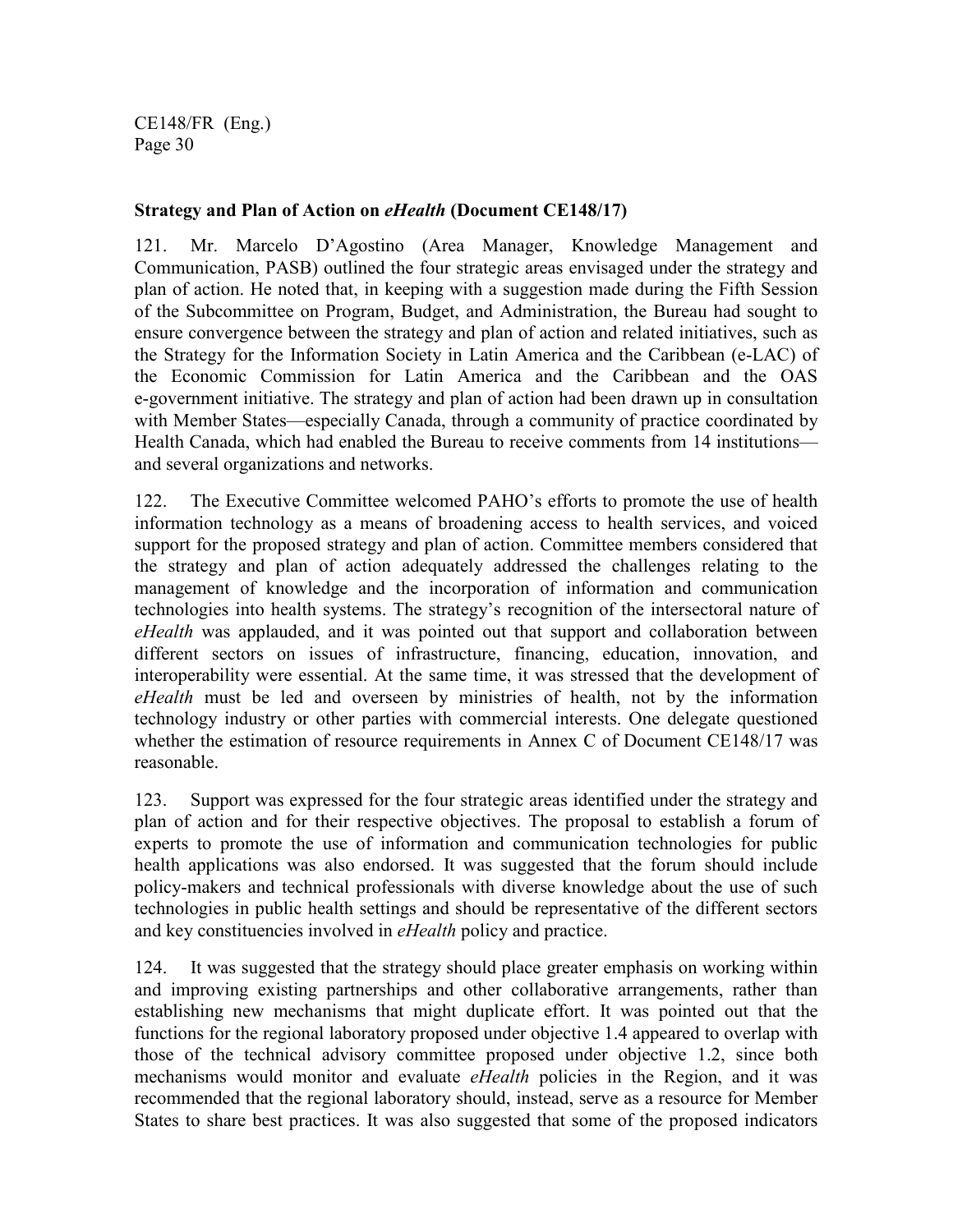should be further refined and clarified. The indicator for objective 1.1, for example, should be expanded to cover the different types of information and communications technologies and policies that Member States might establish, such as electronic medical records, and it should also examine whether Member States had policies on the protection of individuals' privacy and on the interoperability of information and communication technologies. It was felt that some of the indicators under objective 4.2 were unclear. In particular, the Bureau was asked to elucidate what was meant by "certified public health content." In addition, it was suggested that the reference to veterinary public health in the fourth preambular paragraph of the proposed resolution contained in Document CE148/17 should be explained.

125. The Delegate of Mexico noted that her country had a national center of excellence in technology that had developed courses relating to *eHealth*, which it would be pleased to make available to other countries electronically through PAHO.

126. Mr. D'Agostino said that the Bureau had taken careful note of the Committee's comments and suggestions and would bear them in mind in refining the strategy and plan of action. With regard to the certification of websites, he said the idea was to ensure the availability of reliable health information on the Internet. The Organization was working with the United States National Library of Medicine and the Health on the Net Foundation, a nongovernmental organization that had developed a procedure for certifying health information websites. Concerning the reference to veterinary public health in the proposed resolution, he explained that a great deal of experience had been gained in the use of mobile media in that field—for example, in the surveillance of zoonoses and foodborne diseases.

127. Regarding the regional laboratory proposed under objective 1.4, its function would indeed be to serve as a mechanism for collecting data and promoting best practices, whereas the function of the technical advisory committee proposed under objective 1.2 would be to advise the Bureau on political, technical, managerial, and administrative aspects of the implementation of the strategy. Responding to the question about resources, he noted that *eHealth* was an attractive area for donors and it was therefore relatively easy to mobilize funding for *eHealth* projects. In fact, PAHO, in partnership with Member States and other organizations, already had three major projects under way, all of which had mobilized significant funding.

128. The Director highlighted the importance of utilizing technology in order to address the unfinished agenda of infectious diseases and to address gaps, disparities, and inequities in access to health services and resources in the Region. She noted that the strategy and plan of action would also support and enhance efforts to improve vital and health statistics and reduce the fragmentation of health information systems.

129. The Committee adopted Resolution CE148.R4, recommending that the Directing Council endorse the strategy and approve the plan of action.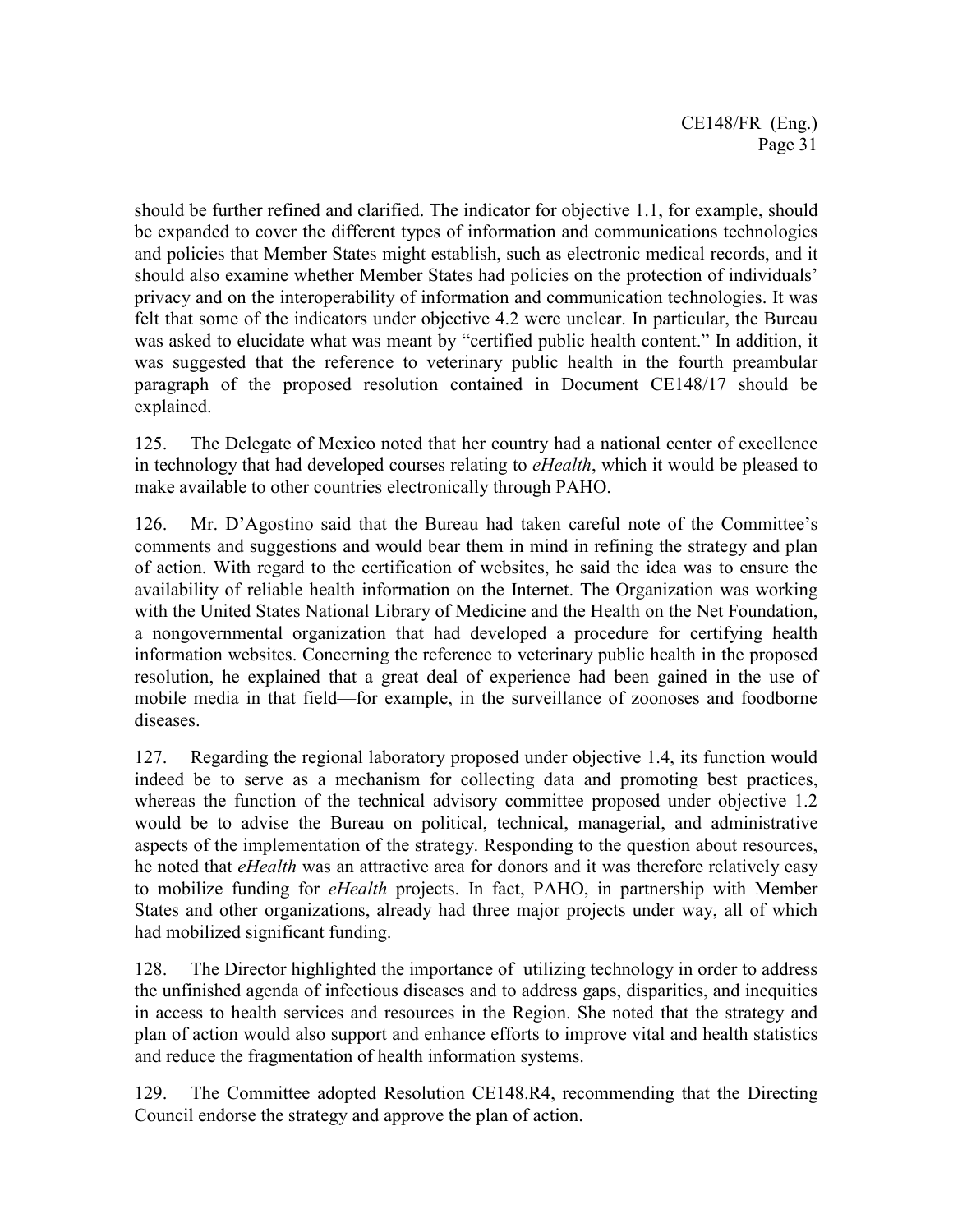## **Administrative and Financial Matters**

## **Report on the Collection of Quota Contributions (Document CE148/18 and CE148/18, Add. I)**

130. Ms. Linda Kintzios (Treasurer and Senior Advisor, Financial Services and Systems, PASB), noting that Document CE148/18, Add. I, provided information on quota contributions as of 13 June 2011, reported that since that date the Organization had received further payments of \$16,844 from Costa Rica, \$191,992 from the Dominican Republic and \$257,299 from Mexico. The combined collection of arrears and current-year assessments as of the opening of the Committee's session totaled \$54.7 million, as compared to \$49.3 million in 2010 and \$38.0 million in 2009. Twenty-one Member States had made payments towards their quota commitments in 2011, eleven of them in full. Collection of current-year assessments amounted to \$31.0 million, or 32% of the total amount due for 2011.

131. Currently, only one Member State had a deferred payment plan, and it was in full compliance with the terms of that plan. Two Member States were potentially subject to the voting restrictions envisaged under Article 6.B of the PAHO Constitution. The Bureau had encouraged those Member States to take the necessary steps in order to retain their right to vote at the 51st Directing Council.

132. The Executive Committee adopted Resolution CE148.R1, thanking the Member States that had already made payments for 2011 and urging other Member States to pay their outstanding contributions as soon as possible.

### **Report of the Office of Internal Oversight and Evaluation Services (Document CE148/19)**

133. Mr. David O'Regan (Auditor General, Office of Internal Oversight and Evaluation Services, PASB) introduced the report, pointing out that it comprised three sections: paragraphs 1–14, on the background to the topic, resources, planning routines, and coordination with other sources of assurance; paragraphs 15–33, on findings and recommendations from individual oversight assignments and the Office's follow-up on those recommendations; and paragraphs 34–35, setting forth the Office's overall opinion on the internal control environment.

134. The Executive Committee welcomed the report on the work of the Office of Internal Oversight and Evaluation Services (IES). The Office's operations were seen as very important to PAHO's performance of its work, and the Bureau was urged to give close attention to the IES recommendations. In the area of thematic audits, the recommendations made on end-of-service reports were considered to be well-founded, but it was suggested that there might be scope for wider dissemination of such reports. The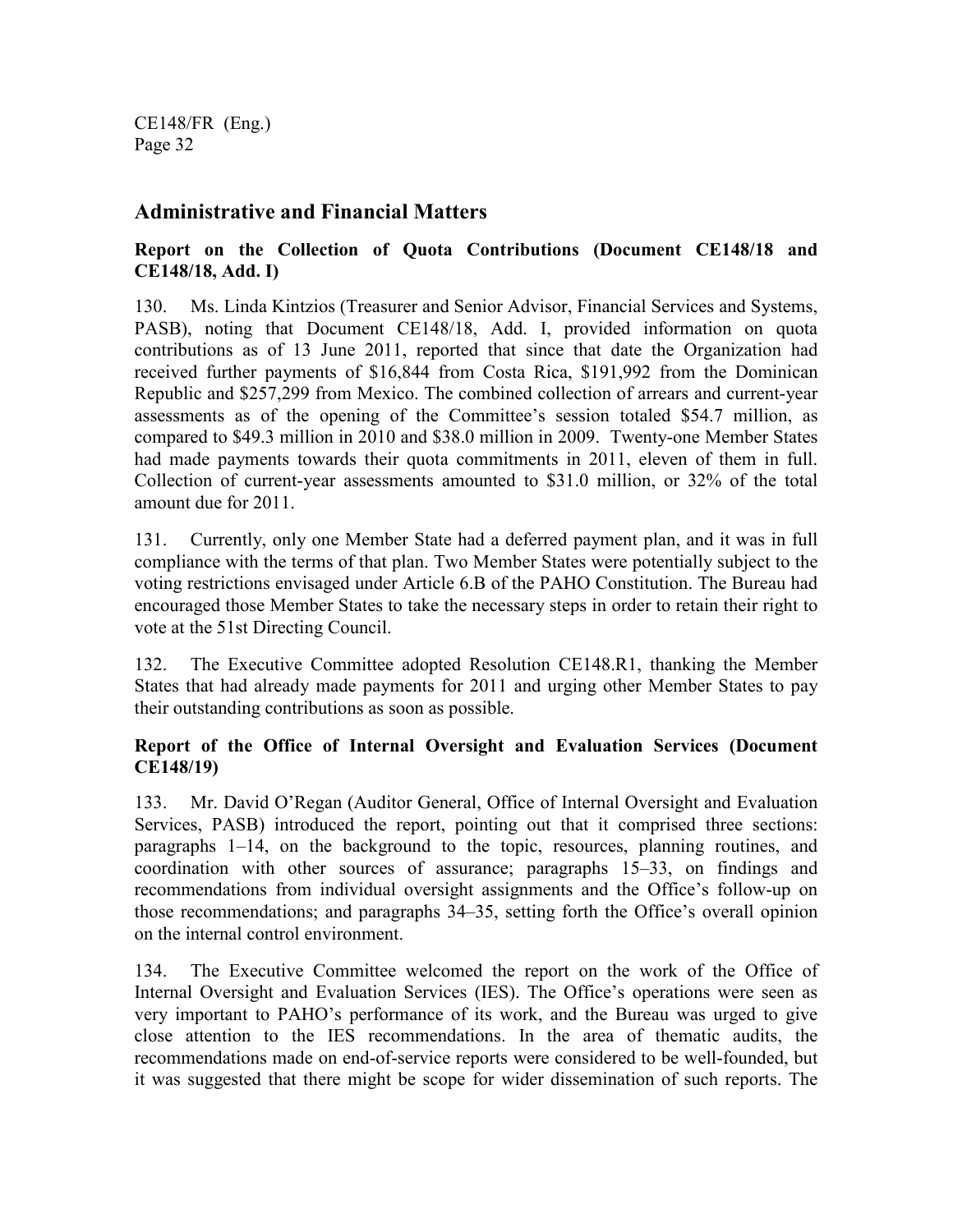Bureau was encourage to take steps to ensure that the reports were truly comprehensive and useful.

135. Concern was expressed about the fragmentary nature of the risk management function in PASB and the slow development of a formal risk management framework, especially in some of the country offices. It was suggested that further attention should be paid to improving the way in which letters of agreement were used in the country offices, given the concerns expressed by the 27th Pan American Sanitary Conference in 2007. Efforts to implement the IES recommendations on enhancing the incorporation of crosscutting priorities such as gender, ethnicity, and human rights into biennial work plans should also be intensified.

136. Mr. O'Regan thanked the Committee for its expressions of support, and took note of its suggestions for areas of particular focus. With regard to the end-of-service reports, he noted that they were usually distributed only to a small circle of personnel, including the staff who had worked most closely with the outgoing staff member and his/her successor, but undertook to examine the feasibility of wider circulation of those reports.

137. With regard to the establishment of an organization-wide enterprise risk management, he noted that the concept had been very slow to take root in the United Nations system as a whole. Additional factors hindering progress within the Bureau had been personnel changes, for example in the case of the Director of Administration, and the difficulty of getting people to work together in identifying risk in a systematic manner.

138. The Director said that a framework for risk management had been established under the Director of Administration and that significant progress in establishing a rigorous and comprehensive risk management function was anticipated in the remainder of 2011 and in 2012. With regard to end-of-service reports, she noted that, in conjunction with WHO, PAHO was engaged in a project aimed at preserving institutional memory and developing a computerized system for gathering and disseminating such information. In addition, the Organization had an organized transfer procedure, which ensured that work accomplished and knowledge held by a departing staff member of managerial level was formally passed on to his or her successor.

139. The Executive Committee took note of the report.

#### **Financial Report of the Director and Report of the External Auditor for 2010 (Official Document 340)**

140. Ms. Ana María Sánchez (President of the Subcommittee on Program, Budget, and Administration) reported on the Subcommittee's examination of this item (see paragraphs 27–37 of the Subcommittee's final report, Document SPBA5/FR).

141. Ms. Sharon Frahler (Area Manager, Financial Resources Management) presented the highlights of the Financial Report of the Director, which revealed that the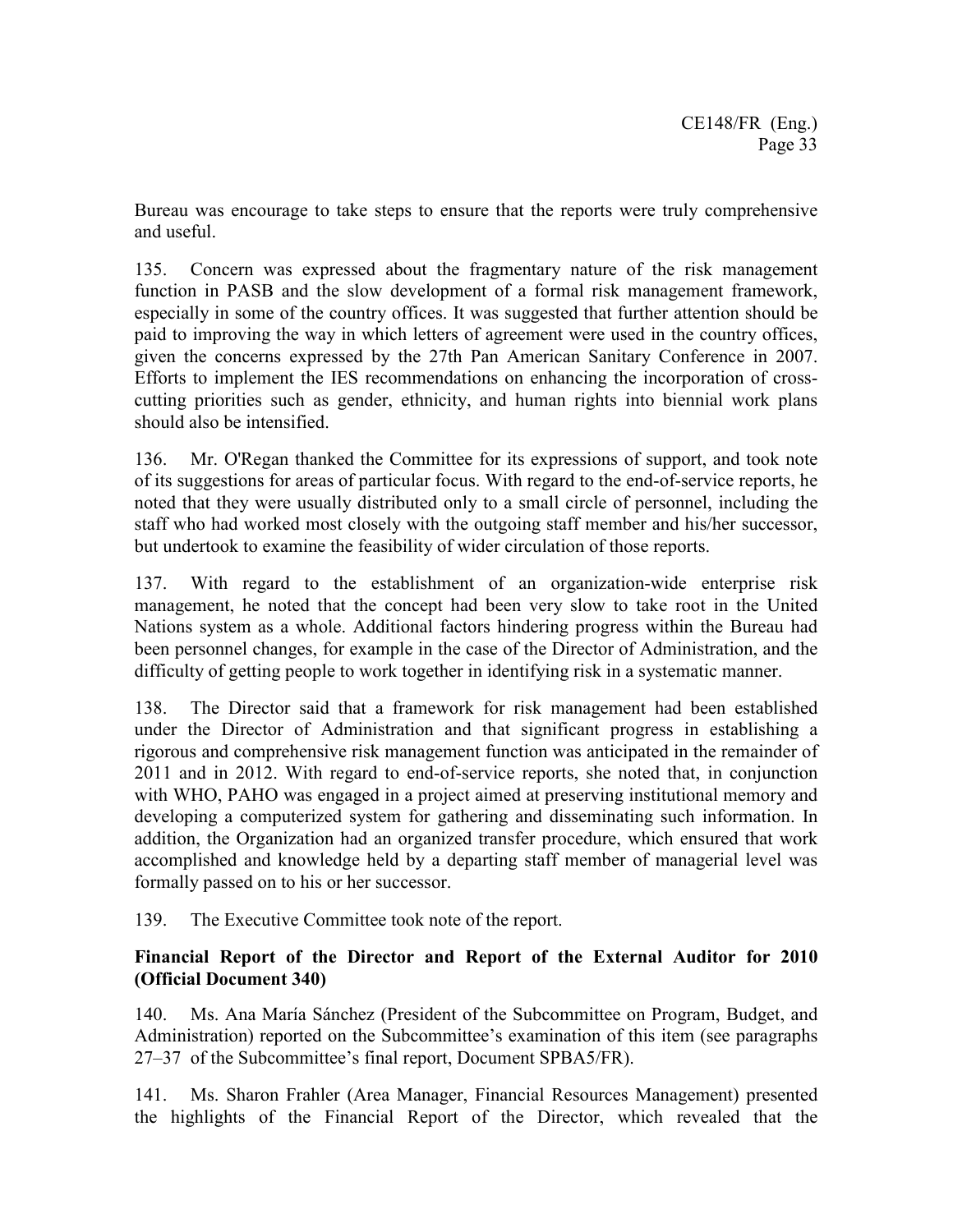Organization's total financial resources continued to show significant growth, reaching an accrued total of \$932.6 million in 2010, as compared with cash receipts in 2009 of \$731 million. Accrued quota contributions for 2010 totaled \$98.3 million; accrued miscellaneous revenue, \$5.2 million. The WHO contribution to the PAHO Regular Budget had amounted to \$39.5 million in 2010, which was half of the total biennial allocation to the Region of \$79.1 million. Cash quota receipts in 2010 had totaled \$101 million, comprising \$72 million for 2010 and \$29 million for prior bienniums. Quota assessments pending totaled \$29.7 million, the lowest level in 10 years. The Organization had received and implemented a total of \$200 million in trust funds under multi-year agreements for public health programs, including \$82.8 million received from governments for externally funded projects, \$106.8 million for internally funded projects, and almost \$10 million received for emergency response efforts in Chile and Haiti.

142. Expenditures had totaled \$927.3 million. On the procurement side, the Revolving Fund for Vaccine Procurement continued to increase, with almost \$511 million spent on vaccines and syringes, an increase of 49% over 2009. A total of \$8.8 million of medical supplies had been procured through the Reimbursable Procurement Mechanism, and a further \$21.7 through the Regional Revolving Fund for Strategic Public Health Supplies. Details of the other categories of expenditure could be found in section 15 of the Notes to the Financial Statements in the Financial Report. The net surplus of revenue over expenditure had totaled \$5.3 million.

143. Ms. Helen Freetenby (National Audit Office of the United Kingdom of Great Britain and Northern Ireland) summarized the report of the External Auditor, noting that the audit had revealed no material weaknesses or errors. In consequence, an unqualified audit opinion had been placed on the accounts. Drawing attention to the 12 recommendations in the report, she highlighted four issues. Firstly, she congratulated PAHO on its successful implementation of the International Public Sector Accounting Standards (IPSAS) and on its responses to the External Auditor's earlier recommendations in that regard. She noted, however, that, despite good overall planning, some aspects of IPSAS implementation had taken delayed, as a result of which the timetable for completing the audit had been very tight. The delays had arisen mainly in connection with the year-end closure procedures in the country offices, an area in which there was scope for improved management and supervision.

144. Secondly, the IPSAS would enable improved financial decision-making, provided that PAHO had the capacity to capture information about how resources were actually being used. Ensuring that capacity would require upgrading or replacing some key financial accounting and management information systems. It was also crucial to ensure that the data in those systems were kept up to date.

145. Her third point related to country office visits. The External Auditor's visit to Haiti had found the office to be coping magnificently with the challenges that had arisen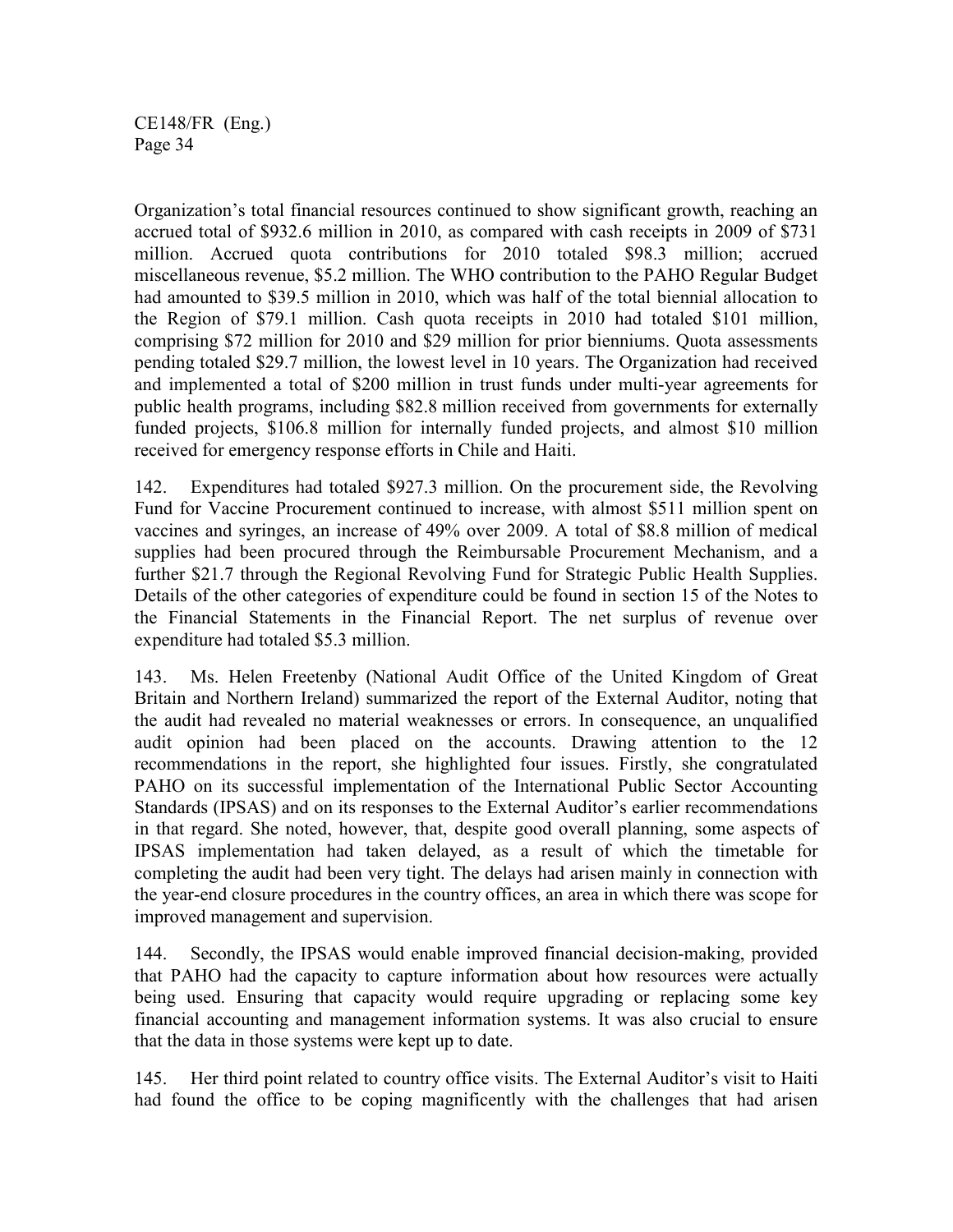following the earthquake. The Organization should fully analyze the office's response to the situation with a view to ensuring that the lessons learned were retained. Visits to other country offices had raised some concerns about projects being carried out by PAHO staff, some of which did not appear to be within the usual scope of PAHO's work. In addition, procurement contracts for some projects appeared not to have been awarded on a competitive basis.

146. In the fourth area, governance, she drew attention to the need for a solid risk management framework. Noting the progress made, she encouraged the Organization to continue and Member States to support those efforts.

147. The Executive Committee welcomed the information on the Organization's strong financial position, and its receipt, once again, of an unqualified audit opinion. The Committee also congratulated Ms. Frahler and her team on producing financial statements deemed by the External Auditor to be fully IPSAS-compliant. The high quality of the Organization's accounts, and the greater transparency provided by the IPSAS, were viewed as particularly important in light of the continuing growth in the resources managed by the Organization.

148. The Committee encouraged the Bureau to give close attention to the issues raised by the External Auditor and to its 12 recommendations. Attention was drawn to the recommendations on frequent updating of project data to be sure that management information was current, and on developing an approach to deal with the underfunded liabilities relating to staff benefits. Given the concern expressed about inappropriate projects, the Committee suggested a tightening of the rules to make it clear to all Member States that under the Financial Regulations any projects implemented had to fall within PAHO's mandate and scope. It was emphasized that all of PAHO's procurement activities should be on a competitive basis.

149. Ms. Frahler assured the Committee that the Bureau recognized the validity of the External Auditor's recommendations and would follow up accordingly. She agreed that the current computerized financial system was far from optimum. The Bureau had opted to adapt it to the IPSAS though improvisations in order not to delay IPSAS implementation, but the time had come to replace the system. The Bureau had taken note of the ideas expressed on the need for enhanced financial controls in a decentralized environment, as well as on ensuring that projects at the country offices fell within PAHO's mandate.

150. The Director said that the Organization could be proud of the achievements of 2010. PAHO had been a pioneer in implementing the IPSAS, which had brought challenges as well as benefits. Now it was providing IPSAS guidance to other United Nations agencies. Although PAHO was a relatively small agency, it was subject to examination by six different internal and external audit bodies. Member States and development partners could thus rest assured that tight controls were in place and that transparency and accountability were being maintained.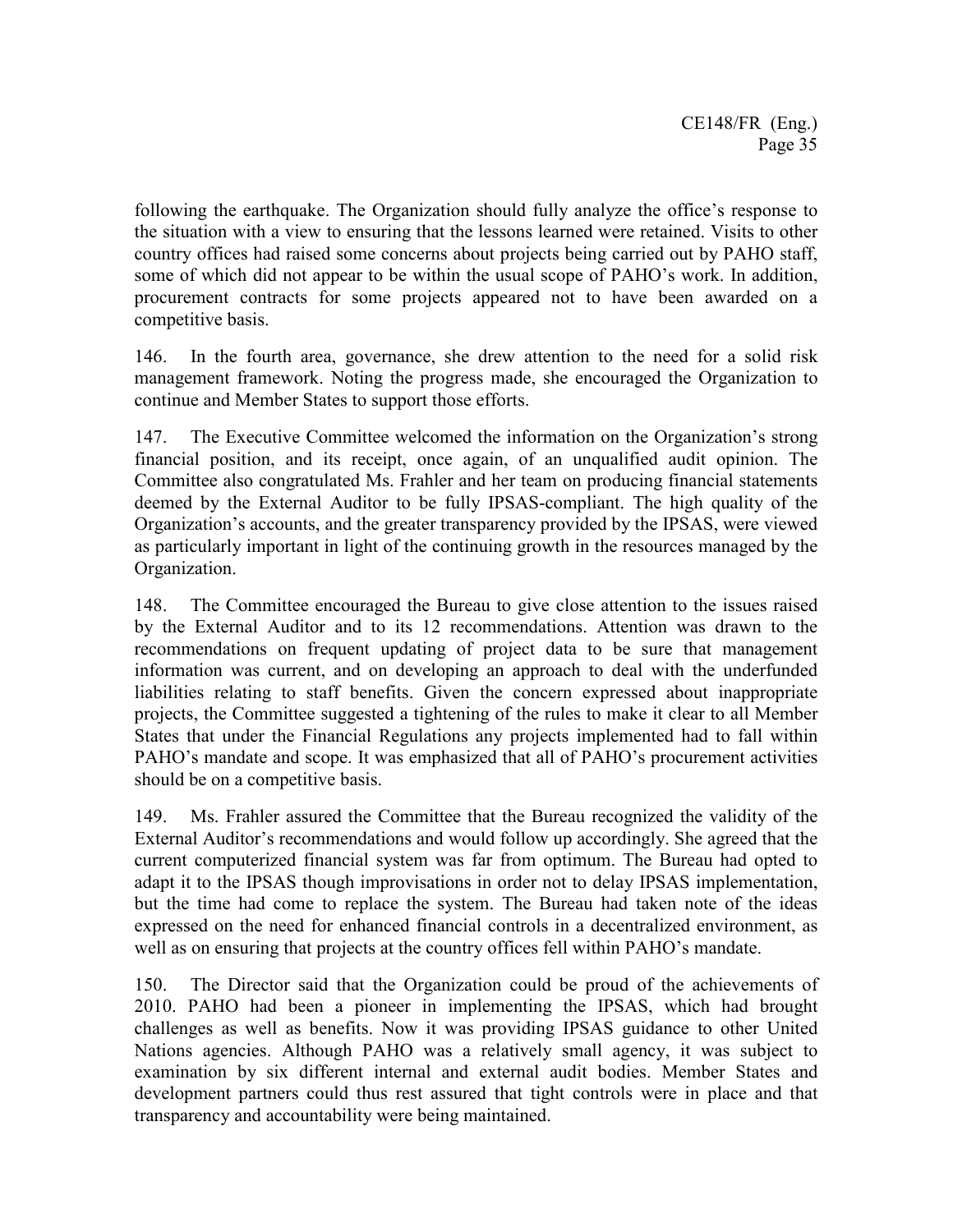151. The Committee took note of the reports.

#### **Report of the Audit Committee (Document CE148/20)**

152. Ms. Amalia Lo Faso (Chair of the Audit Committee) recalled the background which had led to the establishment of the Audit Committee, and outlined the topics it had covered at its first and second meetings. Of particular importance were its recommendations on the implementation of a structured and disciplined approach to risk management, which would enable better identification and management of the risks that might prevent PAHO from meeting its objectives.

153. The Executive Committee welcomed the establishment of the Audit Committee and its report. It expressed appreciation for its recommendations, especially those on risk management and the selection process for the External Auditor. As PAHO now had a comprehensive array of auditing bodies, it was suggested that a document might be drawn up to explain the mandate of each of them. Information was requested on the grounds on which countries were chosen for visits by the Audit Committee, and it was suggested that more information might be given on the conclusions that the Audit Committee had drawn from its visits. It was also suggested that a section in subsequent Audit Committee reports might be devoted to the follow-up that had been given to its various recommendations.

154. Ms. Lo Faso explained that the field visits had each been only of a few hours' duration and had been designed to give the Audit Committee members a better understanding of the work of the Organization in the field. Recommendations from the field visits had related to certain issues of human resources and compensation and also to implementation of recommendations by both the External Auditor and the Office of Internal Oversight and Evaluation Services. The Audit Committee had found that in some countries the recommendations were not being implemented, and there was a need for the Bureau to follow up more closely. The Audit Committee was tracking the implementation of its own recommendations, but whether or not a document should be produced to report on progress was a decision for the management of the Bureau.

155. The Director agreed that it would be useful to draw up an explanatory document on the role and terms of reference of the various oversight bodies, that might also include the Integrity and Conflict Management System and the Ombudsman. There was also a need for a clearer and more user-friendly system for recording and monitoring implementation of the recommendations made by the various bodies.

156. With regard to the questions of how the topics and places to be audited were selected, she explained that in the case of the Audit Committee, in its first year of operation, the intention had simply been for the members of the Audit Committee to familiarize themselves with the work of the Organization. Thus the destinations had been selected with an eye to ease of travel, cost, and other such pragmatic issues. Future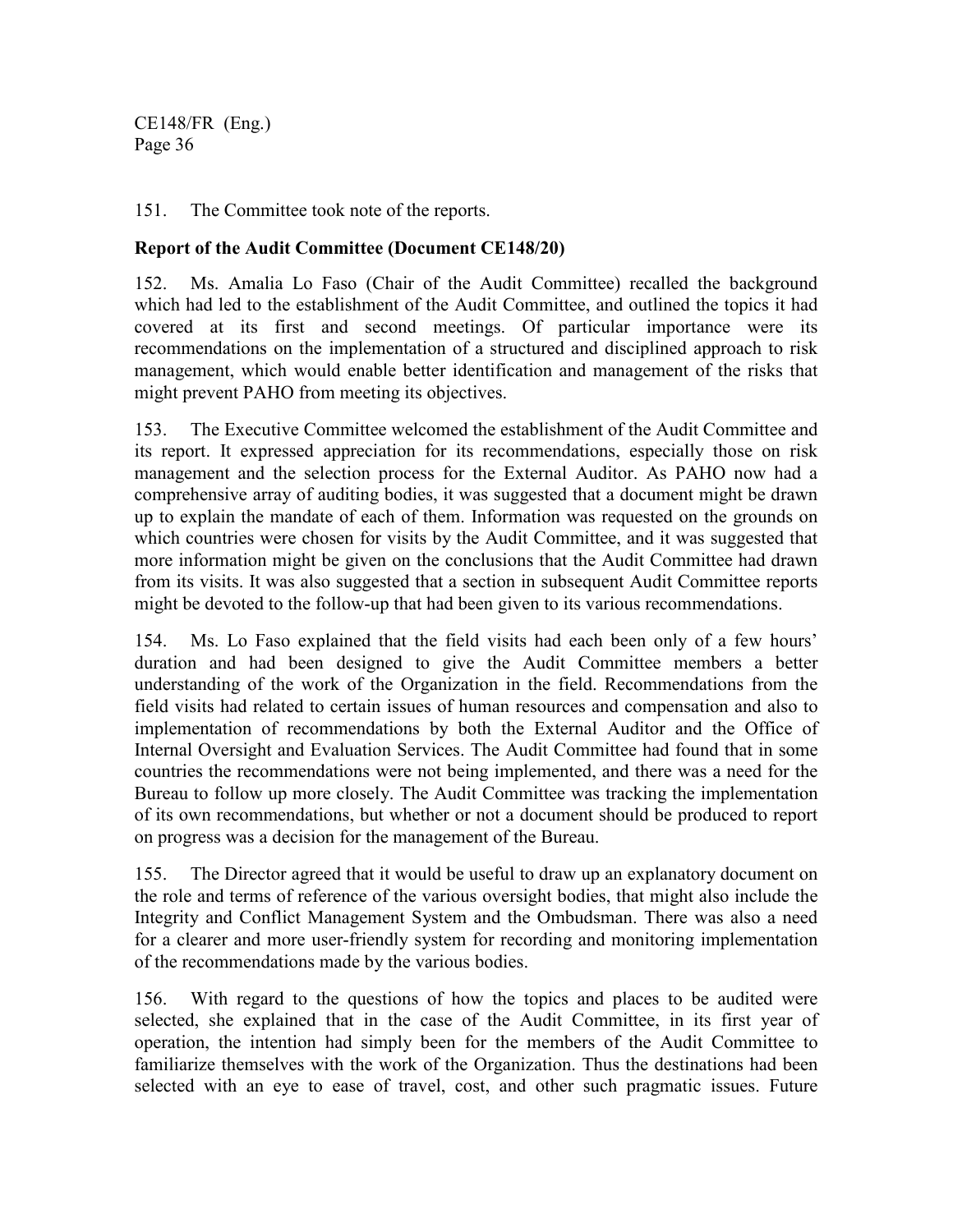destinations would be planned in the light of a dialogue among the internal and external audit bodies and WHO and, in general, on the basis of risk criteria.

157. The Executive Committee took note of the report.

## **Status of Projects Funded from the PAHO Holding Account (Document CE148/21)**

158. Ms. Ana María Sánchez (President of the Subcommittee on Program, Budget, and Administration) reported on the Subcommittee's examination of this item (see paragraphs 57–69 of the Subcommittee's final report, Document SPBA5/FR).

159. Mr. Román Sotela (Senior Advisor, Program Budget Management, PASB) introduced the report, drawing attention to two additions that had been requested by the Subcommittee. The first was in Table 2, the Holding Account Implementation Summary, in which the "Comments" column gave brief information on the current status of the projects. The second was the inclusion of a new project proposal 3.D, "PASB Management Information System Modernization," as the continuation of project 3.A, which had been concluded. In response to a question, he explained that project 3.D was not shown in the Holding Account Implementation Summary because it still had the status of a project proposal; the summary showed only projects that were actually being implemented as at 31 December 2010. Recalling that the Directing Council had authorized expenditure from the Holding Account for project 3.D of up to \$10 million, he added that once the project was included in the implementation summary, then the total for the column "Authorized from Holding Account" would be \$25.290 million (i.e. the total amount originally placed in the account), from which would be subtracted all the amounts in the "Implemented" column.

160. The Executive Committee expressed appreciation for the inclusion of the additional information requested by the Subcommittee, which had made the report significantly clearer. It also praised the progress made, noting that three projects had already been completed and three more were scheduled to reach completion by the end of 2011. The Committee also welcomed the inclusion of project 3.D among the projects funded from the Holding Account. Information was sought on the disposition of the balance of \$138,200 remaining after completion of project 3.A.

161. Mr. Tim Brown (Adviser, Corporate Management System, PASB) explained that some of the leftover funds from project 3.A were being used for a study related to procurement for the next phase of the management information system project. After that study was completed, the remaining balance (estimated at around \$50,000) would be returned to the Holding Account.

162. The Director added that the Bureau would seek to ensure that the information presented on the Holding Account projects was updated immediately prior to each session of the Governing Bodies so that the figures reported accurately reflected the situation at that time.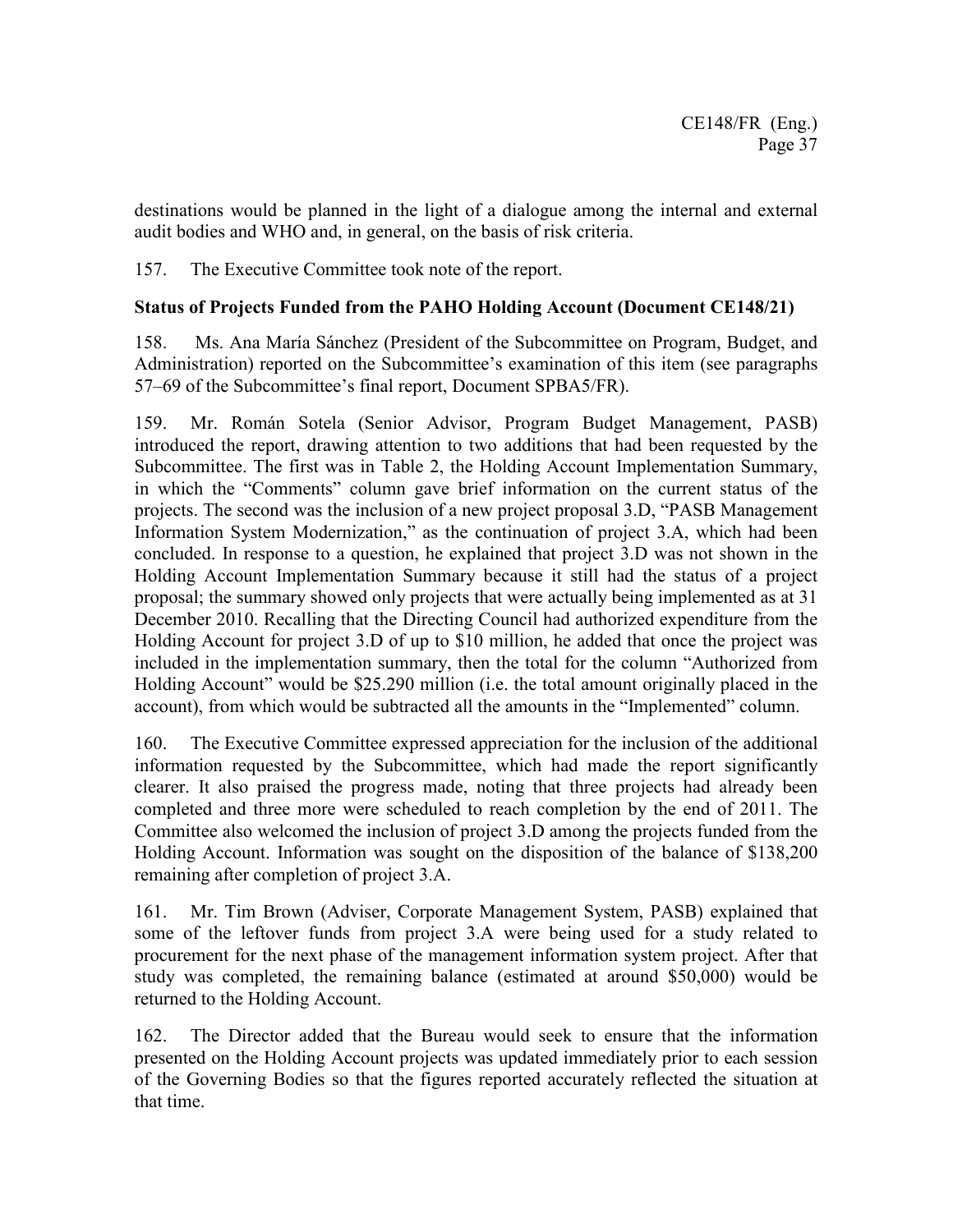163. The Committee took note of the report.

# **Personnel Matters**

## **Amendments to the PASB Staff Rules and Regulations (Document CE148/22, Rev. 1)**

164. Ms. Ana María Sánchez (President of the Subcommittee on Program, Budget, and Administration) reported on the Subcommittee's consideration of this item (see paragraphs 70–76 of the Subcommittee's final report, Document SPBA5/FR), noting that the Subcommittee had endorsed the proposed changes to the PASB Staff Rules and Regulations and recommended that the Executive Committee should adopt the resolution contained in Document CE148/22, Rev. 1.

165. Ms. Nancy Machado (Human Resources Advisor, PASB) added that there had been one change since the SPBA session, arising out of a comprehensive review of the Organization's Integrity and Conflict Management System mandated by the Director. Staff Rule 1230 was being amended to provide for an external Board of Appeal Chairperson, to discontinue the support of a full-time secretary to the Board, and to reduce its membership from 24 to 16. Rule 1230.8 was being amended to provide that the Organization would establish rules of procedure to be followed by the Board in the handling of appeals.

166. The Committee adopted Resolution CE148.R12, confirming the amendments to the Staff Rules, establishing the salaries of the Deputy Director and the Assistant Director with effect from 1 January 2011, and recommending to the Directing Council that it establish the gross annual salary of the Director at \$204,391, also with effect from 1 January 2011.

## **Statement by the Representative of the PAHO/WHO Staff Association (Document CE148/23)**

167. Ms. Pilar Vidal (President of the PAHO/WHO Staff Association) highlighted the matters that the Staff Association wished to bring to the Committee's attention, stressing in particular that while the staff had certain concerns in the areas of recruitment policy, the administration of justice system, the possible impacts of WHO's contract reform on PAHO staff, and the proposed changes to the Board of Appeal, they remained public servants committed to achieving the goals of the Organization and working for the good of the Member States.

168. As the report of the Office of Internal Oversight and Evaluation Services had pointed out, numerous staff were due to retire in the coming two years. That situation would undoubtedly place a burden on those who remained and would also create a challenge in terms of preserving the Organization's institutional memory and knowledge At the same time, it would afford a historic opportunity to establish a medium-term human resources policy, one that would be more participatory, would offer improved merit-based career prospects for the staff and would restrict the overuse of retired staff.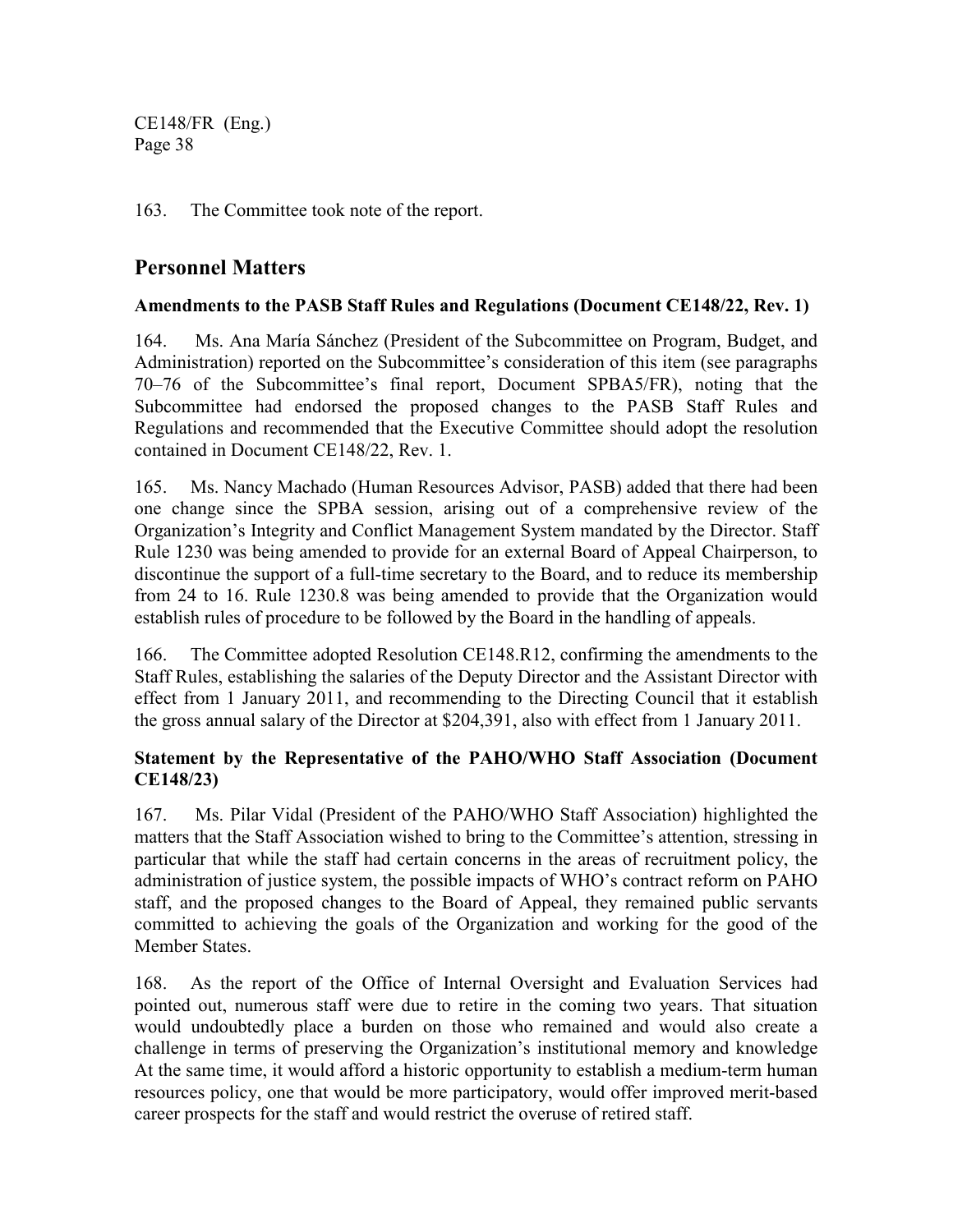169. The Executive Committee welcomed the report of the Staff Association, acknowledging that it was the staff that did the real work of the Organization and that it that staff should therefore participate fully in planning and monitoring processes. The Committee also expressed appreciation of the staff's productivity gains.

170. Ms. Vidal affirmed that the staff regarded its work as a partnership with the Member States and the management of the Bureau.

171. The Director also paid tribute to the commitment and technical knowledge of the staff, whose increased productivity reflected their dedication to their work. She added a special note of appreciation of the President and members of the Staff Association, who worked voluntarily on their own time for the good of their colleagues.

172. The Committee took note of the statement.

# **Matters for Information**

### **WHO Medium-term Strategic Plan 2008–2013 and Proposed Programme Budget 2012–2013 (Document CE148/INF/1 and CE148/INF/1, Add. I)**

173. Ms. Ana María Sánchez (President of the Subcommittee on Program, Budget, and Administration) reported on the Subcommittee's discussion of this item, highlighting in particular its comments with regard to the reform of WHO (see paragraphs 77–87 of the Subcommittee's final report, Document SPBA5/FR).

174. Ms. Gloria Wiseman (Canada), speaking as a representative of a Member State entitled to designate a person to serve on the WHO Executive Board, recalled that the Board had discussed the need for a more realistic WHO budget in 2012–2013 and had asked the Secretariat to revise its original budget proposal, which had been viewed as overly aspirational. During the Sixty-fourth World Health Assembly in May 2011, Member States had approved the revised proposal, which had been reduced from \$4.8 billion to \$3.95 billion. The proposal had provided for zero nominal growth in Member States' assessments, which would therefore remain the same as in the current biennium and would constitute 24% of funding for the budget. The remaining 76% would have to come from voluntary contributions. The Board had acknowledged the difficulties for WHO created by earmarking of voluntary contributions and lack of flexible and predictable funding.

175. The Board had also highlighted the need to address budget issues in the framework of WHO reform. Representatives from the Americas had pointed out that the Region received the smallest share of the WHO budget and, moreover, that it had repeatedly failed to receive of its full allocation of WHO voluntary contributions. The Delegate of Panama had made a statement on behalf of the Americas during the Health Assembly, calling on WHO to exercise equity and fairness in the distribution of resources among regions and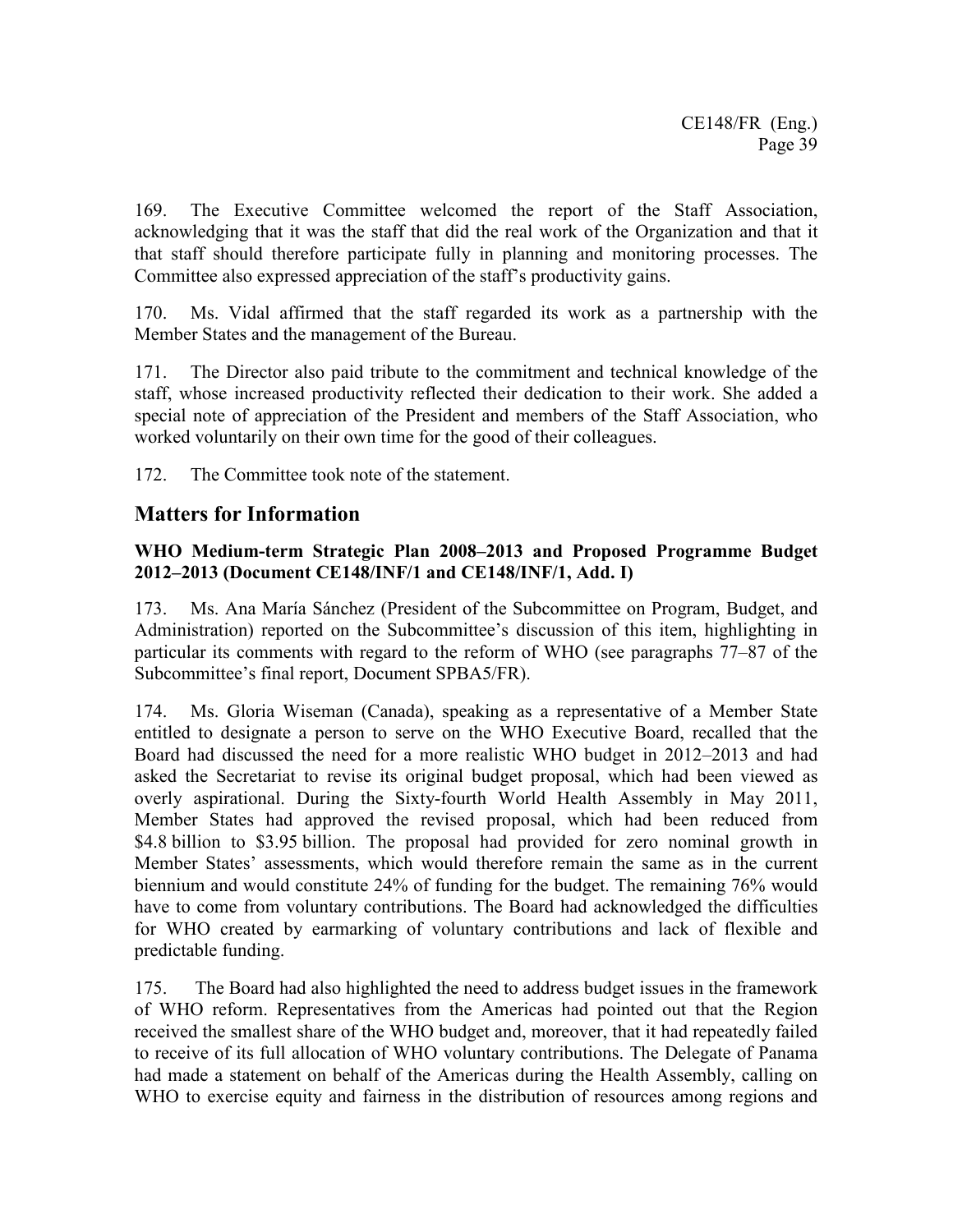transparency in the overall budgeting process. It had been agreed that a review of budget allocation mechanisms would be included in the WHO reform initiative.

176. In the discussion that followed, it was pointed out that the Region's allocation would remain the same in 2012–2013 as in the current biennium and support was expressed for the statement made by the Delegate of Panama on behalf of the Region.

177. Mr. Guillermo Birmingham (Director of Administration, PASB) expressed gratitude for Member States' support of the Region during the Health Assembly.

178. The Committee took note of the report.

## **Update on the Modernization of the PASB Management Information System (PMIS) (Document CE148/INF/2)**

179. Mr. Tim Brown (Advisor, Corporate Management System, PASB) explained that the modernization project was in a pre-implementation phase during which the appropriate software would be selected, and after which it would be implemented in two phases, each of one year's duration. Thus, the overall project completion date would be mid-2014. The relevant departments were building a solid foundation for what was a very complex project. This involved staffing decisions, detailed definition of project scope, and other details. The Bureau was in the process of acquiring the services of an independent consultant whose role would be to ensure that the Organization identified all of the software products that might be appropriate to its needs, and that it obtained the best terms possible in its contract with the provider finally selected.

180. Although it had become evident that PAHO's program planning function would not be well served by the products used by some other United Nations entities, it had been verified that there were viable commercial alternatives, and the Bureau would therefore not have to write functional software in-house. His department was also discussing how it would measure the success of the project—"success" meaning that the modernized system was contributing effectively to the mission and strategic goals of the Organization.

181. The Executive Committee welcomed the update on the progress thus far. It was pointed out that the comparable experience of WHO in implementing its Global Management System, and the immense challenges it had had to overcome, should serve as a cautionary tale. A delegate inquired whether the original cost estimates for the project were still valid.

182. Mr. Brown, recalling that the estimate given to the Directing Council had been \$20.3 million, said that he had no information suggesting that the cost would exceed that amount. Although the upper-tier products such as Oracle were very expensive, there were more affordable middle-tier products that looked promising, one of which was used, for example, by the International Civil Aviation Organization.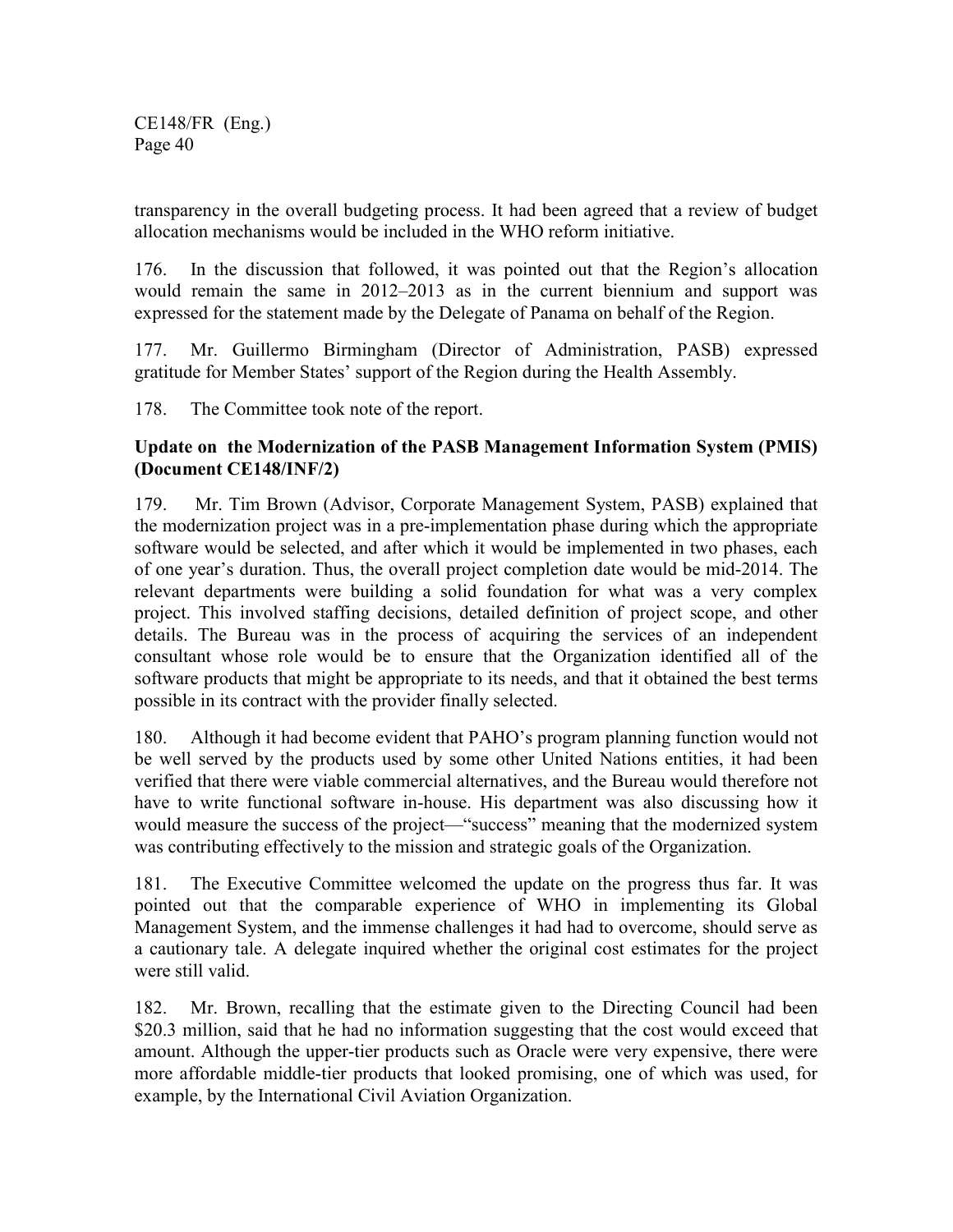183. The Director observed that with the project now formalized under the Holding Account (see paragraphs 154 to 159 above), a large portion of the funding had been secured.

184. The Executive Committee took note of the information provided.

## **Report on the Preparations for the Panel on Safe Motherhood and Universal Access to Sexual and Reproductive Health (Document CE148/INF/3)**

185. Dr. Gina Tambini (Area Manager, Family and Community Health, PASB) outlined the objectives of and proposed program for the panel discussion on safe motherhood and universal access to sexual and reproductive services to take place during the 51st Directing Council.

186. The Committee made several suggestions regarding topics that should be addressed during the panel discussion. One was the issue of therapeutic abortion and the misconceptions and biases surrounding it, which might stand in the way of medical interventions that could save many lives. Another was the need for more flexible sexual and reproductive health indicators that would reveal disparities and inequities. It was pointed out that the indicators being used to measure progress towards the Millennium Development Goal target for maternal mortality were national averages, which masked disparities at the subnational level, and that consequently it would be possible for countries to meet the target by reducing maternal deaths in some groups or geographic areas, but the maternal mortality ratio could remain unacceptably high and might even increase in other groups or areas. It was also pointed out that it was difficult to achieve further reductions where maternal mortality was already relatively low, and that without more flexible indicators some countries might therefore fail to achieve the MDG target, even though they had succeeded in bringing down maternal death rates.

187. Dr. Tambini agreed that the panel discussion would afford a valuable opportunity to explore a number of issues relating to safe motherhood and sexual and reproductive health, including that of unsafe abortion, which would be the topic of one of the panel presentations. With regard to indicators, she noted that the second recommendation of the Commission on Information and Accountability for Women's and Children's Health called for countries to begin monitoring 11 common indicators on reproductive, maternal, and child health that were disaggregated for gender and other equity considerations. PAHO had set up a team involving staff from various technical areas to formulate a workplan for supporting countries in implementing the Commission's recommendations. The Organization was also documenting and disseminating best practices with a view to enabling Member States to enhance their plans of action for the reduction of maternal mortality and strengthen their sexual and reproductive health services.

188. The Director said that it was hoped that the panel would heighten awareness of various issues relating to availability of and access to sexual and reproductive health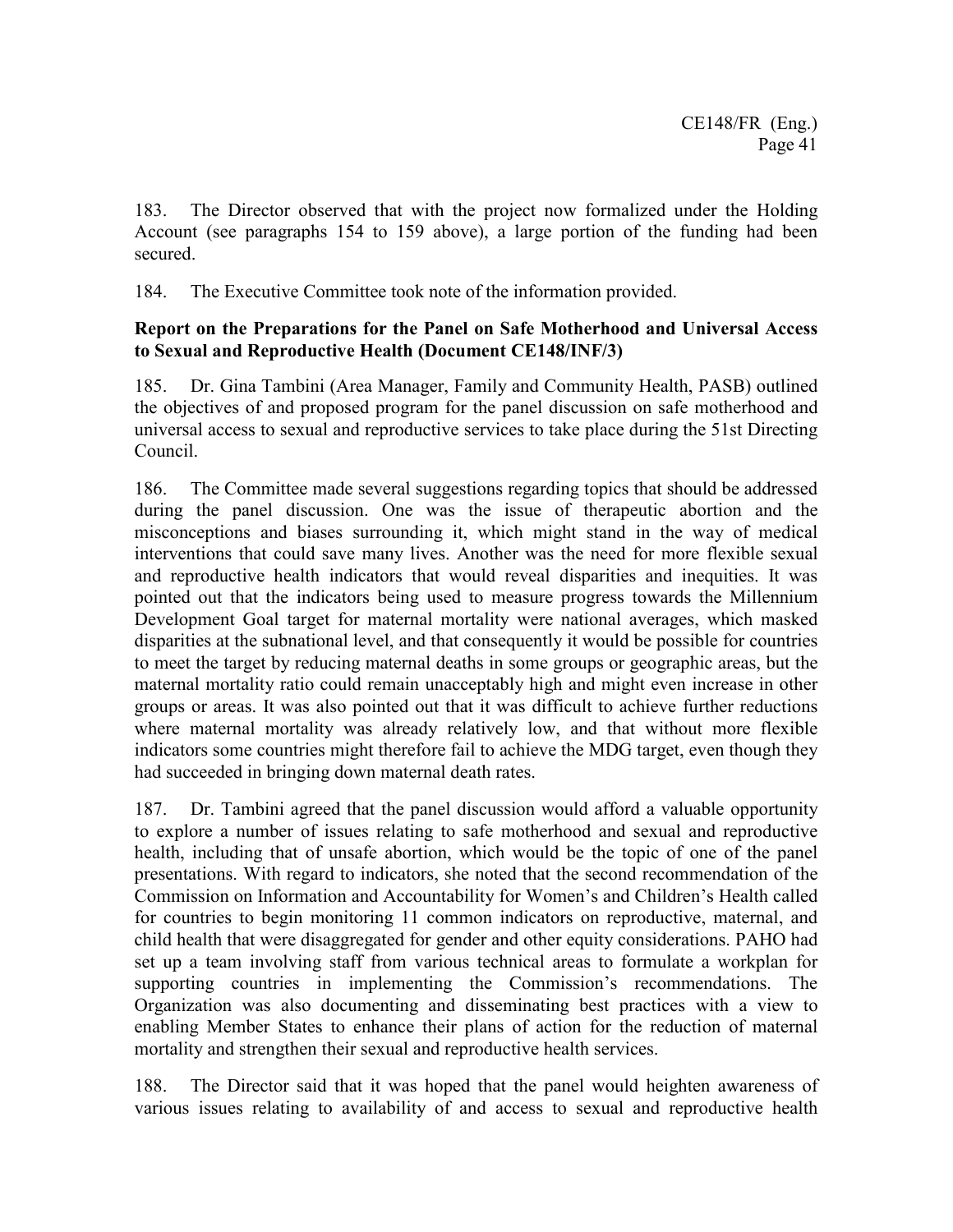services, including access to the most modern contraceptive options, especially at the primary health care level. She underscored the importance of standardizing indicators across countries and international agencies and acknowledged the need for more flexible indicators in order to better reflect the true situation with regard to maternal health and maternal mortality.

189. The Executive Committee took note of the report.

## **Report on Preparations for the Roundtable on Antimicrobial Resistance (Document CE148/INF/4)**

190. Dr. Pilar Ramón-Pardo (Advisor, Antimicrobial Resistance, PASB) reported on preparations for the roundtable discussion to take place during the 51st Directing Council, the topic of which would be antimicrobial resistance, which had also been the theme of World Health Day 2011. The roundtable would have three objectives (listed in paragraph 8 of Document CE148/INF/4) and would involve a wide array of stakeholders. Participants would be divided into three discussion groups, which would discuss various facets of the problem of antimicrobial resistance. The outcome of the discussions would be summarized in a report to be presented in plenary.

191. The Committee welcomed the selection of antimicrobial resistance as the topic for the roundtable and suggested several issues that should be considered by the discussion groups, including current and future availability of antibiotics; quality control and rational use of antibiotics; strengthening of hospital pharmacy services and national laboratory networks; enhancement of surveillance, prevention, and control of hospital-acquired infections; and improvement of drug dispensing practices. It was suggested that consideration should be given to the organization of a multicenter study on antimicrobial resistance and inappropriate use of antibiotics. It was also suggested that representatives of the pharmaceutical industry and of drug regulatory agencies should be invited to participate in the roundtable. One delegate felt, however, that the involvement of pharmaceutical industry representatives in the deliberations of an intergovernmental body would be inappropriate and could create serious conflicts of interest.

192. The Director pointed out that the roundtables held during the Directing Council were intended to provide an opportunity for Member States to discuss an issue in greater depth than would be possible during the plenary meetings, and therefore only Member States could take part in the discussions. Representatives of the private sector could be invited to observe, but not to take part as speakers or discussants. However, Member States could include representatives of the private sector in their delegations if they so wished.

193. The Executive Committee took note of the report.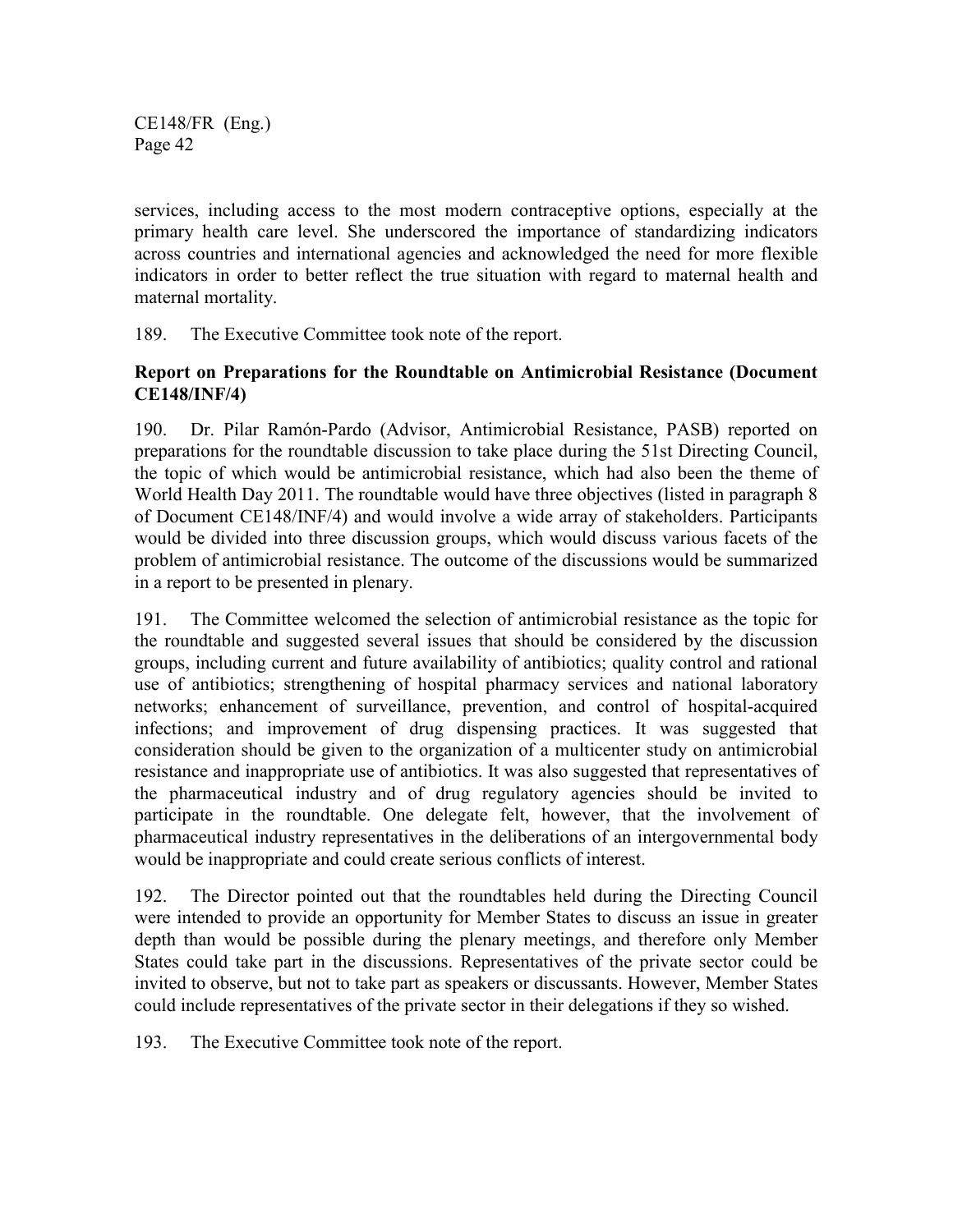## **Progress Reports on Technical Matters (Documents CE148/INF/5–A, B, C, D, E, and F)**

## *Immunization: Challenges and Outlook (Document CE148/INF/5–A)*

194. Dr. Alba María Ropero (Regional Advisor on Immunization, PASB) gave a presentation on Vaccination Week in the Americas and on progress towards a World Vaccination Week. She noted that Vaccination Week afforded the opportunity not only to vaccinate many people across the Region, promote family immunization, and strengthen immunization programs, but also to advance other initiatives, such as delivery of other health services and registration of unregistered births in remote communities. She highlighted the importance of cross-border coordination in the success of Vaccination Week in the Americas, which had been emulated by four other WHO regions: Africa, the Eastern Mediterranean, Europe, and the Western Pacific. The South-East Asia Region planned to introduce its own vaccination week in 2012, and it was expected that a proposal to establish a World Vaccination Week would be presented to the WHO Executive Board at its next regular session.

195. In the ensuing discussion, the progress outlined in the document was welcomed and PAHO's efforts to ensure the availability of traditional and new vaccines were applauded. Support was expressed for the four next steps put forward in the progress report, and attention was drawn to the link between those steps and the recommendations on immunization of the Commission on Information and Accountability for Women's and Children's Health.

196. The Committee took note of the report.

## *Implementation of the Global Strategy and Plan of Action on Public Health, Innovation, and Intellectual Property (Document CE148/INF/5–B)*

197. Dr. James Fitzgerald (Senior Advisor, Essential Medicines and Biologicals, PASB) introduced the item and invited comments from the Committee on the progress report.

198. Several delegates described work being pursued by their country in furtherance of the Global Strategy and Plan of Action. It was suggested that countries might work more closely together in areas such as standard-setting for the quality of drugs, or the rational use of drugs to avoid problems of drug resistance. Some delegates proposed improvements to the wording of the progress report in its references to their country's activities. More information was sought on the technology transfer component of the Strategy and Plan of Action.

199. Concern was expressed about the refusal by certain drug manufacturers to make their products available at affordable prices through the PAHO procurement mechanisms. While it was recognized that the Organization could not apply legal or economic sanctions against such companies, it was suggested that it could exert ethical and moral pressure.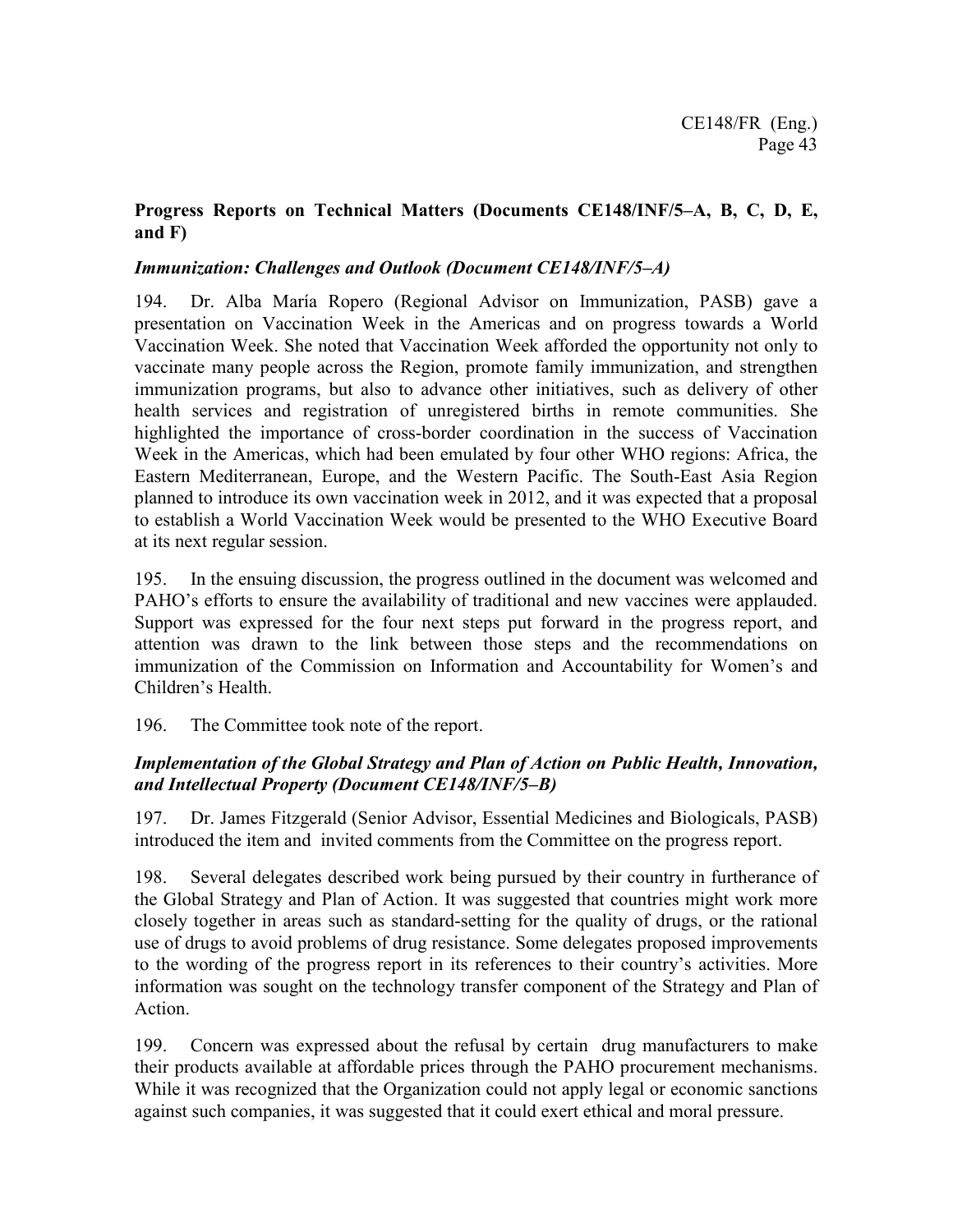200. Dr. Fitzgerald thanked the delegates for their input. He concurred that there could be difficulties in obtaining low prices for the most complex drugs, which tended to be offered by a single supplier. As part of its technical cooperation mandate, PAHO would work with countries to explore what options there might be for overcoming the problem. An important factor was transparency of prices, and PAHO did have a process for the exchange of price information among countries. In order to assist in the area of rational use, PAHO would shortly be launching the Pan American Network for Health Technology Assessment (REDETSA) in Rio de Janeiro. The network was designed to permit comparative evaluations of safety and effectiveness, as well as of economic factors, and would be of assistance to countries in health authorities' decision-making on the drugs to be included in their public health programs.

201. PAHO recognized that technology transfer was a crucial aspect of ensuring access to drugs and vaccines and, following some regional meetings, was in the process of establishing a regional network for technology transfer. Priority areas for technology transfer were the production of vaccines for influenza and of drugs and vaccines for neglected diseases.

202. The Director said that the Organization was working with countries to enhance their capacity for the production of drugs and vaccines at the national level. At the same time, it was working to find incentives that would persuade companies to produce more drugs for neglected diseases and to supply their products at competitive prices through PAHO's procurement funds. One powerful element was price transparency, and in order to ensure such transparency it was crucial for countries to share price information. Also important was coordination between countries and between sectors to standardize the particular drugs they wished to incorporate in their public health programs, and thereby to increase the volume to be purchased, which would help to reduce prices.

203. The Committee took note of the report.

## *Advances in the Implementation of the WHO Framework Convention on Tobacco Control (Document CE148/INF/5–C)*

204. Dr. Adriana Blanco (Advisor on Tobacco Control, PASB) introduced the progress report. She observed that although a large number of countries had ratified the Convention, the number of countries that had implemented laws to put its provisions into effect remained small, and no country had enacted implementing laws covering all of the provisions of the Convention.

205. She drew attention to two recent advances that were not mentioned in the report: Argentina, although not a party to the Convention, had recently enacted a law prohibiting tobacco use in many places and placing restrictions on advertising; in addition, Ecuador had passed a law that was currently awaiting signature by the President, stipulating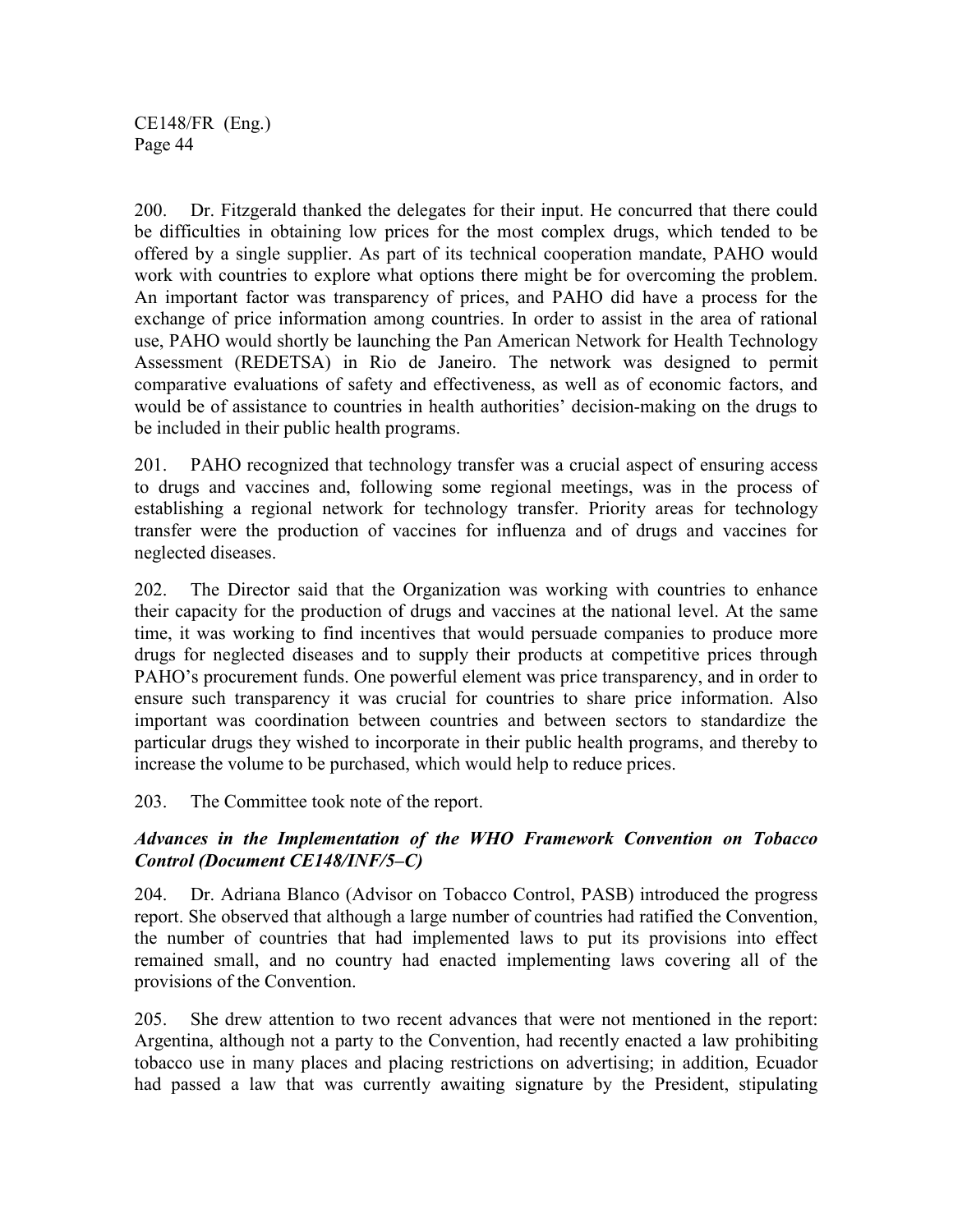significant areas to be free of tobacco smoke, placing limitations on advertising, and requiring that tobacco products carry health warnings, including pictures.

206. She also pointed out that the tobacco industry was attempting to undermine tobacco control laws in many countries, both during their legislative approval process and subsequently. Peru, for example, was facing a series of legal challenges to its tobacco control laws. The industry was also making financial contributions in areas that had nothing to do with tobacco, in a bid to buy support, and was stimulating the production of tobacco in countries that in the past had not been major producers.

207. In the ensuing discussion, several delegates reported on tobacco control activities in their countries, including both positive experiences, such as new laws regulating tobacco use in public places and restricting advertising, and negative ones, such as constitutional challenges to their tobacco control laws by the tobacco industry. The importance of sharing tobacco control information among countries was stressed, and the linkage between tobacco use and chronic disease was highlighted. It was suggested that that link should also be raised at the forthcoming high-level meeting of the United Nations General Assembly on noncommunicable diseases.

208. It was felt that work against the consumption of tobacco should incorporate, to a greater degree than in the past, a gender perspective, a human rights approach, and emphasis on protecting people's health in the workplace. With regard to the gender aspect, the need for research on the factors that led women to smoke was underlined.

209. Dr. Blanco thanked the Executive Committee for its comments and recommendations, particularly those relating to the link between tobacco use and chronic disease.

210. The Director urged countries that had not yet ratified the Framework Convention to do so, noting that the Region of the Americas was the WHO region with the lowest proportion of ratifications. The Bureau stood ready to support health authorities in their efforts to achieve ratification, and she was sure that the countries of the Region that had already ratified the Convention would also offer support, advice, and encouragement.

211. The Committee took note of the report.

## *Implementation of the International Health Regulations (2005) (Document CE148/INF/5–D)*

212. Dr. Sylvain Aldighieri (Senior Advisor, IHR, Alert and Response, and Epidemic Diseases, PASB) stressed four points from the report: the implementation of national action plans under the International Health Regulations (IHR) (2005) at the various levels of national administration, the possibility that the deadline for preparation of national action plans might be extended beyond June 2012, the report of the IHR (2005) Review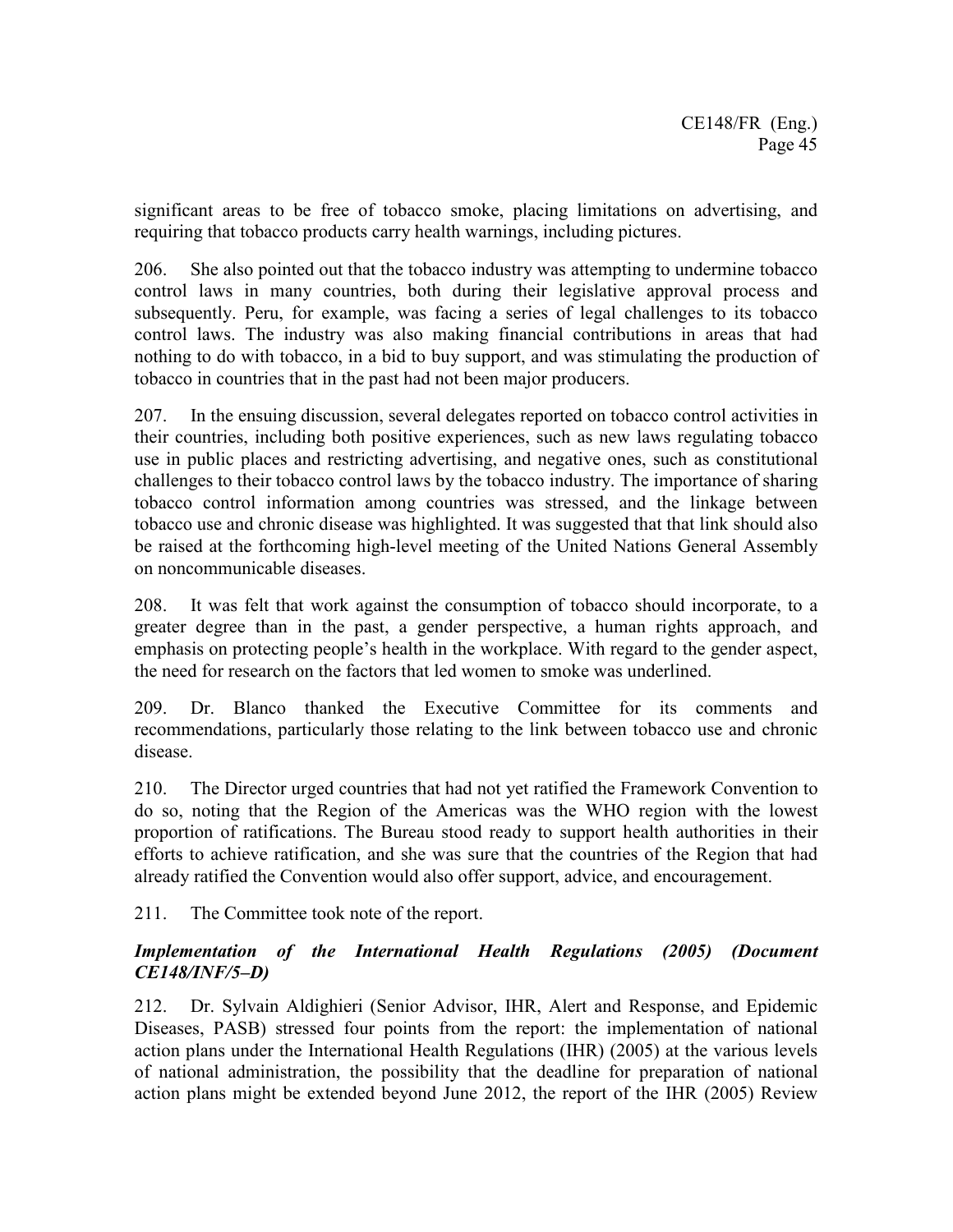Committee which had been presented to the World Health Assembly in May 2011, and the strengthening of regional alert and response systems.

213. The Executive Committee noted that it appeared, based on the information in the report, that the required core capacities would not be in place worldwide by the 2012 deadline, and urged the countries of the Region to accelerate their efforts in that regard. It was considered critical to ensure that all national focal points had the necessary authority and resources.

214. Countries expressed appreciation for the support provided by PASB for the implementation of the IHR, in particular the development of the core capacities. It was pointed out that while surveillance and response were undeniably important, other core capacities also needed to be developed, including the capacity to apply public health measures with respect to points of entry, international modes of transportation, passengers, cargo and mail, and vectors. Much also remained to be done to develop effective mechanisms for verification of compliance with the IHR. Information was sought on how many countries of the Region had thus far established their core capacities.

215. It was suggested that the report should have included information on the meetings that PAHO had held with the countries of the Southern Common Market (MERCOSUR) and the Union of South American Nations (UNASUR), at which the countries of the subregion had produced initiatives to improve on the reporting tool that had been proposed by WHO. One delegate recalled the commitment of PAHO to assist with migrating data between the WHO and the MERCOSUR tools.

216. Dr. Aldighieri said that strengthening of national focal points was one of the most important focuses of the Organization's direct technical cooperation with countries. To that end, it had implemented a residency system, under which for a period of at least three weeks the professionals from a country's national focal point took part in the work of the alert and response group at PAHO Headquarters. A significant number of the countries of the Region had already taken part in the program. At the same time PAHO was working to strengthen each country office so as to ensure an ongoing dialogue between the office and the national focal point, which would enable them to undertake a joint risk evaluation. With regard to strengthening surveillance at points of entry, he reported that PAHO was receiving strong support from the Government of Spain, which had made available an expert on the subject to respond to countries' concerns. Under that agreement PAHO had organized several training events.

217. He explained that the lack of reference to the important MERCOSUR–UNASUR meeting was merely a result of the timeline for the production of the progress report; that oversight would be corrected in a revised version of the report. With regard to the question on the state of progress towards implementation, he noted that countries were required to report annually on their level of progress, and until those reports were submitted, it would not be known how many countries would have the core capacities fully in place by June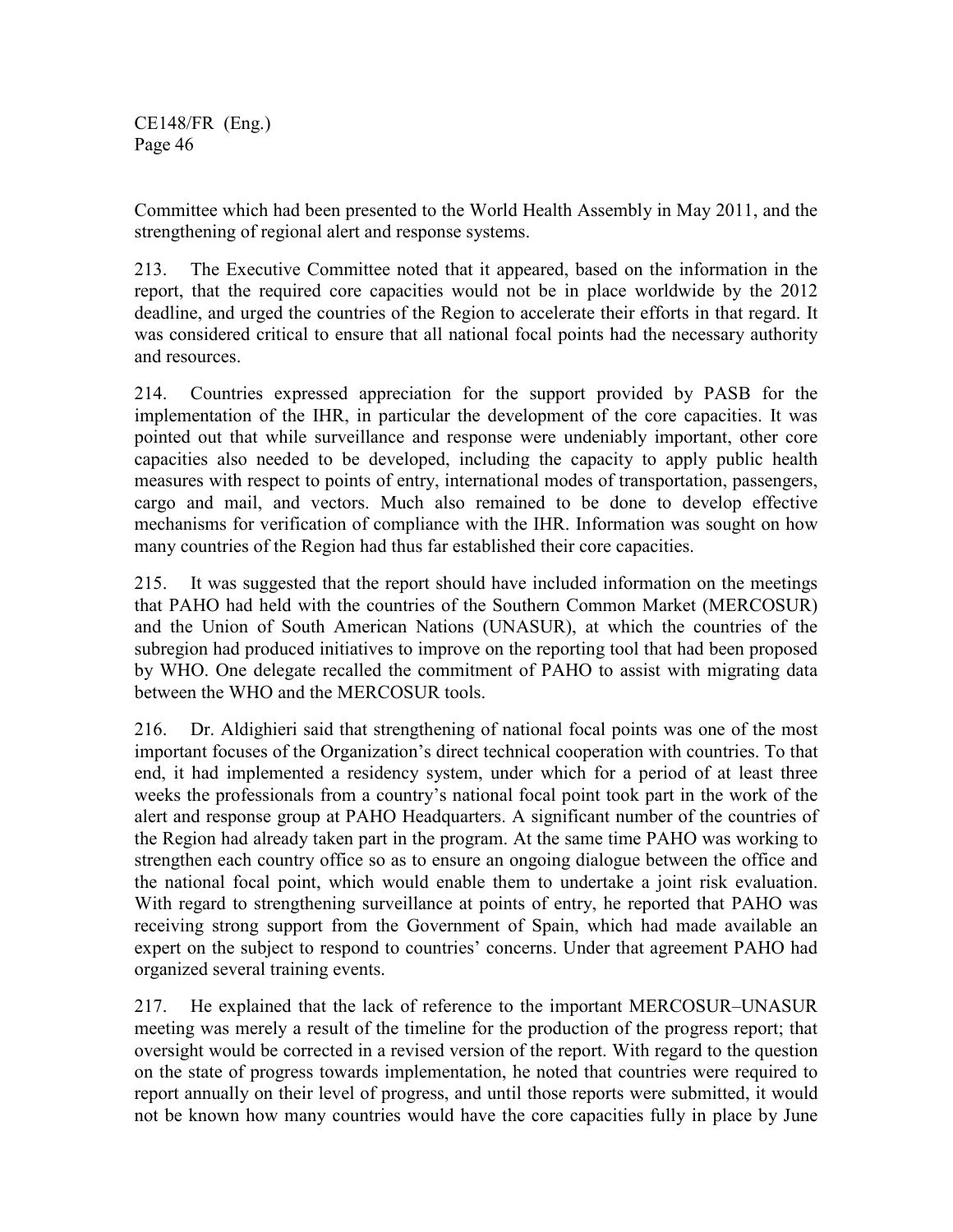2012. Meanwhile, the IHR Secretariat was taking steps to enable countries to request an extension of the deadline.

218. The Committee took note of the report.

# *Progress toward Achievement of the Health-related Millennium Development Goals in the Region of the Americas (Document CE148/INF/5–E)*

219. Dr. Sofía Leticia Morales (Senior Advisor for the Millennium Development Goals, PASB) introduced the progress report and drew attention to the five strategic lines of action proposed in paragraph 83, which were aimed at ensuring that all countries of the Region would achieve the Millennium Development Goals (MDGs) by 2015.

220. Several Committee members reported on their countries' progress towards the Goals, all of them noting the existence of disparities in progress at the subnational level and underscoring the need to focus on vulnerable and underserved areas and communities and to tailor MDG-related activities to the needs of such communities. The need to take into consideration cultural, social, economic, geographic, and other factors that influenced health conditions was highlighted, as was the need to strengthen health systems and services, especially at the primary care level. Committee members also emphasized the need to enhance vital statistics and health information systems in order to track progress towards the Goals and identify areas and populations requiring greater attention. The Bureau was encouraged to continue prioritizing technical cooperation aimed at supporting Member States' efforts to achieve the Goals by 2015.

221. Dr. José Antonio Escamilla (Advisor, Health Information and Analysis, PASB) affirmed the Bureau's commitment to continue helping Member States to strengthen their health statistics systems and information analysis capabilities and to make available all the information technology tools and methods that PAHO had developed over the years.

222. Dr. Morales acknowledged the need to prioritize vulnerable communities and to target efforts to achieve the Goals to those communities. The Bureau would continue to support countries in identifying such communities and working to bridge health gaps and eliminate inequities.

223. The Committee took note of the report.

# *Review of the Pan American Centers (Document CE148/INF/5–F)*

224. Dr. Carlos Samayoa (Senior Advisor, Institutional Development, PASB), introducing the progress report, noting that the aim of the periodic reviews of the Pan American centers was to ensure that in an ever-changing political, economic, technical, and epidemiological environment the centers remained efficient and effective vehicles for the delivery of technical cooperation to Member States. He recalled that in the previous 60 years PAHO had created or administered 13 Pan American centers, six of which had either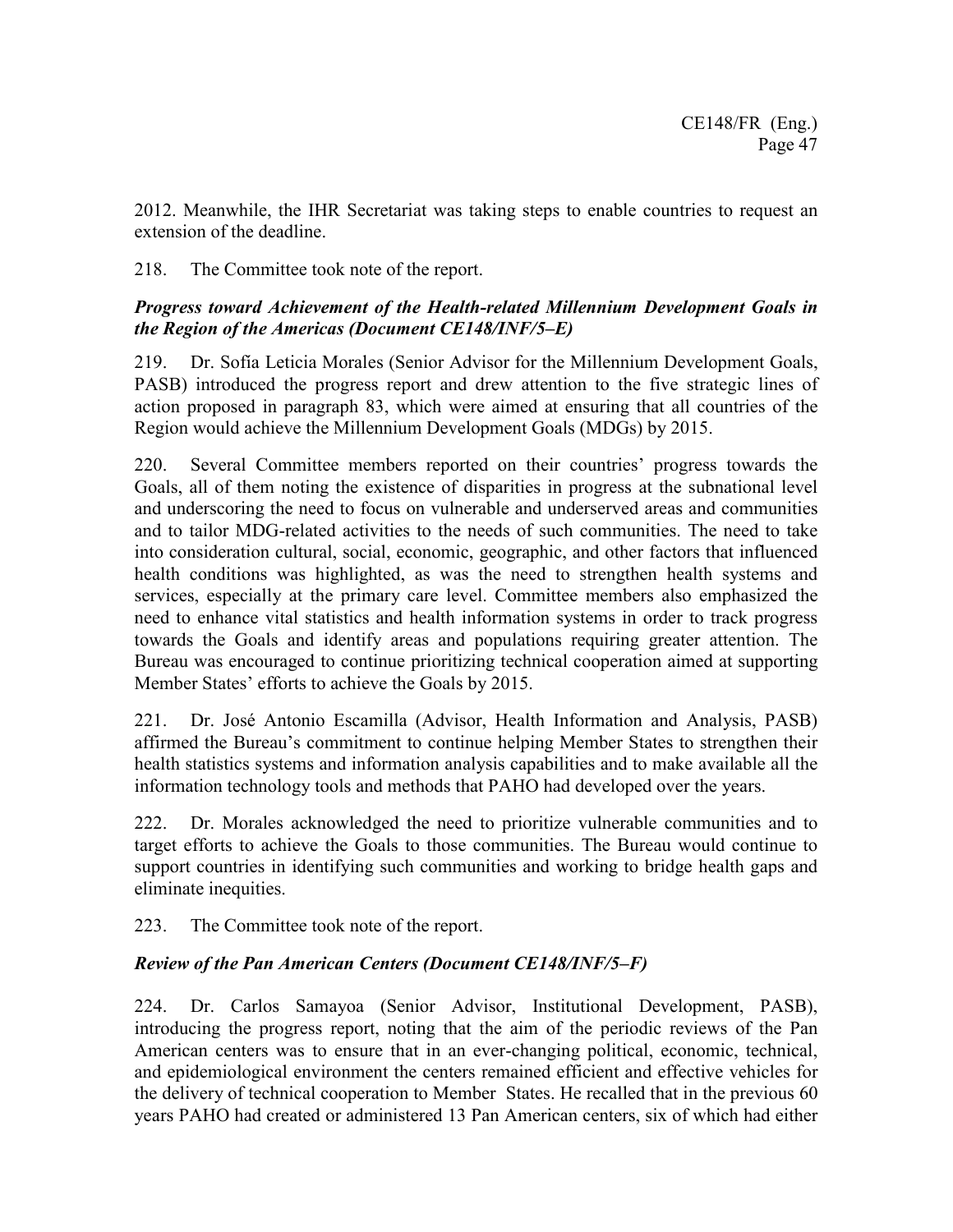been closed or become autonomous or semi-autonomous entities under the responsibility of a government or group of governments. The most recent example was the Institute of Nutrition of Central America and Panama (INCAP), responsibility for the administration of which had been turned over to the Institute's Directing Council in 2009.<sup>8</sup>

225. In the ensuing discussion, the Delegate of Peru affirmed his country's ongoing support for the Regional Technical Team on Water and Sanitation (ETRAS), formerly the Pan American Center for Sanitary Engineering (CEPIS), located in Peru. Under the new agreement signed by his Government and PAHO in September 2010, ETRAS would continue the work of CEPIS, but would be a more streamlined and sustainable mechanism for the provision of technical cooperation in the area of environmental sanitation. Noting that the 51st Directing Council would be electing two members to the Advisory Committee of the Latin American and Caribbean Center on Health Sciences Information (BIREME), he said that his Government, through its Ministry of Health, would be pleased to sit on that body and considered that it could make a useful contribution to BIREME's work, as the Ministry was currently serving as coordinator of the UNASUR network of national institutes of health and had played an important role in coordinating the work of those institutions with regard to health research and health sciences information.

226. The President, speaking as a representative of the Caribbean subregion, said that the Caribbean countries continued to rely heavily on the Caribbean Epidemiology Center (CAREC) and the Caribbean Food and Nutrition Institute (CFNI) for laboratory and other support and urged PAHO to continue to play a management and oversight role in respect of those two institutions.

227. Dr. Samayoa observed that, as the Director had pointed out in the discussion of the proposed program and budget for 2012–2013 (see paragraph 52 above), the periodic reviews of the Pan American centers was a means of controlling costs, as well as a means of ensuring the quality of the services provided by the centers.

228. The Director said that the Bureau was working closely with both CAREC and CFNI and with the Caribbean Community (CARICOM) to support the development of the Caribbean Public Health Agency (CARPHA) and was committed to ensuring that the services currently provided by the two Pan American centers would continue without interruption.

229. The Committee took note of the report.

 $\overline{a}$ 

<sup>8</sup> See Document CD49/18 and Resolution CD49.R16.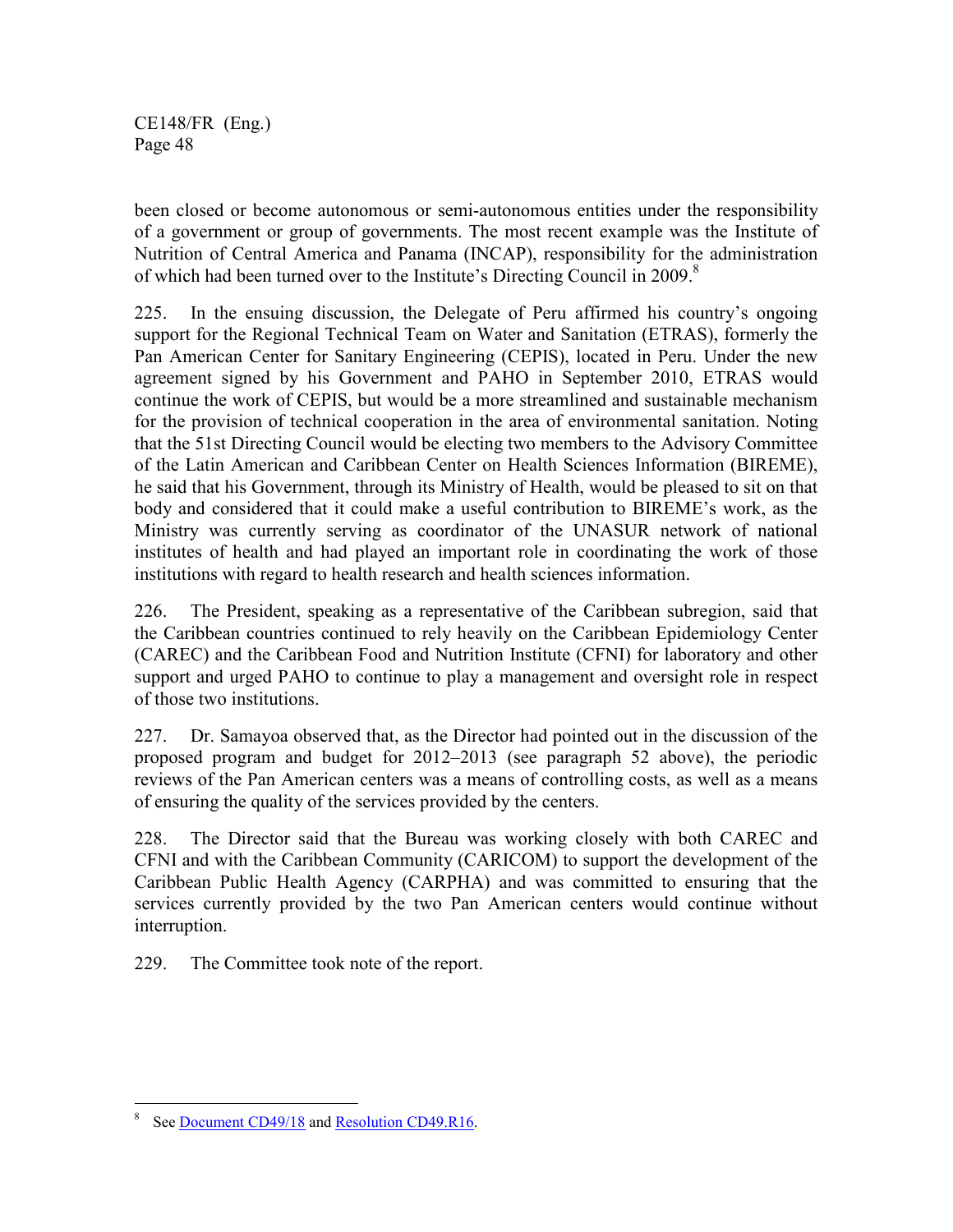## **Progress Reports on Administrative and Financial Matters (Document CE148/INF/6-A, B, and C)**

## *Status of Implementation of the International Public Sector Accounting Standards (IPSAS) (Document CE148/INF/6–A)*

230. Ms. Ana María Sánchez (President of the Subcommittee on Program, Budget, and Administration) reported on the Subcommittee's examination of this item (see paragraphs 38–47 of the Subcommittee's final report, Document SPBA5/FR).

231. Ms. Sharon Frahler (Area Manager, Financial Resources Management), introducing the final progress report on the IPSAS, reviewed the history of PAHO's implementation of the standards, which had been successfully completed on 1 January 2010. She noted that two particularly challenging phases had been the creation of improvisations to enable the Organization's financial information system to work with the new standards, and the determination of the value of all of the Organization's assets as at the implementation date.

232. The Executive Committee congratulated PAHO on its successful and timely implementation of the IPSAS, acknowledging how important the transition to the new standards was for PAHO and the entire United Nations system, and welcoming the availability of financial information that it had not been possible to provide in the past. The high level of unfunded liabilities for staff entitlements was noted, and the Bureau was requested to inform the Committee periodically of progress in funding those liabilities. It was suggested that the opinion of the Office of Internal Oversight and Evaluation Services should be sought as to which of the funding options proposed in paragraph 16 of the report would be the most appropriate and would have the least impact on the Organization's technical cooperation activities. Information was sought on how the new timeframes for recognizing revenue and expenditure had impacted the preparation of the financial reports.

233. Ms. Frahler said that, while implementation of the IPSAS was complete, additional work would be required as new standards were issued. She welcomed the suggestion of consulting the Office of Internal Oversight and Evaluation Services on the matter of the unfunded liabilities. As to the preparation of the financial reports, one of the hardest changes vis-à-vis the earlier accounting method had been distinguishing between "exchange transactions," such as the receipt of funds for procurement activities, in which there was a direct correlation between the amount of money the Organization received and the quantity of supplies it was supposed to buy with it, and "non-exchange transactions," such as the receipt of assessed quota contributions, in which there was no such numerical correlation.

234. The Executive Committee took note of the report.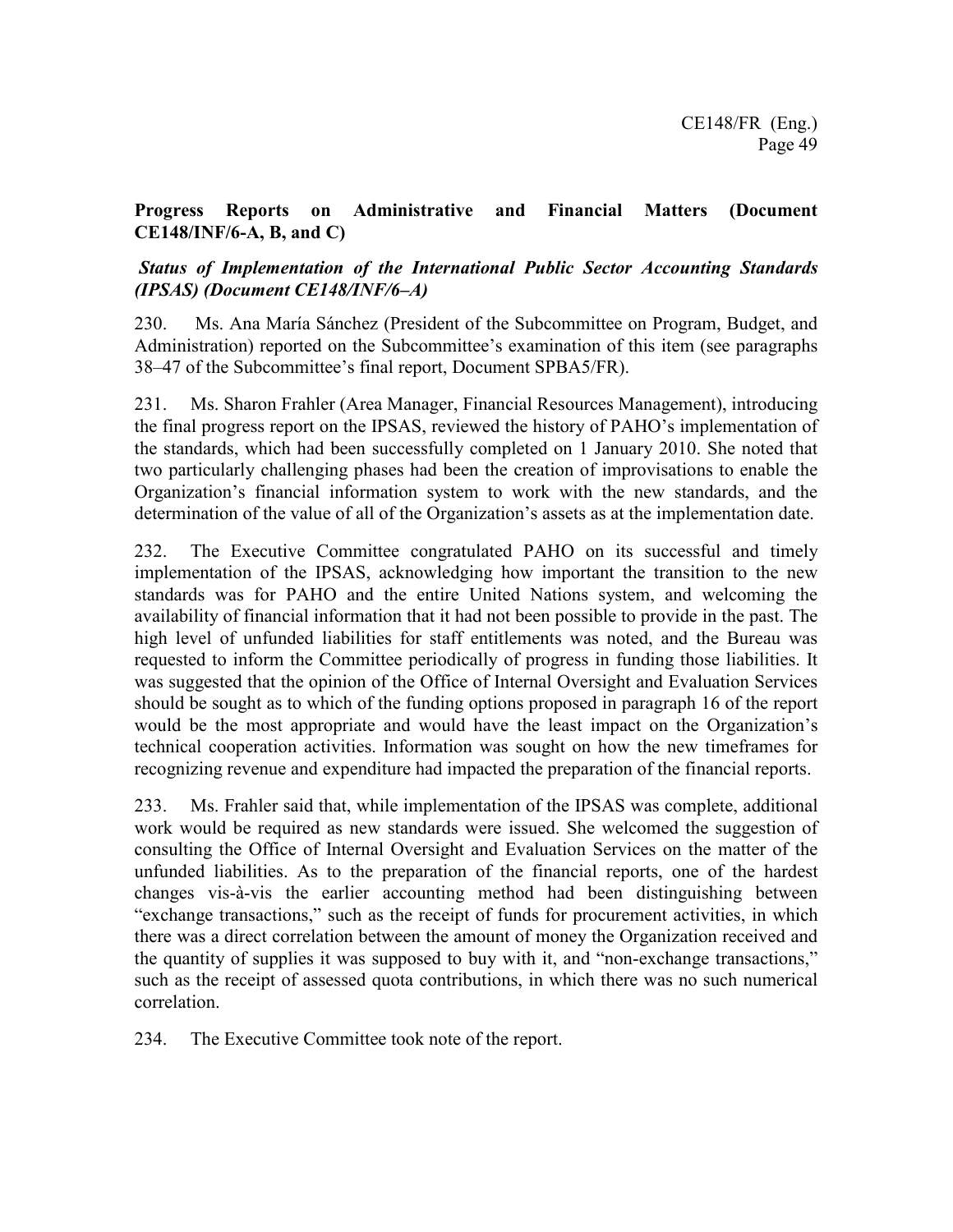## *Update on the Appointment of the External Auditor of PAHO for 2012–2013 and 2014– 2015 (Document CE148/INF/6–B)*

235. Ms. Linda Kintzios (Treasurer and Senior Advisor, Financial Services and Systems, PASB) reported that, in addition to the three nominations for the position of External Auditor mentioned in the report on this item, a nomination of PricewaterhouseCoopers had been received from the Government of Jamaica, but as it had arrived after the deadline it was not eligible for consideration. All of the documentation available had been forwarded to the Audit Committee, and, together with any comments from that Committee, would be submitted to the 51st Directing Council. During the Council's session in September, representatives of the nominated entities would be invited to make a summary presentation of their proposals. The External Auditor would be selected by simple majority, determined in a secret ballot.

236. The Director suggested that Member States that had been closely involved in the recent nomination and selection of the External Auditor for WHO might provide input or suggestions for improvements to the process.

237. The Executive Committee took note of the report.

## *Master Capital Investment Plan (Document CE148/INF/6–C)*

238. Ms. Ana María Sánchez (President of the Subcommittee on Program, Budget, and Administration) reported on the Subcommittee's examination of this item (see paragraphs 48–56 of the Subcommittee's final report, Document SPBA5/FR).

239. Mr. Edward Harkness (Manager, General Services Operations, PASB) presented an overview of the work that had been carried out under the Master Capital Investment Plan. He also gave a slide presentation showing some of the renovations and rebuilding projects undertaken, notably in Haiti and Chile following their respective earthquakes. He noted that in some countries, rather than repairing a badly damaged building or renovating an old one, the Bureau had chosen to relocate the country office to a different facility, in several cases one owned by the host Government and provided rent-free, resulting in considerable savings to the Organization.

240. He added that the contract for construction of the Emergency Operations Center was expected to be signed shortly and that work on the rehabilitation of the elevators in the Headquarters building had commenced. In the case of the renovation of the PAHO/WHO Representative Office in Haiti, the Bureau would be seeking financial assistance from WHO, as had been suggested by the Subcommittee on Program, Budget, and Administration.

241. The Executive Committee welcomed the revisions made to the report in response to the comments of the Subcommittee. It was noted that there would be substantial expenditures in the current biennium and that the Information Technology Subfund would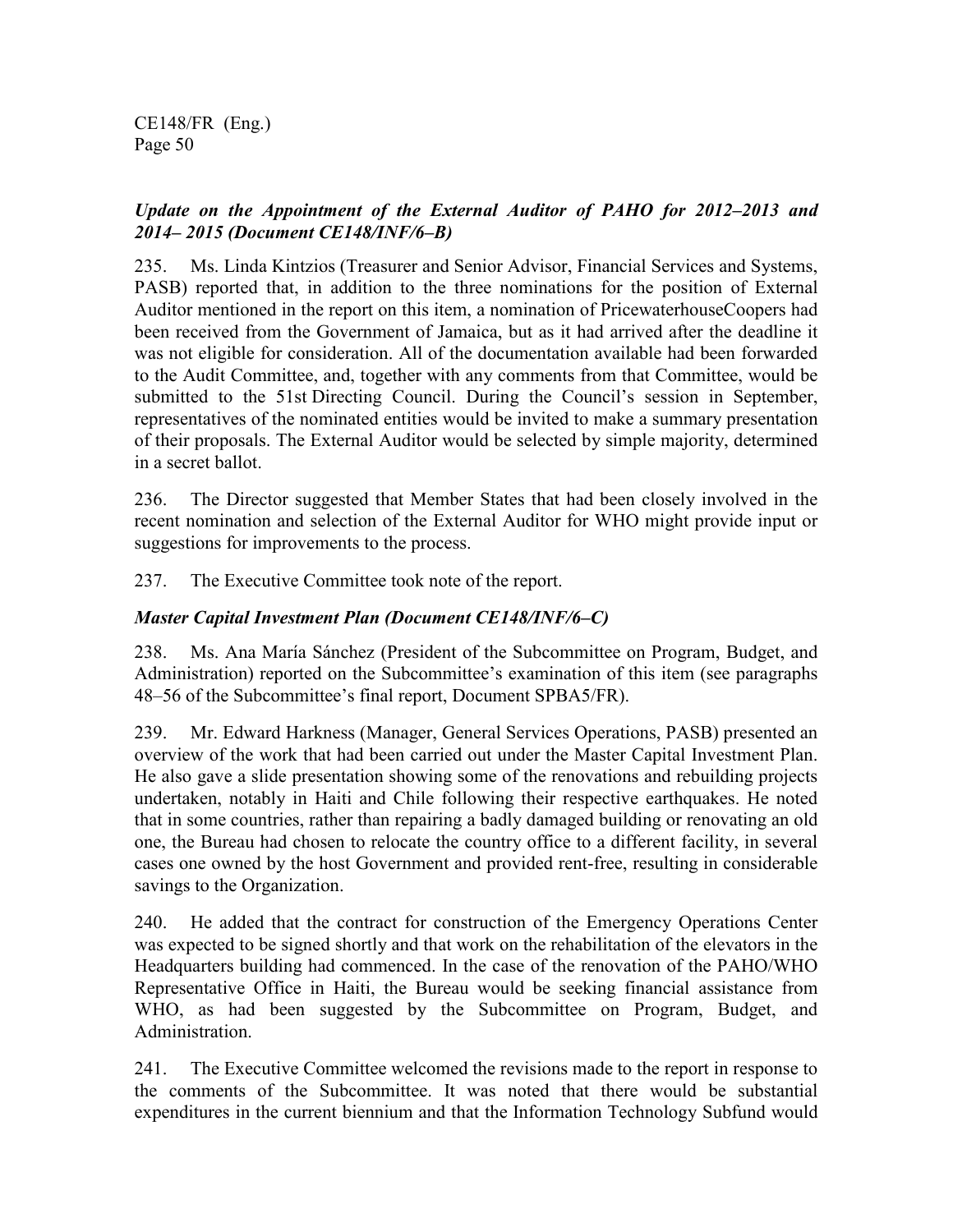thus be almost totally depleted, which would represent a challenge for the future. Clarification was sought of the fact that Annex A to Document SPBA5/6 had listed 2010 expenditures from the Holding Account for real estate projects totaling approximately \$3 million, whereas Annex C-2 to Document CE148/INF/6 showed the amount as less than \$600,000.

242. Mr. Harkness explained that for the most part the discrepancy was because the signing of certain contracts had slipped from 2010 to 2011.

243. The Director said that it was important to note that no additional regular budget resources had been used to deal with the damage caused to PAHO facilities by natural disasters such as the earthquakes in Chile and Haiti. The necessary repair and reconstruction work had been covered out of the Master Capital Investment Fund. Significant support had also been received from host governments.

244. The Bureau was making every effort to preserve existing infrastructure and plan effectively for future capital expenditures, prioritizing those that were needed most urgently. To that end, for example, a 10-year master investment plan was being prepared for each of the entities of the Organization, which would include a strong preventive maintenance component aimed at prolonging the useful life of buildings and equipment. It had to be recognized, however, that there was no provision for replenishing the Master Capital Investment Fund, other than from any surpluses that might occur at the end of a biennium. Some help might be forthcoming from the WHO Capital Master Plan, but it remained an ongoing concern that there was no secure source of funding to replenish and maintain the Fund. In her view, it was time to begin exploring ways of ensuring regular infusions of capital into the Fund.

245. The Executive Committee took note of the report.

## **Resolutions and other Actions of Intergovernmental Organizations of Interest to PAHO: Sixty-fourth World Health Assembly (Document CE148/INF/7)**

246. Dr. Juan Manuel Sotelo (Area Manager, External Relations, Resource Mobilization, and Partnerships, PASB) reported on the resolutions and other actions of the Sixty-fourth World Health Assembly and the 129th Session of the WHO Executive Board considered to be of particular interest to the PAHO Governing Bodies, drawing attention in particular to the resolutions on strengthening of nursing and midwifery (WHA64.7), prevention and control of cholera (WHA64.15), the health-related Millennium Development Goals (WHA64.12), and preparations for the high-level meeting of the United Nations General Assembly on the prevention and control of noncommunicable diseases (WHA64.11).

247. The 129th Session of the WHO Executive Board had established a consultative mechanism on the reform of WHO and had asked the Director-General to prepare by the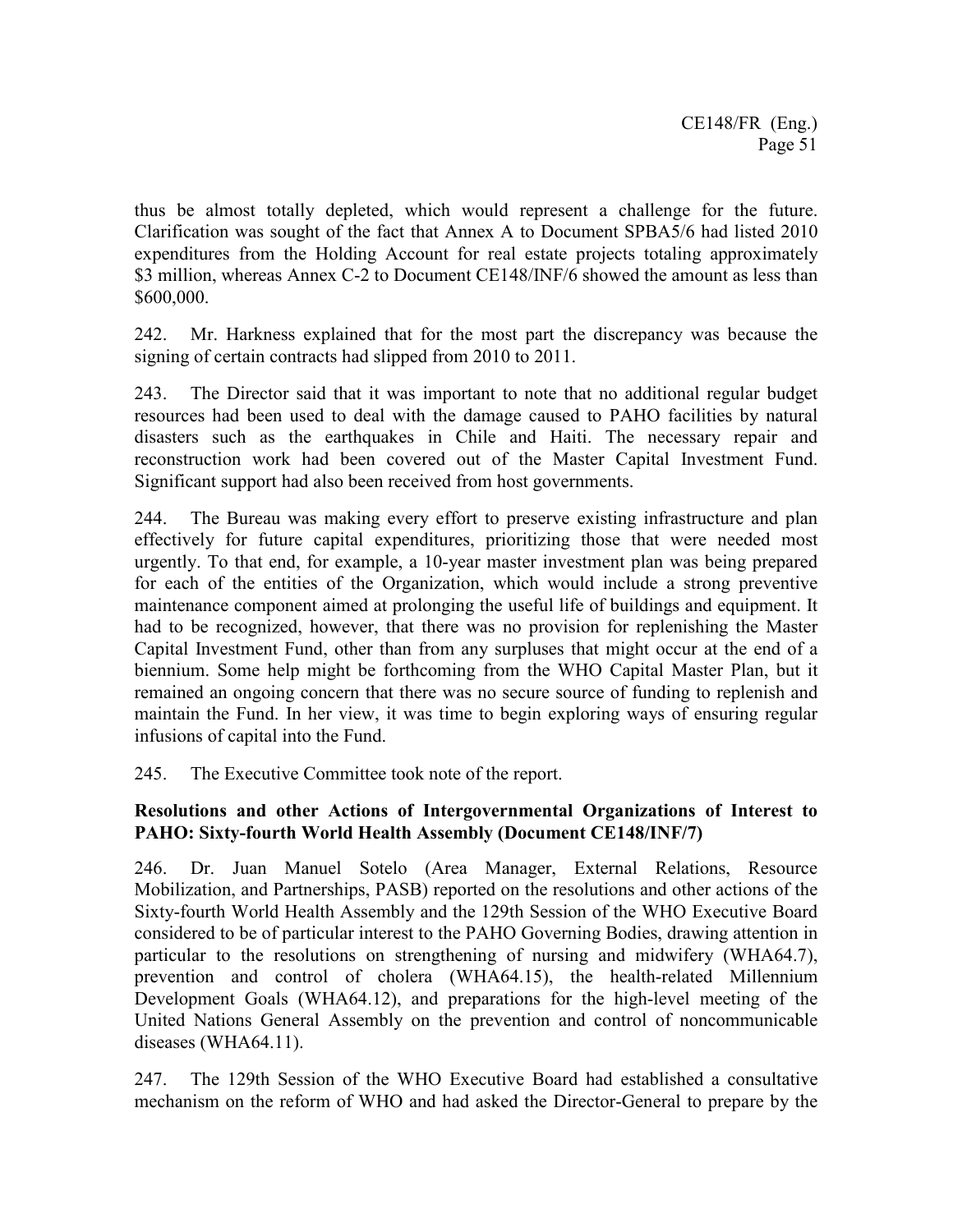end of July 2011 three concept papers on the following topics: the governance of WHO, an independent evaluation of WHO, and the World Health Forum, as outlined in resolution WHA64.2. $9$  The regional committees had been asked to discuss those papers and the WHO reform process in general prior to the special session of the Executive Board to be held in November 2011. Accordingly, the matter of WHO reform would be discussed by the PAHO Directing Council in September.

248. The Committee took note of the report.

# **Other Matters**

249. A video showing several examples of co-seismic luminescence, or earthquake lights, during a 2007 earthquake near the city of Pisco, Peru, was projected. Dr. Oscar Ugarte Ubilluz, Minister of Health of Peru, explained that similar lights had been observed both before and during other earthquakes, and scientists were therefore hopeful that research on the phenomenon would yield a method for predicting earthquakes.

250. A video on Vaccination Week in the Americas  $2011^{10}$  was also shown.

# **Closure of the Session**

251. Following the customary exchange of courtesies, the President declared the 148th Session of the Executive Committee closed.

# **Resolutions and Decisions**

252. The following are the resolutions and decisions adopted by the Executive Committee at its 148th Session:

## *Resolutions*

## *CE148.R1: Collection of Quota Contributions*

## *THE 148th SESSION OF THE EXECUTIVE COMMITTEE,*

 Having considered the report of the Director on the collection of quota contributions (Documents CE148/18 and Add. I), including a report on the status of the trust fund entitled *Voluntary Contributions for the Priority Programs: Surveillance,* 

 $\overline{a}$ 

<sup>9</sup> See Decision EB129(8).

<sup>&</sup>lt;sup>10</sup> Available at http://www.youtube.com/watch?v=ccPVGYULYWQ&feature=channel\_video\_title.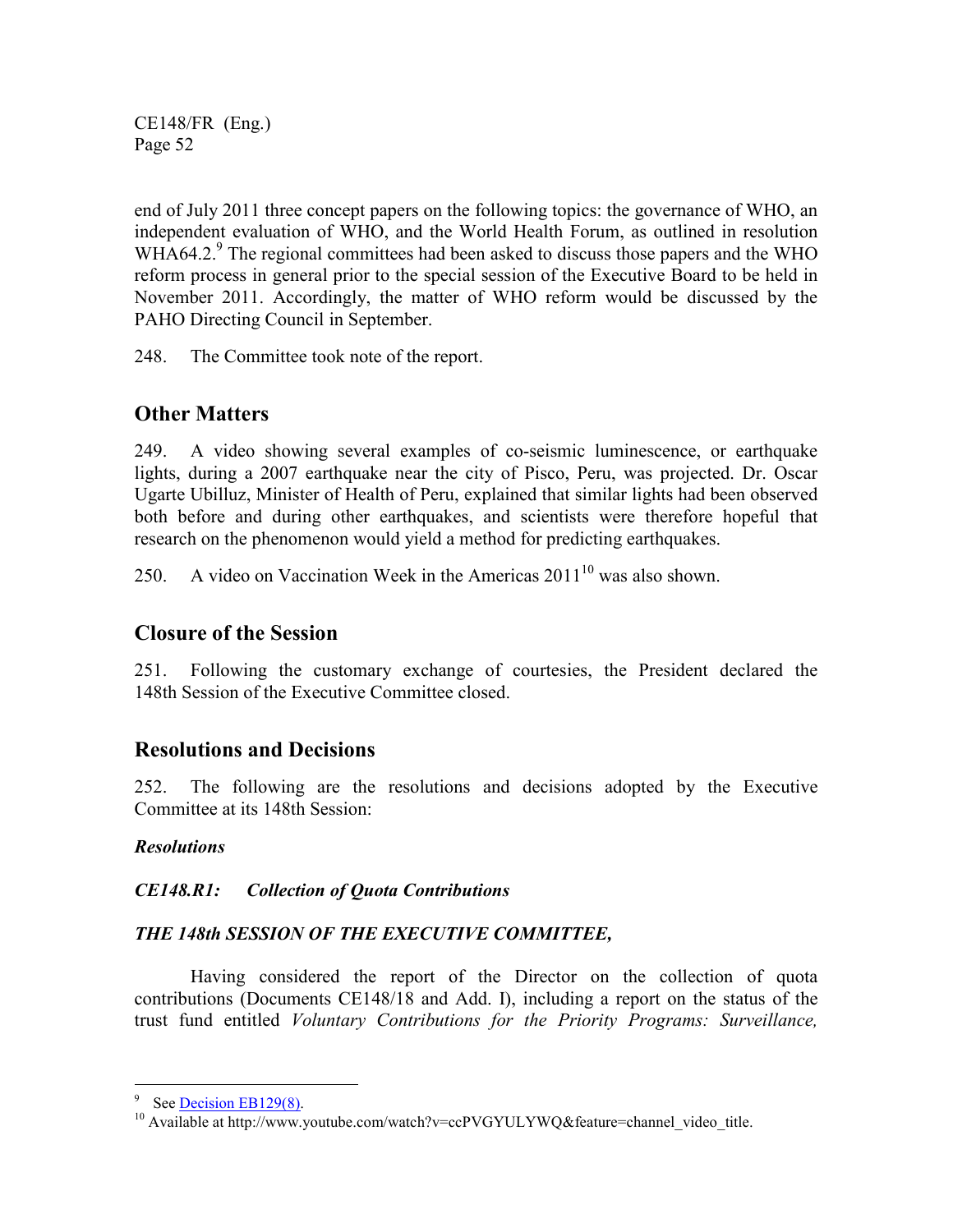*Prevention, and Management of Chronic Diseases; Mental Health and Substance Abuse; Tobacco; Making Pregnancy Safer; HIV/AIDS; and Direction*;

 Noting that there are two Member States in arrears in the payment of their quota contributions to the extent that they can be subject to the application of Article 6.B of the Constitution of the Pan American Health Organization;

 Noting that there has been a significant reduction in arrears of contributions such that there are no outstanding amounts due prior to the 2008-2009 biennium; and

 Noting that there are 20 Member States that have not made any payments towards their 2011 quota assessments,

## *RESOLVES:*

1. To take note of the report of the Director on the collection of quota contributions, including a report on the status of the trust fund entitled *Voluntary Contributions for the Priority Programs: Surveillance, Prevention, and Management of Chronic Diseases; Mental Health and Substance Abuse; Tobacco; Making Pregnancy Safer; HIV/AIDS; and Direction* (Documents CE148/18 and Add. I).

2. To commend the Member States for their commitment in meeting their financial obligations to the Organization by making significant efforts to pay their outstanding arrears of contributions.

3. To thank the Member States that have already made payments for 2011 and to urge the other Member States to pay all their outstanding contributions as soon as possible.

4. To request the Director to continue to inform the Member States of any balances due and to report to the 51st Directing Council on the status of the collection of quota contributions.

*(First meeting, 20 June 2011)* 

### *CE148.R2: Strategy and Plan of Action on Climate Change*

### *THE 148th SESSION OF THE EXECUTIVE COMMITTEE,*

 Having reviewed the Director's report *Strategy and Plan of Action on Climate Change* (Document CE148/9),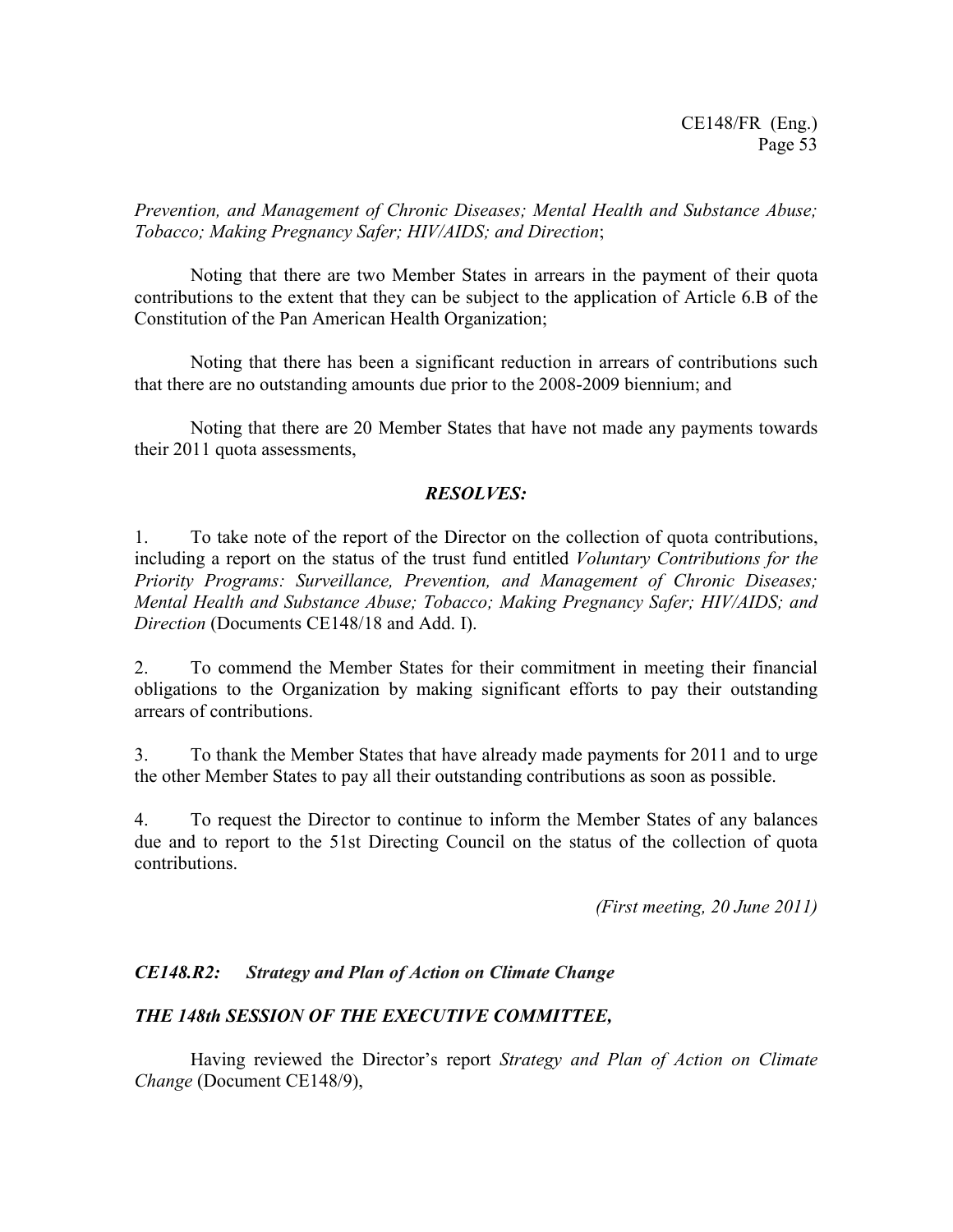#### *RESOLVES:*

 To recommend that the Directing Council adopt a resolution along the following lines:

### **STRATEGY AND PLAN OF ACTION ON CLIMATE CHANGE**

### *THE 51st DIRECTING COUNCIL,*

Having considered the report of the Director *Strategy and Plan of Action on Climate Change* (Document CD51/);

Recognizing that climate change is one of the greatest threats to health and that it will affect achieving and sustaining the Millennium Development Goals;

Acknowledging that climate change poses a threat to public health in the Region of the Americas, and that the impacts of this change will be most strongly felt by vulnerable populations living in low-lying and coastal areas, small islands, mountain regions, water stressed regions**,** and by the rural and urban poor;

Noting that the United Nations Framework Convention on Climate Change (UNFCCC) has recognized and documented the adverse impacts of climate change on health;

Recalling the 2008 "Roundtable on Climate Change and its Impacts on Public Health: a Regional Perspective" (Document CD48/16) and its final report (Document CD48/16, Add. I) and proposed Regional Plan of Action to protect health from the effects of climate change in the Region of the Americas;

Recalling resolution WHA61.19 (2008) on climate change and health, and the WHO workplan on climate change and health submitted to the 62nd World Health Assembly in 2009 (Document A62/11);

Realizing that there is an urgent need for the health sector in the Americas to protect health from the consequences of climate change,

### *RESOLVES:*

1. To endorse the Strategy and approve the Plan of Action on Climate Change and **Health**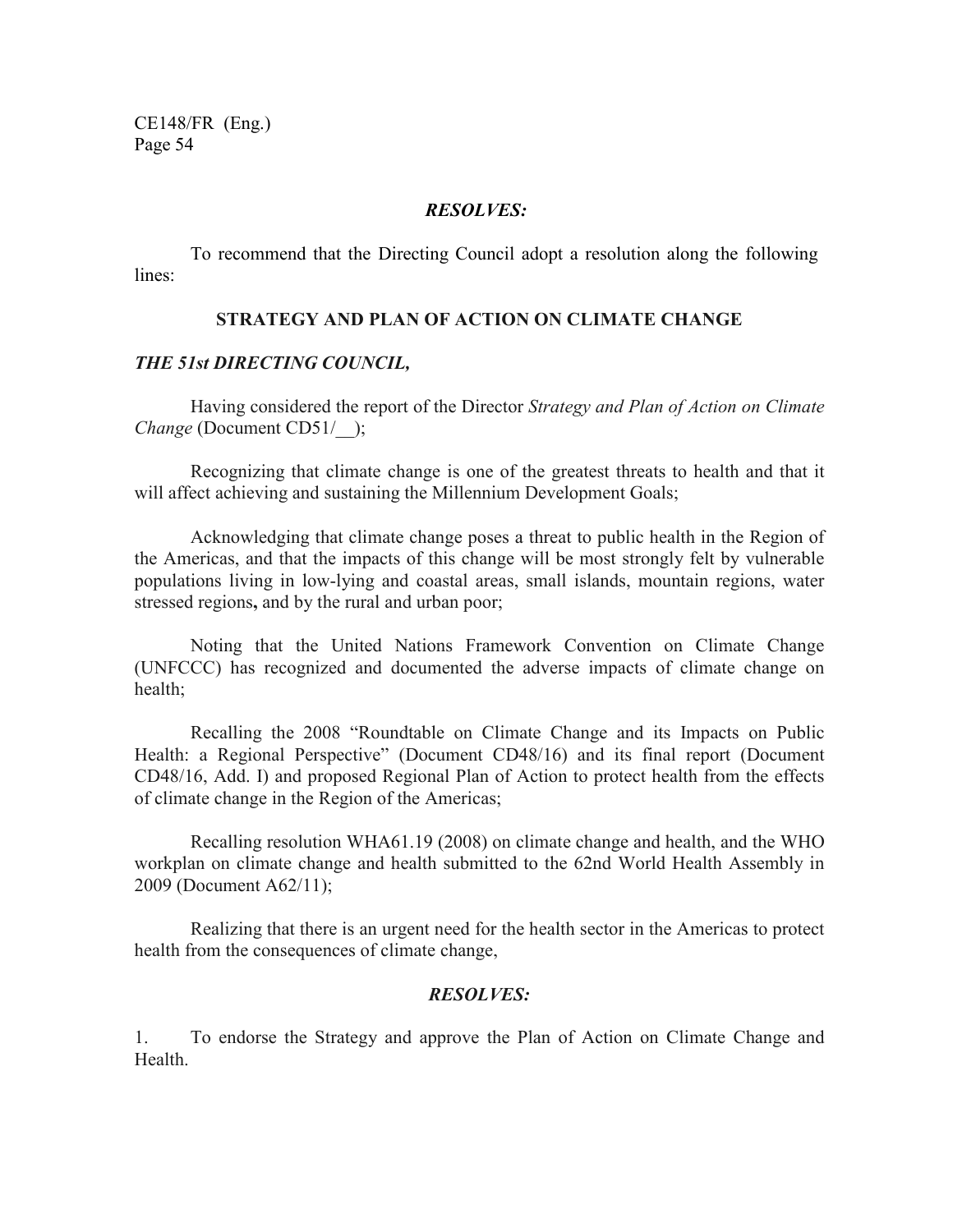- 2. To urge Member States to:
- (a) strengthen their capacity to measure the impacts of climate change on health at the national and local levels, focusing on socioeconomic, ethnic, and gender inequities;
- (b) strengthen the capacity of health systems for monitoring and analyzing climate and health information to implement timely and effective prevention measures;
- (c) build capacity and awareness among public health leaders to provide technical guidance in developing and implementing strategies to address the health effects of climate change;
- (d) support the development of training materials, methods, and tools to build capacity within and outside the health sector to address adaptation and mitigation measures to cope with climate change;
- (e) promote the engagement of the health sector with all related sectors, agencies, and key national and international partners to implement interventions that reduce current and projected health risks from climate change;
- (f) gradually implement the activities proposed in the Plan of Action, in order to empower and strengthen national and local health systems so they can effectively protect human health from risks related to climate change.
- 3. To request the Director to:
- (a) continue to cooperate closely with Member States to establish networks that facilitate the gathering and dissemination of information, and to promote research and surveillance systems related to climate and health;
- (b) support the countries' efforts to launch campaigns for raising awareness about climate change, to reduce the health sector's carbon footprint, and to prepare health professionals to implement effective adaptation interventions;
- (c) work with countries to mobilize resources for activities aimed at reducing the health impacts of climate change;
- (d) work with countries, subregional integration mechanisms, international agencies, networks of experts, civil society, and the private sector to create partnerships that promote environmentally sustainable actions that take into account the impact on health at all levels;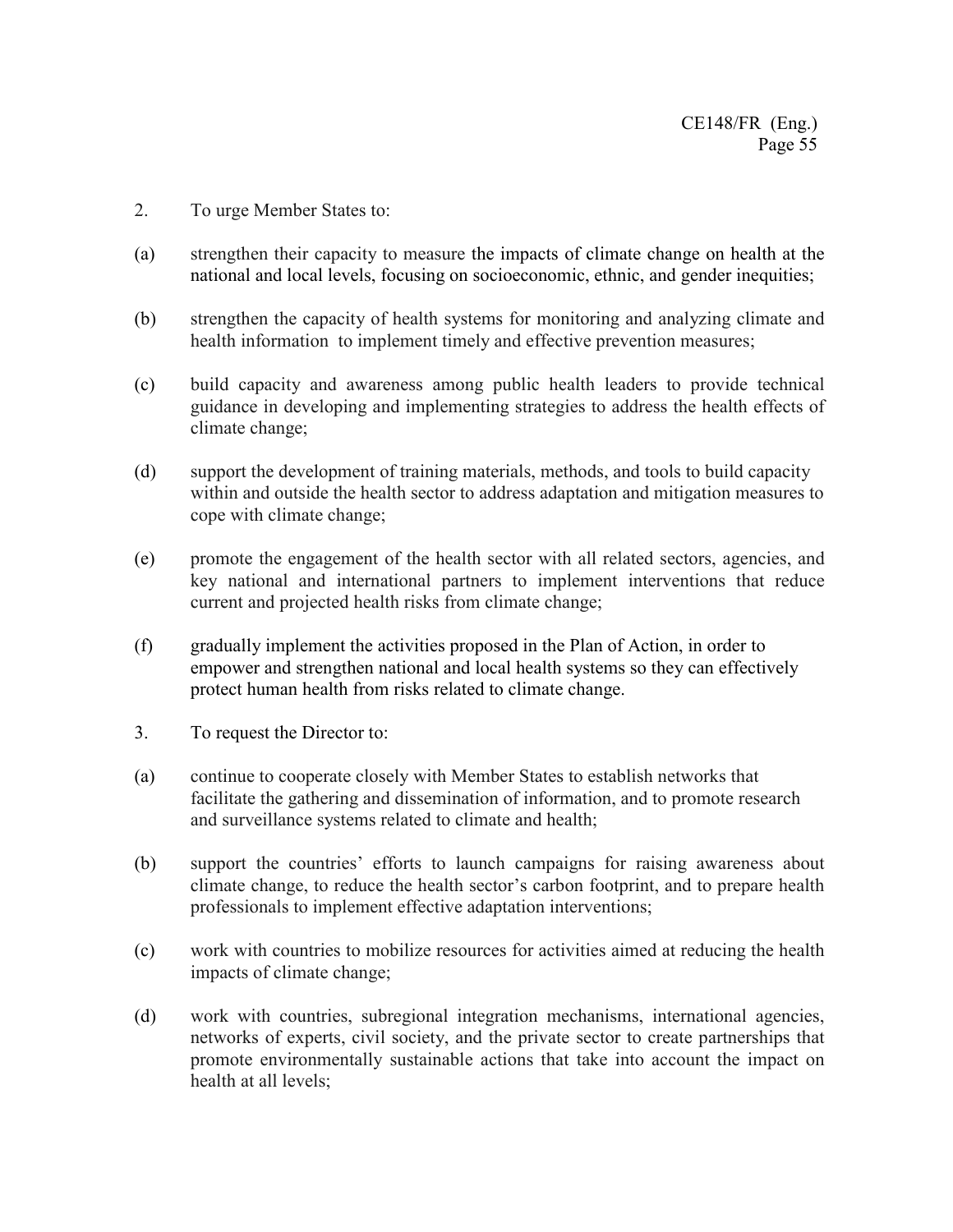- (e) support Member States in assessing their population's vulnerability to climate change and in developing adaptation options based on these assessments;
- (f) assist Member States in implementing the Plan of Action, in developing national plans tailored to local needs, and in informing of their progress in this regard in relevant high-level venues such as the 2012 Earth Summit.

*(First meeting, 20 June 2011)*

### *CE148.R3: Strategy and Plan of Action on Epilepsy*

#### *THE 148th SESSION OF THE EXECUTIVE COMMITTEE,*

Having reviewed the Bureau report *Strategy and Plan of Action on Epilepsy* (Document CE148/13),

#### *RESOLVES:*

To recommend that the Directing Council adopt a resolution written in the following terms:

## **STRATEGY AND PLAN OF ACTION ON EPILEPSY**

#### *THE 51st DIRECTING COUNCIL,*

 Having reviewed the Bureau report *Strategy and Plan of Action on Epilepsy* (Document CD51/\_\_)

 Recognizing the burden that epilepsy represents globally and particularly in the Region of the Americas in terms of morbidity, mortality, and disability, as well as the gap between the number of people with this disorder and those who receive no treatment;

 Understanding that this is an important public health problem whose prevention, treatment, and rehabilitation are feasible through specific evidence-based measures;

 Considering the context and justification for action offered by the Health Agenda for the Americas, the PAHO Strategic Plan 2008-2012, the WHO Program of Action (mhGAP), and the Global Campaign against Epilepsy: Out of the Shadows;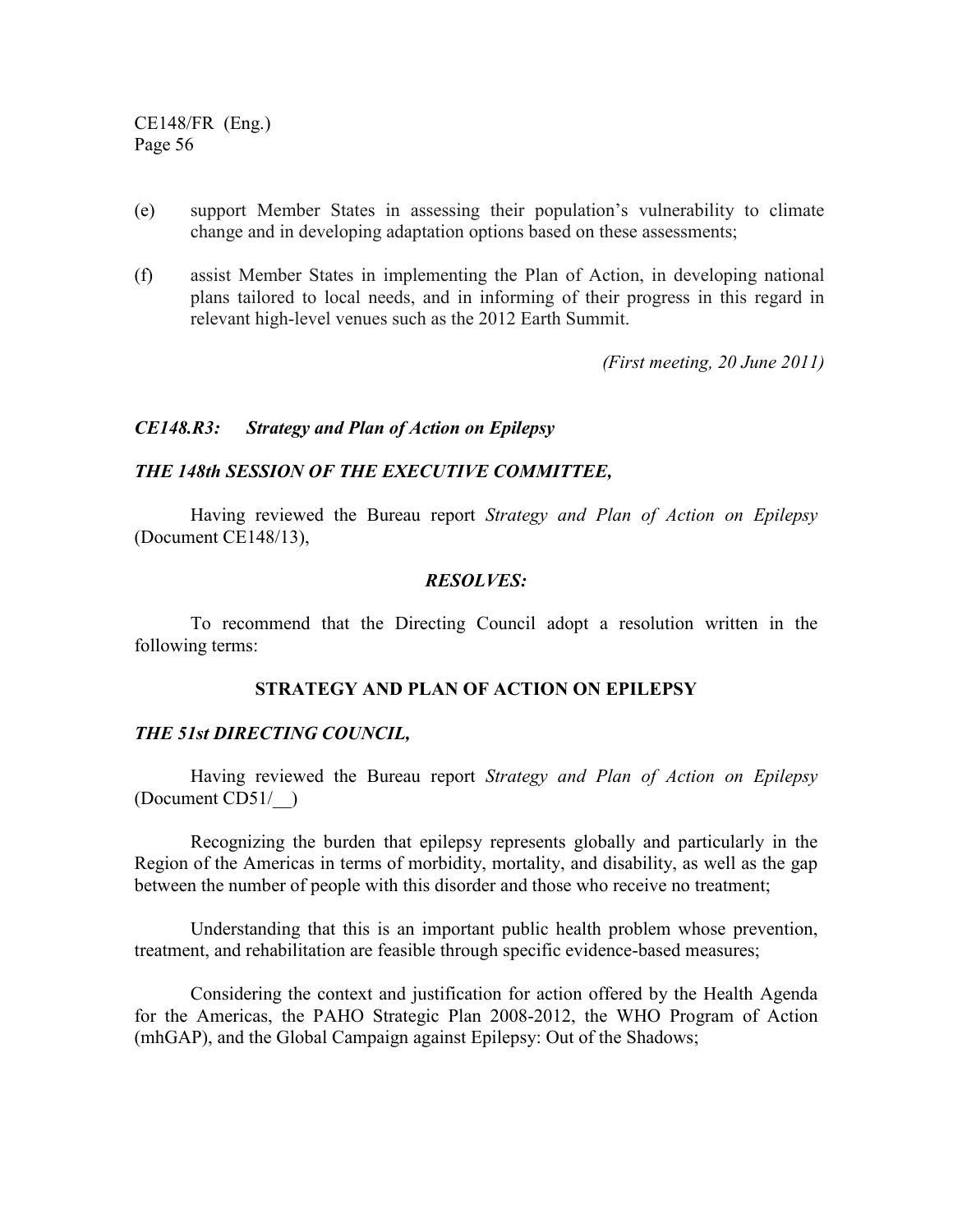Observing that the *Strategy and Plan of Action on Epilepsy* addresses the principal work areas and defines technical cooperation lines to meet the different needs of the countries,

## *RESOLVES:*

1. To endorse the provisions of the Strategy and Approve the Plan of Action on Epilepsy and their implementation under the particular conditions of each country to provide an appropriate response to current and future needs.

- 2. To urge the Member States to:
- a) make epilepsy a priority in national health policy by executing specific national programs suited to the conditions of each country to sustain achievements and make progress toward meeting new goals, especially in relation to reducing the existing treatment gaps;
- b) strengthen legal frameworks as appropriate in order to protect the human rights of people with epilepsy and ensure effective enforcement of the laws;
- c) promote universal equitable access to medical care for all people with epilepsy by strengthening health services in systems based on primary health care and integrated service networks;
- d) ensure the availability of the four antiepileptic drugs considered essential for treating people with epilepsy, especially at the primary care level;
- e) strengthen neurology services as support for case detection and management at the primary care level, ensuring adequate distribution of the necessary auxiliary diagnostic media;
- f) support effective participation by the community and associations of users and family members in activities designed to secure better care for people with epilepsy;
- g) consider strengthening human resources as key to improving national epilepsy programs, through systematic training geared especially to the personnel in primary health care;
- h) promote intersectoral and educational initiatives directed to the population to combat the stigma and discrimination suffered by people with epilepsy;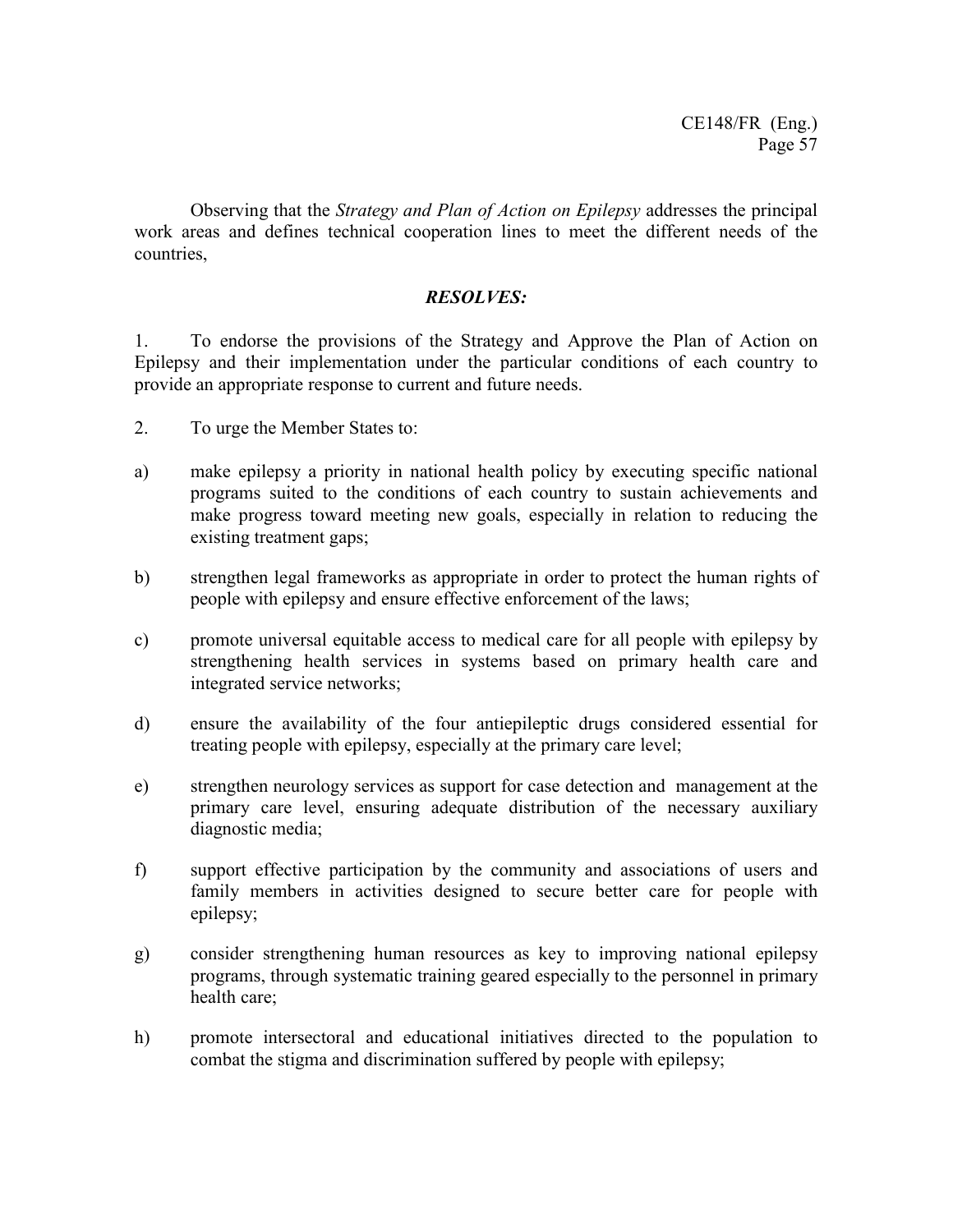- i) close the information gap in the field on epilepsy by improving the production, analysis, and use of information, including research;
- j) strengthen partnerships between the health sector, other sectors, and nongovernmental organizations, academic institutions, and key social actors.
- 3. To request the Director to:
- a) assist the Member States in the preparation and execution of national epilepsy programs within the framework of their health policies, taking this strategy and plan of action into account, with a view to correcting inequities and giving priority to the care of vulnerable and special needs groups, including indigenous populations;
- b) collaborate in the evaluation and restructuring of the countries' neurology and mental health services;
- c) facilitate the dissemination of information and the sharing of positive innovative experiences, and promote technical cooperation among the Member States;
- d) promote partnerships with the International League against Epilepsy (ILAE) and the International Bureau for Epilepsy (IBE), as well as international agencies, governmental and nongovernmental organizations, and other regional actors in support of the broad multisectoral response needed for the execution of this strategy and plan of action;
- e) evaluate the implementation of this strategy and plan of action and report to the Directing Council in five years.

*(Second meeting, 20 June 2011)*

### *CE148.R4: Strategy and Plan of Action on eHealth*

### *THE 148th SESSION OF THE EXECUTIVE COMMITTEE,*

 Having reviewed the report of the Director, *Strategy and Plan of Action on eHealth* (Document CE148/17),

### *RESOLVES:*

To recommend that the Directing Council to adopt a resolution written as follows: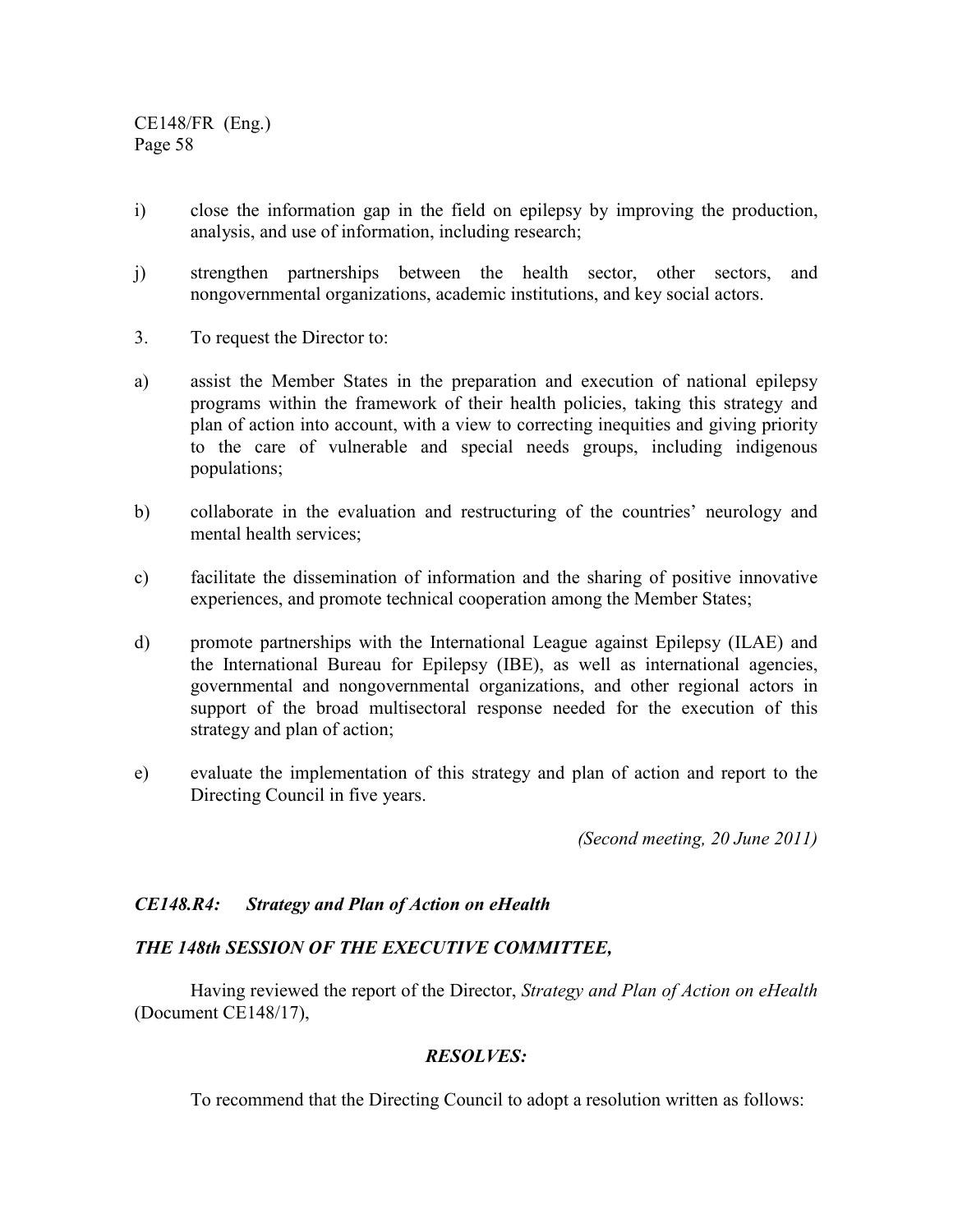### **STRATEGY AND PLAN OF ACTION ON** *eHEALTH*

### *THE 51st DIRECTING COUNCIL,*

 Having reviewed the report of the Director, *Strategy and Plan of Action on eHealth* (Document CD51/\_\_\_),

 Recognizing that the review of the current situation indicates that the implementation of *eHealth* in the countries of the Americas hinges on two basic conditions: the existence of efficient means for formulating and implementing *eHealth* strategies and policies (technical viability); as well as the existence of practical procedures and simple, affordable, and sustainable instruments (programming and financing viability);

 Understanding that the objective is to improve the coordination and delivery of services in the health sector, with a view to increasing efficiency, availability, access, and affordability, thus making it possible for the sector to make adjustments and anticipate new contexts in the field of health;

Bearing in mind that the document "*Health-for-all policy for the twenty-first century*" (1998), prepared by WHO, recommended the appropriate use of health technology within the general health-for-all policy and strategy; World Health Assembly resolution WHA51.9 (1998) on cross-border advertising, promotion, and sale of medical products through the Internet; the Agenda for Connectivity in the Americas and Plan of Action of Quito (2003); the United Nations World Summits on the Information Society (Geneva, 2003; and Tunis, 2005); WHO Executive Board resolution EB115.R20 (2005) on the need to formulate *eHealth* strategies; resolution WHA58.28, adopted at the 58th World Health Assembly, which established the linchpins of the WHO *eHealth* strategy; and the eLAC Strategy 2007-2010 of the Economic Commission for Latin America and the Caribbean;

 Considering the ample experience of the Region of the Americas in veterinary public health programs;

 Noting that PAHO has collaborated with the countries of the Region to establish the conceptual underpinnings, techniques, and infrastructure necessary for developing national *eHealth* programs and policies;

 Recognizing the cross-cutting nature of this strategy and its complementarity with the objectives of the PAHO Strategic Plan 2008-2012 (*Official Document No. 328*);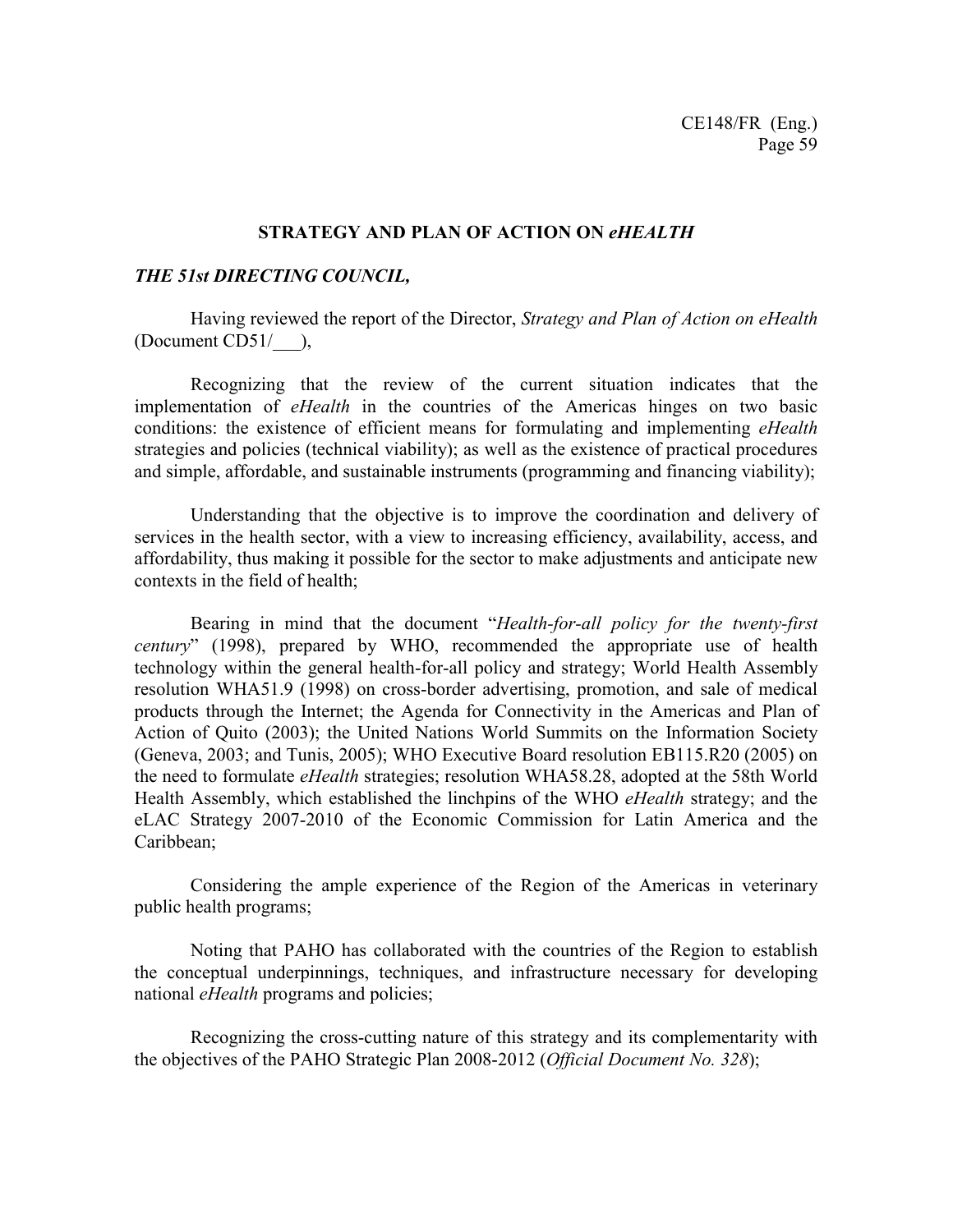Considering the importance of having an *eHealth* strategy and plan of action in place to enable the Member States to effectively and efficiently improve public health in the Region, through the use of innovative information and communication technology tools and methodologies,

### *RESOLVES:*

1. To endorse the Strategy, approve the *eHealth* Plan of Action, and support its consideration in development policies, plans, and programs, as well as in the proposals and discussions on the national budget, thereby creating the conditions to respond to the challenge of improving public health in the Region through the use of innovative information and communication technology tools and methodologies in their respective countries.

- 2. To urge the Member States to:
- (a) give priority to the use of innovative information and communication technology tools and methodologies, with a view to improving human and veterinary public health in the Region, including public health administration;
- (b) prepare and implement interministerial policies, plans, programs, and interventions based on the Strategy and Plan of Action, making the necessary resources and legal framework available and focusing on the needs of at-risk populations in vulnerable situations;
- (c) execute the Strategy and Plan of Action, as appropriate, within a framework made up of the health system and information and communication technology services, emphasizing interprogrammatic collaboration and intersectoral action, while monitoring and evaluating program effectiveness and the allocation of resources;
- (d) promote greater competencies among policymakers, program managers, and health care and information and communication technology service providers, with a view to formulating policies and programs that facilitate the development of efficient, quality, and people-centered health services;
- (e) promote internal dialogue within and coordination between ministries and other public-sector institutions and encourage the forging of partnerships among government, the private sector, and civil society as a means of building national consensus and facilitating the sharing of experience on cost-effective models; moreover, ensure the availability of standards for quality, safety, interoperability, and ethics, while respecting the principles of information confidentiality, equity, and equality;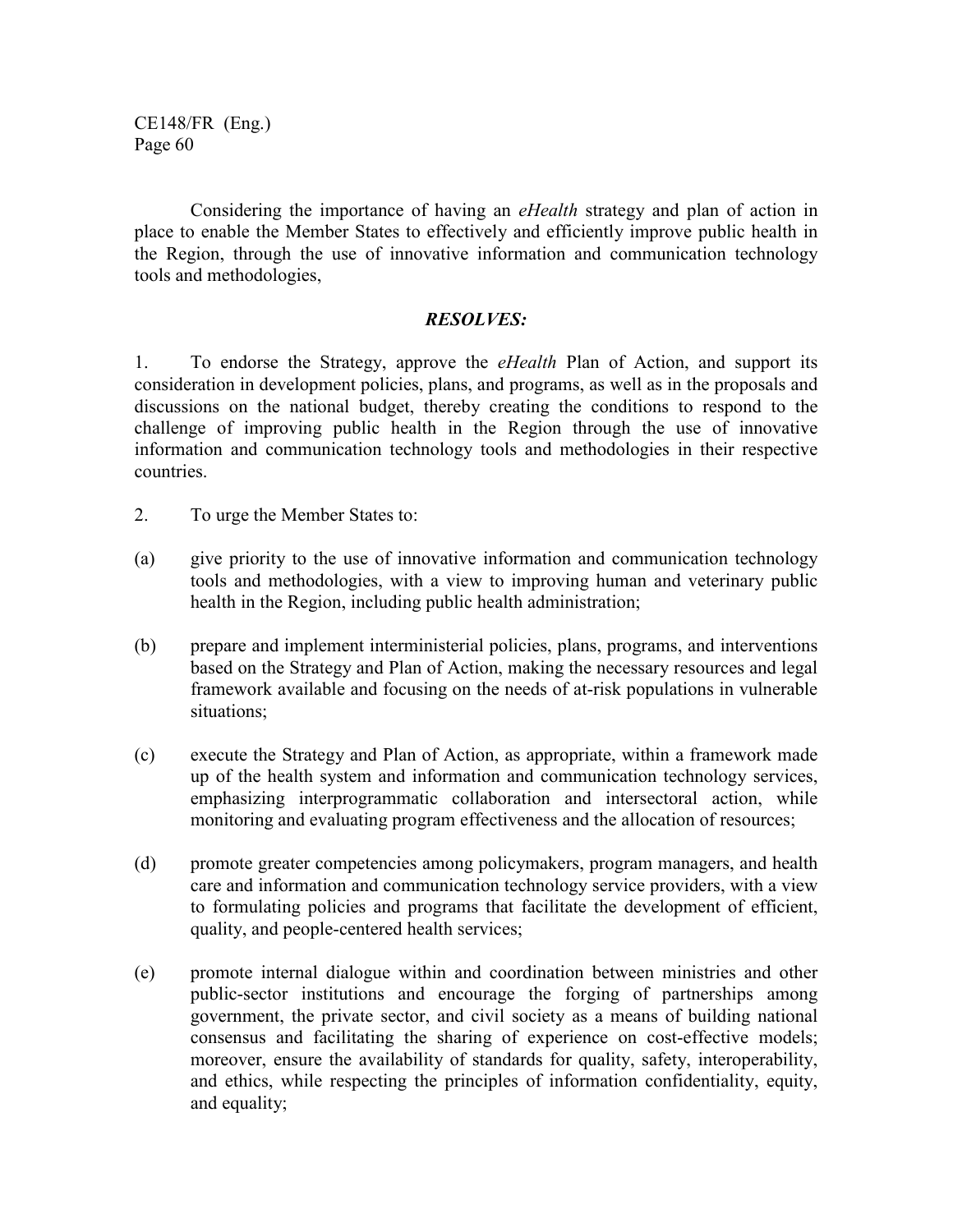- (f) support the capacity to generate information and research for the development of strategies and the implementation of evidence-based models;
- (g) establish an integrated system to monitor, evaluate, and ensure accountability for policies, plans, programs, and interventions, making it possible to increase the surveillance and rapid response capacity for diseases, as well as human and veterinary public health emergencies;
- (h) undertake reviews and internal analyses of the relevance and viability of this Strategy and Plan of Action, based on priorities, needs, and national capacity.
- 3. To request to the Director to:
- (a) support coordination and implementation of the Strategy and Plan of Action on *eHealth* at the national, subregional, regional, and inter-institutional levels and facilitate technical cooperation both to and among countries for the preparation and implementation of their national plans of action;
- (b) collaborate with the Member States on the implementation and coordination of this Strategy and Plan of Action, furthering its cross-cutting nature through the program areas and different regional and subregional contexts of the Organization;
- (c) facilitate the dissemination of studies, reports, and solutions to serve as models for *eHealth*, so that, with the appropriate modifications, they can be used by the Member States;
- (d) promote the formation of national, municipal, and local partnerships with other international organizations, scientific and technical institutes, nongovernmental organizations, organized civil society, the private sector, and other entities to facilitate the sharing of capacities and resources and thus increase compatibility between different administrative, technology, and legal solutions in the area of *eHealth*;
- (e) promote coordination between the Strategy and Plan of Action and similar initiatives of other international technical cooperation and financing agencies;
- (f) report periodically to the Governing Bodies on the progress and difficulties encountered in the implementation of this Strategy and Plan of Action, as well as its adaptation to specific contexts and needs.

*(Second meeting, 20 June 2011)*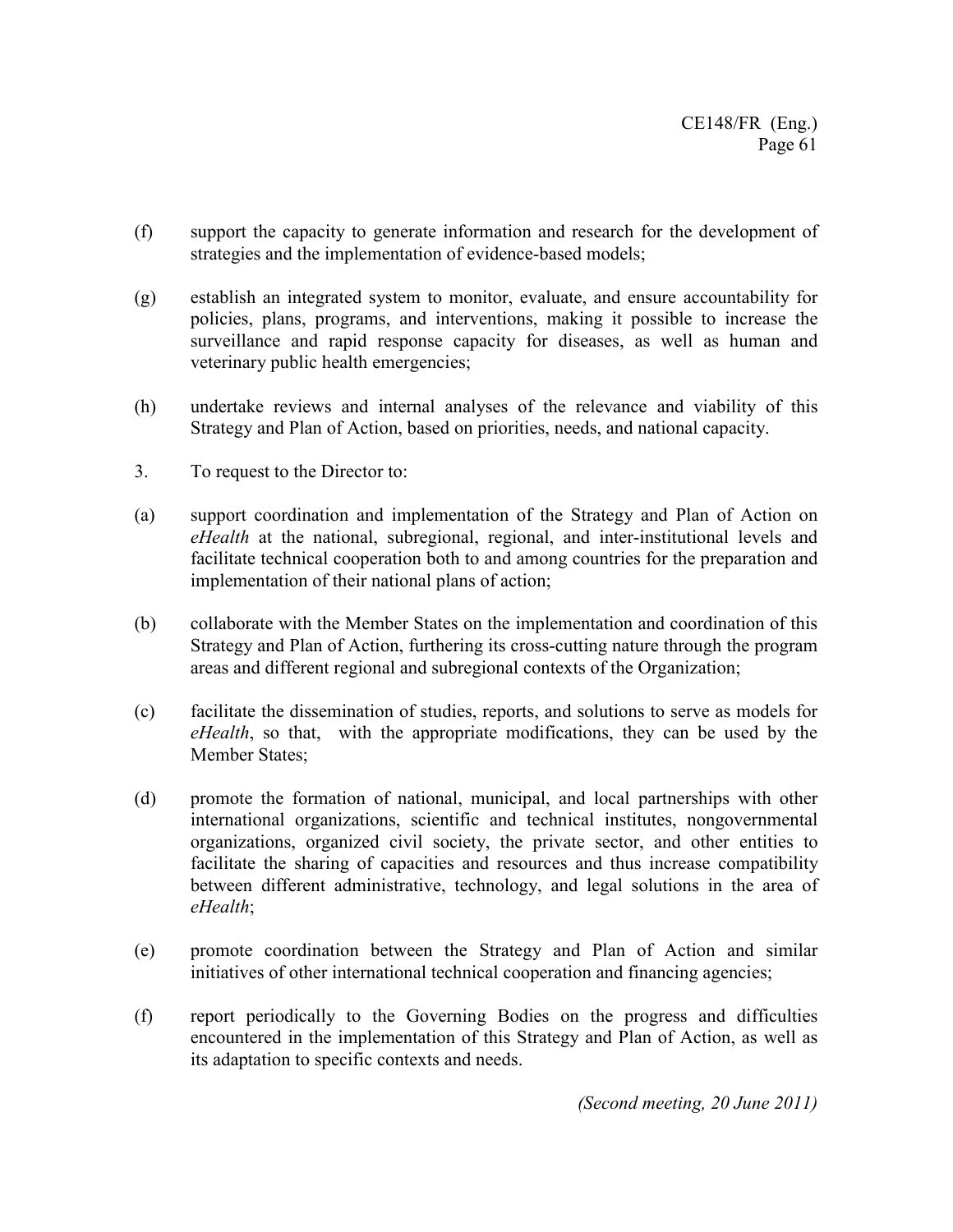#### *CE148.R5: Strategy and Plan of Action for Malaria*

#### *THE 148th SESSION OF THE EXECUTIVE COMMITTEE,*

Having reviewed the *Strategy and Plan of Action for Malaria* (Document CE148/15),

#### *RESOLVES:*

To recommend that the 51st Directing Council adopt a resolution along the following lines:

### **STRATEGY AND PLAN OF ACTION FOR MALARIA**

#### *THE 51st DIRECTING COUNCIL,*

Having reviewed the *Strategy and Plan of Action for Malaria* (Document  $CD51/$ .

Recalling Resolution CD46.R13 (2005) of the 46th Directing Council on Malaria and the Internationally Agreed-upon Development Goals, including those contained in the Millennium Declaration;

Noting the existence of other relevant mandates and resolutions of the Pan American Health Organization, such as Document CD49/9 (2009), *Elimination of Neglected Diseases and other Poverty-related Infections*, which included malaria among the diseases that may be eliminated in some areas, and Document CD48/13 (2008), *Integrated Vector Management: A Comprehensive Response to Vector-borne Diseases*, which promotes integrated vector management as an integral part of vector-borne disease management in the Region;

Aware that the continuing decline in malaria cases and deaths affirms the Region's progress in combating malaria but also ushers in a unique set of important and evolving challenges for the Region;

Acknowledging that the diversity of the malaria context and challenges faced by the countries of the Region necessitates engagement in a comprehensive program with various combinations of components, together with evidence-based and innovative interventions;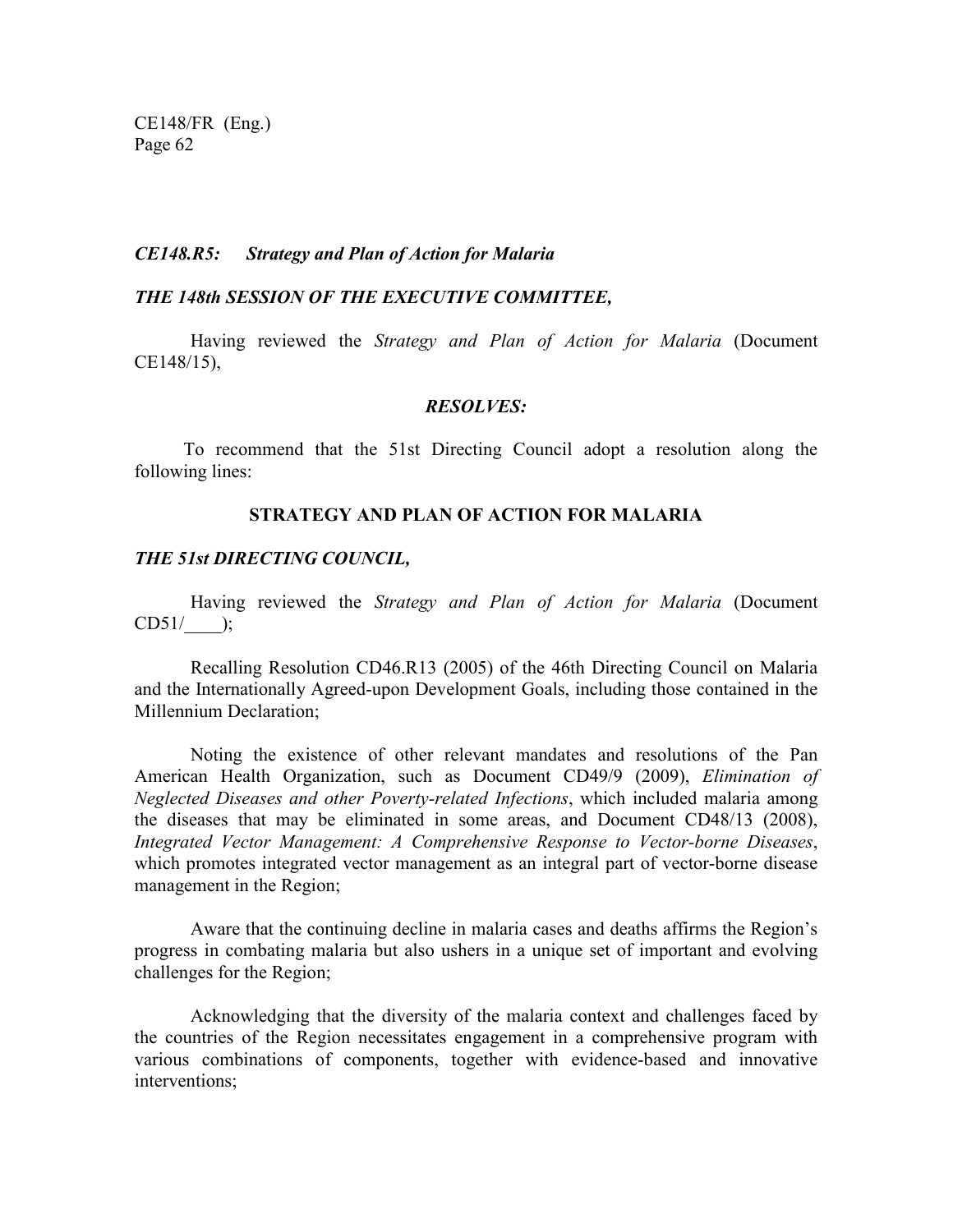Appreciating the efforts of Member States in recent years to address their respective challenges with malaria, but mindful of the need for further action,

## *RESOLVES:*

- 1. To endorse the Strategy and approve the Plan of Action for Malaria.
- 2. To urge the Member States to:
- (a) review national plans or establish new ones for the prevention, control, and potential elimination of malaria, employing an integrated approach that addresses the social determinants of health and provides for inter-programmatic collaboration and intersectoral action;
- (b) support efforts to consolidate and implement activities to further reduce endemicity and progress toward meeting the targets indicated in the Strategy and Plan of Action for Malaria, including the elimination of malaria where this is considered feasible;
- (c) strengthen engagement in efforts to address malaria, including coordination with other countries and relevant sub-regional initiatives in epidemiological surveillance of malaria, surveillance of resistance to antimalarial medicines and insecticides, and monitoring and evaluation;
- (d) strengthen commitment by both malaria-endemic and non-endemic countries and by various sectors to fight the disease, particularly in terms of sustained or increased investments and provision of necessary resources;
- (e) establish integrated strategies for prevention, surveillance, diagnosis, treatment, and vector control with broad community participation, so that the process helps to strengthen national health systems, including primary health care, surveillance, and alert and response systems, with attention to factors related to gender and ethnicity;
- (f) strengthen focus on highly susceptible populations and occupational groups;
- (g) support engagement in the development and implementation of a research agenda that addresses important knowledge and technology gaps in various contexts of malaria work in the Region; for example, the relationship between malaria and agriculture.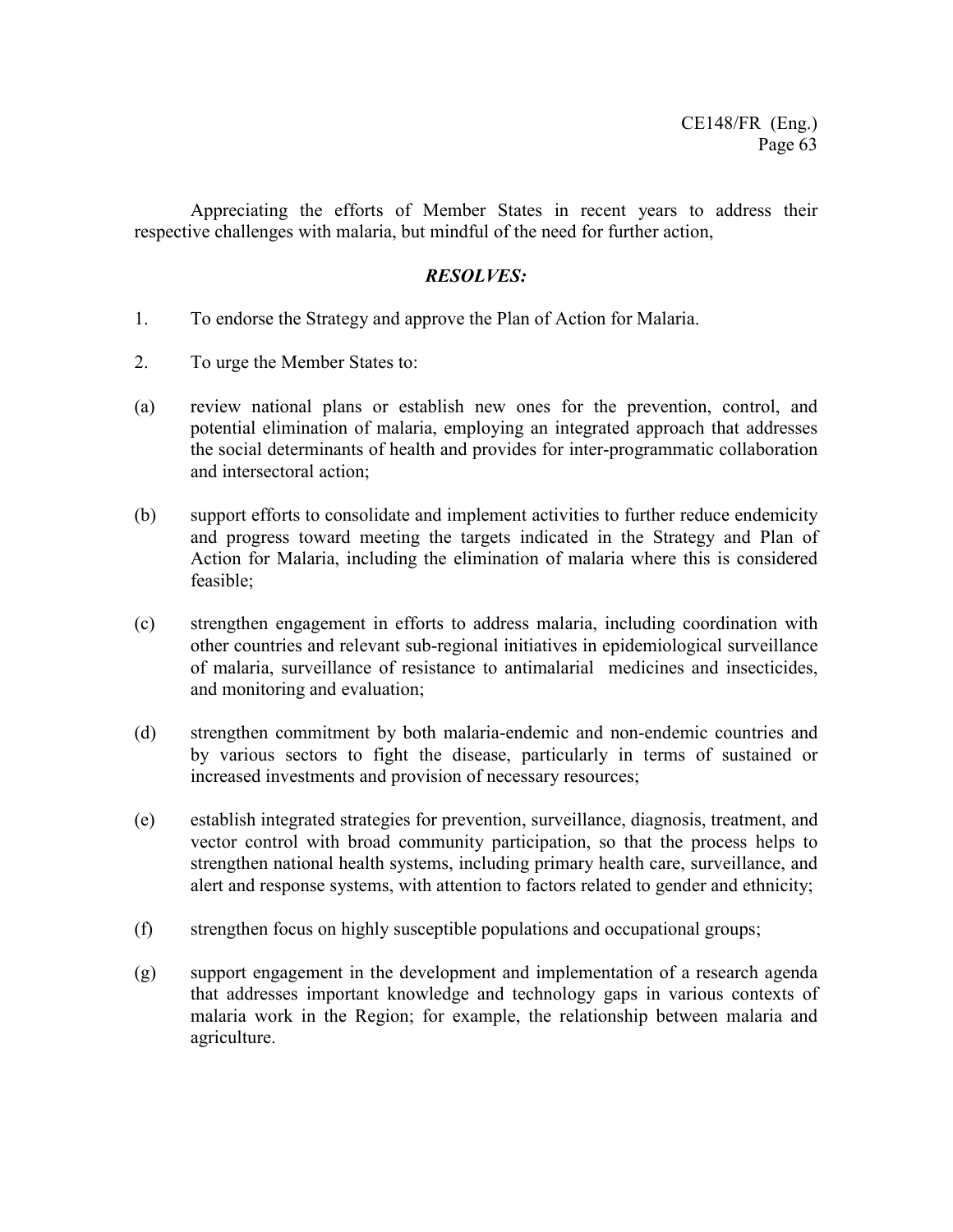- 3. To request the Director to:
- (a) support execution of the Strategy and Plan of Action for Malaria and provide such technical cooperation as the countries may require to develop and execute national plans of action;
- (b) continue advocating for the active mobilization of resources and encouraging close collaboration to forge partnerships that support the implementation of this resolution;
- (c) promote and strengthen technical cooperation among the countries, subregional entities and institutions, and form strategic partnerships to carry out activities designed to overcome barriers to malaria efforts in border areas and hard-to-reach populations;
- (d) promote cooperation among countries for the production of and access to malaria drugs that meet internationally recognized quality assurance standards, and which are consistent with PAHO/WHO recommendations.

*(Fourth meeting, 21 June 2011)*

### *CE148.R6: Nongovernmental Organizations in Official Relations with PAHO*

### *THE 148th SESSION OF THE EXECUTIVE COMMITTEE,*

Having considered the report of the Subcommittee on Program, Budget, and Administration (Document CE148/6);

 Mindful of the provisions of the *Principles Governing Relations between the Pan American Health Organization and Nongovernmental Organizations* (Resolution CESS.R1, January 2007),

### *RESOLVES:*

1. To renew official relations between PAHO and the Inter-American Heart Foundation for a period of four years.

2. To admit the Albert B. Sabin Vaccine Institute into official relations with PAHO for a period of four years.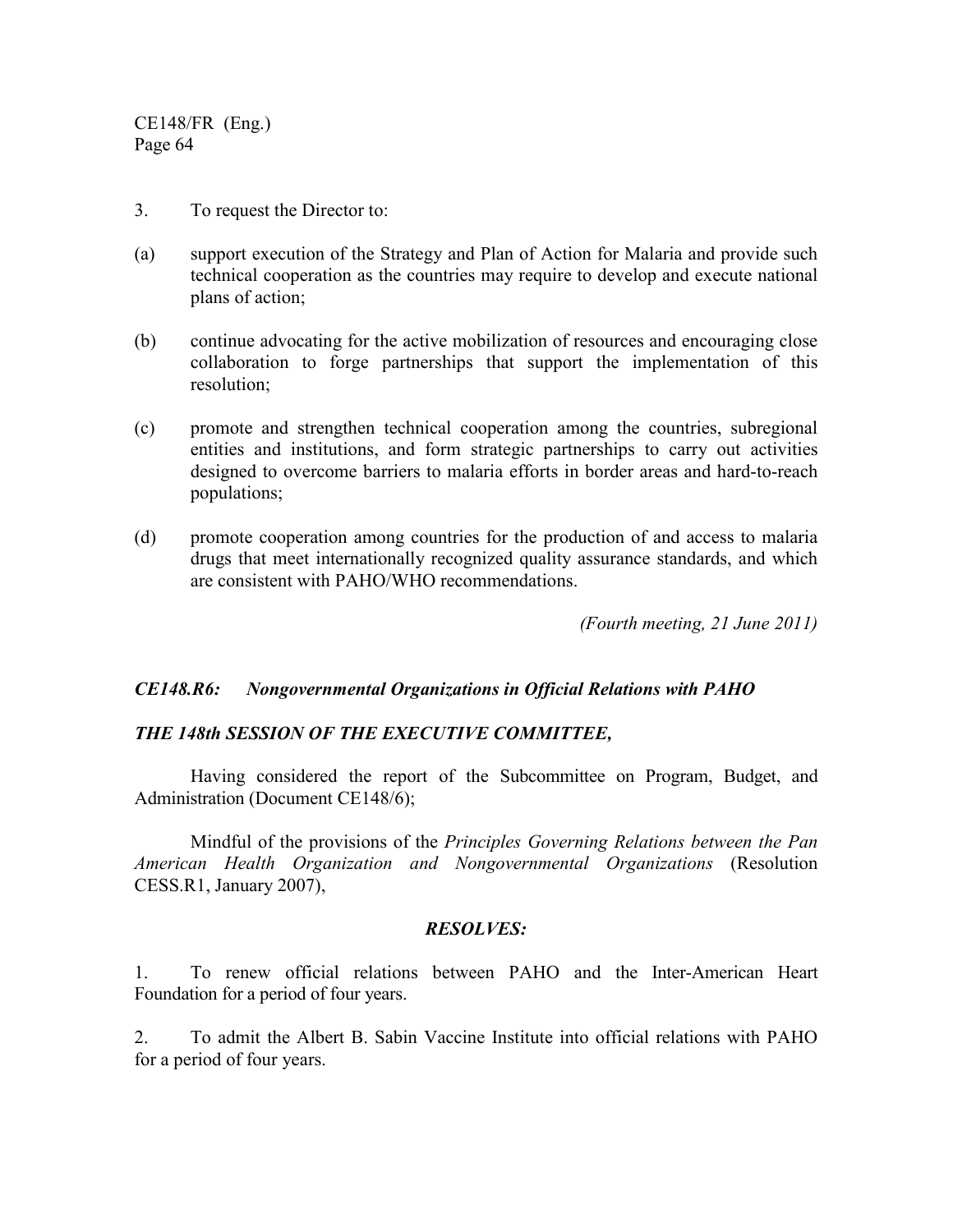3. To take note of the Progress Report on the status of relations between PAHO and non governmental organization in official relations.

- 4. To request the Director to:
- (a) advise the respective non governmental organizations of the decisions taken by the Executive Committee;
- (b) continue developing dynamic working relations with inter-American NGOs of interest to the Organization in areas which fall within the program priorities that the Governing Bodies have adopted for PAHO;
- (c) continue fostering relationships between Member States and NGOs working in the field of health.

*(Fourth meeting, 21 June 2011)*

## *CE148.R7: Amendment of the Principles Governing Relations between the Pan American Health Organization and Nongovernmental Organizations*

### *THE 148th SESSION OF THE EXECUTIVE COMMITTEE,*

 Taking into account Resolution CE138.R12 (2006) that establishes the Subcommittee on Program, Budget, and Administration, which includes among its functions the responsibility for the process of admittance and assessment of nongovernmental organizations in official relations with PAHO, undertaken annually;

 Mindful of Resolution CESS.R1 *Revision of the Principles Governing Relations Between the Pan American Health Organization and Nongovernmental Organizations*, approved by the Special Session of the Executive Committee in 2007;

Considering that the Subcommittee on Program, Budget, and Administration is held in March and in view of the time required to review the nongovernmental organizations in official relations with PAHO and to analyze the requests from those applying to be admitted into official relations with PAHO,

### *RESOLVES:*

 To approve the following amendment to Section 4.3 of the *Principles* to establish December 31 as the deadline for the submission of the relevant documentation from the nongovernmental organizations.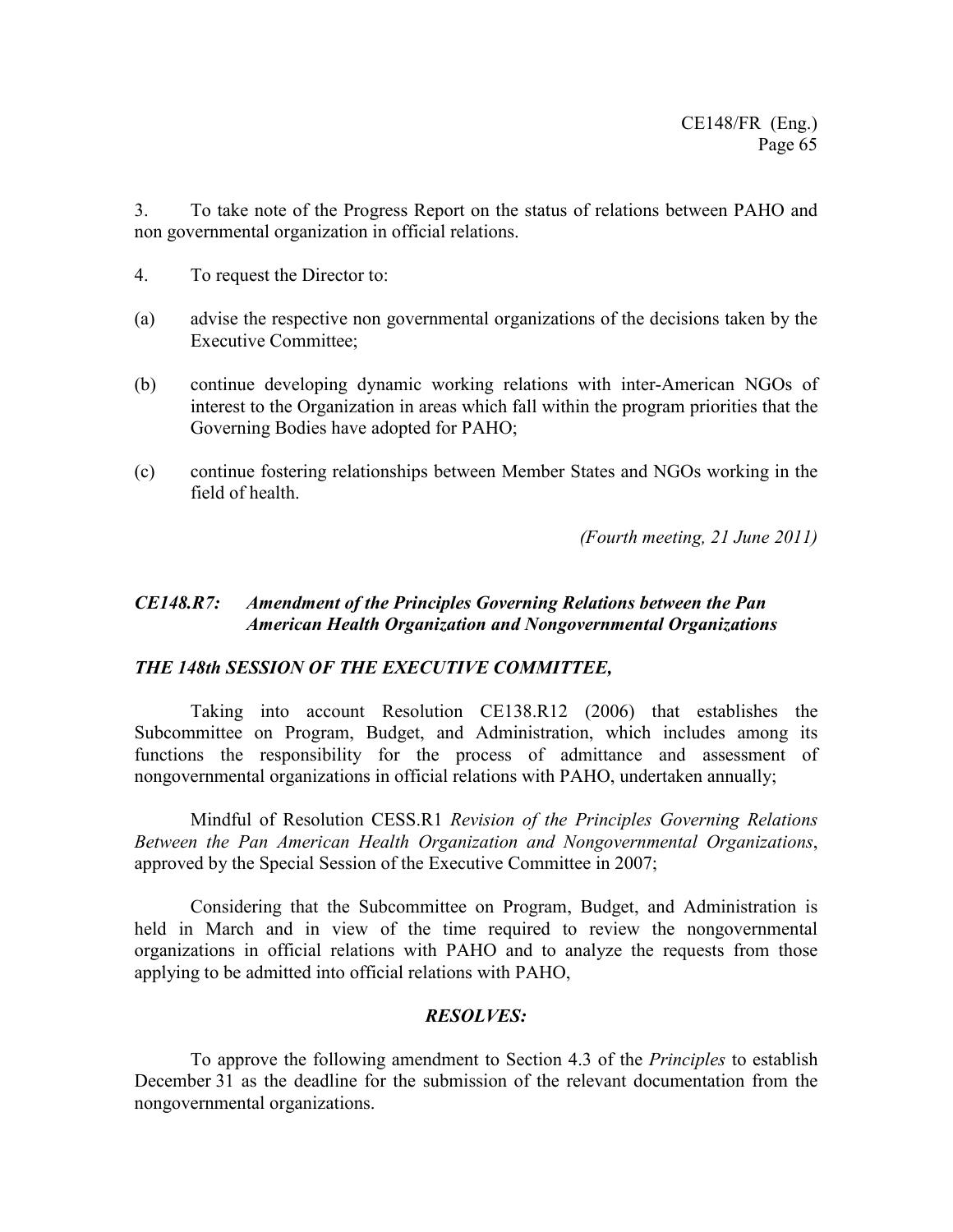## **PRINCIPLES GOVERNING THE RELATIONS BETWEEN THE PAN AMERICAN HEALTH ORGANIZATION AND NONGOVERNMENTAL ORGANIZATIONS\***

Suggested modification of Section 4.3:

| <b>FORMER TEXT</b>                          | <b>NEW TEXT</b>                                |
|---------------------------------------------|------------------------------------------------|
| 4.3 Procedure for Admittance of             | 4.3 Procedure for Admittance of Inter-         |
| <b>Inter-American or National NGOs into</b> | <b>American or National NGOs into Official</b> |
| <b>Official Working Relations with PAHO</b> | <b>Working Relations with PAHO</b>             |
| Applications from NGOs, made                | Applications from NGOs, made                   |
| voluntarily or by invitation, should reach  | voluntarily or by invitation, should reach     |
| PAHO headquarters not later than the end    | PAHO headquarters not later than the end       |
| of January in order to be considered by     | of January 31 December in order to be          |
| the Subcommittee on Program, Budget,        | considered by the Subcommittee                 |
| and Administration in March                 | $\alpha$                                       |
| and                                         | Program, Budget, and Administration in         |
| approved by the Executive Committee in      | March and approved by the Executive            |
| June of the same year.                      | Committee in June of the same next year.       |

*(Fourth meeting, 21 June 2011)*

# *CE148.R8: Plan of Action to Reduce the Harmful Use of Alcohol*

## *THE 148th SESSION OF THE EXECUTIVE COMMITTEE,*

 Having reviewed the *Plan of Action to Reduce the Harmful Use of Alcohol* (Document CE148/11),

## *RESOLVES***:**

 To recommend that the 51st Directing Council adopt a resolution along the following lines:

 $\overline{a}$ 

<sup>\*</sup> Principles adopted by Resolution CESS.R1 (2007).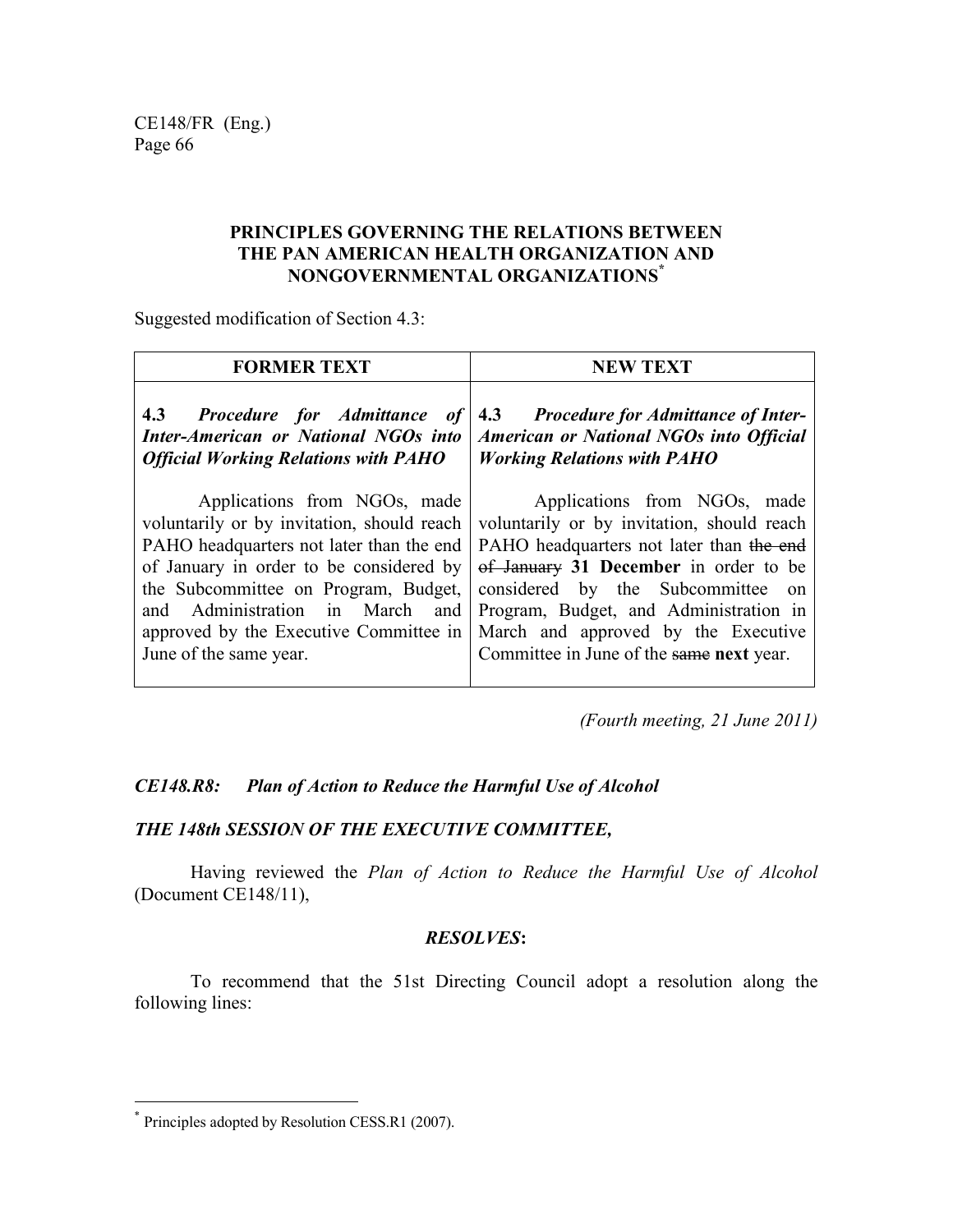### **PLAN OF ACTION TO REDUCE THE HARMFUL USE OF ALCOHOL**

### *THE 51st DIRECTING COUNCIL,*

 Having reviewed the *Plan of Action to Reduce the Harmful Use of Alcohol* (Document CD51/\_\_\_\_);

 Recognizing the burden of morbidity, mortality, and disability associated with the harmful use of alcohol in the world and in the Region of the Americas, as well as the existing gap in treatment and care for persons affected by harmful alcohol consumption;

 Considering the context and framework for action offered by the Health Agenda for the Americas, the PAHO Strategic Plan 2008–2012, and the World Health Assembly's Resolution WHA63.13 (2010) on a global strategy to reduce the harmful use of alcohol, which reflect the importance of the issue of harmful alcohol use and establish objectives for addressing it;

 Observing that the *WHO Global Strategy to Reduce the Harmful Use of Alcohol* sets out the principal areas of work to be addressed and identifies areas for technical cooperation to address the varying needs of Member States with regard to harmful alcohol consumption;

 Considering the recommendations from the WHO meeting of national counterparts for the implementation of the global strategy for reducing harmful alcohol consumption and the consultation meeting on the draft regional plan of action;

 Recognizing the need for regional coordination and leadership in support of national efforts to reduce the harmful use of alcohol,

### *RESOLVES:*

1. To implement the *WHO Global Strategy for Reducing the Harmful Use of Alcohol* through the proposed regional plan of action, within the context of each country's specific conditions, in order to respond appropriately to current and future needs in relation to underage and harmful use of alcohol.

- 2. To urge Member States to:
- (a) identify underage and harmful alcohol consumption as a public health priority and develop plans and/or introduce measures to reduce its public health impact;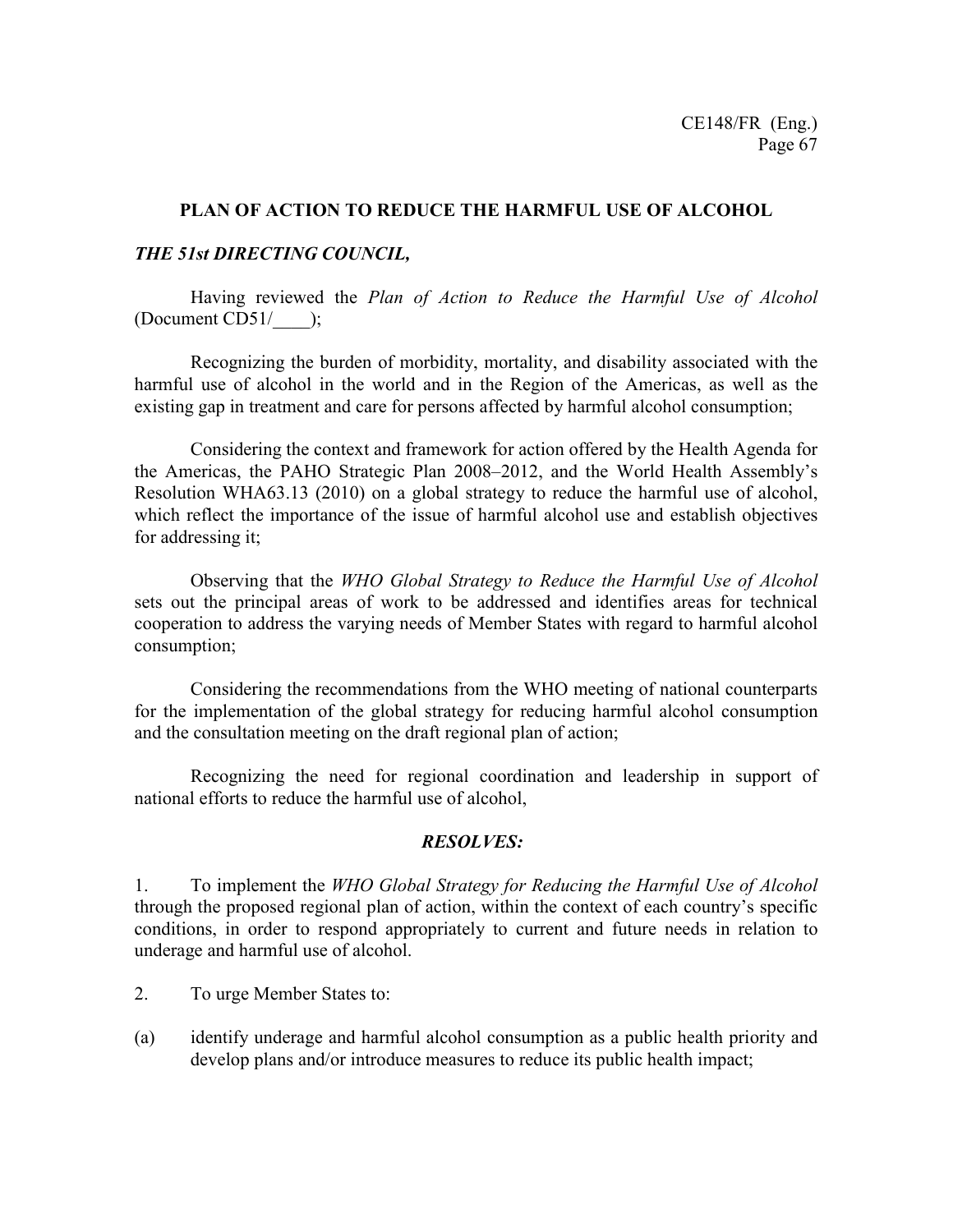- (b) recognize that harmful alcohol consumption occurs among non-dependent and dependent individuals alike, and that reducing alcohol-related problems requires a mix of population-wide policies, and targeted interventions, as well as access to quality health services;
- (c) promote public policies that protect and preserve public health interests;
- (d) promote policies and interventions that are evidence-based, equitable, and supported by sustainable implementation mechanisms involving different stakeholders;
- (e) promote programs that educate children, young people, and those who choose not to drink alcohol about how to resist social pressure to drink, protect them from such pressure, and support their choice not to drink;
- (f) ensure that effective prevention, treatment, and care services are available, accessible, and affordable to those affected by the harmful use of alcohol;
- (g) allocate financial, technical, and human resources towards the implementation of national activities outlined in the plan of action.
- 3. To request the Director to:
- (a) monitor and evaluate the implementation of the regional plan of action at year five and at the end of the implementation period;
- (b) support Member States in the implementation of national and subnational plans and/or interventions to reduce the harmful use of alcohol, within the framework of their public health and social policies, taking into account the *WHO Global Strategy for Reducing the Harmful Use of Alcohol*;
- (c) collaborate in the assessment of alcohol policies and services in the countries, with a view to ensuring that appropriate, evidence-based, corrective measures are adopted;
- (d) facilitate the dissemination of information and the sharing of positive, innovative experiences, and promote technical cooperation among Member States;
- (e) promote partnerships with international organizations and WHO, governmental and nongovernmental organizations, and civil society, taking into consideration any conflicts of interest that some nongovernmental organizations may have;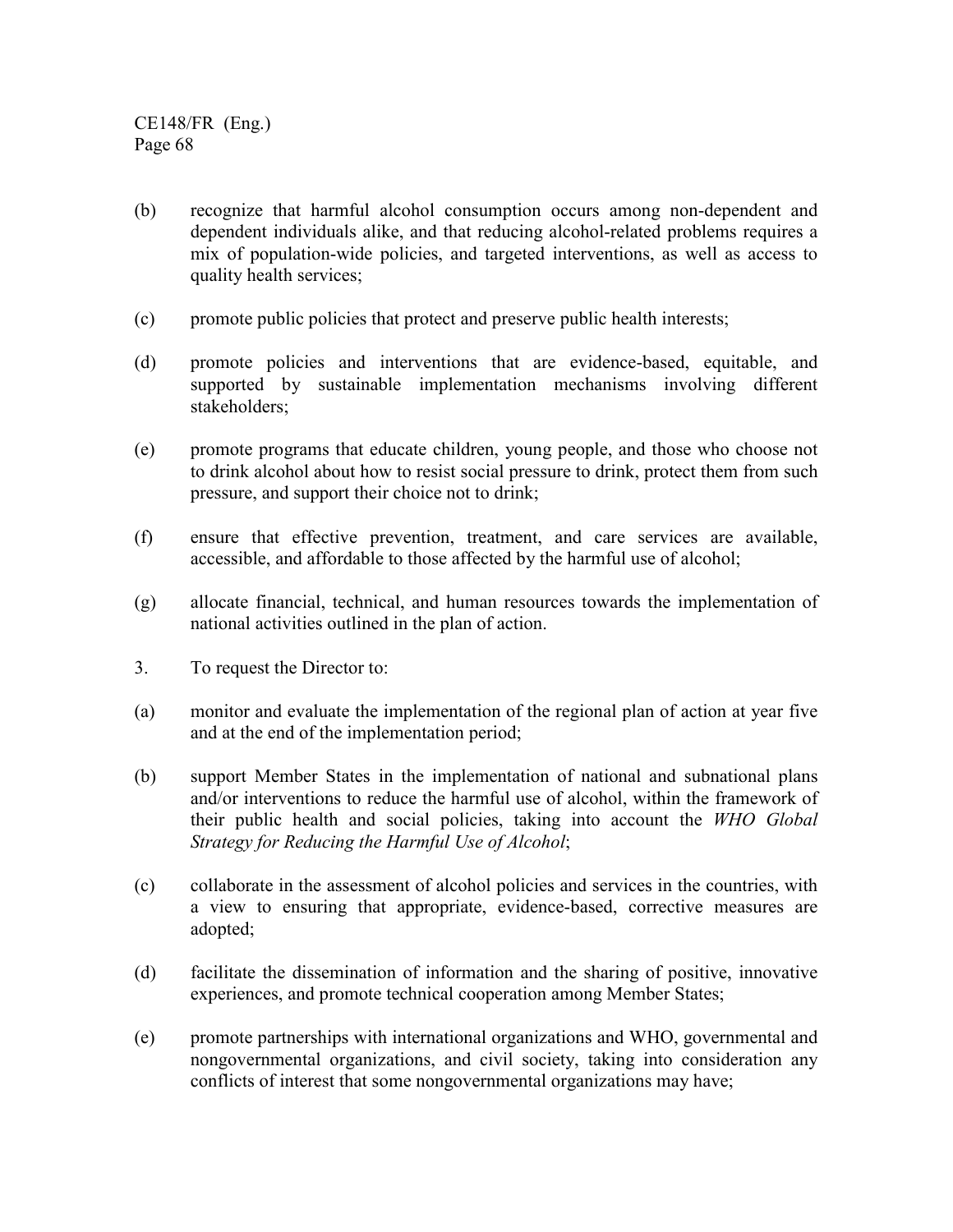(f) establish a dialogue with the private sector on how it can best contribute to the reduction of alcohol-related harm; due consideration will be given to the commercial interests involved and their potential conflict with public health objectives.

*(Fifth meeting, 22 June 2011)*

### *CE148.R9: Plan of Action on Psychoactive Substance Use and Public Health*

### *THE 148th SESSION OF THE EXECUTIVE COMMITTEE,*

Having reviewed the *Plan of Action on Psychoactive Substance Use and Public Health* (Document CE148/12, Rev.1),

### *RESOLVES*:

 To recommend that the 51st Directing Council adopt a resolution along the following lines:

### **PLAN OF ACTION ON PSYCHOACTIVE SUBSTANCE USE AND PUBLIC HEALTH**

### *THE 51st DIRECTING COUNCIL,*

 Having reviewed the *Plan of Action on Psychoactive Substance Use and Public Health* (Document CD51/ );

 Recognizing the burden of morbidity, mortality, and disability associated with substance use disorders in the world and in the Region of the Americas, specifically, as well as the existing gap in treatment and care for persons affected by such disorders;

Understanding that approaches related to prevention, screening, early intervention, treatment, rehabilitation, social reintegration, and support services are necessary actions to reduce the adverse consequences of psychoactive substance use;

 Recognizing that these approaches require improving access to health care services, promoting the health and social well-being of individuals, families, and communities, while protecting and promoting the right of everyone to the enjoyment of the highest attainable standard of physical and mental health;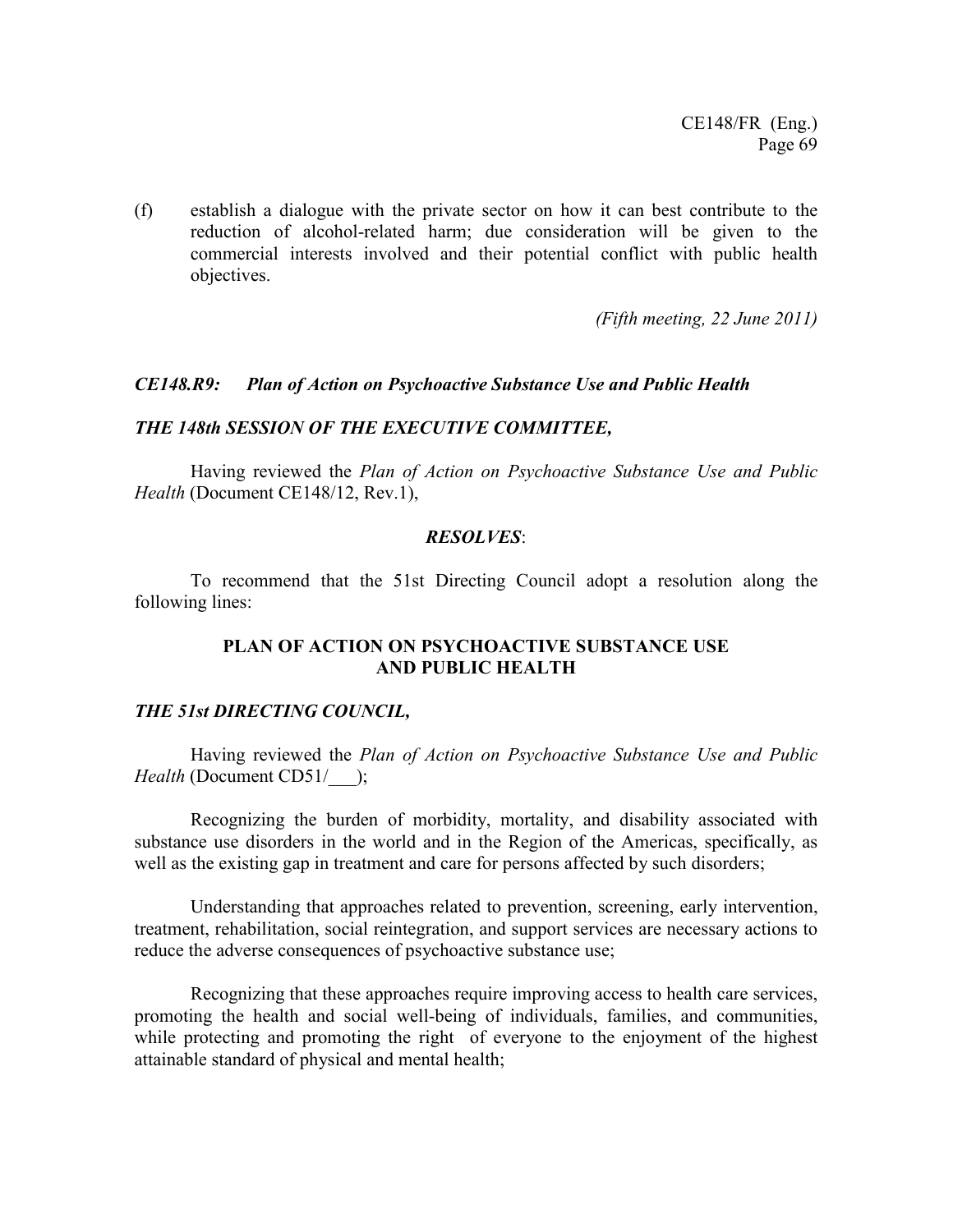Considering the context and framework for action offered by the Health Agenda for the Americas 2008-2017, the PAHO Strategic Plan 2008−2012, the Hemispheric Drug Strategy and the Hemispheric Plan of Action of the Inter-American Drug Abuse Control Commission of the Organization of American States (OAS/CICAD), the regional *Strategy and Plan of Action on Mental Health* (Document CD49/11 [2009]), and the *World Health Organization (WHO) Mental Health Gap Action Program: Scaling up care for mental, neurological, and substance use disorders (mhGAP)*, which reflect the importance of the issue of substance use and establish strategic objectives for addressing it;

 Observing that the *Strategy on Substance Use and Public Health* adopted in 2010 sets out the principal areas of work to be addressed and identifies areas for technical cooperation to address the varying needs of Member States with regard to substance use,

### *RESOLVES:*

1. To endorse the *Plan of Action on Psychoactive Substance Use and Public Health* and support its implementation within the context of each country's specific conditions, in order to respond appropriately to current and future needs in relation to substance use.

- 2. To urge Member States to:
- (a) identify psychoactive substance use as a public health priority and implement national and subnational plans to tackle psychoactive substance use problems that are consonant with their public health impact, especially with regard to reducing existing treatment gaps;
- (b) contribute to and participate in the implementation of the Plan of Action.
- 3. To request the Director to:
- (a) monitor and evaluate the implementation of the regional Plan of Action at five years and at the end of the implementation period;
- (b) support the Member States, furthermore, in the preparation and implementation of national and subnational plans on psychoactive substance use within the framework of their specific conditions and public health policies that take into account the provisions of the *Strategy on Psychoactive Substance Use and Public Health*;
- (c) promote partnerships with governmental and nongovernmental organizations, as well as with international organizations and other regional stakeholders in support of the multisectoral response required to implement this Plan of Action.

*(Fifth meeting, 22 June 2011)*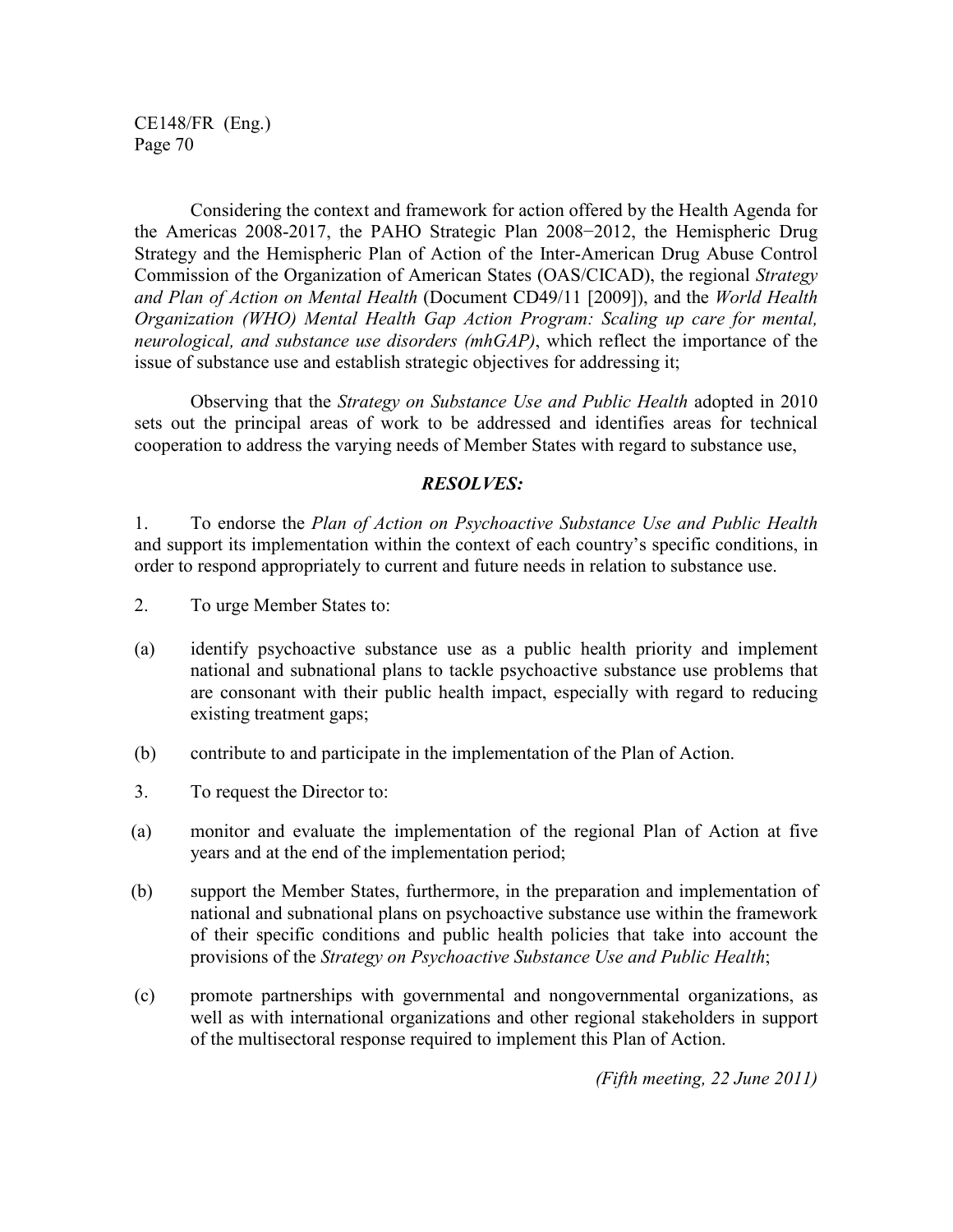#### *CE148.R10: Strategy and Plan of Action on Urban Health*

#### *THE 148th SESSION OF THE EXECUTIVE COMMITTEE,*

 Having reviewed the *Strategy and Plan of Action on Urban Health* (Document CE148/8),

#### *RESOLVES*:

 To recommend that the 51st Directing Council adopt a resolution along the following lines:

### **STRATEGY AND PLAN OF ACTION ON URBAN HEALTH**

### *THE 51st DIRECTING COUNCIL,*

Having reviewed the *Strategy and Plan of Action on Urban Health* (Document  $CD51/$  );

 Recognizing that there are numerous Governing Body mandates dating back to 1992 that highlight the need to address urban health issues and the inequities in health caused by urbanization in the Region, in addition to the opportunity offered by the Health Agenda for the Americas 2008-2017 and the PAHO Strategic Plan 2008-2012;

Recognizing that the urbanization megatrend has rapidly accelerated in the Region and countries have not been able to react and adjust their programs to the wide diversity of cultural, community, family, migration, and socioeconomic challenges posed by this urbanization process;

Having studied the opportunity presented to address many of the most challenging public health problems now confronting our countries in the areas of noncommunicable diseases, injuries, vector-borne and other communicable diseases, and the challenge of tackling the diverse population needs in urban settings;

Considering that the lack of adequate, systematic consideration of public health criteria in the largely unplanned growth of cities in the Region has resulted in an increase in morbidity and mortality and a widening of the equity gap within cities;

Understanding that to succeed in advancing public health in the Region, the ministries of health will have to include information in their health surveillance systems that differentiates the gradient of health inequities and their causes and implications for national and city health policies, programs, and services;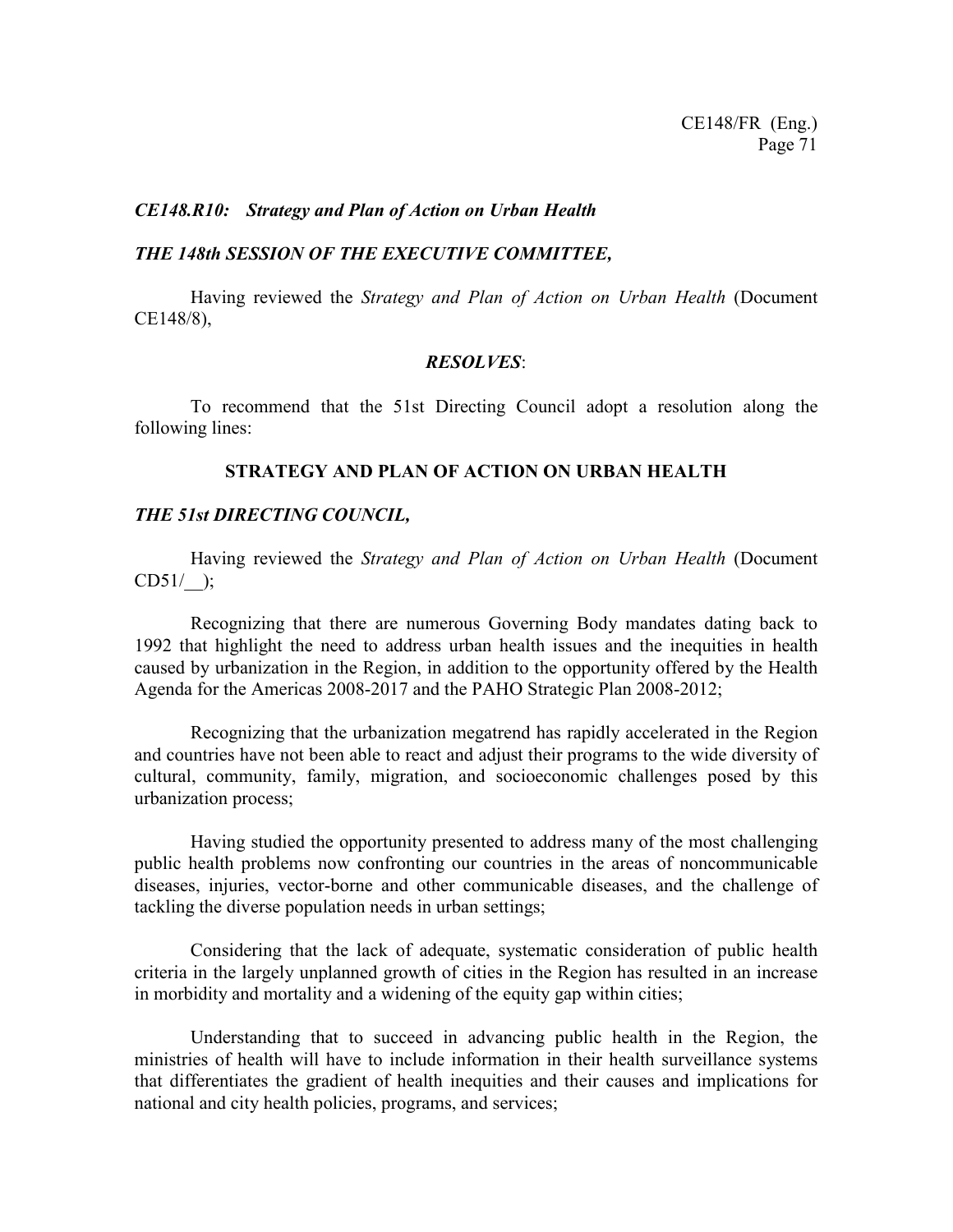Recognizing that achieving urban health is a multisectoral endeavor that involves concerted action to promote physical activity; design safe, effective and accessible public transport options; prevent and reduce injuries; and address the particular access and wellness needs of the most vulnerable groups, including children, older persons, and people with special needs; and further recognizing that countries that adopt this holistic approach are not only improving the health of their citizens but achieving important environmental and sustainability gains;

Bearing in mind that the implementation of this Strategy and Plan of Action means marshalling a unique combination of stewardship over the health system and with the other social actors in urban settings to advocate for and adjust all manner of urban health services that can address the special needs of the social gradient and the heterogeneity of urban populations;

Having requested during the 50th Directing Council that the Pan American Sanitary Bureau prepare a preliminary strategy and plan of action to be presented to the 51st Directing Council,

### *RESOLVES:*

1. To endorse the Strategy and approve the Plan of Action on Urban Health and support its implementation within the context of the specific conditions of each country in order to respond appropriately to the current and future needs and trends in urban health in the Region.

- 2. To urge the Member States to:
- (a) adopt the guidelines, tools, and methods developed by PASB and Centers of Excellence to support their intersectoral stewardship role and health services reorientation;
- (b) support national, subnational, and local health promotion policies and programs, including the strengthening of social participation, with appropriate legal frameworks and financing mechanisms;
- (c) adjust surveillance systems to include determinants and indicators related to urban health, indigenous populations, gender, and migration conditions, and documentation of urban health processes and experiences;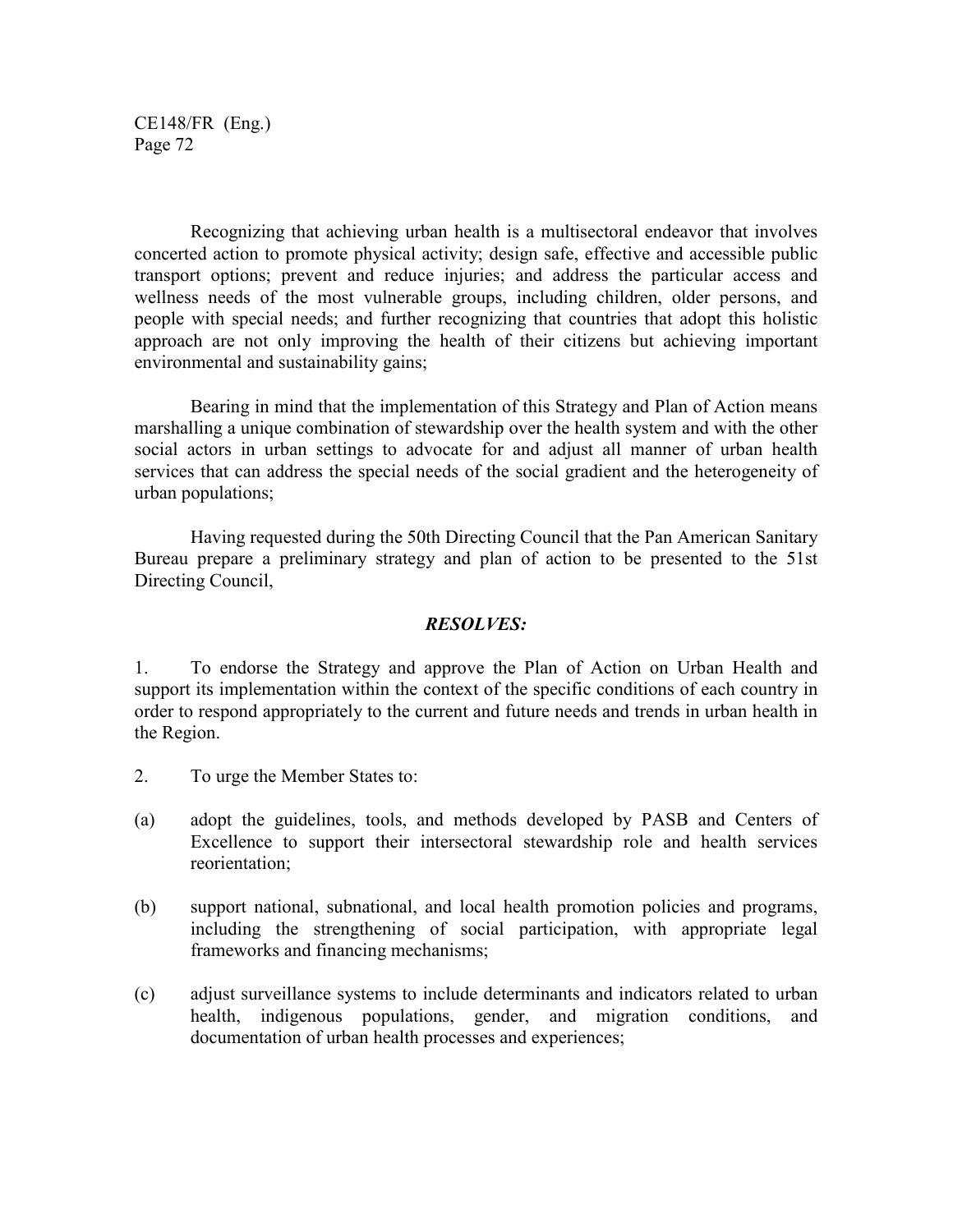- (d) further the commitment of city and metropolitan authorities to healthy urban planning and development, with consideration of urban health and health equity in national and subnational health policies and plans;
- (e) collaborate with city and metropolitan authorities in the development of transport policies and systems that prioritize safe walking, cycling, and public transport; and in urban design regulations and infrastructure that provide for equitable and safe access to recreational physical activity throughout the life course;
- (f) assist city and metropolitan authorities with the use of assessment and action tools to address healthy and equitable urban planning and programs more effectively;
- (g) raise awareness among key stakeholders and develop social marketing plans and programs;
- (h) report back every two years on the progress made, with data for a mid-term evaluation at five years and a final evaluation at 10 years.
- 3. To request the Director to:
- (a) produce and disseminate public health criteria, guidelines, model policies, and legal frameworks for urban health planning, urban health services, and methods for achieving multisectoral action, including health impact assessment, health equity impact assessment, and cross-sector data collection and analysis;
- (b) collect and disseminate new information about experiences, lessons learned, and best practices obtained through regional forums, research, observatories, documentation, and the sharing of promising experiences and processes;
- (c) further develop health promotion and health determinants approaches into technical cooperation in urban health and Country Cooperation Strategy implementation in the Member States;
- (d) promote capacity building for urban health planning and implementation, surveillance, and information systems across the Region;
- (e) support ministry of health engagement with city and metropolitan authorities and other relevant sectors, along the lines of the issues itemized in the final report of the roundtable discussions in the 50th Directing Council, the final report of the Urban Health and Health Promotion Forums, and the Global Call to Action on Urbanization and Health.

*(Sixth meeting, 22 June 2011)*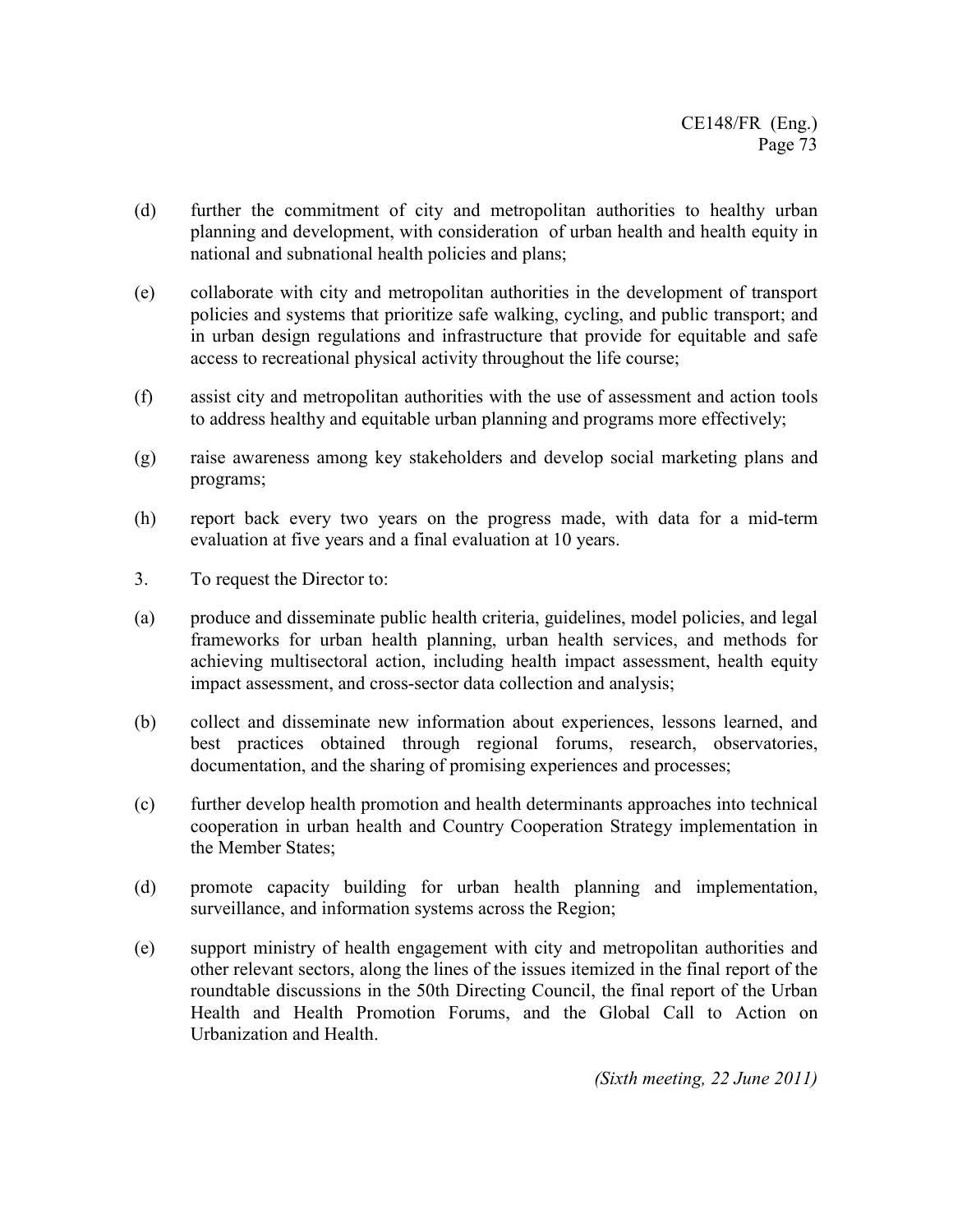### *CE148.R11: Plan of Action on Road Safety*

#### *THE 148th SESSION OF THE EXECUTIVE COMMITTEE,*

Having examined the *Plan of Action on Road Safety* (Document CE148/10),

#### *RESOLVES:*

To recommend that the 51st Directing Council adopt a resolution written as follows:

#### **PLAN OF ACTION ON ROAD SAFETY**

#### *THE 51st DIRECTING COUNCIL,*

Having examined the *Plan of Action on Road Safety* (Document CD51/\_\_);

Recognizing the burden that road traffic injuries represent in the Region of the Americas as the leading cause of death in children aged 5 to 14 and the second leading cause of death in people aged 15 to 44, as well as the urgent need to adopt public health measures and promote public policies in coordination with other sectors to reduce the burden of lost lives and suffering caused by traffic accidents;

 Recalling World Health Assembly Resolution WHA57.10 (2004) on road safety and health and the resolution of the United Nations General Assembly, A/RES/58/289 (2004) on improving global road safety, the celebration of World Health Day 2004, with its emphasis on road safety, and the release of the *World Report on Road Traffic Injury Prevention*, the *Global Status Report on Road Safety*, and the status report on road safety in the Region of the Americas;

Recalling also Resolution CD48.R11 (2008) of the Directing Council of the Pan American Health Organization, *Preventing Violence and Injuries and Promoting Safety: A Call for Action in the Region*;

 Recalling further that in March 2010, the United Nations General Assembly proclaimed the Decade of Action for Road Safety 2011-2020 (A/RES/64/255);

 Recognizing the opportunities offered by the adoption of a public health approach that promotes multisectoral action in which the health sector plays a coordinating role in tackling the urgent need to effectively protect the poor, marginalized, and most vulnerable population, the people who are most affected by traffic accidents in the Region,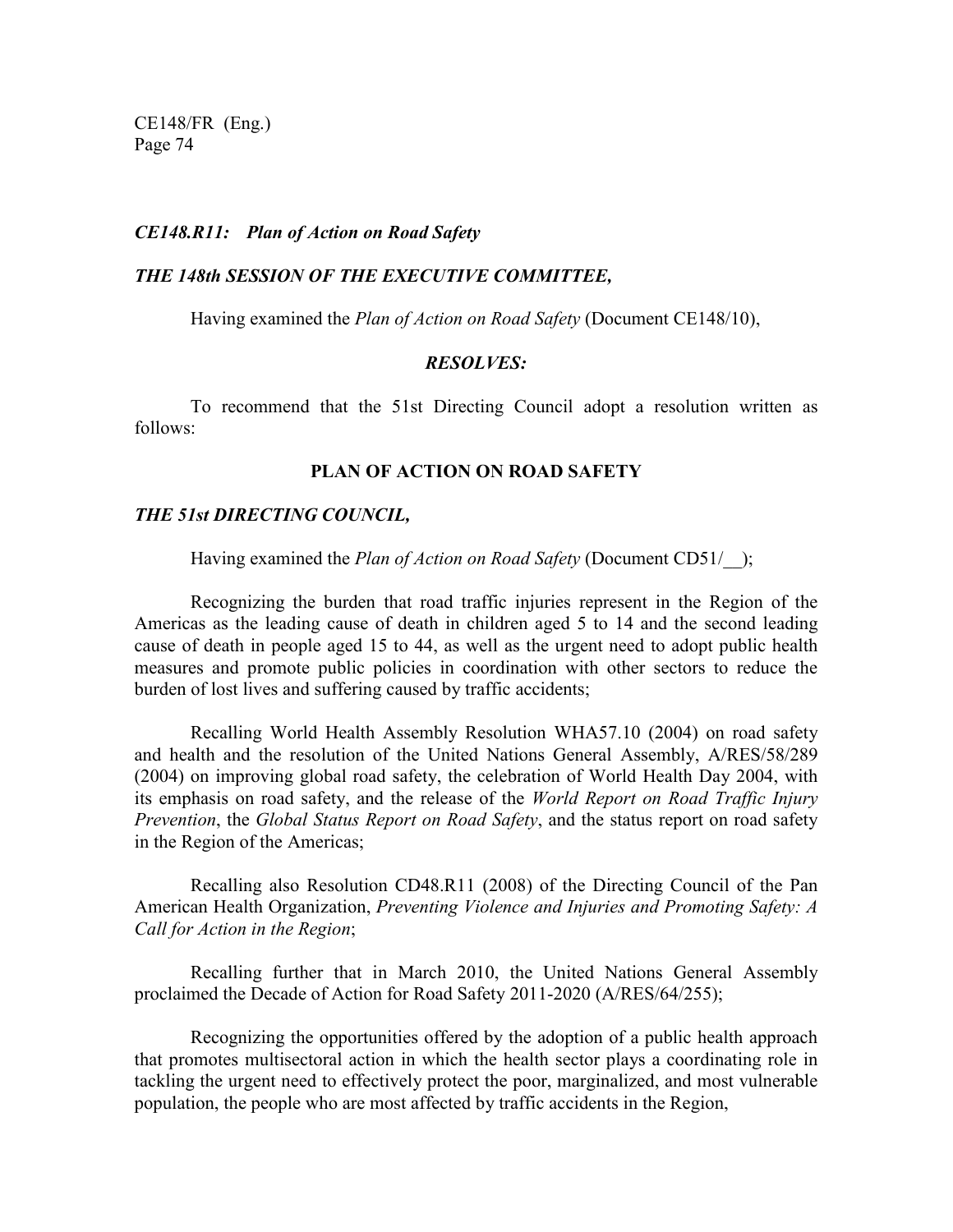## *RESOLVES:*

1. To adopt the *Plan of Action on Road Safety*.

2. To urge the Member States to adopt intersectoral public policies that include, among other measures, the following:

- (a) prioritize road safety through the development of national**,** subnational, and local plans for the Decade of Action for Road Safety;
- (b) improve the urban road and highway infrastructure;
- (c) improve mass transportation policies and laws by adopting the principles of safety, equity, and accessibility to promote safety and protect the human rights of all persons;
- (d) reduce the incidence of risk factors (speed and alcohol consumption) in trafficrelated injuries and increase the use of protective equipment (helmets, seat belts, and child restraint systems in automobiles);
- (e) set urban speed limits at up to 50 km/h; promote decentralization so that local governments can adjust speed limits; promote public awareness about the need for setting speed limits;
- (f) adopt a maximum blood alcohol level for drivers that is equal to or less than 0.05  $g/dl$ ;
- (g) enforce the laws on compulsory helmet use, taking quality and safety standards into account;
- (h) enforce the laws on compulsory seat belt use, taking quality and safety standards into account, and promote seat belt use;
- (i) enforce the laws on the compulsory use of child restraint systems in automobiles taking quality and safety standards into account, and promote the use of these systems;
- (j) establish or improve a technical vehicle inspection and testing system;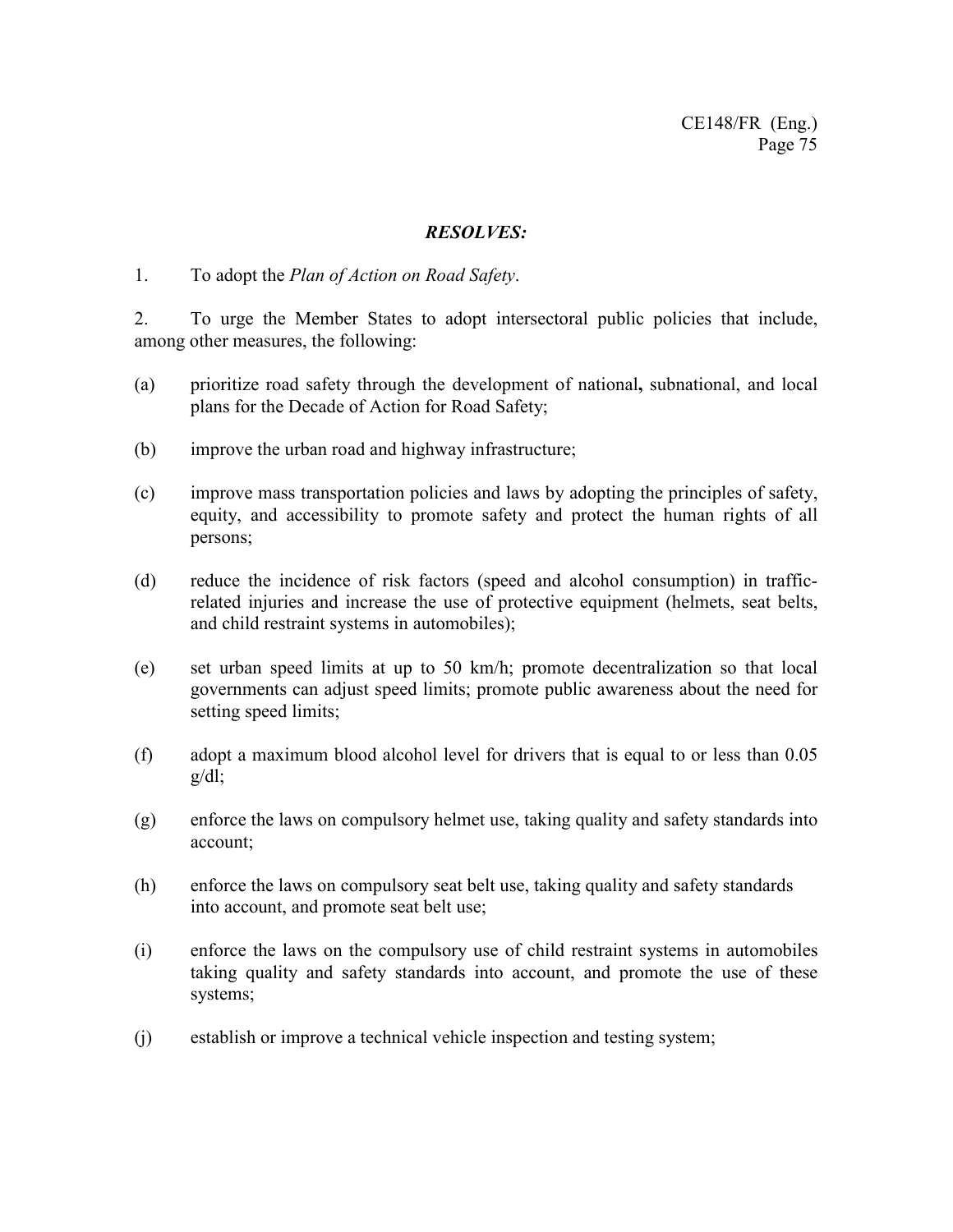- (k) strengthen the technical and institutional capacity for providing care to victims of road traffic injuries, particularly in the prehospitalization phase, hospital care, and rehabilitation;
- (l) improve data on traffic accidents by designing surveillance services to increase understanding and awareness of the burden, causes, and consequences of road traffic injuries, so that victim prevention, care, and rehabilitation programs and investments can be better targeted, monitored, and evaluated;
- (m) promote studies that yield scientific and technical information on the risks associated with distractions, both inside and outside the vehicle, that can cause traffic accidents (for example, the use of electronic devices, such as cellular phones and navigation systems; eating, drinking, or smoking while driving, and highway billboards).
- 3. To request the Director to:
- (a) support the Member States in their efforts to improve road safety and in the preparation of national and subnational plans for the Decade of Action for Road Safety;
- (b) facilitate the identification and sharing of good practices for the prevention of road traffic injuries;
- (c) encourage and support the national focal points network and foster collaboration with other networks of experts, professionals, and nongovernmental organizations;
- (d) provide cooperation for the creation of technical and policy-making capacity to facilitate data collection and dissemination, and promote research and surveillance systems related to the prevention of road traffic injuries;
- (e) provide technical assistance to improve prehospital treatment and care for victims of traffic accidents;
- (f) promote associations and collaboration with international agencies, networks of experts, civil society, foundations, the private sector, and other social actors in order to further an intersectoral approach.

*(Sixth meeting, 22 June 2011)*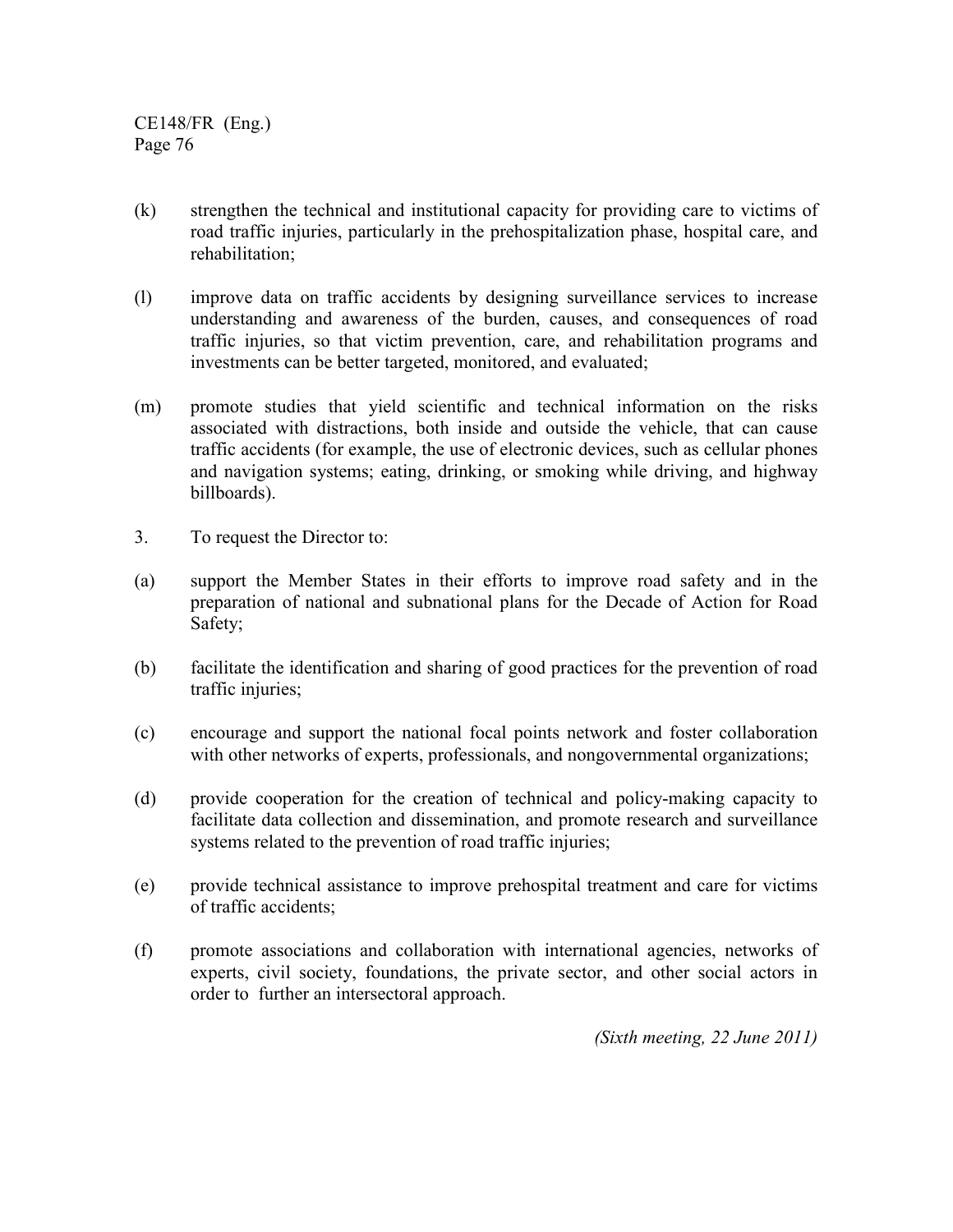## *CE148.R12: Amendments to the PASB Staff Rules and Regulations*

## *THE 148th SESSION OF THE EXECUTIVE COMMITTEE,*

Having considered the amendments to the Staff Rules of the Pan American Sanitary Bureau submitted by the Director in Annex A to Document CE148/22, Rev. 1;

Taking into account the actions of the Sixty-fourth World Health Assembly regarding the remuneration of the Regional Directors, Assistant Directors-General, and the Director-General;

Bearing in mind the provisions of Staff Rule 020 and Staff Regulation 3.1 of the Pan American Sanitary Bureau; and

Recognizing the need for uniformity in the conditions of employment of staff of the Pan American Sanitary Bureau and the World Health Organization,

## *RESOLVES:*

1. To confirm, in accordance with Staff Rule 020, the Staff Rule amendments that have been made by the Director, effective 1 July 2011, concerning: classification, education grant, recruitment policies, medical certification and inoculations, within-grade increase, promotion, annual leave, sick leave, sick leave under insurance cover, abolition of post, disciplinary measures, and appeals.

2. To revise the remuneration of professional and higher categories, as of 1 January 2011.

3. To establish the annual salary of the Deputy Director of the Pan American Sanitary Bureau, beginning 1 January 2011, at  $$185,809$ <sup>11</sup> before staff assessment, resulting in a modified net salary of \$133,776 (dependency rate) or \$121,140 (single rate).

4. To establish the annual salary of the Assistant Director of the Pan American Sanitary Bureau, beginning 1 January 2011, at \$184,271 before staff assessment, resulting in a modified net salary of \$132,776 (dependency rate) or \$120,140 (single rate).

5. To recommend to the 51st Directing Council that it adjust the annual salary of the Director of the Pan American Sanitary Bureau by adopting the following resolution:

 $\overline{a}$ 

 $11$  Unless otherwise specified, all monetary values are expressed in U.S. dollars.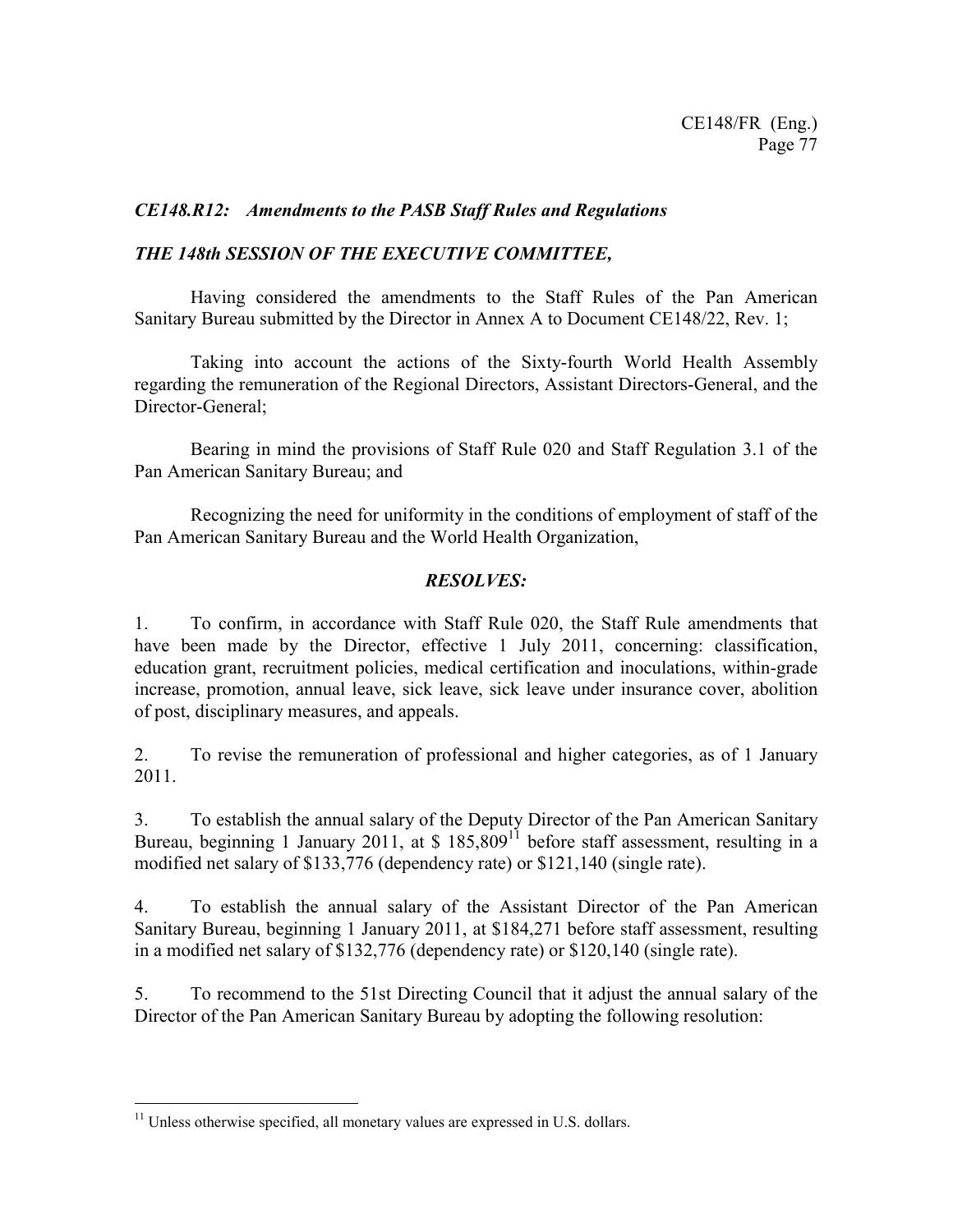## **AMENDMENTS TO THE PASB STAFF RULES AND REGULATIONS**

## *THE 51st DIRECTING COUNCIL,*

Considering the revision to the base, or floor, salary scale for the professional and higher-graded categories of staff, effective 1 January 2011,

Taking into account the decision by the 148th Session of the Executive Committee to adjust the salaries of the Deputy Director and Assistant Director of the Pan American Sanitary Bureau,

### *RESOLVES:*

1. To establish the annual salary of the Director of the Pan American Sanitary Bureau, beginning 1 January 2011, at \$204,391 before staff assessment, resulting in a modified net salary of \$145,854 (dependency rate) or \$131,261 (single rate).

*(Seventh meeting, 23 June 2011)*

### *CE148.R13: PAHO Award for Administration, 2011*

### *THE 148th SESSION OF THE EXECUTIVE COMMITTEE,*

 Having examined the *Report of the Award Committee of the PAHO Award for Administration, 2011* (Document CE148/5, Add. I);

 Bearing in mind the provisions of the Procedures and Guidelines for conferring the PAHO Award for Administration, as approved by the 18th Pan American Sanitary Conference (1970) and amended by the 24th Pan American Sanitary Conference (1994), the 124th Session of the Executive Committee (1999), the 135th Session of the Executive Committee (2004), the 140th Session of the Executive Committee (2007), and the 146th Session of the Executive Committee (2010),

#### *RESOLVES:*

1. To congratulate the candidates for the PAHO Award for Administration, 2011, for their professionalism and outstanding work on behalf of the countries of the Region.

2. To note the decision of the Award Committee to confer the PAHO Award for Administration 2011 to Dr. John Edward Greene (Guyana) for his contribution to the development of the health sector and human resources in the Caribbean Community (CARICOM), and for his mobilization of political commitment to achieve meaningful outcomes on a broad range of priority public health issues, including the establishment of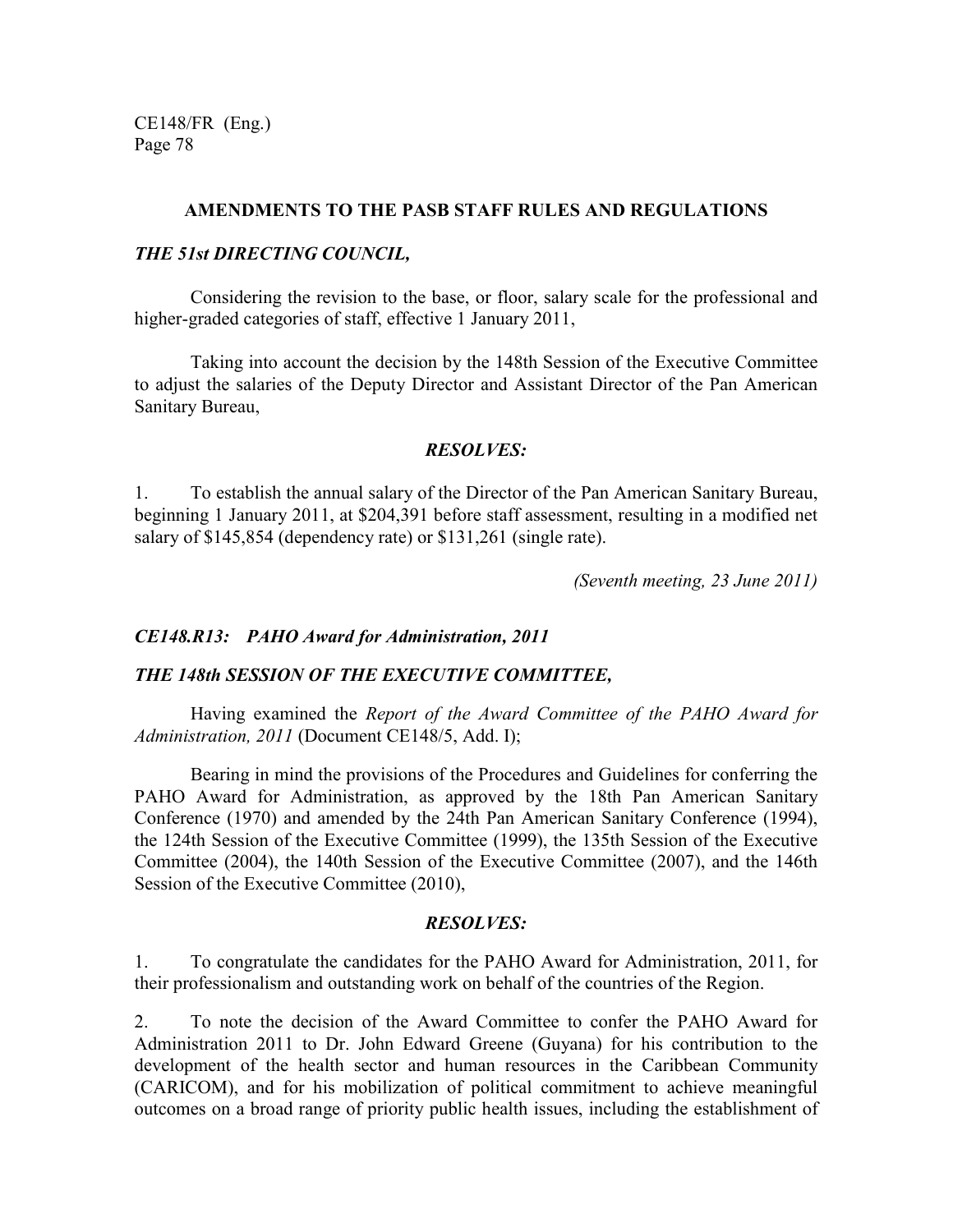the Pan Caribbean Partnership against HIV/AIDS (PANCAP), the Caribbean strategy on climate change, the Caribbean Cooperation in Health Initiative (CCH2 and CCH3), the Caribbean Commission on Health and Development (CCHD), the First Summit of CARICOM Heads of Government on Chronic Noncommunicable Diseases, and the establishment of a new Caribbean Public Health Agency (CARPHA).

3 To transmit the *Report of the Award Committee of the PAHO Award for Administration, 2011* (Document CE148/5, Add. I), to the 51st Directing Council.

*(Seventh meeting, 23 June 2011)*

## *CE148.R14: Plan of Action to Accelerate the Reduction of Maternal Mortality and Severe Maternal Morbidity*

## *THE 148th SESSION OF THE EXECUTIVE COMMITTEE,*

Having reviewed the Director's report, *Plan of Action to Accelerate the Reduction of Maternal Mortality and Severe Maternal Morbidity* (Document CE148/16, Rev. 1),

### *RESOLVES:*

To recommend that the Directing Council adopt a resolution written in the following terms:

## **PLAN OF ACTION TO ACCELERATE THE REDUCTION IN MATERNAL MORTALITY AND SEVERE MATERNAL MORBIDITY**

### *THE 51st DIRECTING COUNCIL,*

Having reviewed the Director's report, *Plan of Action to Accelerate the Reduction of Maternal Mortality and Severe Maternal Morbidity* (Document CD51/\_\_\_);

Taking into account the proposed international mandates in the Regional Plan of Action to Reduce Maternal Mortality in the Americas (document CSP23/10 [1990]); the resolution "Population and Reproductive Health" (CSP25.R13 [1998]); the Regional Strategy for Maternal Mortality and Morbidity Reduction (CSP26/14 [2002]); Resolutions WHA55.19 (2002), WHA57.13 (2004), and EB113.R11 (2004) on reproductive health, adopted by the World Health Assembly and the WHO Executive Board, respectively; the forums of Nairobi, Kenya (1987), Cairo, Egypt (1994), Beijing, China (1995); the Millennium Declaration (2000), and the Health Agenda for the Americas 2008-2017;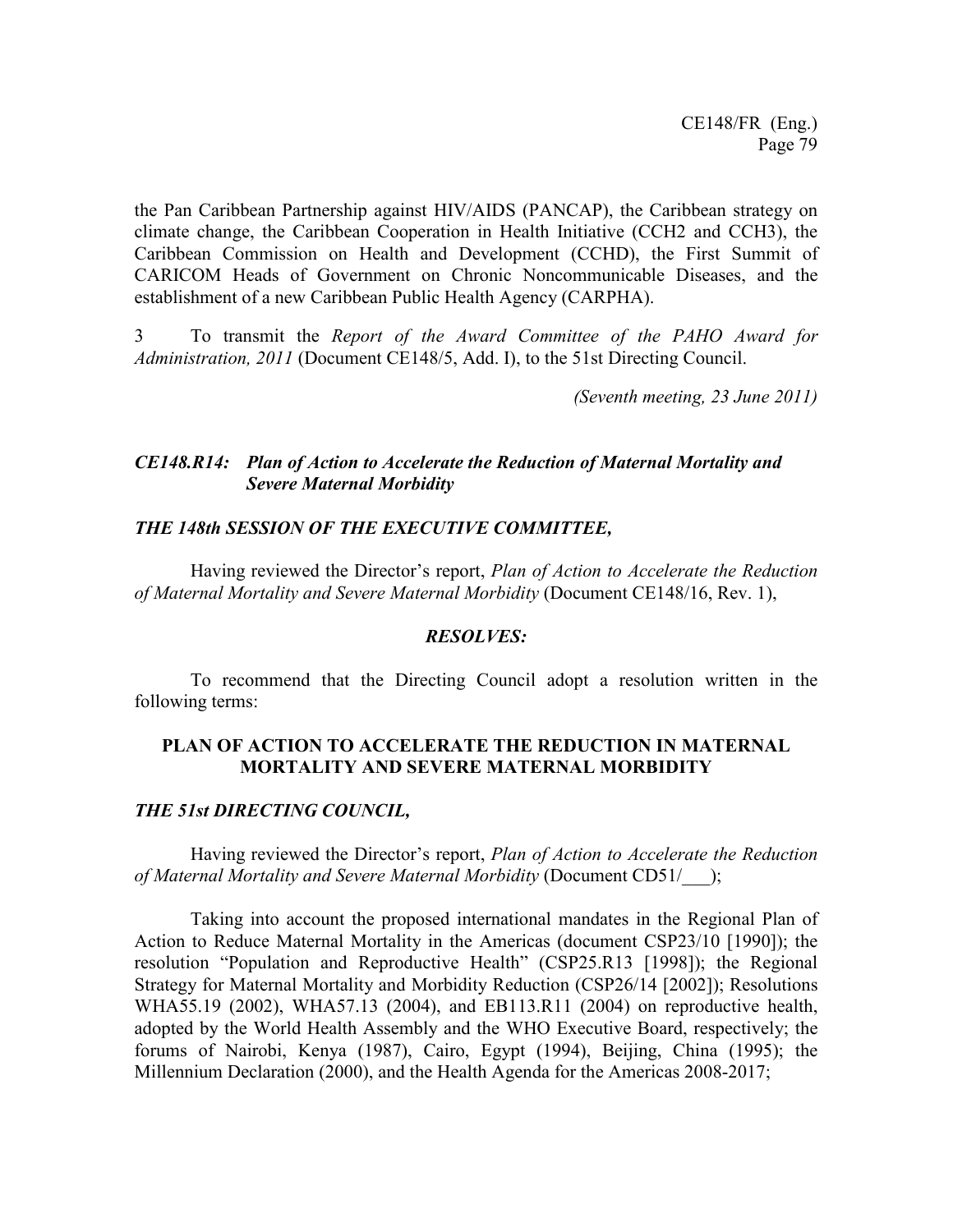Taking into account Resolution R11/8 of the Human Rights Council of the United Nations (2009), Resolution CD50.R8 of the 50th Directing Council of PAHO (2010), and the technical document "Health and Human Rights" (CD50/12), as well as the high degree of complementarity between this plan and other objectives established in the *PAHO Strategic Plan 2008-2012, Amended* (Official Document 328 [2009]);

Considering the Global Strategy for Women's and Children's Health, launched by the United Nations Secretary-General in 2010 and the recommendations of the Commission on Information and Accountability for Women's and Children's Health;

Emphasizing that maternal mortality is a manifestation of inequity that affects every country in the Region, that there are cost-effective interventions within the sector to effect the desired reduction that are capable of having a real impact within a short timeframe;

Considering the importance of having a plan of action that makes it possible for Member States to respond effectively and efficiently,

## *RESOLVES:*

1. To endorse the present Plan of Action to Accelerate the Reduction of Maternal Mortality and Severe Maternal Morbidity and to further its consideration in policies, plans, and development programs, as well as in proposals and discussions of national budgets, allowing them to address the issue of improving maternal health.

- 2. To urge the Member States to:
- (a) consider the Health Agenda for the Americas 2008-2017 and the call by the United Nations Secretary General in 2010 to implement a plan to help reduce maternal mortality;
- (b) adopt national policies, strategies, plans, and programs that increase women's access to culturally appropriate, quality health services adapted to their needs, including in particular promotion and prevention programs based on primary health care provided by skilled personnel, that integrate preconceptional (including family planning), pregnancy, delivery, and postpartum care, in which, moreover, all of these services are free for the most vulnerable populations;
- (c) promote a dialogue between institutions in the public and private sector and civil society to prioritize women's lives as a human rights and development issue;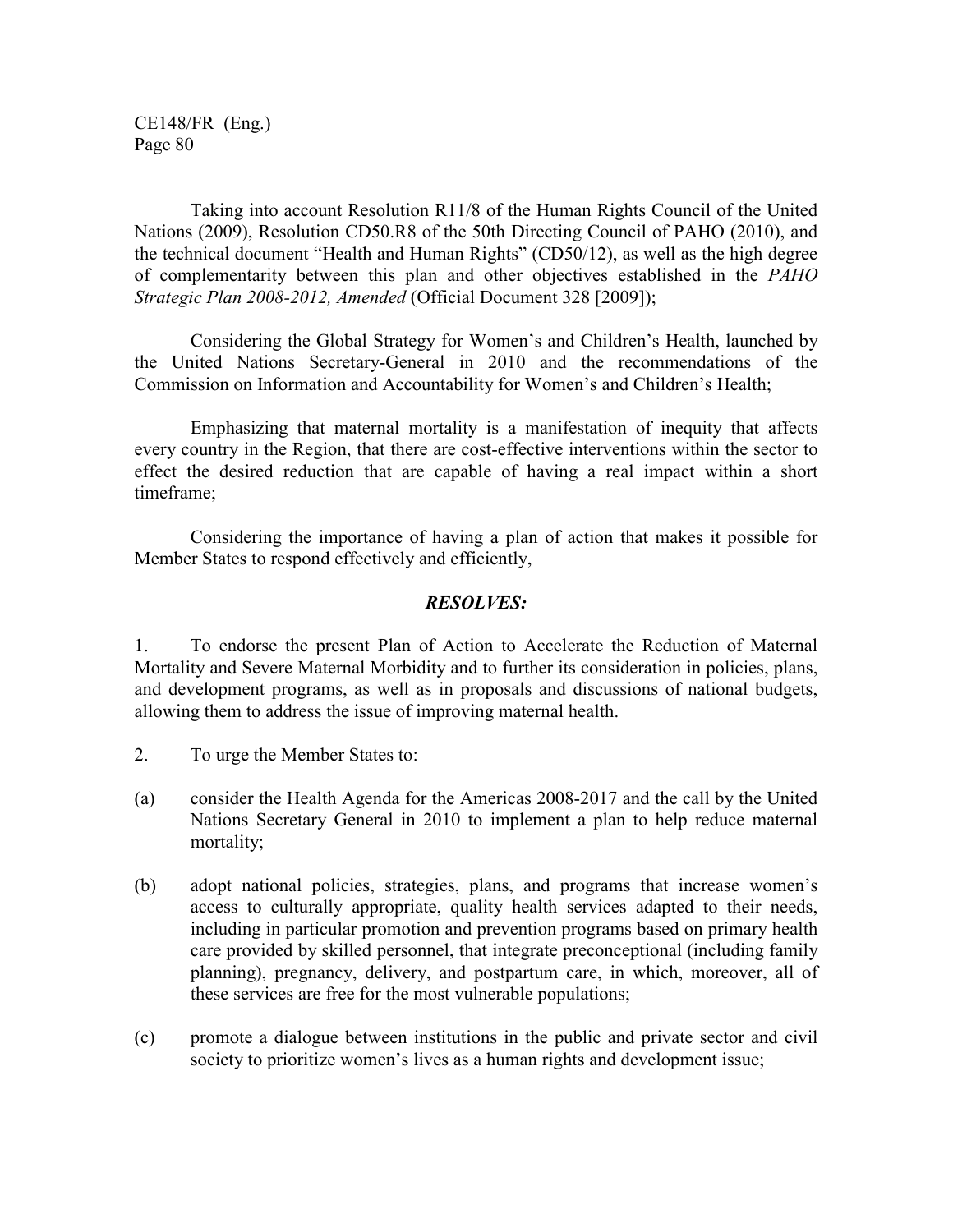- (d) promote the empowerment of women and the participation and co-responsibility of men in sexual and reproductive health;
- (e) adopt a human resources policy that addresses the issue of quantity and quality to respond to the needs of women and newborns, involving entities that train and credential human resources;
- (f) improve the capacity to generate information and research on sexual and reproductive health, maternal mortality, and severe maternal morbidity for the development of evidence-based strategies that permit monitoring and evaluation of their results, in keeping with the recommendations of the Commission on Information and Accountability for Women's and Children's Health;
- (g) undertake internal review and analysis of the relevance and viability of this plan in the national context, based on national priorities, needs, and capacities;
- (h) advocate for dedicated public budgets, where applicable, based on strategic results, aimed at improving the coverage and quality of care for women and children;
- (i) promote the development of social protection programs for women and children.
- 3. To request the Director to:
- (a) support the Member States in implementing the present Plan of Action, in keeping with their needs and their particular demographic and epidemiological characteristics;
- (b) promote implementation and coordination of this Plan of Action, ensuring its horizontal nature through programs, the Organization's various regional and subregional offices, and collaboration with and among the countries in the design of strategies and sharing of resources and capacities to implement their women's health plans;
- (c) promote and strengthen information systems and maternal health surveillance, including a regional repository available to all stakeholders, and encourage operations research to design relevant strategies and carry out interventions based on the Region's specific needs and contexts;
- (d) support the Member States in developing and creating capacities for training appropriately distributing of maternal and neonatal health personnel;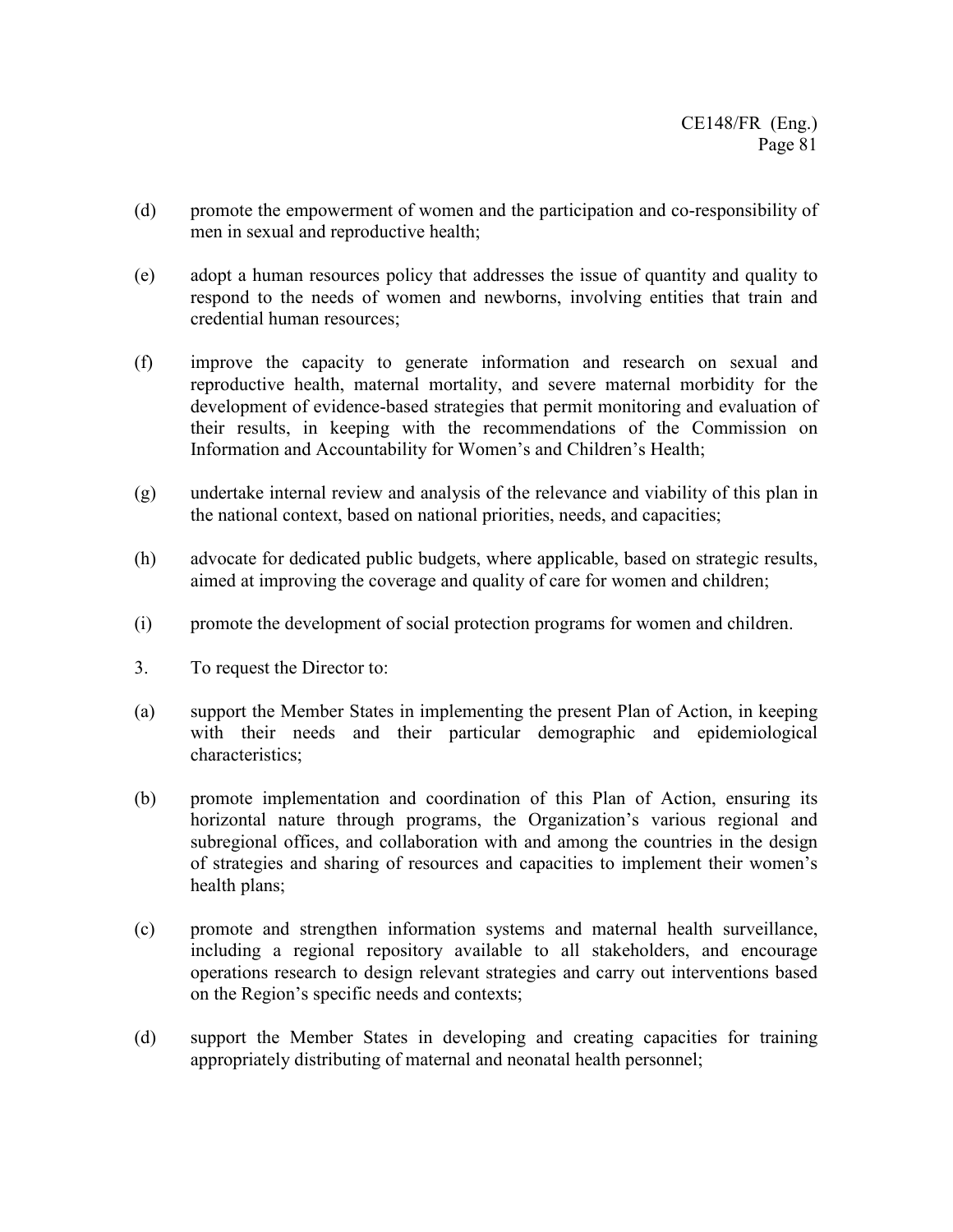- (e) consolidate and strengthen technical cooperation with the committees, organs, and rapporteurships of the United Nations and Inter-American bodies, in addition to promoting partnerships with other international and regional organizations, scientific and technical institutions, organized civil society, the private sector and others, within the framework of the Regional Working Group for the Reduction of Maternal Mortality;
- (f) report periodically to the Governing Bodies on progress and constraints in implementing the Plan of Action, as well as on changes made in the Plan to adapt it, as necessary, to new circumstances and needs.

*(Eighth meeting, 23 June 2011)*

## *CE148.R15: Provisional Agenda of the 51st Directing Council of PAHO, 63rd Session of The Regional Committee of WHO for the Americas*

## *THE 148th SESSION OF THE EXECUTIVE COMMITTEE,*

Having examined the provisional agenda (Document CD51/1) prepared by the Director for the 51st Directing Council of PAHO, 63rd Session of the Regional Committee of WHO for the Americas, presented as Annex A to Document CE148/3, Rev. 1; and

Bearing in mind the provisions of Article 12.C of the Constitution of the Pan American Health Organization and Rule 7 of the Rules of Procedure of the Directing Council,

## *RESOLVES:*

 To approve the provisional agenda (Document CD51/1) prepared by the Director for the 51st Directing Council of PAHO, 63rd Session of the Regional Committee of WHO for the Americas.

*(Eighth meeting, 23 June 2011)*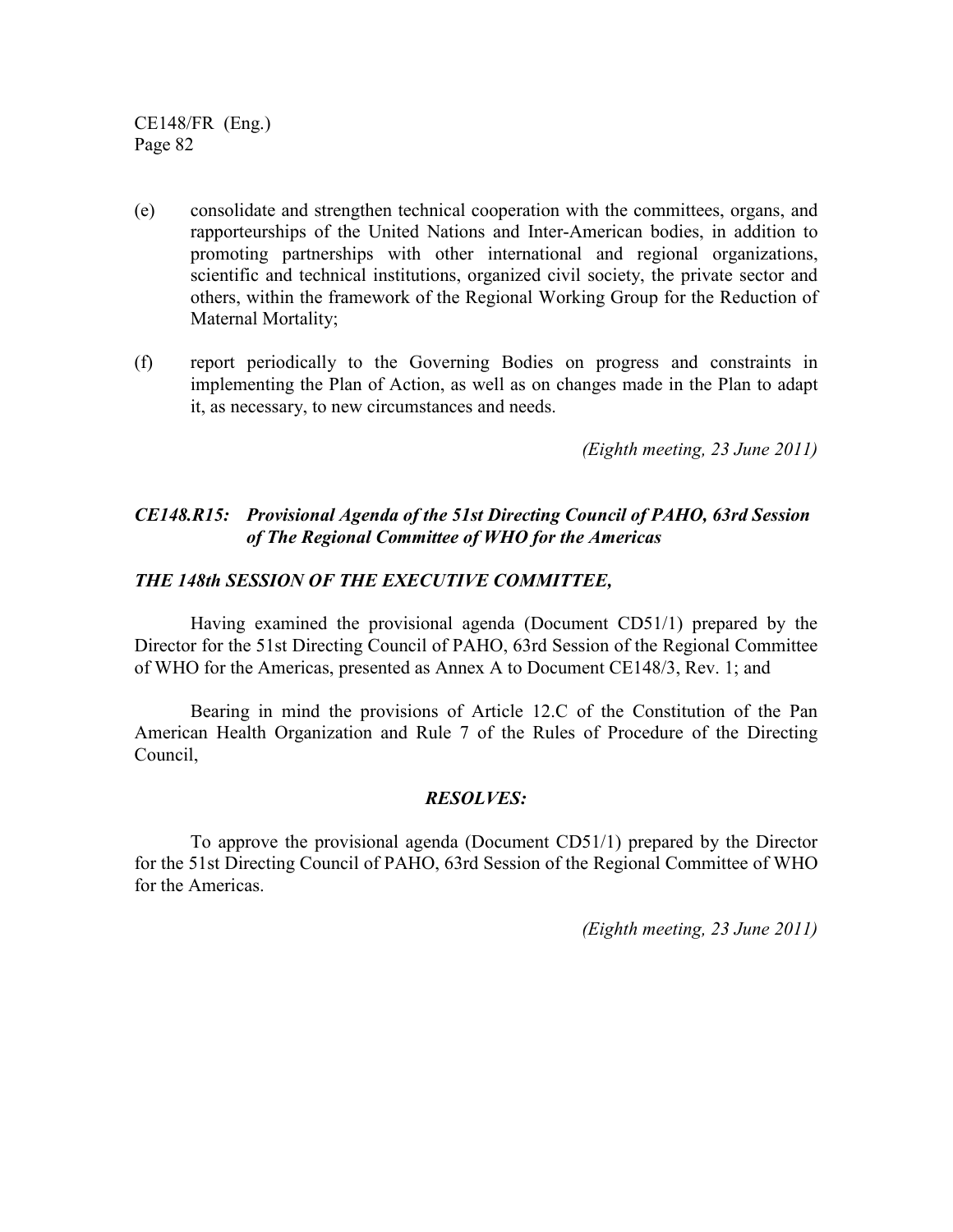## *CE148.R16: Proposed PAHO Program and Budget 2012-2013*

## *THE 148th SESSION OF THE EXECUTIVE COMMITTEE,*

 Having examined the proposed PAHO Program and Budget 2012–2013 (*Official Document 338, Rev. 1)*;

 Having considered the report of the Subcommittee on Program, Budget and Administration (Document CE148/4);

 Having examined the Addendum to the Program and Budget, *Justification for the Proposed Increase in the Assessed Contributions,* in which the Bureau outlines the justification for the increase in assessed contributions, based on the need to avoid a negative impact on the Expected Results of the PAHO Strategic Plan 2008-2012, and taking into consideration the efforts to improve efficiency, productivity, accountability and transparency, as well as incorporating the results of the performance monitoring and assessment process and program and budget execution;

 Noting the efforts of the Director to propose a program and budget that takes into account both the economic concerns of Member States and the Organization's public health mandates; and

 Bearing in mind Article 14.C of the Constitution of the Pan American Health Organization and Article III, paragraphs 3.5 and 3.6, of the PAHO Financial Regulations,

## *RESOLVES:*

1. To thank the Subcommittee on Program, Budget and Administration for its preliminary review of and report on the proposed program and budget.

2. To express appreciation to the Director for the attention given, in the development of the program and budget, to programmatic prioritization and efficiency gains through the implementation of instruments to measure efficiency and productivity as well as performance monitoring and assessment and institutional program and budget execution.

3. To request the Director to incorporate the comments made by the Members of the Executive Committee in the revised *Official Document 338* that will be considered by the 51st Directing Council.

4. To recommend that the 51st Directing Council adopt a resolution as stated below, and further request the Director to present a new scenario reflecting an increase of 2.15%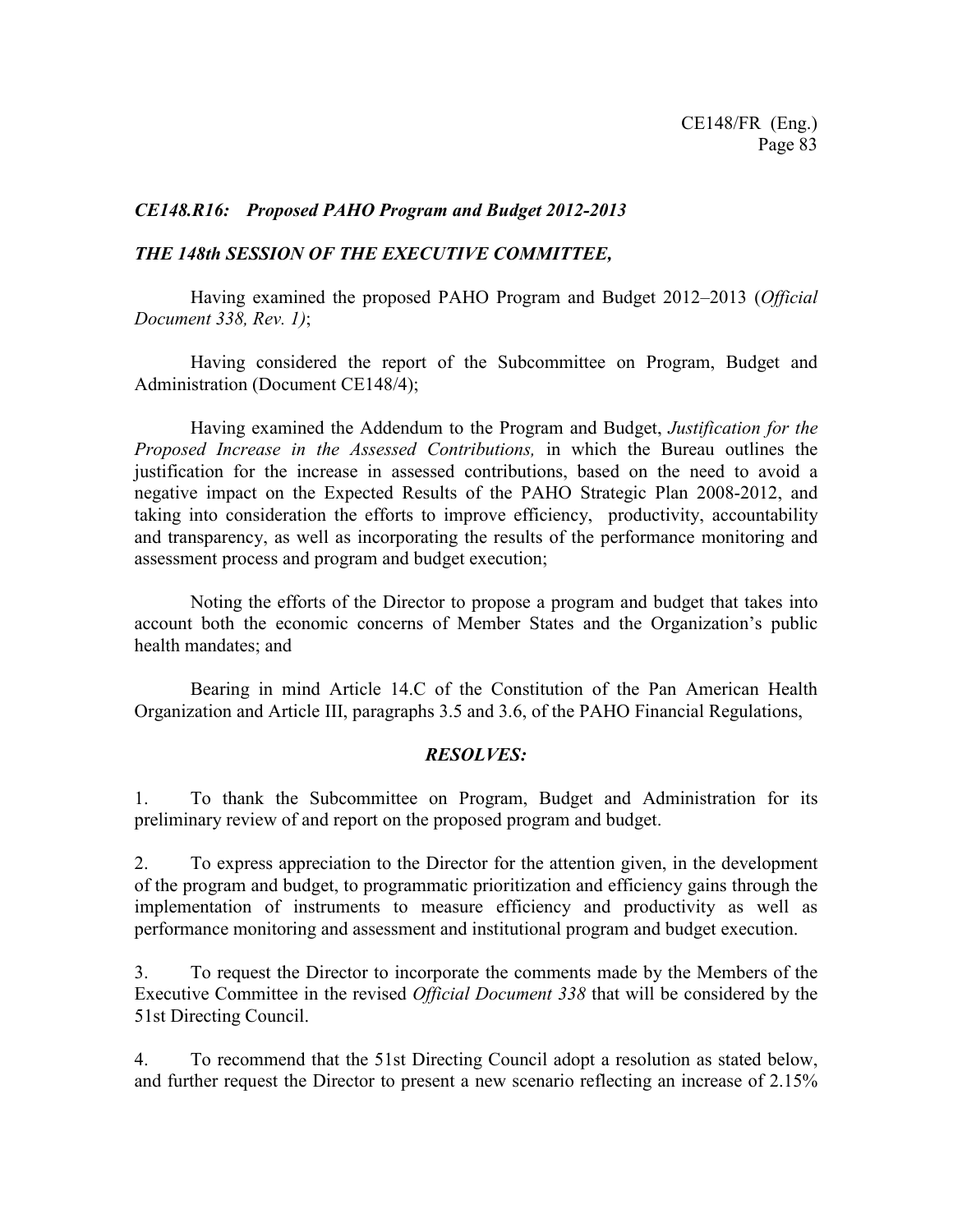to the assessed contributions of Member States, Participating States, and Associate Members for consideration by the Directing Council:

## **PROPOSED PAHO PROGRAM AND BUDGET 2012–2013**

## *THE 51st DIRECTING COUNCIL,*

 Having examined the proposed PAHO Program and Budget 2012–2013 (*Official Document 338)*;

Having considered the report of the Executive Committee (Document CD51/ );

 Noting the efforts of the Director to propose a program and budget that takes into account both the economic concerns of Member States and the Organization's public health mandates; and

 Bearing in mind Article 14.C of the Constitution of the Pan American Health Organization and Article III, paragraphs 3.5 and 3.6, of the PAHO Financial Regulations,

## *RESOLVES:*

1. To approve the program of work for the Bureau as outlined in the PAHO Program and Budget 2012–2013 (*Official Document 338*).

2. To appropriate for the financial period 2012–2013 the sum of US\$312,637,902 in the following manner: (a) \$287,100,000 for the Effective Working Budget (sections 1-16) that requires an increase of 4.3% to the assessments of PAHO Member States, Participating States, and Associate Members with respect to the biennium 2010-2011; and (b) \$25,537,902 as a transfer to the Tax Equalization Fund (section 17), as indicated in the table that follows.

| <b>SECTION</b> | TITLE                                                                                                                                                | <b>AMOUNT</b> |
|----------------|------------------------------------------------------------------------------------------------------------------------------------------------------|---------------|
|                | To reduce the health, social and economic burden of<br>communicable diseases                                                                         | 23,302,000    |
| 2              | To combat HIV/AIDS, tuberculosis and malaria                                                                                                         | 6,524,000     |
| 3              | To prevent and reduce disease, disability and premature death<br>from chronic noncommunicable conditions, mental disorders,<br>violence and injuries | 11,700,000    |
| 4              | To reduce morbidity and mortality and improve health during<br>stages of life, including pregnancy, childbirth, the<br>key                           | 11,694,000    |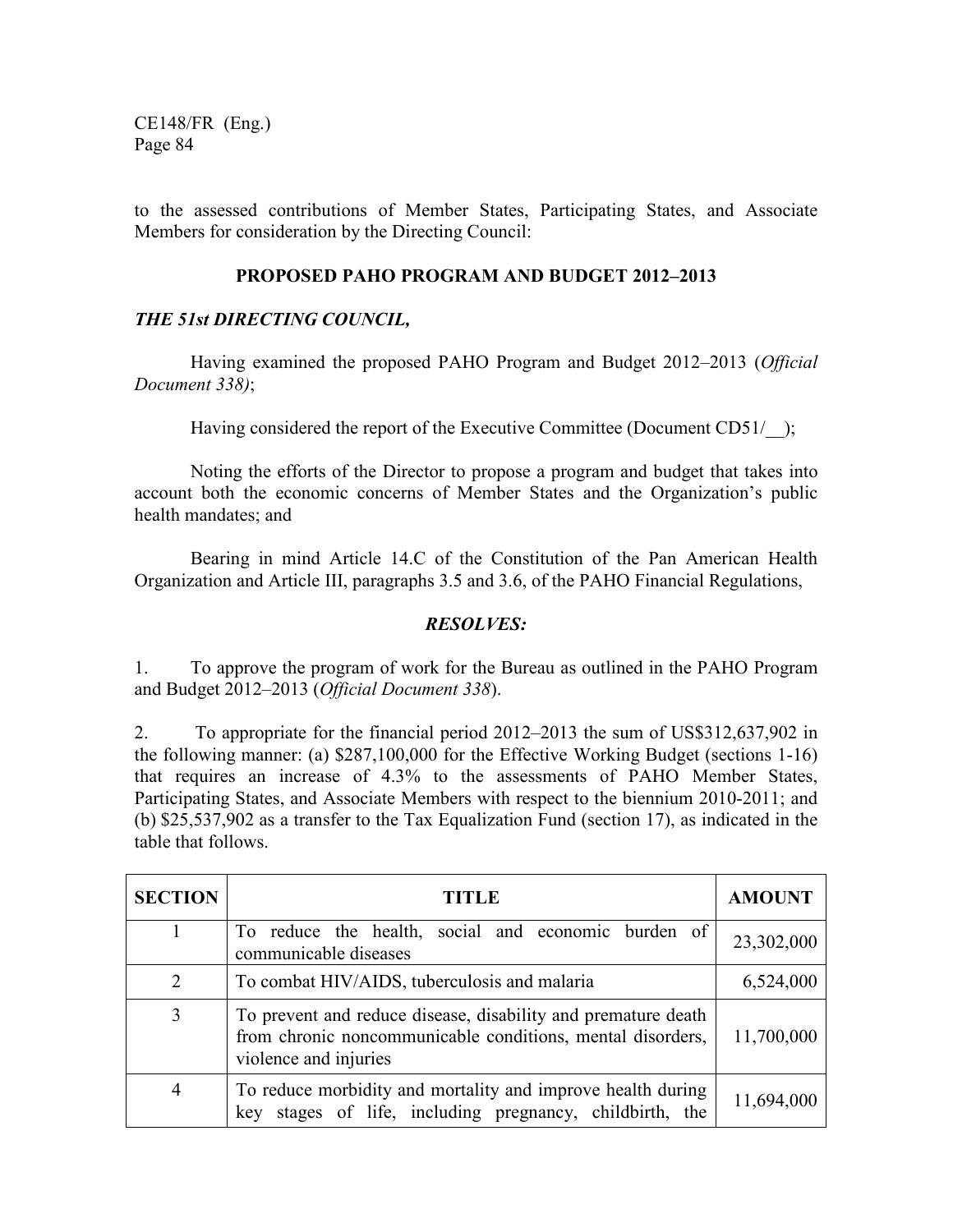| <b>SECTION</b> | <b>TITLE</b>                                                                                                                                                                                                                                                                                                      | <b>AMOUNT</b> |
|----------------|-------------------------------------------------------------------------------------------------------------------------------------------------------------------------------------------------------------------------------------------------------------------------------------------------------------------|---------------|
|                | neonatal period, childhood and adolescence, and improve<br>sexual and reproductive health and promote active and healthy<br>aging for all individuals                                                                                                                                                             |               |
| 5              | To reduce the health consequences of emergencies, disasters,<br>crises and conflicts, and minimize their social and economic<br>impact                                                                                                                                                                            | 4,500,000     |
| 6              | To promote health and development, and prevent or reduce<br>risk factors such as use of tobacco, alcohol, drugs and other<br>psychoactive substances, unhealthy diets, physical inactivity<br>and unsafe sex, which affect health conditions                                                                      | 7,811,000     |
| $\overline{7}$ | To address the underlying social and economic determinants<br>of health through policies and programs that enhance health<br>equity and integrate pro-poor, gender-responsive, and human<br>rights-based approaches                                                                                               | 8,068,000     |
| 8              | To promote a healthier environment, intensify primary<br>prevention and influence public policies in all sectors so as to<br>address the root causes of environmental threats to health                                                                                                                           | 11,800,000    |
| 9              | To improve nutrition, food safety and food security throughout<br>the life-course, and in support of public health and sustainable<br>development                                                                                                                                                                 | 10,825,000    |
| 10             | To improve the organization, management and delivery of<br>health services                                                                                                                                                                                                                                        | 8,311,000     |
| 11             | To strengthen leadership, governance and the evidence base of<br>health systems                                                                                                                                                                                                                                   | 30,600,000    |
| 12             | To ensure improved access, quality and use of medical<br>products and technologies                                                                                                                                                                                                                                | 7,165,000     |
| 13             | To ensure an available, competent, responsive and productive<br>health workforce to improve health outcomes                                                                                                                                                                                                       | 9,505,000     |
| 14             | To extend social protection through fair, adequate and<br>sustainable financing                                                                                                                                                                                                                                   | 5,207,000     |
| 15             | To provide leadership, strengthen governance, and foster<br>partnership and collaboration with Member States, the United<br>Nations system and other stakeholders to fulfill the mandate of<br>PAHO/WHO in advancing the global health agenda, as set out<br>in WHO's Eleventh General Programme of Work, and the | 65,885,000    |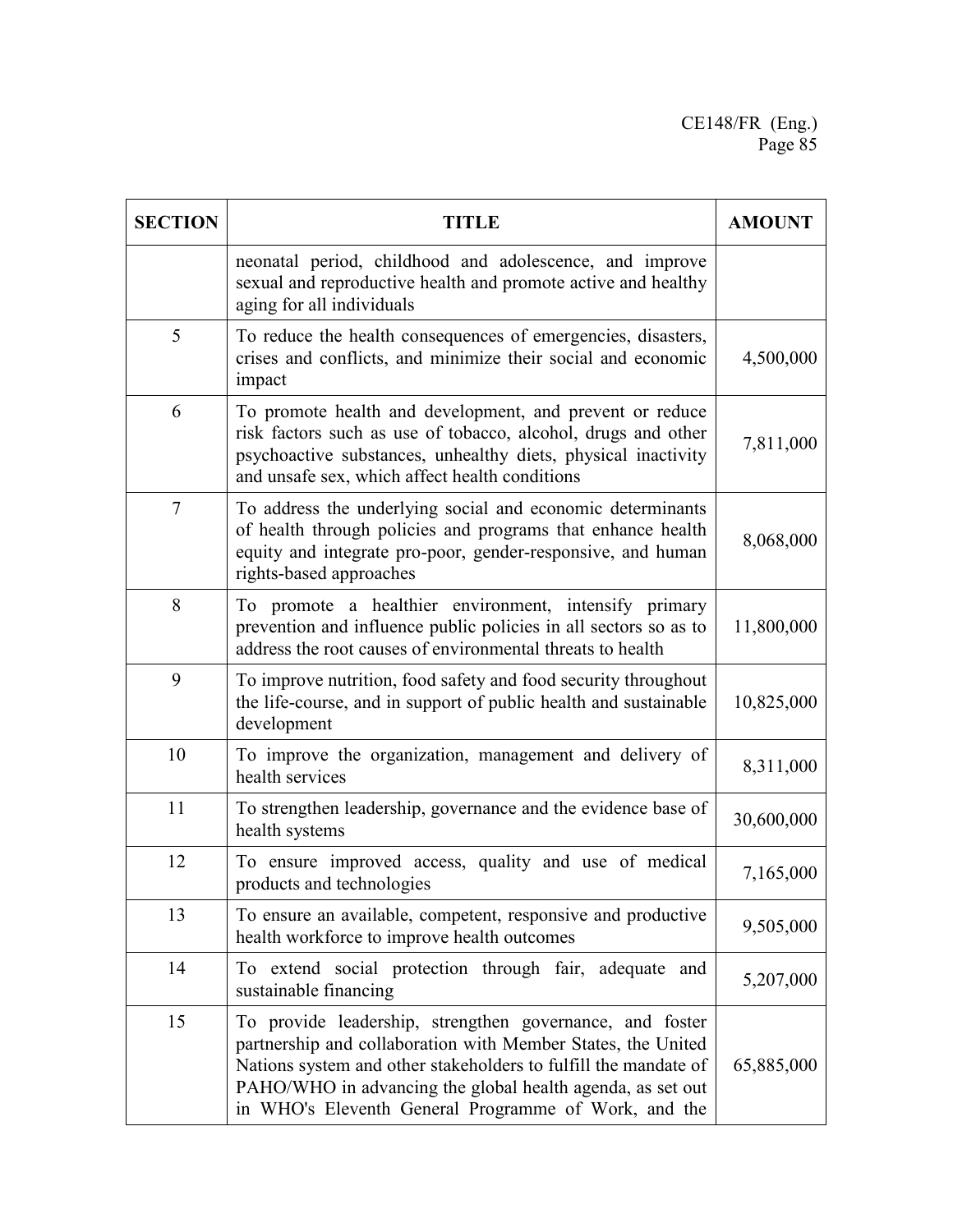| <b>SECTION</b> | TITLE                                                                                                                                             | <b>AMOUNT</b> |
|----------------|---------------------------------------------------------------------------------------------------------------------------------------------------|---------------|
|                | Health Agenda for the Americas                                                                                                                    |               |
| 16             | To develop and sustain PAHO/WHO as a flexible, learning<br>organization, enabling it to carry out its mandate more<br>efficiently and effectively | 64,203,000    |
|                |                                                                                                                                                   |               |
|                | Effective Working Budget for 2012-2013 (Parts 1-16)                                                                                               | 287,100,000   |
|                |                                                                                                                                                   |               |
| 17             | Staff Assessment (Transfer to Tax Equalization Fund)                                                                                              | 25,537,902    |
|                |                                                                                                                                                   |               |
|                | <b>Total: All Sections</b>                                                                                                                        | 312,637,902   |

3. That the appropriation shall be financed from:

(a) Assessment in respect to:

| Member Governments, Participating Governments, and                   |  |
|----------------------------------------------------------------------|--|
|                                                                      |  |
| (c) AMRO share approved at the 64th World Health Assembly 80,700,000 |  |
|                                                                      |  |

4. In establishing the contributions of Member States, Participating States, and Associate Members, assessments shall be reduced further by the amount standing to their credit in the Tax Equalization Fund, except that credits of those states that levy taxes on the emoluments received from the Pan American Sanitary Bureau (PASB) by their nationals and residents shall be reduced by the amounts of such tax reimbursements by PASB.

5. That, in accordance with the Financial Regulations of PAHO, amounts not exceeding the appropriations noted under paragraph 2 shall be available for the payment of obligations incurred during the period from 1 January 2012 to 31 December 2013, inclusive; notwithstanding the provision of this paragraph, obligations during the financial period 2012–2013 shall be limited to the effective working budget, i.e., Sections 1–16 of the appropriations table in paragraph 2.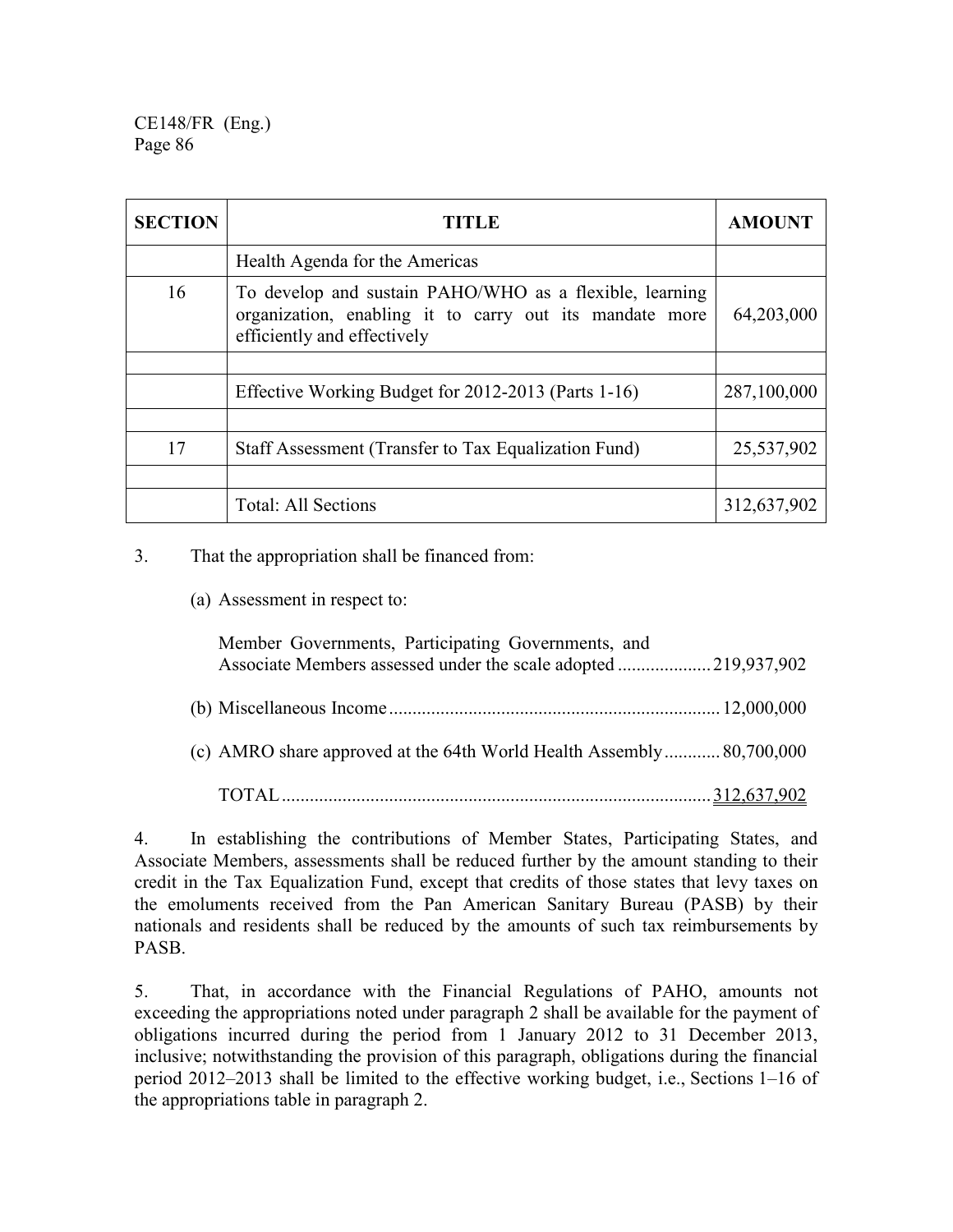6. That the Director shall be authorized to make transfers between the appropriation sections of the effective working budget up to an amount not exceeding 10% of the amount appropriated for the section from which the transfer is made; transfers between sections of the budget in excess of 10% of the section from which the credit is transferred may be made with the concurrence of the Executive Committee, with all transfers of budget credits to be reported to the Directing Council or the Pan American Sanitary Conference.

7. That up to 5% of the budget assigned to the country level will be set aside as the "Variable Country Allocation," as stipulated in the Regional Program Budget Policy. Expenditure in the country variable allocation will be authorized by the Director in accordance with the criteria approved by the 2nd Session of the Subcommittee on Program, Budget and Administration, as presented to the 142nd Session of the Executive Committee in Document CE142/8. Expenditures made from the country variable allocation will be reflected in the corresponding appropriation sections  $1-16$  at the time of reporting.

8. To estimate the amount of expenditure in the program and budget for 2012–2013 to be financed by other sources at \$339,625,000, as reflected in *Official Document 338*.

*(Virtual session, 22 July 2011)*

## *CE148.R17: Assessments of the Member States, Participating States, and Associate Members of the Pan American Health Organization for 2012-2013*

## *THE 148th SESSION OF THE EXECUTIVE COMMITTEE,*

 Whereas in Resolution CE148.R16 the Executive Committee has recommended that the 51st Directing Council approve the PAHO Program and Budget 2012-2013 (*Official Document 338, Rev. 1*); and

 Taking into consideration that the PAHO Scale of Assessments incorporates the new scale of assessments of the Organization of American States for the period 2012-2014,

## *RESOLVES:*

 To recommend that the 51st Directing Council adopt a resolution along the following lines: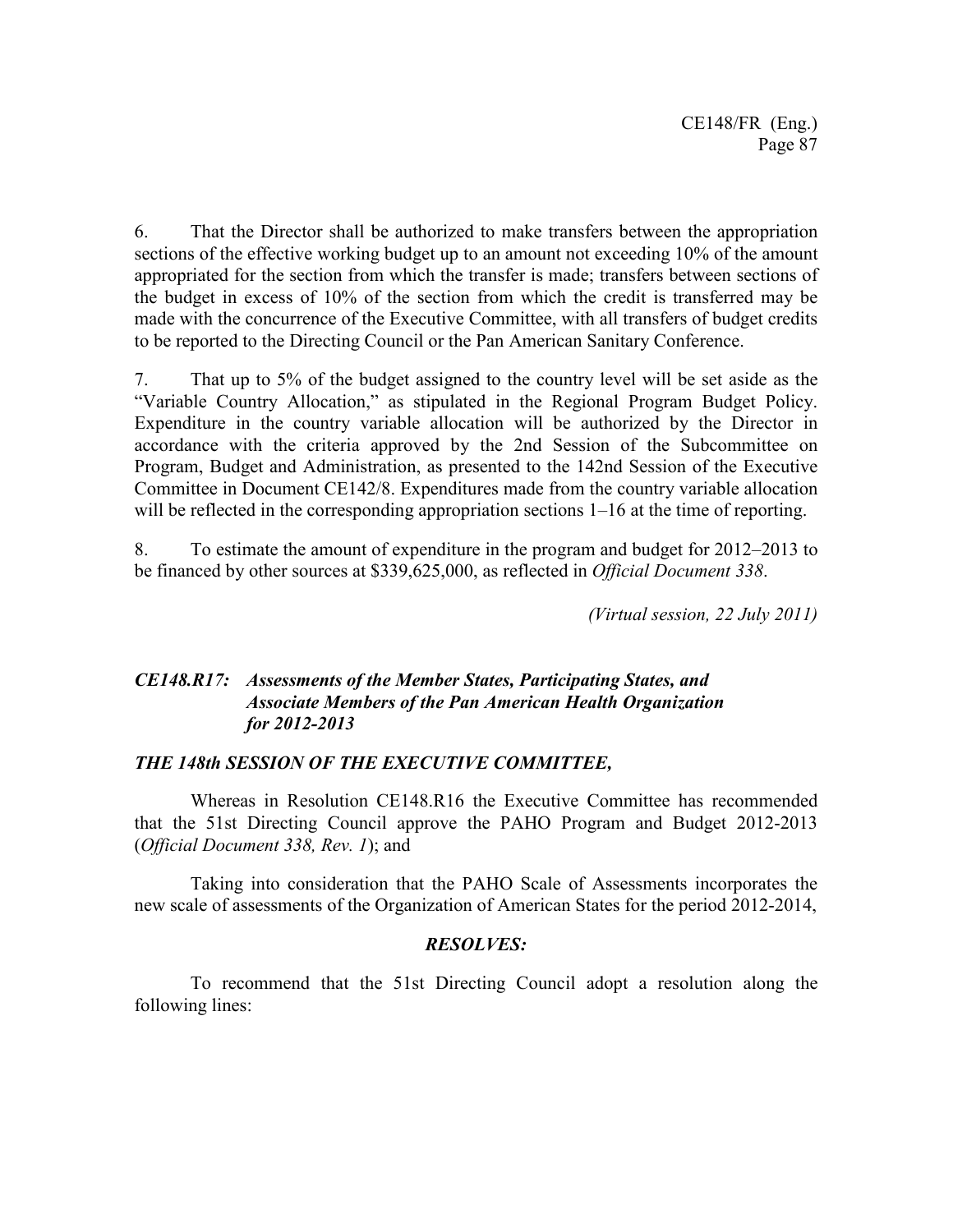## **ASSESSED CONTRIBUTIONS OF THE MEMBER STATES, PARTICIPATING STATES, AND ASSOCIATE MEMBERS OF THE PAN AMERICAN HEALTH ORGANIZATION FOR 2012-2013**

#### *THE 51st DIRECTING COUNCIL,*

Whereas in Resolution CD51.R the Directing Council approved the PAHO Program and Budget 2012-2013 (*Official Document 338*); and

Bearing in mind that the Pan American Sanitary Code establishes that the scale of assessed contributions to be applied to Member States of the Pan American Health Organization will be based on the assessment scale adopted by the Organization of American States (OAS) for its membership, and that in Resolution CD51.R the Directing Council adopted the new scale of assessments for the PAHO membership for the biennium 2012-2013,

#### *RESOLVES:*

To establish the assessed contributions of the Member States, Participating States, and Associate Members of the Pan American Health Organization for the financial period 2012-2013 in accordance with the scale of assessments shown below and in the corresponding amounts, which represent an increase of 4.3% with respect to the biennium 2010-2011.

|                            |                                      |        |                  |            |           |                                      | Adjustment for Taxes<br>Imposed by<br>Member States |        |                |            |
|----------------------------|--------------------------------------|--------|------------------|------------|-----------|--------------------------------------|-----------------------------------------------------|--------|----------------|------------|
|                            | Scale Adjusted to<br>PAHO Membership |        | Gross Assessment |            |           | Credit from Tax<br>Equalization Fund | on Emoluments<br>of PASB Staff                      |        | Net Assessment |            |
| Member ship                | 2012                                 | 2013   | 2012             | 2013       | 2012      | 2013                                 | 2012                                                | 2013   | 2012           | 2013       |
|                            | $\%$                                 | $\%$   | US\$             | US\$       | US\$      | US\$                                 | US\$                                                | US\$   | US\$           | US\$       |
| <b>Member Governments:</b> |                                      |        |                  |            |           |                                      |                                                     |        |                |            |
| Antigua and Barbuda        | 0.022                                | 0.022  | 24,193           | 24,193     | 2,809     | 2,809                                |                                                     |        | 21,384         | 21,384     |
| Argentina                  | 2.408                                | 2.408  | 2,648,052        | 2,648,052  | 307,476   | 307,476                              |                                                     |        | 2,340,576      | 2,340,576  |
| <b>Bahamas</b>             | 0.062                                | 0.062  | 68,181           | 68,181     | 7,917     | 7,917                                |                                                     |        | 60,264         | 60,264     |
| <b>Barbados</b>            | 0.045                                | 0.045  | 49,486           | 49,486     | 5,746     | 5,746                                |                                                     |        | 43,740         | 43,740     |
| Belize                     | 0.022                                | 0.022  | 24,193           | 24,193     | 2,809     | 2,809                                |                                                     |        | 21,384         | 21,384     |
|                            |                                      |        |                  |            |           |                                      |                                                     |        |                |            |
| Bolivia                    | 0.049                                | 0.049  | 53,885           | 53,885     | 6,257     | 6,257                                |                                                     |        | 47,628         | 47,628     |
| <b>Brazil</b>              | 9.941                                | 9.941  | 10,932,013       | 10,932,013 | 1,269,361 | 1,269,361                            |                                                     |        | 9,662,652      | 9,662,652  |
| Canada                     | 11.972                               | 11.972 | 13,165,483       | 13,165,483 | 1,528,699 | 1,528,699                            | 45,000                                              | 45,000 | 11,681,784     | 11,681,784 |
| Chile                      | 1.189                                | 1.189  | 1,307,531        | 1,307,531  | 151,823   | 151,823                              |                                                     |        | 1,155,708      | 1,155,708  |
| Colombia                   | 1.049                                | 1.049  | 1,153,574        | 1,153,574  | 133,946   | 133,946                              |                                                     |        | 1,019,628      | 1,019,628  |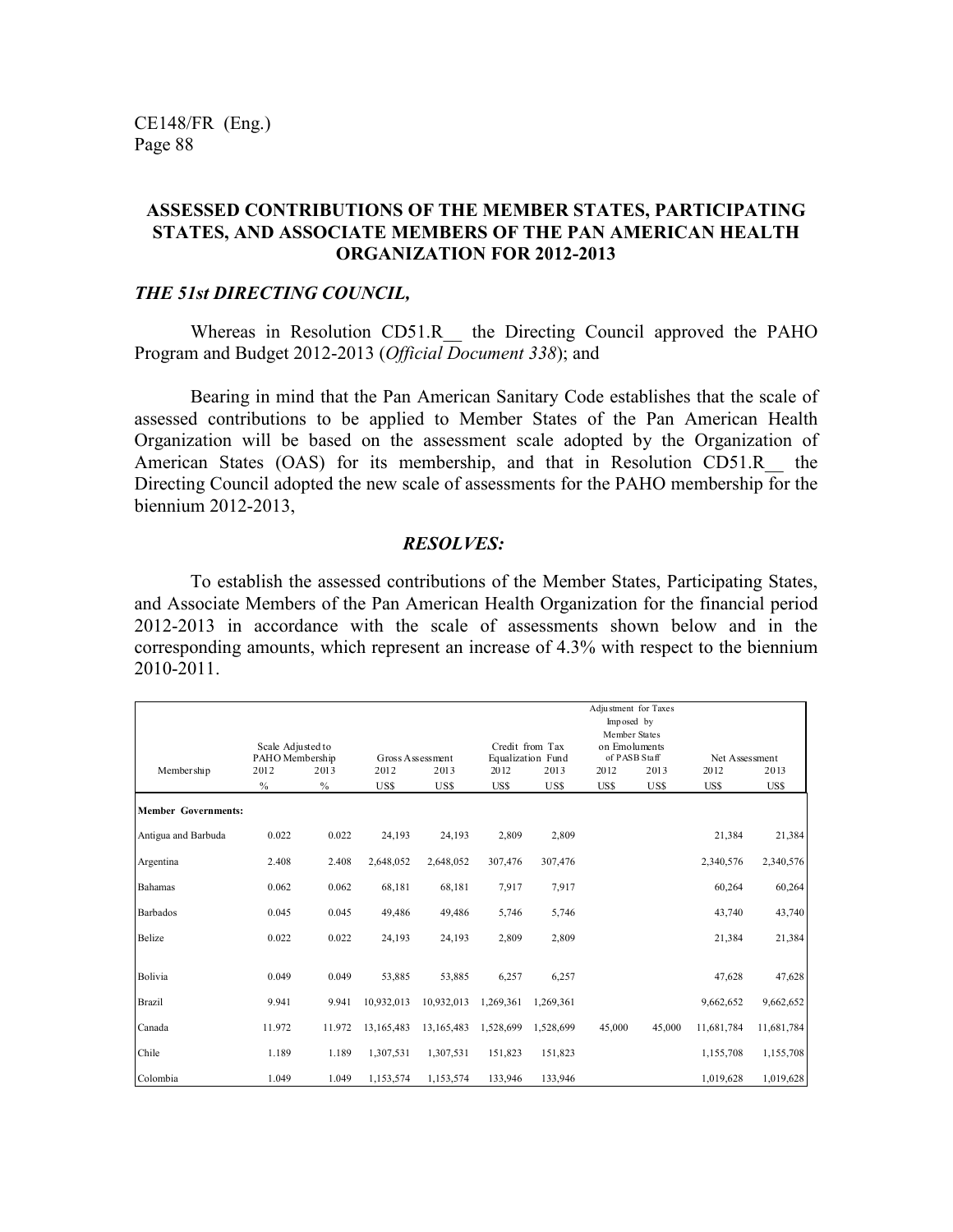|                                     | Scale Adjusted to<br>PAHO Membership |              |                                                                            | Gross Assessment |              | Credit from Tax<br>Equalization Fund | Imposed by                                | Adjustment for Taxes<br>Member States<br>on Emoluments<br>of PASB Staff | Net Assessment |              |
|-------------------------------------|--------------------------------------|--------------|----------------------------------------------------------------------------|------------------|--------------|--------------------------------------|-------------------------------------------|-------------------------------------------------------------------------|----------------|--------------|
| Member ship                         | 2012<br>$\%$                         | 2013<br>$\%$ | 2012<br>US\$                                                               | 2013<br>US\$     | 2012<br>US\$ | 2013<br>US\$                         | 2012<br>US\$                              | 2013<br>US\$                                                            | 2012<br>US\$   | 2013<br>US\$ |
| Costa Rica                          | 0.221                                | 0.221        | 243,031                                                                    | 243,031          | 28,219       | 28,219                               |                                           |                                                                         | 214,812        | 214,812      |
| Cuba                                | 0.183                                | 0.183        | 201,243                                                                    | 201,243          | 23,367       | 23,367                               |                                           |                                                                         | 177,876        | 177,876      |
| Dominica                            | 0.022                                | 0.022        | 24,193                                                                     | 24,193           | 2,809        | 2,809                                |                                           |                                                                         | 21,384         | 21,384       |
| Dominican Republic                  | 0.257                                | 0.257        | 282,620                                                                    | 282,620          | 32,816       | 32,816                               |                                           |                                                                         | 249,804        | 249,804      |
| Ecuador                             | 0.258                                | 0.258        | 283,720                                                                    | 283,720          | 32,944       | 32,944                               |                                           |                                                                         | 250,776        | 250,776      |
| El Salvador                         | 0.114                                | 0.114        | 125,365                                                                    | 125,365          | 14,557       | 14,557                               |                                           |                                                                         | 110,808        | 110,808      |
| Grenada                             | 0.022                                | 0.022        | 24,193                                                                     | 24,193           | 2,809        | 2,809                                |                                           |                                                                         | 21,384         | 21,384       |
| Guatemala                           | 0.168                                | 0.168        | 184,748                                                                    | 184,748          | 21,452       | 21,452                               |                                           |                                                                         | 163,296        | 163,296      |
| Guyana                              | 0.022                                | 0.022        | 24,193                                                                     | 24,193           | 2,809        | 2,809                                |                                           |                                                                         | 21,384         | 21,384       |
| Haiti                               | 0.034                                | 0.034        | 37,389                                                                     | 37,389           | 4,341        | 4,341                                |                                           |                                                                         | 33,048         | 33,048       |
| Honduras                            | 0.051                                | 0.051        | 56,084                                                                     | 56,084           | 6,512        | 6,512                                |                                           |                                                                         | 49,572         | 49,572       |
| Jamaica                             | 0.093                                | 0.093        | 102,271                                                                    | 102,271          | 11,875       | 11,875                               |                                           |                                                                         | 90,396         | 90,396       |
| Mexico                              | 8.281                                | 8.281        | 9,106,529                                                                  | 9,106,529        | 1,057,397    | 1,057,397                            |                                           |                                                                         | 8,049,132      | 8,049,132    |
| Nicaragua                           | 0.034                                | 0.034        | 37,389                                                                     | 37,389           | 4,341        | 4,341                                |                                           |                                                                         | 33,048         | 33,048       |
| Panama                              | 0.158                                | 0.158        | 173,751                                                                    | 173,751          | 20,175       | 20,175                               |                                           |                                                                         | 153,576        | 153,576      |
| Paraguay                            | 0.093                                | 0.093        | 102,271                                                                    | 102,271          | 11,875       | 11,875                               |                                           |                                                                         | 90,396         | 90,396       |
| Peru                                | 0.688                                | 0.688        | 756,586                                                                    | 756,586          | 87,850       | 87,850                               |                                           |                                                                         | 668,736        | 668,736      |
| Saint Kitts and<br>Nevis            | 0.022                                | 0.022        | 24,193                                                                     | 24,193           | 2,809        | 2,809                                |                                           |                                                                         | 21,384         | 21,384       |
| Saint Lucia                         | 0.022                                | 0.022        | 24,193                                                                     | 24,193           | 2,809        | 2,809                                |                                           |                                                                         | 21,384         | 21,384       |
| Saint Vincent and<br>the Grenadines | 0.022                                | 0.022        | 24,193                                                                     | 24,193           | 2,809        | 2,809                                |                                           |                                                                         | 21,384         | 21,384       |
| Suriname                            | 0.034                                | 0.034        | 37,389                                                                     | 37,389           | 4,341        | 4,341                                |                                           |                                                                         | 33,048         | 33,048       |
| Trinidad and<br>Tobago              | 0.180                                | 0.180        | 197,944                                                                    | 197,944          | 22,984       | 22,984                               |                                           |                                                                         | 174,960        | 174,960      |
| <b>United States</b><br>of America  | 59.445                               | 59.445       | 65, 371, 043                                                               | 65,371,043       |              |                                      | 7,590,503 7,590,503 10,000,000 10,000,000 |                                                                         | 67,780,540     | 67,780,540   |
| Uruguay                             | 0.214                                | 0.214        | 235,334                                                                    | 235,334          | 27,326       | 27,326                               |                                           |                                                                         | 208,008        | 208,008      |
| Venezuela                           | 2.186                                | 2.186        | 2,403,921                                                                  | 2,403,921        | 279,129      | 279,129                              | $\overline{0}$                            | $\boldsymbol{0}$                                                        | 2,124,792      | 2,124,792    |
| Subtotal                            | 99.583                               |              | 99.583 109,510,377 109,510,377 12,715,701 12,715,701 10,045,000 10,045,000 |                  |              |                                      |                                           |                                                                         | 106,839,676    | 106,839,676  |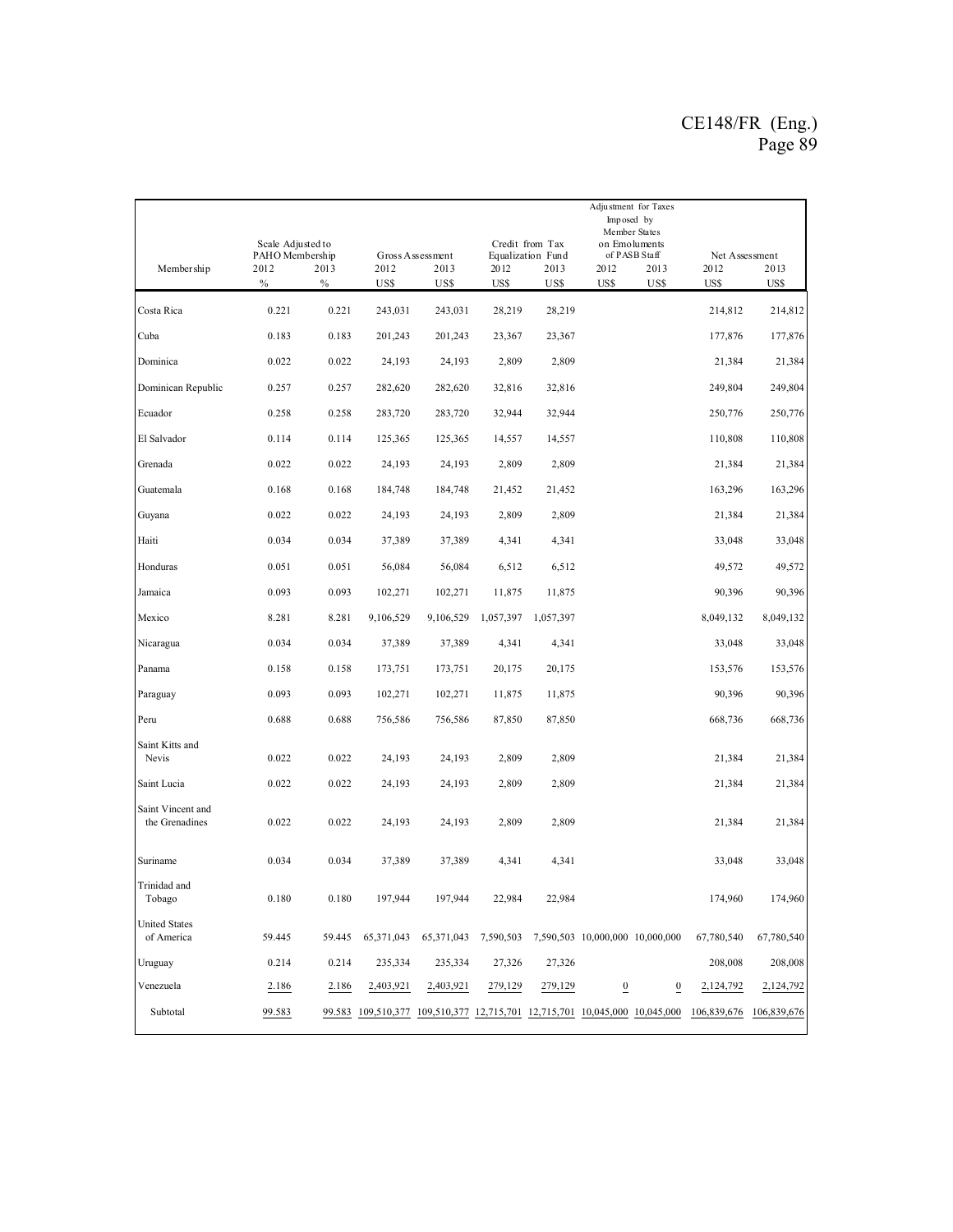|                                   | Scale Adjusted to<br>PAHO Membership |         |         | Gross Assessment                                                    |            | Credit from Tax<br>Equalization Fund |      | Adjustment for Taxes<br>Imposed by<br>Member States<br>on Emoluments<br>of PASB Staff |             | Net Assessment |
|-----------------------------------|--------------------------------------|---------|---------|---------------------------------------------------------------------|------------|--------------------------------------|------|---------------------------------------------------------------------------------------|-------------|----------------|
| Member ship                       | 2012                                 | 2013    | 2012    | 2013                                                                | 2012       | 2013                                 | 2012 | 2013                                                                                  | 2012        | 2013           |
|                                   | $\%$                                 | $\%$    | US\$    | US\$                                                                | <b>USS</b> | US\$                                 | US\$ | US\$                                                                                  | US\$        | US\$           |
| <b>Participating Governments:</b> |                                      |         |         |                                                                     |            |                                      |      |                                                                                       |             |                |
| France                            | 0.219                                | 0.219   | 240,832 | 240,832                                                             | 27,964     | 27,964                               |      |                                                                                       | 212,868     | 212,868        |
| Kingdom of the                    |                                      |         |         |                                                                     |            |                                      |      |                                                                                       |             |                |
| Netherlands                       | 0.068                                | 0.068   | 74,779  | 74,779                                                              | 8,683      | 8,683                                |      |                                                                                       | 66,096      | 66,096         |
| United Kingdom                    | 0.046                                | 0.046   | 50,586  | 50,586                                                              | 5,874      | 5,874                                |      |                                                                                       | 44,712      | 44,712         |
| Subtotal                          | 0.333                                | 0.333   | 366,197 | 366,197                                                             | 42,521     | 42,521                               |      |                                                                                       | 323,676     | 323,676        |
| <b>Associate Member:</b>          |                                      |         |         |                                                                     |            |                                      |      |                                                                                       |             |                |
| Puerto Rico                       | 0.084                                | 0.084   | 92,374  | 92,374                                                              | 10,726     | 10,726                               |      |                                                                                       | 81,648      | 81,648         |
| Subtotal                          | 0.084                                | 0.084   | 92,374  | 92,374                                                              | 10,726     | 10,726                               |      |                                                                                       | 81,648      | 81,648         |
|                                   |                                      |         |         |                                                                     |            |                                      |      |                                                                                       |             |                |
| <b>TOTAL</b>                      | 100.000                              | 100.000 |         | 109,968,948 109,968,948 12,768,948 12,768,948 10,045,000 10,045,000 |            |                                      |      |                                                                                       | 107,245,000 | 107,245,000    |

*(Virtual Session, 22 July 2011)*

## *Decisions*

## *Decision CE148(D1) Adoption of the Agenda*

 Pursuant to Rule 9 of the Rules of Procedure of the Executive Committee, the Committee adopted the agenda submitted by the Director, as amended (Document CE148/1, Rev. 1).

*(First meeting, 20 June 2011)* 

## *Decision CE148(D2) Representation of the Executive Committee at the 51st Directing Council of PAHO, 63rd Session of the Regional Committee of WHO for the Americas*

 Pursuant to Rule 54 of its Rules of Procedure, the Executive Committee decided to designate its President (Saint Vincent and the Grenadines) and Vice President (Argentina) to represent the Committee at the 51st Directing Council, 63rd Session of the Regional Committee of WHO for the Americas.

*(Fourth meeting, 21 June 2011)*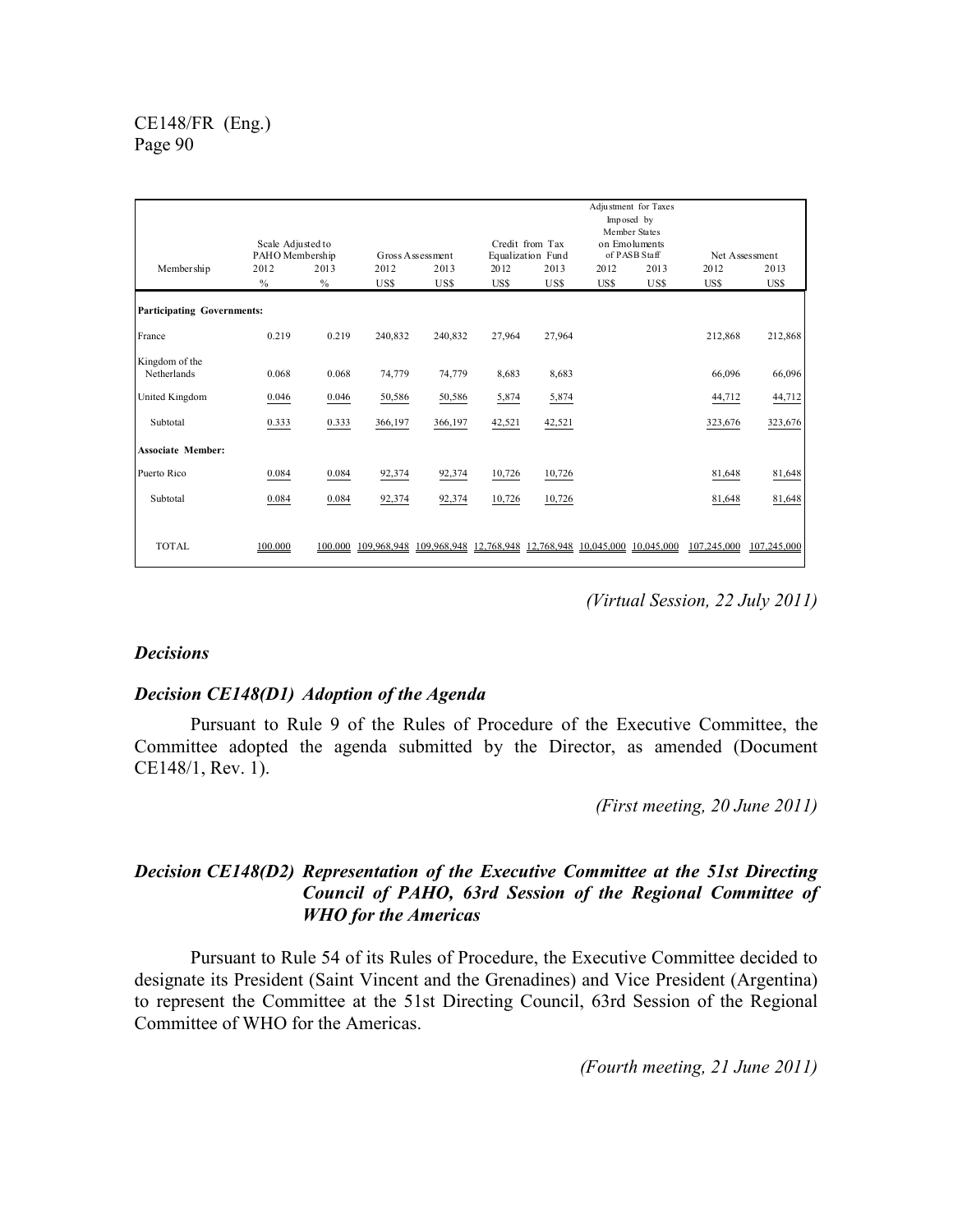IN WITNESS WHEREOF, the President of the Executive Committee, Delegate of Saint Vincent and the Grenadines, and the Secretary ex officio, Director of the Pan American Sanitary Bureau, sign the present Final Report in the English language.

DONE in Washington, D.C., on this twenty-second day of July in the year two thousand eleven. The Secretary shall deposit the original texts in the archives of the Pan American Sanitary Bureau.

> St. Clair Alphaeus Thomas Delegate of Saint Vincent and the Grenadines President of the 148th Session of the Executive Committee

Mirta Roses Periago Director of the Pan American Sanitary Bureau Secretary ex officio of the 148th Session of the Executive Committee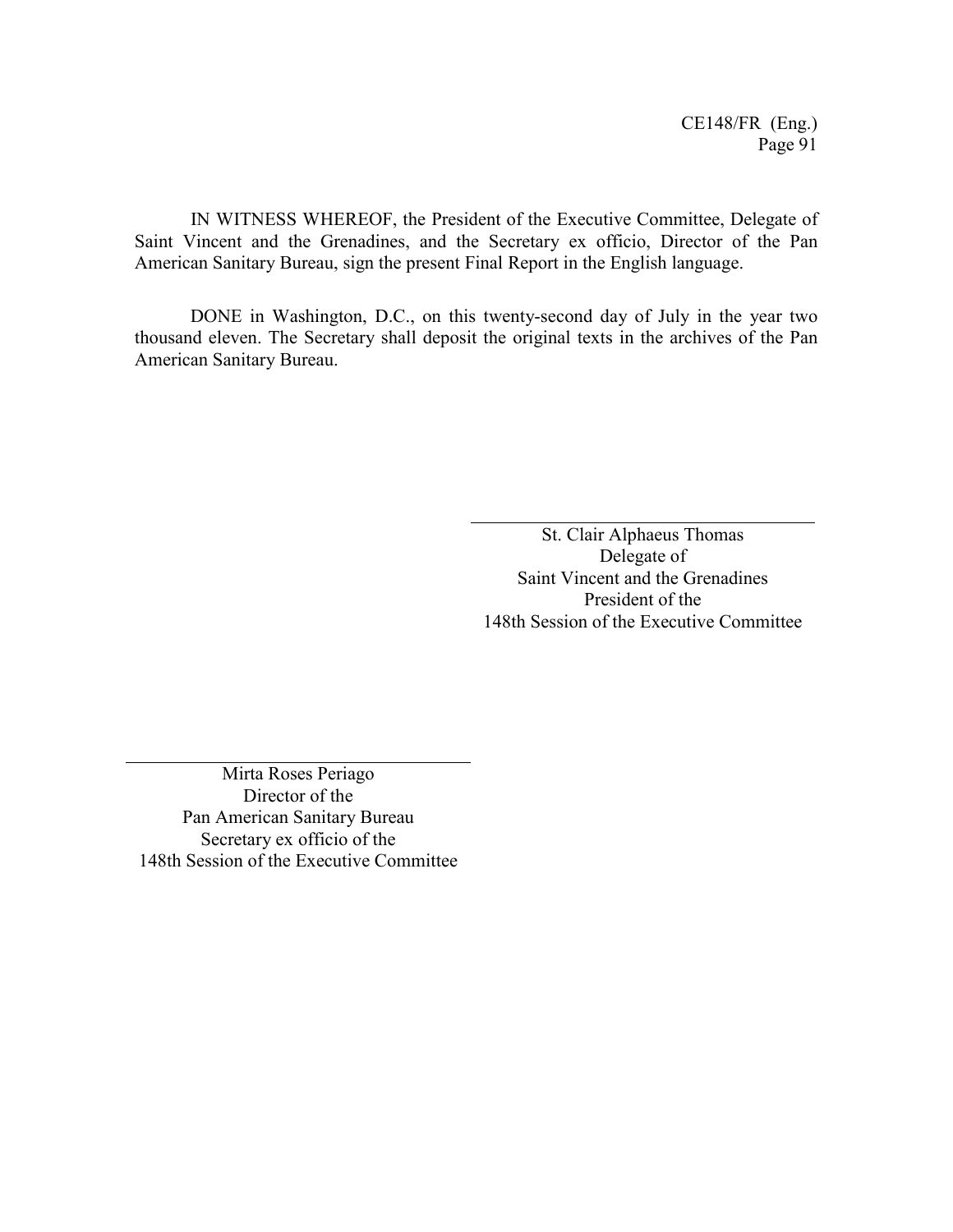CE148/FR (Eng.) Annex A

## **AGENDA**

## **1. OPENING OF THE SESSION**

## **2. PROCEDURAL MATTERS**

2.1 Adoption of the Agenda and Program of Meetings

 *(Rule 9, Rules of Procedure of the Executive Committee)* 

2.2 Representation of the Executive Committee at the 51st Directing Council of PAHO, 63rd Session of the Regional Committee of WHO for the Americas

(*Rule 54, Rules of Procedure of the Executive Committee*)

2.3 Provisional Agenda of the 51st Directing Council of PAHO, 63rd Session of the Regional Committee of WHO for the Americas

(*Article 12.C, PAHO Constitution*) (*Rule 7, Rules of Procedure of the Directing Council*)

## **3. COMMITTEE MATTERS**

- 3.1 Report on the Fifth Session of the Subcommittee on Program, Budget, and Administration
- 3.2 PAHO Award for Administration, 2011
- 3.3 Nongovernmental Organizations in Official Relations with PAHO
- 3.4 Annual Report of the Ethics Office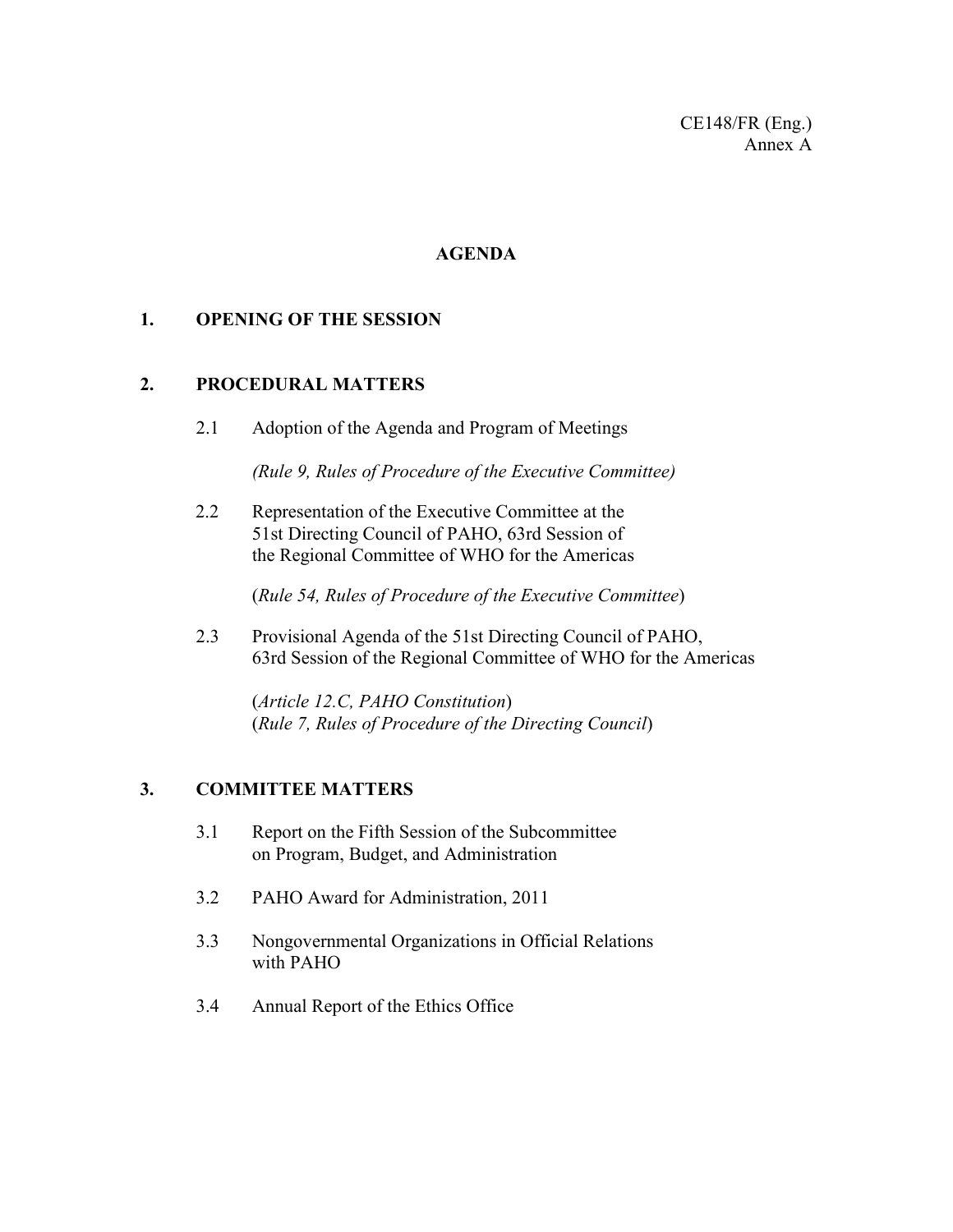## **4. PROGRAM POLICY MATTERS**

- 4.1 Draft PAHO Program and Budget 2012-2013
- 4.2 Strategy and Plan of Action on Urban Health
- 4.3 Strategy and Plan of Action on Climate Change
- 4.4 Plan of Action on Road Safety
- 4.5 Plan of Action to Reduce the Harmful Use of Alcohol
- 4.6 Plan of Action on Psychoactive Substance Use and Public Health
- 4.7 Strategy and Plan of Action on Epilepsy
- 4.8 [Deleted]
- 4.9 Strategy and Plan of Action for Malaria
- 4.10 Plan of Action to Accelerate the Reduction of Maternal Mortality and Severe Maternal Morbidity
- 4.11 Strategy and Plan of Action on *eHealth*

## **5. ADMINISTRATIVE AND FINANCIAL MATTERS**

- 5.1 Report on the Collection of Quota Contributions
- 5.2 Report of the Office of Internal Oversight and Evaluation Services
- 5.3 Financial Report of the Director and Report of the External Auditor for 2010
- 5.4 Report of the Audit Committee
- 5.5 Status of Projects Funded from the PAHO Holding Account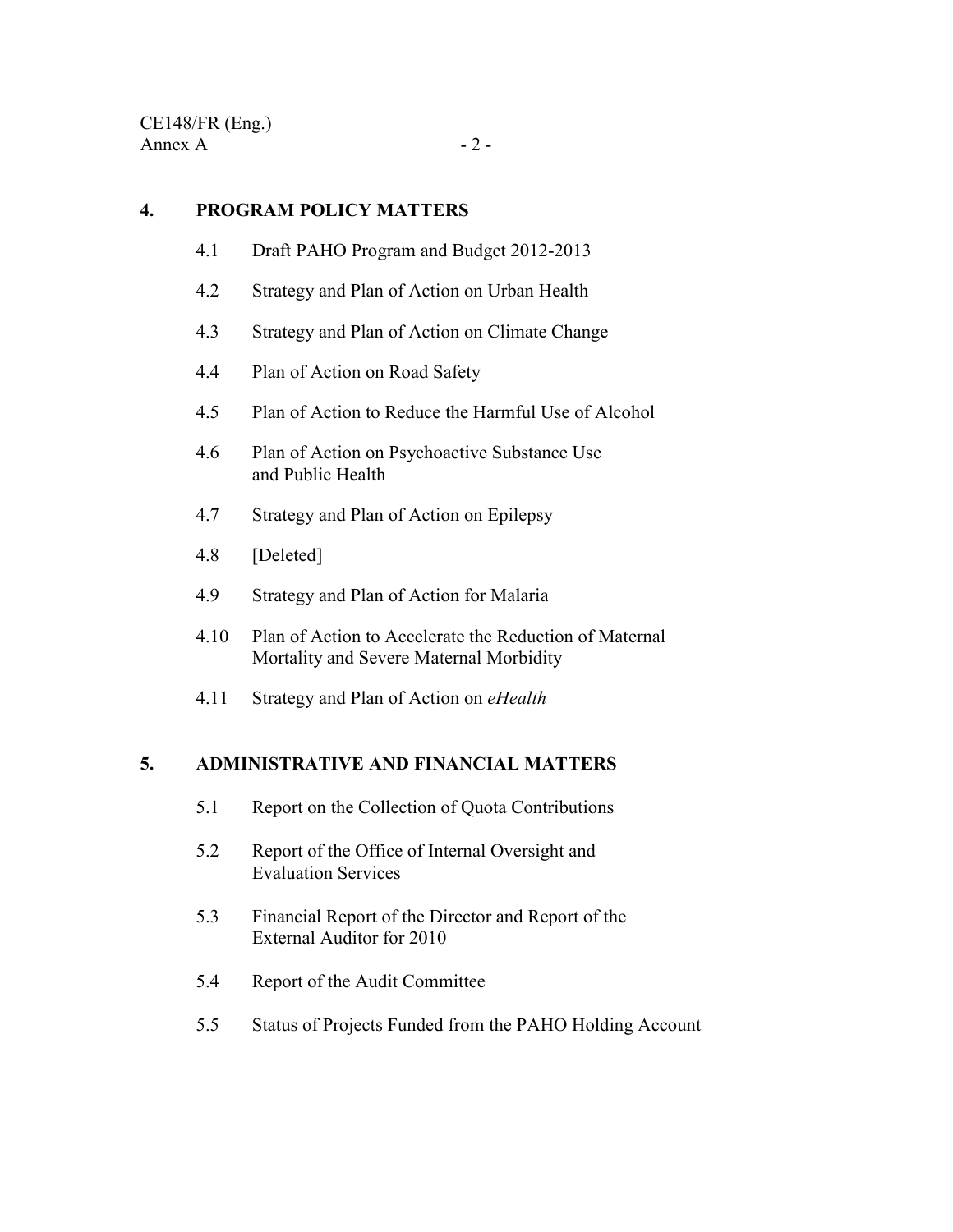## **6. PERSONNEL MATTERS**

- 6.1 Amendments to the PASB Staff Rules and Regulations
- 6.2 Statement by the Representative of the PAHO/WHO Staff Association

## **7. MATTERS FOR INFORMATION**

- 7.1 WHO Medium-term Strategic Plan 2008-2013 and Proposed Programme Budget 2012-2013
- 7.2 Update on the Modernization of the PASB Management Information System (PMIS)
- 7.3 Report on the Preparations for the Panel on Safe Motherhood, and Universal Access to Sexual and Reproductive Health
- 7.4 Report on the Preparations for the Roundtable on Antimicrobial Resistance
- 7.5 Progress Reports on Technical Matters:
	- A. Immunization: Challenges and Outlook
	- B. Implementation of the Global Strategy and Plan of Action on Public Health, Innovation, and Intellectual Property
	- C. Advances in the Implementation of the WHO Framework Convention on Tobacco Control
	- D. Implementation of the International Health Regulations (2005)
	- E. Progress toward Achievement of the Health-related MDGs in the Region of the Americas
	- F. Review of the Pan American Centers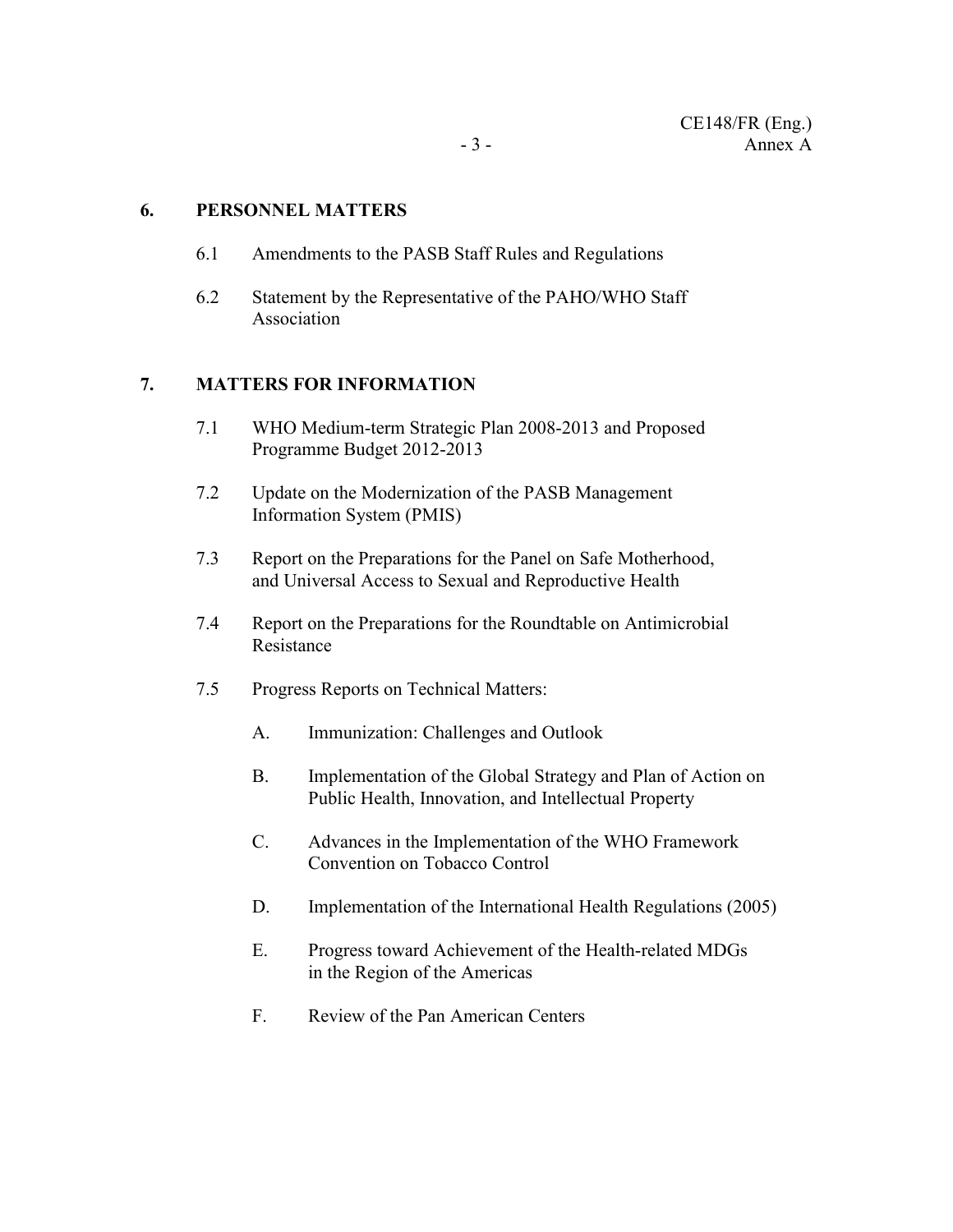## **7. MATTERS FOR INFORMATION** (*cont.*)

- 7.6 Progress Reports on Administrative and Financial Matters:
	- A. Status of Implementation of the International Public Sector Accounting Standards (IPSAS)
	- B. Update on the Appointment of the External Auditor of PAHO for 2012–2013 and 2014–2015
	- C. Master Capital Investment Plan
- 7.7 Resolutions and other Actions of Intergovernmental Organizations of Interest to PAHO: Sixty-fourth World Health Assembly

## **8. OTHER MATTERS**

## **9. CLOSURE OF THE SESSION**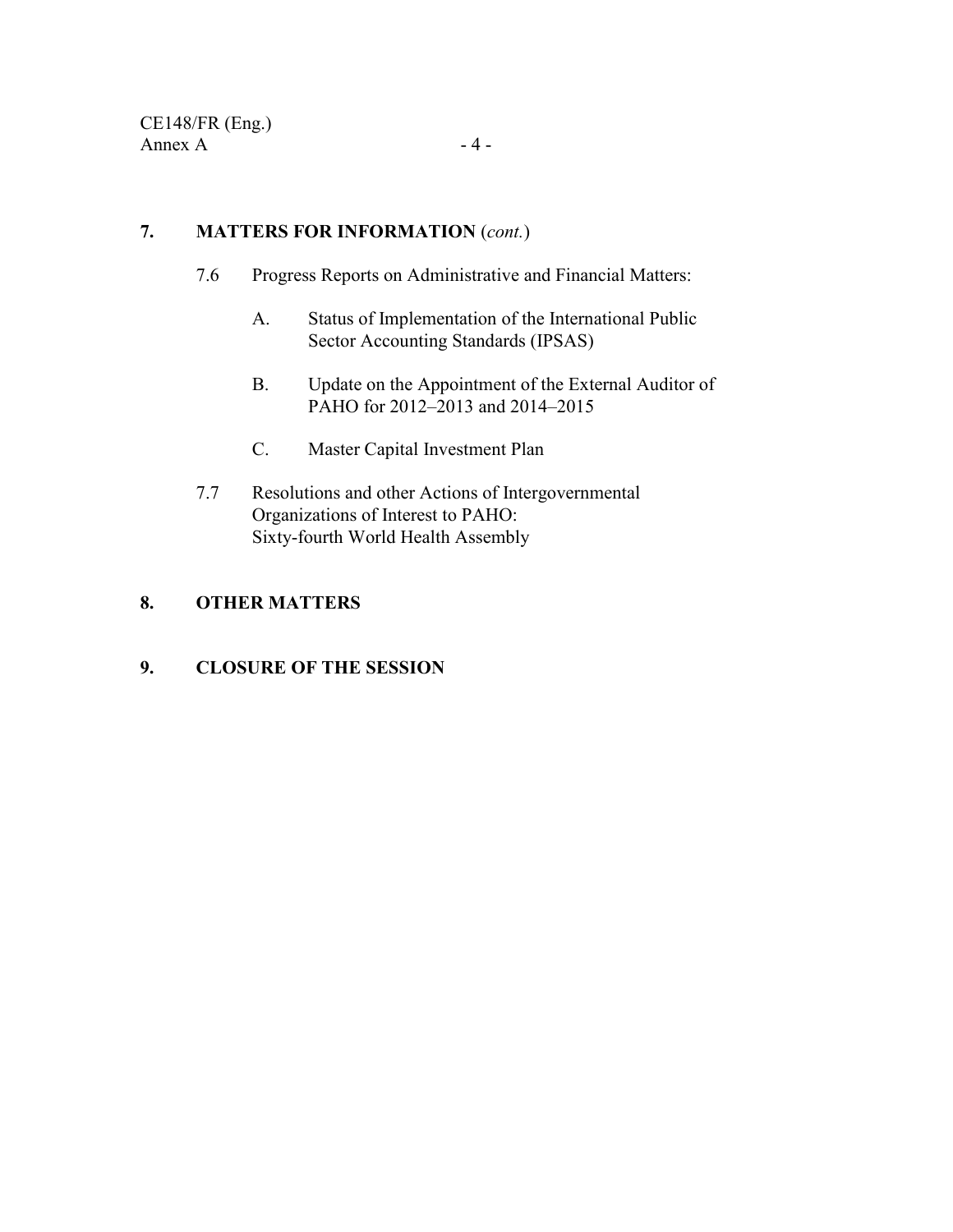## CE148/FR (Eng.) Annex B

## **LIST OF DOCUMENTS**

## **Official Documents**

| Off. Doc. 338, Rev. 1         | Proposed PAHO Program and Budget 20012-2013                                     |
|-------------------------------|---------------------------------------------------------------------------------|
| Off. Doc. 338, Add. I, Rev. 1 | Addendum to Proposed PAHO Program and Budget<br>2012-2013                       |
| <i>Off. Doc. 340</i>          | Financial Report of the Director and Report of the<br>External Auditor for 2010 |

# **Working Documents**

| CE148/1, Rev. 1, and<br>CE148/WP/1, Rev. 1 | Agenda and Program of Meetings                                                                                                                        |
|--------------------------------------------|-------------------------------------------------------------------------------------------------------------------------------------------------------|
| CE148/2                                    | Representation of the Executive Committee at the 51st<br>Directing Council of PAHO, 63rd Session of the<br>Regional Committee of WHO for the Americas |
| CE148/3, Rev. 1                            | Provisional Agenda of the 51st Directing Council of<br>PAHO, 63rd Session of the Regional Committee of<br>WHO for the Americas                        |
| CE148/4                                    | Report on the Fifth Session of the Subcommittee on<br>Program, Budget, and Administration                                                             |
| $CE148/5$ , and Add. I                     | PAHO Award for Administration, 2011                                                                                                                   |
| CE148/6                                    | Nongovernmental Organizations in Official Relations<br>with PAHO                                                                                      |
| CE148/7                                    | Annual Report of the Ethics Office                                                                                                                    |
| CE148/8                                    | Strategy and Plan of Action on Urban Health                                                                                                           |
| CE148/9                                    | Strategy and Plan of Action on Climate Change                                                                                                         |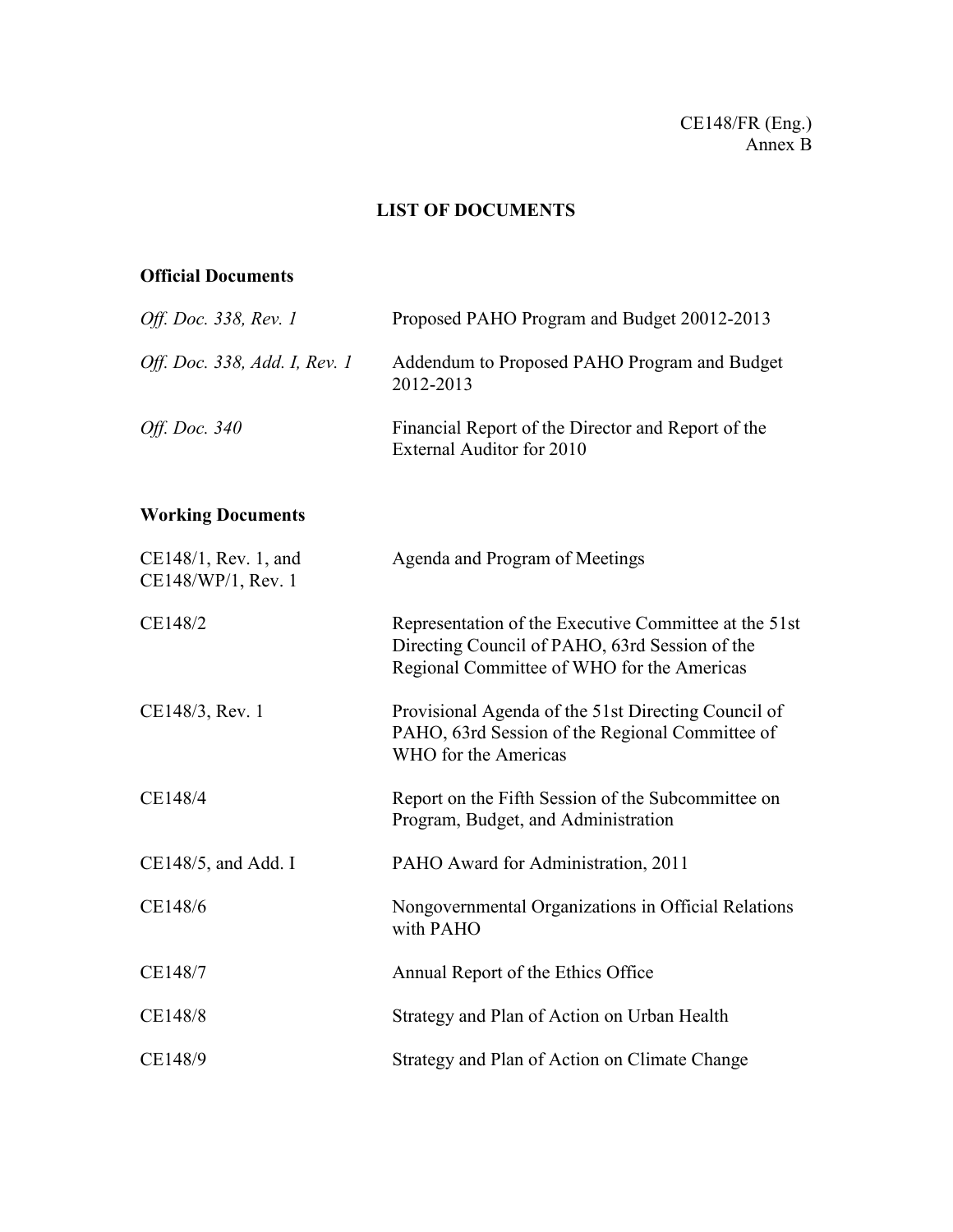CE148/FR (Eng.) Annex B  $-2$  -

# **Working Documents** (*cont.*)

| CE148/10             | Plan of Action on Road Safety                                                                     |
|----------------------|---------------------------------------------------------------------------------------------------|
| CE148/11             | Plan of Action to Reduce the Harmful Use of Alcohol                                               |
| CE148/12, Rev. 1     | Plan of Action on Psychoactive Substance Use and<br><b>Public Health</b>                          |
| CE148/13             | Strategy and Plan of Action on Epilepsy                                                           |
| CE148/14             | [Deleted]                                                                                         |
| CE148/15             | Strategy and Plan of Action for Malaria                                                           |
| CE148/16, Rev. 1     | Plan of Action to Accelerate the Reduction of Maternal<br>Mortality and Severe Maternal Morbidity |
| CE148/17             | Strategy and Plan of Action on eHealth                                                            |
| CE148/18, and Add. I | Report on the Collection of Quota Contributions                                                   |
| CE148/19             | Report of the Office of Internal Oversight and<br><b>Evaluation Services</b>                      |
| CE148/20             | Report of the Audit Committee                                                                     |
| CE148/21             | Status of Projects Funded from the PAHO Holding<br>Account                                        |
| CE148/22, Rev. 1     | Amendments to the PASB Staff Rules and Regulations                                                |
| CE148/23             | Statement by the Representative of the PAHO/WHO<br><b>Staff Association</b>                       |
|                      |                                                                                                   |

## **Information Documents**

| $CE148/INF/1$ , and Add. I | WHO Medium-term Strategic Plan 2008-2013 and |
|----------------------------|----------------------------------------------|
|                            | Proposed Programme Budget 2012-2013          |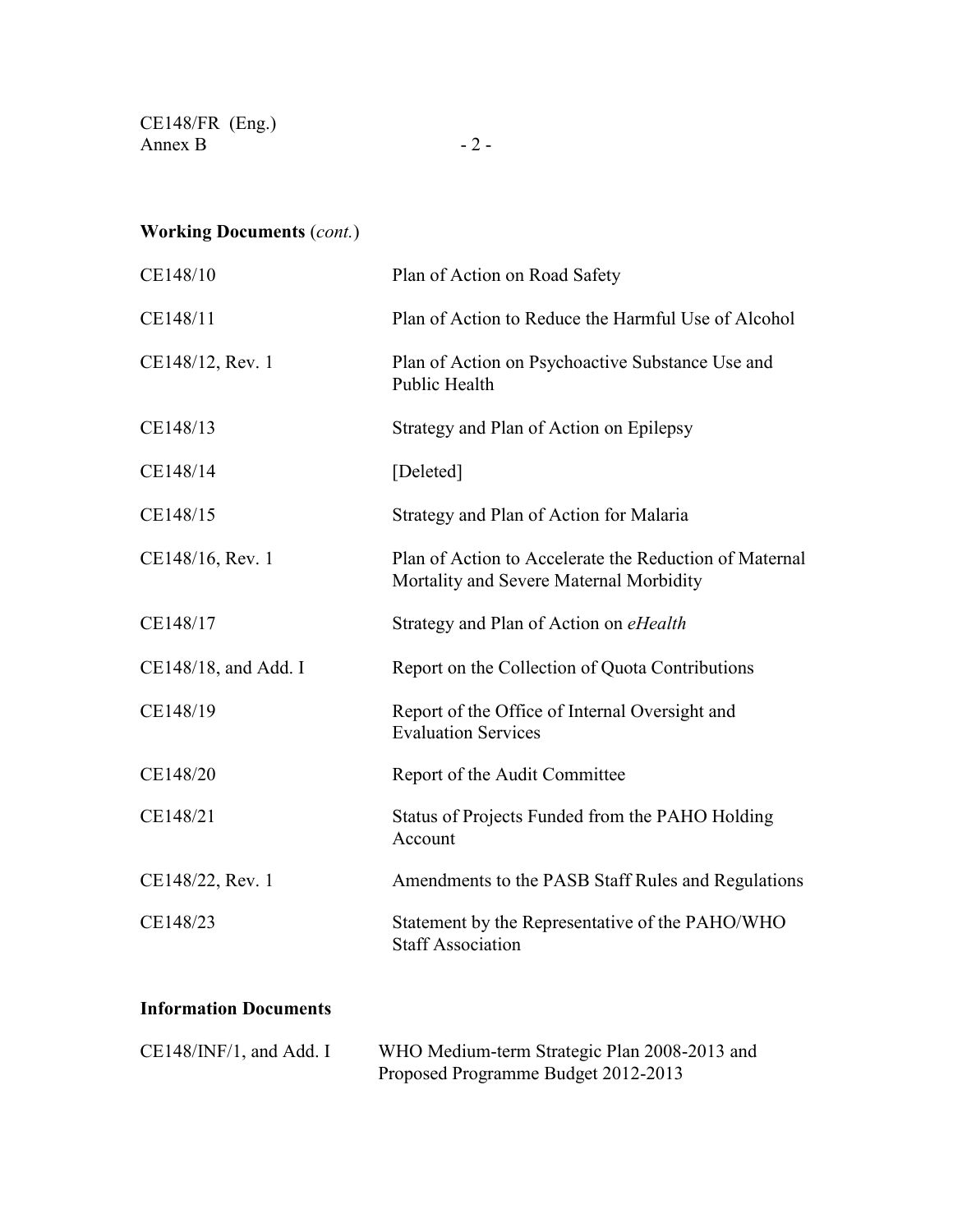# **Information Documents** (*cont.*)

| CE148/INF/2                                                  | Update on the Modernization of the PASB<br>Management Information System (PMIS)                                                     |  |  |  |
|--------------------------------------------------------------|-------------------------------------------------------------------------------------------------------------------------------------|--|--|--|
| CE148/INF/3                                                  | Report on the Preparations for the Panel on Safe<br>Motherhood, and Universal Access to Sexual and<br>Reproductive Health           |  |  |  |
| CE148/INF/4                                                  | Report on the Preparations for the Roundtable on<br><b>Antimicrobial Resistance</b>                                                 |  |  |  |
| <b>CE148/INF/5</b><br>Progress Reports on Technical Matters: |                                                                                                                                     |  |  |  |
|                                                              | Immunization: Challenges and Outlook<br>A.                                                                                          |  |  |  |
|                                                              | Implementation of the Global Strategy and Plan of<br>B.<br>Action on Public Health, Innovation, and<br><b>Intellectual Property</b> |  |  |  |
|                                                              | C.<br>Advances in the Implementation of the WHO<br>Framework Convention on Tobacco Control                                          |  |  |  |
|                                                              | Implementation of the International Health<br>D.<br>Regulations (2005)                                                              |  |  |  |
|                                                              | Ε.<br>Progress toward Achievement of the Health-<br>related Millennium Development Goals in the<br>Region of the Americas           |  |  |  |
|                                                              | Review of the Pan American Centers<br>F.                                                                                            |  |  |  |
| <b>CE148/INF/6</b>                                           | Progress Reports on Administrative and Financial<br>Matters:                                                                        |  |  |  |
|                                                              | Status of Implementation of the International<br>A.<br><b>Public Sector Accounting Standards (IPSAS)</b>                            |  |  |  |
|                                                              | Update on the Appointment of the External<br><b>B.</b><br>Auditor of PAHO for 2012-2013 and 2014-2015                               |  |  |  |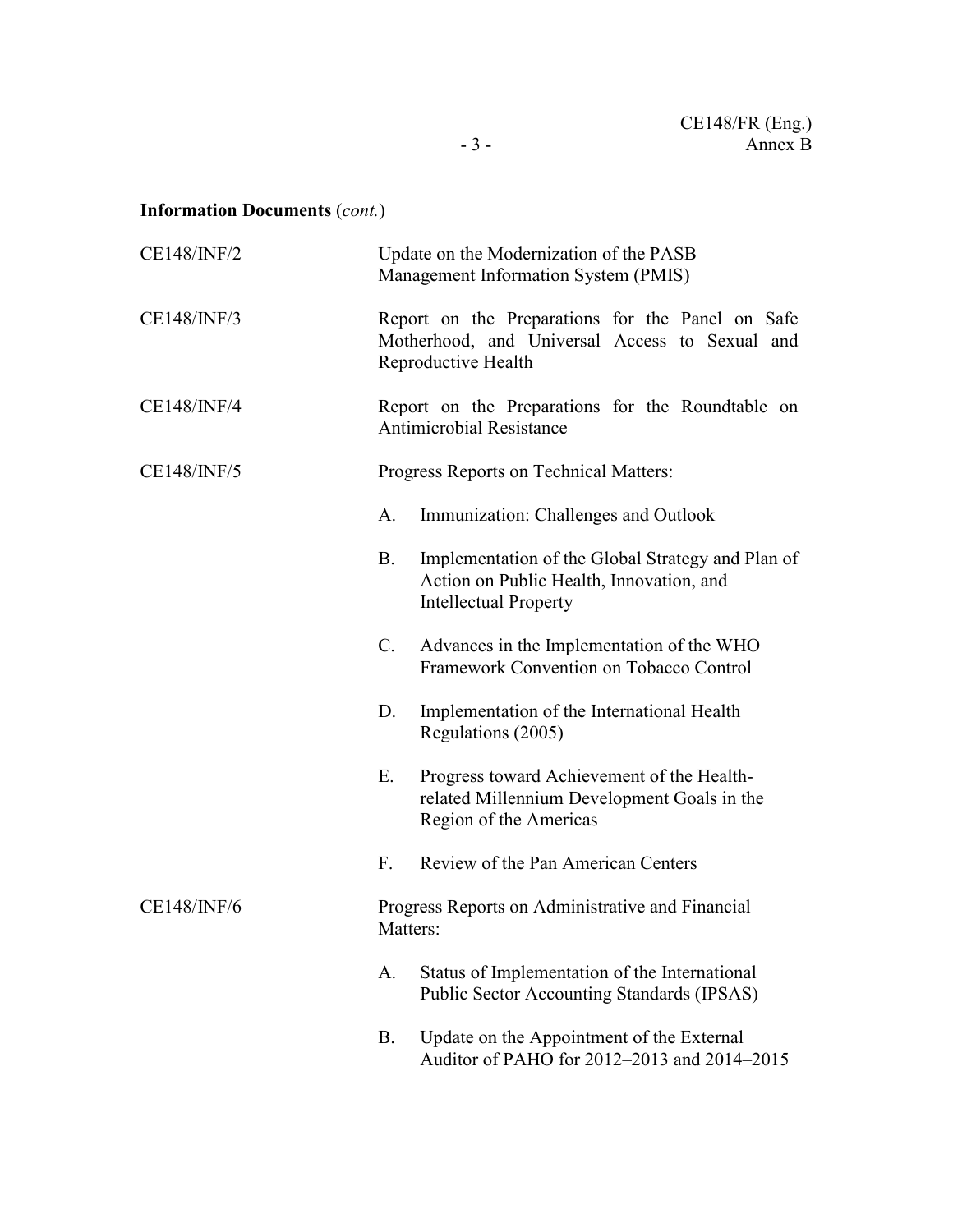CE148/FR (Eng.) Annex B  $-4-$ 

## **Information Documents** (*cont.*)

C. Master Capital Investment Plan

CE148/INF/7 Resolutions and other Actions of Intergovernmental Organizations of Interest to PAHO: Sixty-fourth World Health Assembly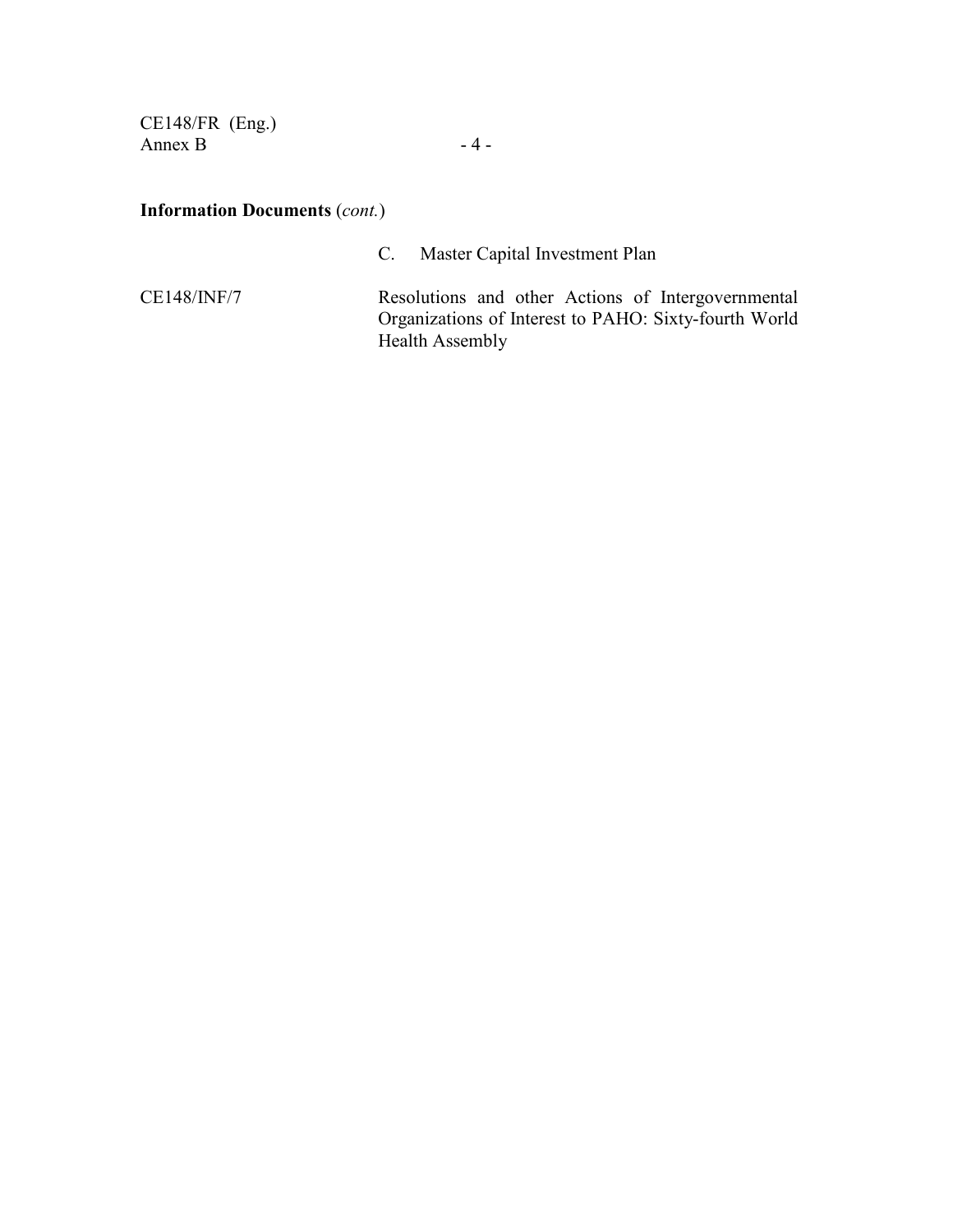## **LIST OF PARTICIPANTS/LISTA DE PARTICIPANTES\***

#### **MEMBERS OF THE COMMITTEE/MIEMBROS DEL COMITÉ**

#### **ARGENTINA**

Dr. Daniel Yedlin Jefe de Gabinete Ministerio de Salud de la Nación Buenos Aires

 Lic. Sebastián Tobar Director Nacional de Relaciones Internacionales Ministerio de Salud de la Nación Buenos Aires

 Dra. Susana Gallo Asesora Secretaría de Determinantes y Relaciones **Sanitarias**  Ministerio de Salud de la Nación Buenos Aires

 Sr. Luciano Escobar Secretario, Representante Alterno de Argentina ante la Organización de los Estados Americanos Washington, D.C.

#### **COLOMBIA**

 $\overline{a}$ 

Dra. Carmen Angulo Asesora Despacho Viceministra Ministerio de la Protección Social Santa Fe de Bogotá

Sra. Sandra Mikan Segunda Secretaria, Representante Alterna de Colombia ante la Organización de los Estados Americanos Washington, D.C.

#### **GRENADA/GRANADA**

Ms. Patricia D.M. Clarke Counselor, Alternate Representative of Grenada to the Organization of American States Washington, D.C.

#### **GUATEMALA**

 Sr. José Miguel Valladares Consejero Misión Permanente de Guatemala ante la Organización de los Estados Americanos Washington, D.C.

#### **PERU/PERÚ**

Dr. Oscar Ugarte Ubilluz Ministro de Salud Ministerio de Salud Lima

Excelentísimo Sr. Hugo De Zela Martínez Embajador, Representante Permanente del Perú ante la Organización de los Estados Americanos Washington, D.C.

Ministro Raúl Salazar Cosio Representante Alterno del Perú ante la Organización de los Estados Americanos Washington, D.C.

Sr. Giancarlo Gálvez Segundo Secretario, Representante Alterno del Perú ante la Organización de los Estados Americanos Washington, D.C.

<sup>\*</sup> Annex C includes Appendix I, List of Participants in the Virtual Session of 22 July 2011.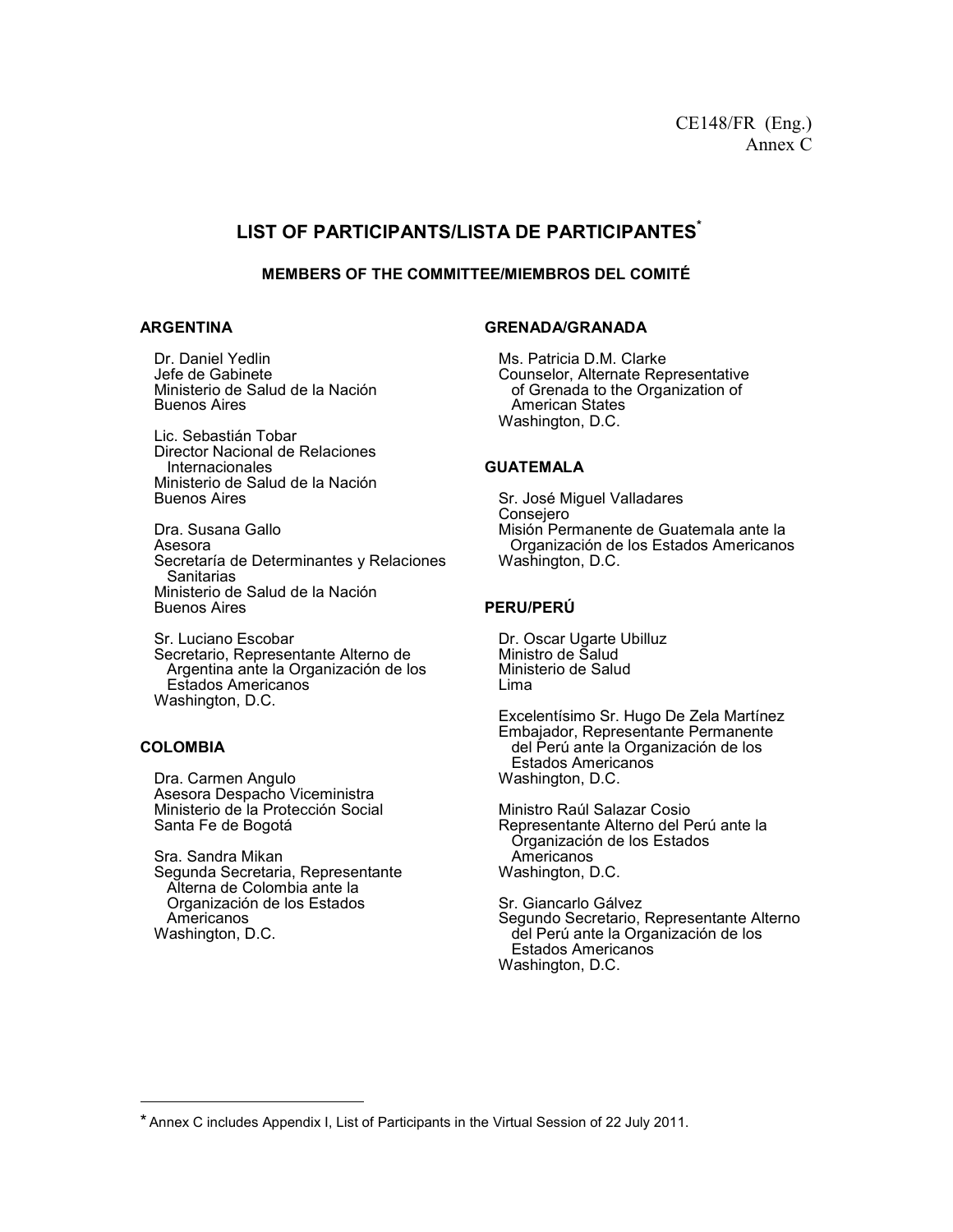#### **MEMBERS OF THE COMMITTEE/MIEMBROS DEL COMITÉ** *(cont.)*

#### **ST. VINCENT AND THE GRENADINES/ SAN VICENTE Y LAS GRANADINAS**

Dr. St. Clair Alphaeus Thomas Chief Medical Officer Ministry of Health, Wellness and the **Environment** Kingstown

#### **UNITED STATES OF AMERICA/ESTADOS UNIDOS DE AMÉRICA**

 Dr. Nils Daulaire **Director**  Office of Global Health Affairs Department of Health and Human **Services** Washington, D.C.

 Ms. Ann Blackwood Director of Health Programs Office of Technical and Specialized Agencies Bureau of International Organization Affairs Department of State Washington, D.C.

 Mr. Edward Faris Program Analyst/Senior Advisor Office of Management Policy and Resources Bureau of International Organization Affairs Department of State Washington, D.C.

Mr. David Hohman Deputy Director Office of Global Affairs Department of Health and Human Services Washington, D.C.

Mr. Peter Mamacos Multilateral Branch Chief Office of Global Affairs Department of Health and Human Services Washington, D.C.

#### **UNITED STATES OF AMERICA/ESTADOS UNIDOS DE AMÉRICA** *(cont.)*

 Ms. Peg Marshall Senior Advisor for Maternal and Child Health US Agency for International Development Washington, D.C.

Dr. Lawrence Slutsker Associate Director for Science Center for Global Health Centers for Disease Control and Prevention Department of Health and Human **Services** Atlanta, GA

Ms. Susan Thollaug Team Leader Health, Population and Nutrition Team Bureau for Latin America and the Caribbean US Agency for International Development Washington, D.C.

 Ms. Leah Hsu International Health Analyst Office of Global Health Affairs Department of Health and Human **Services** Washington, D.C.

 Ms. Natalia Machuca Advisor for Infectious Diseases Bureau for Latin America and the Caribbean US Agency for International Development Washington, D.C.

 Ms. Stephanie McFadden Program Analyst Office of Management Policy and Resources Bureau of International Affairs Department of State Washington, D.C.

 Dr. Craig Shapiro Interim Director for the Americas Office of Global Health Affairs Department of Health and Human **Services** Washington, D.C.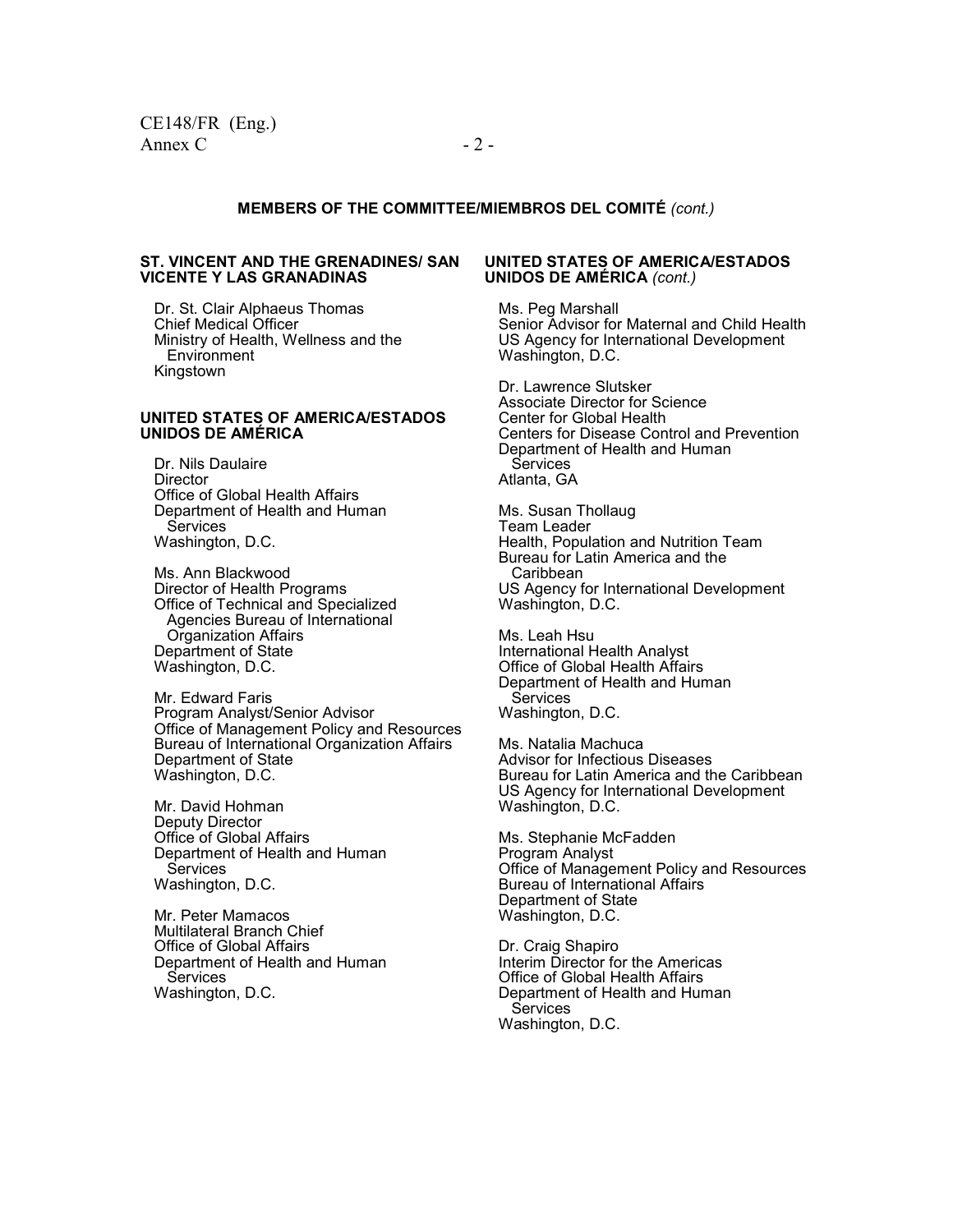#### **MEMBERS OF THE COMMITTEE/MIEMBROS DEL COMITÉ** *(cont.)*

#### **VENEZUELA (BOLIVARIAN REPUBLIC OF) VENEZUELA (REPÚBLICA BOLIVARIANA DE)**

Dra. Isabel Iturria Viceministra de Recursos para la Salud Ministerio del Poder Popular para la Salud Caracas

Dra. María Fernanda Correa Presidenta Instituto Nacional de Higiene "Rafael Rangel" Ministerio del Poder Popular para la Salud Caracas

Dr. Eudoro Godoy Director General del Despacho Ministerio del Poder Popular para la Salud Caracas

Dra. Carmen Velásquez de Visbal Ministra Consejera Misión Permanente de la República Bolivariana de Venezuela ante la Organización de los Estados Americanos Washington, D.C.

#### **VENEZUELA (BOLIVARIAN REPUBLIC OF) VENEZUELA (REPÚBLICA BOLIVARIANA DE** *(cont.)*

Srta. Liz Torres Segunda Secretaria Misión Permanente de la República Bolivariana de Venezuela ante la Organización de los Estados Americanos Washington, D.C.

Srta. Valentina Martínez Maradei Abogada

Misión Permanente de la República Bolivariana de Venezuela ante la Organización de los Estados Americanos Washington, D.C.

#### **NON-MEMBERS OF THE COMMITTEE OTROS MIEMBROS QUE NO FORMAN PARTE DEL COMITÉ**

#### **BOLIVIA (PLURINATIONAL STATE OF)/ BOLIVIA (ESTADO PLURINACIONAL DE)**

Su Excelencia Diego Pary

Embajador, Representante Permanente de Bolivia ante la Organización de los Estados Americanos Washington, D.C.

Ms. Fiorella Caldera Gutierrez Primer Secretaria Misión Permanente de Bolivia ante la Organización de los Estados Americanos Washington, D.C.

#### **BRAZIL/BRASIL**

Sr. Marcelo Almeida Quintão Assistente, Oficina de Assuntos Internacionais Ministério da Saúde Brasília

 Sra. Gabriela Resendes Primeira Secretária Missão Permanente do Brasil junto à Organização dos Estados Americanos Washington, D.C.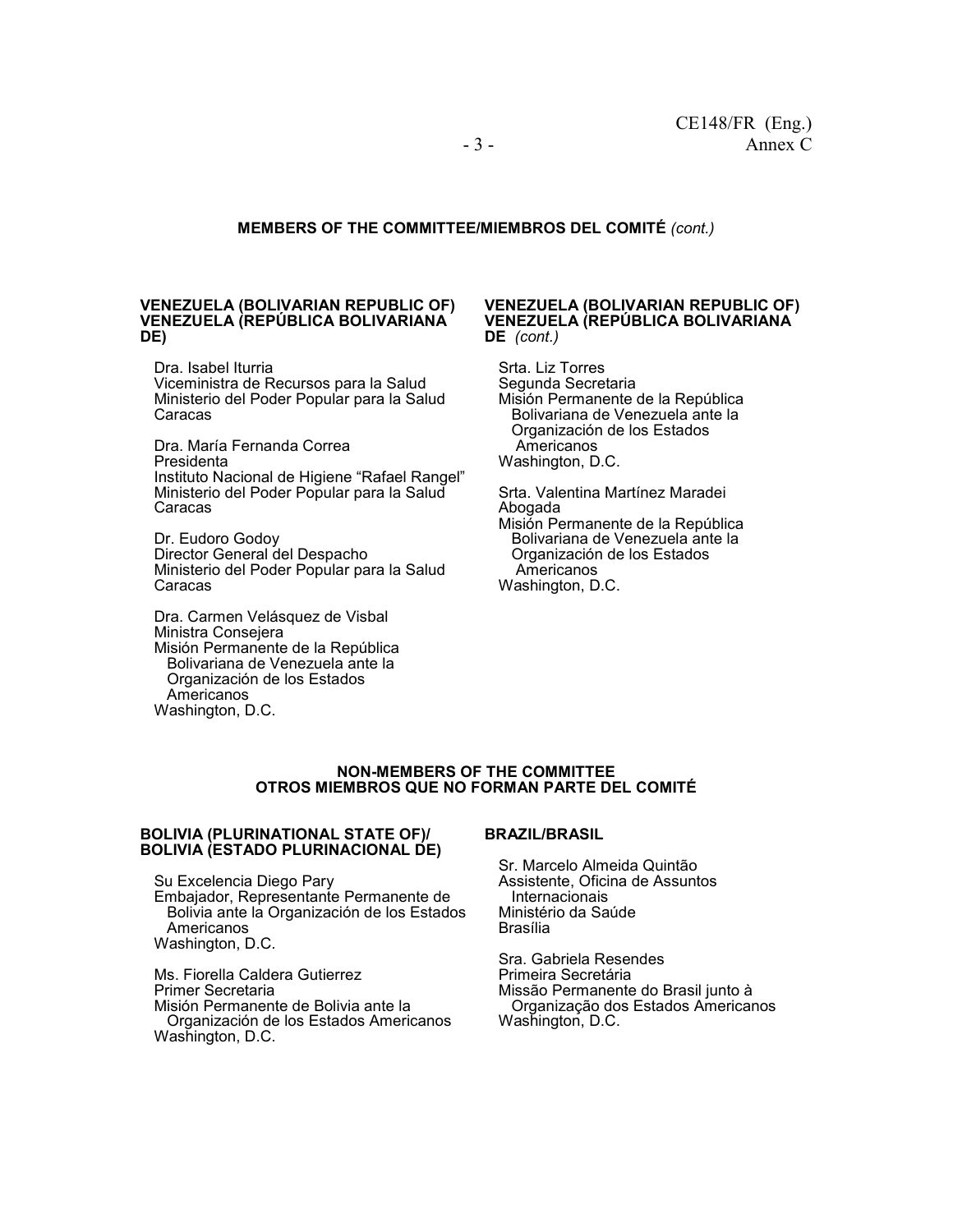#### **NON-MEMBERS OF THE COMMITTEE** *(cont.)*  **OTROS MIEMBROS QUE NO FORMAN PARTE DEL COMITÉ** *(cont.)*

#### **CANADA/CANADÁ**

Ms. Gloria Wiseman **Director** Multilateral Division Health Canada International Affairs Directorate **Ottawa** 

Ms. Sarah Lawley **Director** International Division Public Health Agency of Canada **Ottawa** 

Ms. Kate Dickson Senior Policy Advisor PAHO/Americas International Affairs Directorate Health Canada **Ottawa** 

Ms. Adrijana Corluka Policy Analyst, PAHO/WHO International Affairs Directorate Health Canada **Ottawa** 

Mr. Jamie Baker Manager, Bilateral and Regional Affairs International Public Health Division Public Health Agency of Canada **Ottawa** 

Ms. Annick Amyot Strategic Partnerships Senior Development Officer Inter-American Program Canadian International Development Agency Gatineau, Quebec

Mr. Darren Rogers Counselor, Alternate Representative of Canada to the Organization of American Sates Washington, D.C.

### **CUBA**

Sr. Tito Ismael Gelabert Gómez Segundo Secretario Sección de Intereses Washington, D.C.

#### **MEXICO/MÉXICO**

 Lic. Ana María Sánchez Directora de Cooperación Bilateral y Regional Dirección General de Relaciones **Internacionales**  Secretaría de Salud México, D.F.

 Lic. Karen Aspuru Juárez **Subdirectora**  Subdirección de Gestión Interamericana Secretaría de Salud México, D.F.

 Lic. Marevna García Arreola Jefa del Departamento de Cooperación Internacional Secretaría de Salud México, D.F.

 Ministro Luis Alberto del Castillo B. Representante Alterno de México ante la Organización de los Estados Americanos Washington, D.C.

 Sr. Miguel Alonso Olamendi Representante Alterno de México ante la Organización de los Estados Americanos Washington, D.C.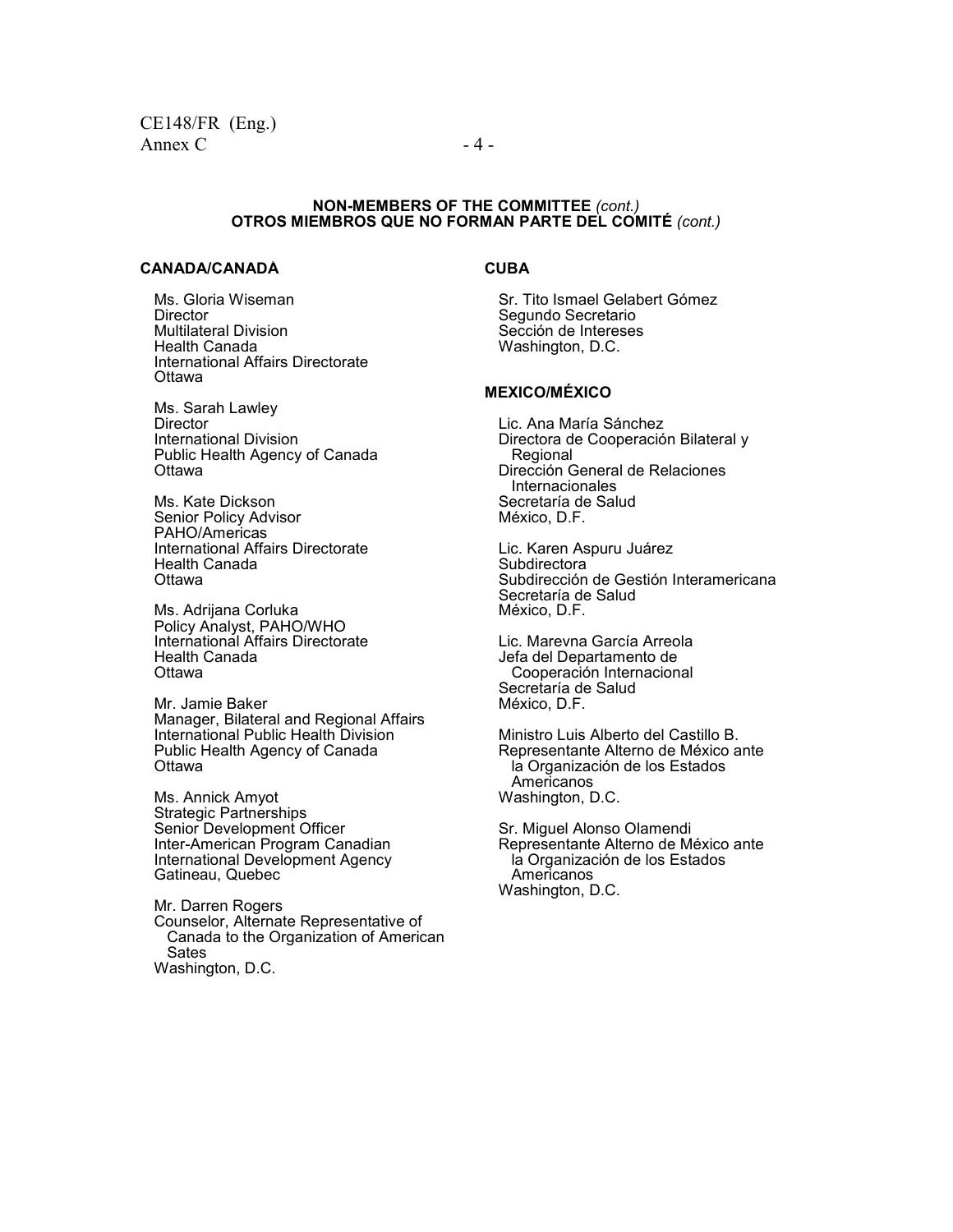#### **PARTICIPATING STATES/ESTADOS PARTICIPANTES**

#### **NETHERLANDS/PAÍSES BAJOS**

Dr. Peter A. Bootsma Health Counselor The Royal Netherlands Embassy Washington, D.C.

### **NETHERLANDS/PAÍSES BAJOS**

Ms. Jocelyne Croes Minister Plenipotentiary of Aruba The Royal Netherlands Embassy Washington, D.C.

#### **OBSERVER STATES ESTADOS OBSERVADORES**

#### **SPAIN/ESPAÑA**

Sr. Javier Sancho Embajador, Observador Permanente de España ante la Organización de los Estados Americanos Washington, D.C.

Sr. José María de la Torre Observador Permanente Adjunto de España ante la Organización de los Estados Americanos Washington, D.C.

Sr. D. Fernando Fernández-Monje Becario Observador Permanente de España ante la Organización de los Estados Americanos Washington, D.C.

Sra. Catalina Perazzo Becaria Observador Permanente de España ante la Organización de los Estados Americanos Washington, D.C.

#### **PORTUGAL**

Sr. Antonio Fidalgo Oficial Técnico, America Latina y Organización de los Estados Americanos Embajada de Portugal Washington, D.C.

Sra. Ana Rocha Consejera Embajada de Portugal Washington, D.C.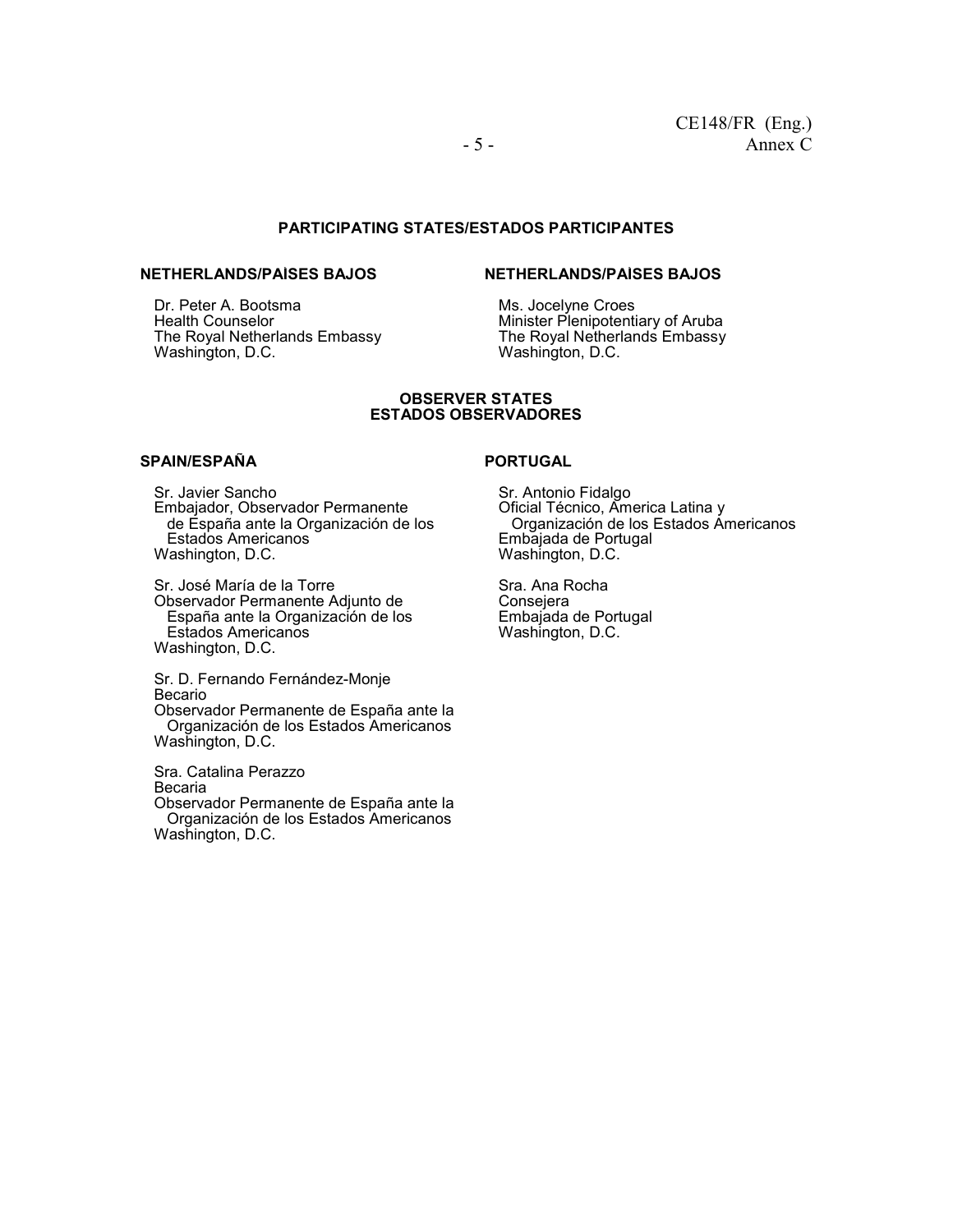#### **REPRESENTATIVES OF NONGOVERNMENTAL ORGANIZATIONS IN OFFICIAL RELATIONS WITH PAHO REPRESENTANTES DE ORGANIZACIONES NO GUBERNAMENTALES EN RELACIONES OFICIALES CON LA OPS**

**Inter-American Association of Sanitary and Environmental Engineering/ Asociación Interamericana de Ingeniería Sanitaria y Ambiental** 

**National Alliance for Hispanic Health/ Alianza Nacional para la Salud Hispana**

Ms. Marcela Gaitán

Dr. Rafael Dautant

#### **UNITED NATIONS AND SPECIALIZED AGENCIES NACIONES UNIDAS Y AGENCIAS ESPECIALIZADAS**

**Economic Commission for Latin America and the Caribbean/ Comisión Económica para América Latina y el Caribe** 

Sra. Helvia Velloso

#### **PAN AMERICAN SANITARY BUREAU OFICINA SANITARIA PANAMERICANA**

**Director and Secretary ex officio of the Committee/ Directora y Secretaria ex officio del Comité** 

 Dr. Mirta Roses Periago **Director Directora** 

**Advisers to the Director Asesores de la Directora** 

 Dr. Jon Kim Andrus Deputy Director Director Adjunto

 Dr. Socorro Gross-Galiano Assistant Director **Subdirectora** 

#### **Advisers to the Director** *(cont.)* **Asesores de la Directora** *(cont.)*

 Mr. Guillermo Birmingham Director of Administration Director de Administración

 Dr. Heidi Jiménez Legal Counsel, Office of Legal Counsel Asesora Jurídica, Oficina de la Asesora Jurídica

 Mrs. Piedad Huerta Advisor, Governing Bodies Office Asesora, Oficina de los Cuerpos Directivos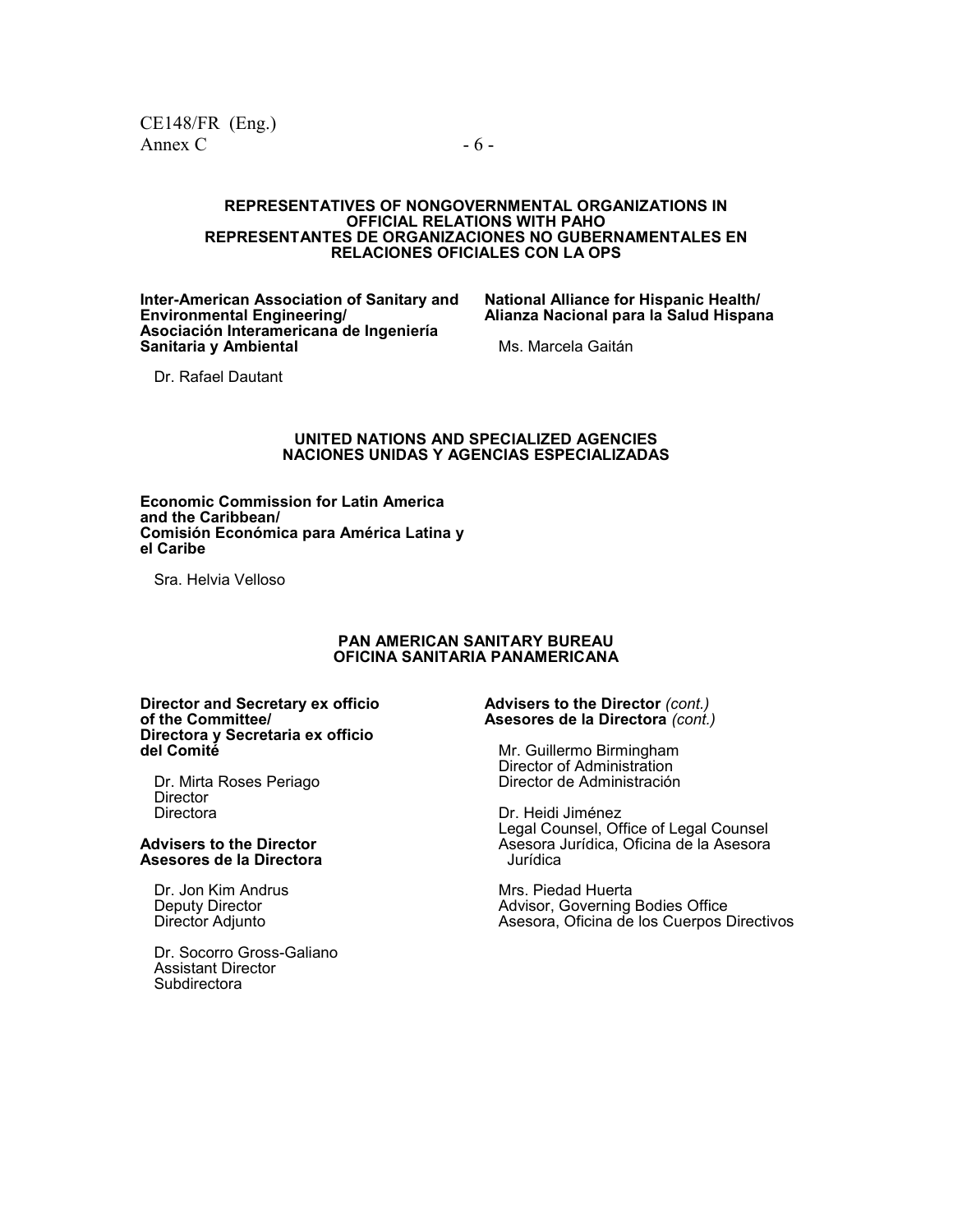## **LIST OF PARTICIPANTS/LISTA DE PARTICIPANTES**

**VIRTUAL MEETING/REUNIÓN VIRTUAL 22 JULY 2011/22 DE JULIO DEL 2011** 

#### **MEMBERS OF THE COMMITTEE/MIEMBROS DEL COMITÉ**

#### **ARGENTINA**

 Lic. Sebastián Tobar Director Nacional de Relaciones **Internacionales**  Ministerio de Salud de la Nación Buenos Aires

 Lic. Andrea Polach Asesora técnica profesional Dirección Nacional de Relaciones Internacionales Ministerio de Salud de la Nación Buenos Aires

#### **COLOMBIA**

Lic. Marcela Ordóñez Ministro Consejero Coordinadora de Asuntos Institucionales Ministerio de la Protección Social Santa Fé de Bogotá

Lic. Ladyz Andrea Rodríguez Vega Asesora Cuotas y Contribuciones a Organismos Internacionales Ministerio de la Protección Social Santa Fé de Bogotá

#### **GRENADA/GRANADA**

Hon. Ann Peters Minister of Health Ministry of Health St. George's

#### **GUATEMALA**

Lic. Albertico Orrego Gerente general Administrativo y Financiero Ministerio de Salud Pública y Asistencia Social Ciudad de Guatemala

**GUATEMALA** *(cont.)*

Dr. Edgar González Director, Unidad de Planificación Estratégica Ministerio de Salud Pública y Asistencia Social Ciudad de Guatemala

#### **HAITI/HAITÍ**

Dr Ariel Henry Chef de Cabinet Ministère de la Santé publique et de la Population Port-au-Prince

#### **PERU/PERÚ**

Dr. Oscar Ugarte Ubilluz Ministro de Salud Ministerio de Salud Lima

#### **ST. VINCENT AND THE GRENADINES/ SAN VICENTE Y LAS GRANADINAS**

Hon. Cecil McKie Minister of Health, Wellness and the **Environment** Ministry of Health, Wellness and the **Environment** Kingstown

Dr. St. Clair Alphaeus Thomas Chief Medical Officer Ministry of Health, Wellness and the **Environment** Kingstown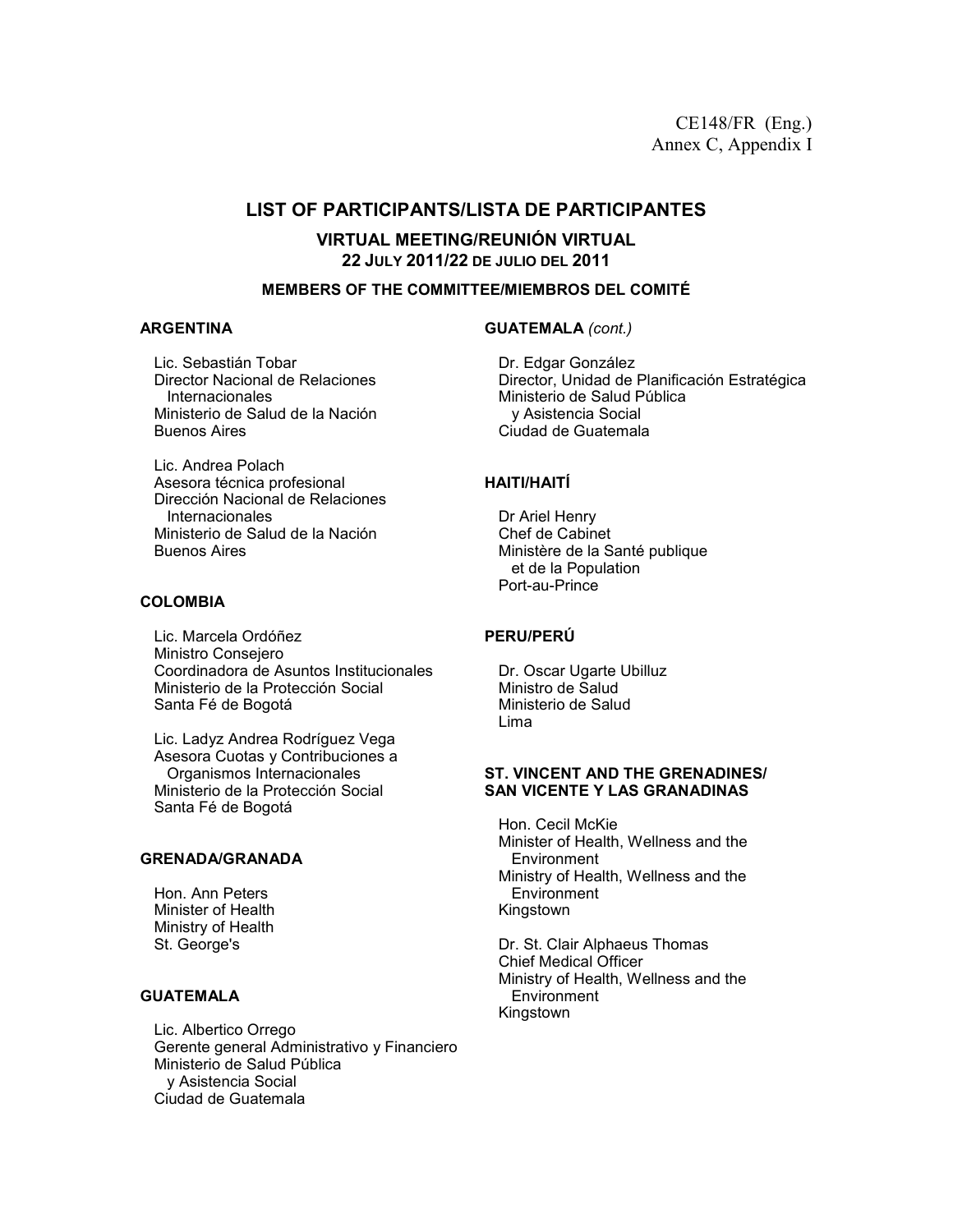#### **MEMBERS OF THE COMMITTEE/MIEMBROS DEL COMITÉ** *(cont.)*

#### **UNITED STATES OF AMERICA/ESTADOS UNIDOS DE AMÉRICA**

 Ms. Ann Blackwood Director of Health Programs Office of Technical and Specialized Agencies Bureau of International Organization Affairs Department of State Washington, D.C.

 Mr. Edward Faris Program Analyst/Senior Advisor Office of Management Policy and Resources Bureau of International Organization Affairs Department of State Washington, D.C.

Mr. Peter Mamacos Multilateral Branch Chief Office of Global Affairs Department of Health and Human **Services** Washington, D.C.

#### **VENEZUELA (BOLIVARIAN REPUBLIC OF)/VENEZUELA (REPÚBLICA BOLIVARIANA DE)**

Dra. Isabel Iturria Viceministra de Recursos para la Salud Ministerio del Poder Popular para la Salud Caracas

Sra. Dra. Miriam Morales Viceministra de Salud Pública Colectiva Ministerio del Poder Popular para la Salud Caracas

Dra. María Fernanda Correa Presidenta Instituto Nacional de Higiene "Rafael Rangel" Ministerio del Poder Popular para la Salud Caracas

#### **VENEZUELA (BOLIVARIAN REPUBLIC OF)/VENEZUELA (REPÚBLICA BOLIVARIANA DE)** *(cont.)*

Lic. Pedro Albarrán Depablos Oficina de Cooperación Técnica y Relaciones Internacionales Ministerio del Poder Popular para la Salud Caracas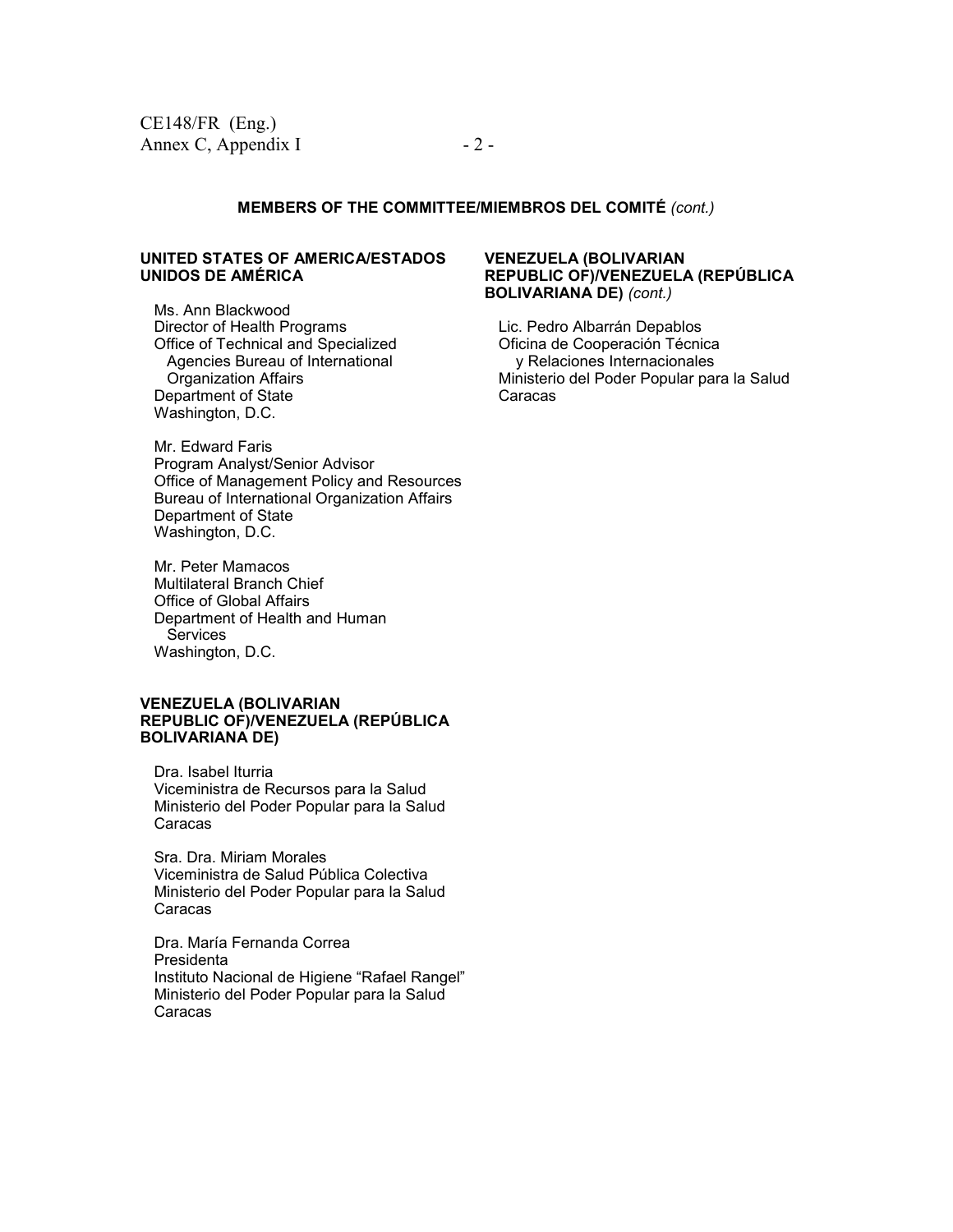#### **NON-MEMBERS OF THE COMMITTEE OTROS MIEMBROS QUE NO FORMAN PARTE DEL COMITÉ**

#### **BOLIVIA (PLURINATIONAL STATE OF)/ BOLIVIA (ESTADO PLURINACIONAL DE)**

Sr. Dr. Edgar Butron Coordinador Ministerio de Salud y Deportes Plaza del Estudiante La Paz

#### **BRAZIL/BRASIL**

Embaixador Eduardo Botelho Barbosa Assessor Especial do Ministro para Assuntos Internacionais Ministério da Saúde Brasília

Sr. Marcelo Almeida Quintão Assistente, Oficina de Assuntos **Internacionais** Ministério da Saúde Brasília

### **CANADA/CANADÁ**

Ms. Kate Dickson Senior Policy Advisor PAHO/Americas International Affairs Directorate Health Canada **Ottawa** 

### **CHILE**

Dr. José Miguel Huerta Jefe de la Oficina de Cooperación y Asuntos Internacionales Ministerio de Salud Santiago

Sra. María Jesús Roncarati Guillon Coordinadora de Proyectos Oficina de Cooperación y Asuntos Internacionales Ministerio de Salud Santiago

#### **ECUADOR**

Sr. Dr. Juan Moreira Director General de Salud, (E) Ministerio de Salud Pública Quito, Ecuador

#### **COSTA RICA**

Lic. Rosibel Vargas Gamboa Jefe Unidad de Asuntos Internacionales Ministerio de Salud San José

#### **CUBA**

Dr. Antonio Diosdado González Fernández Jefe del Departamento de Organismos Internacionales Ministerio de Salud Pública La Habana

#### **DOMINICAN REPUBLIC/REPÚBLICA DOMINICANA**

Sr Dr. Roberto Peguero Viceministro Administrativo y Financiero Ministerio de Salud Pública y Asistencia Social Santo Domingo

Sr. Dr. José Rodríguez A. Viceministro de Salud Colectiva Ministerio de Salud Pública y Asistencia Social Santo Domingo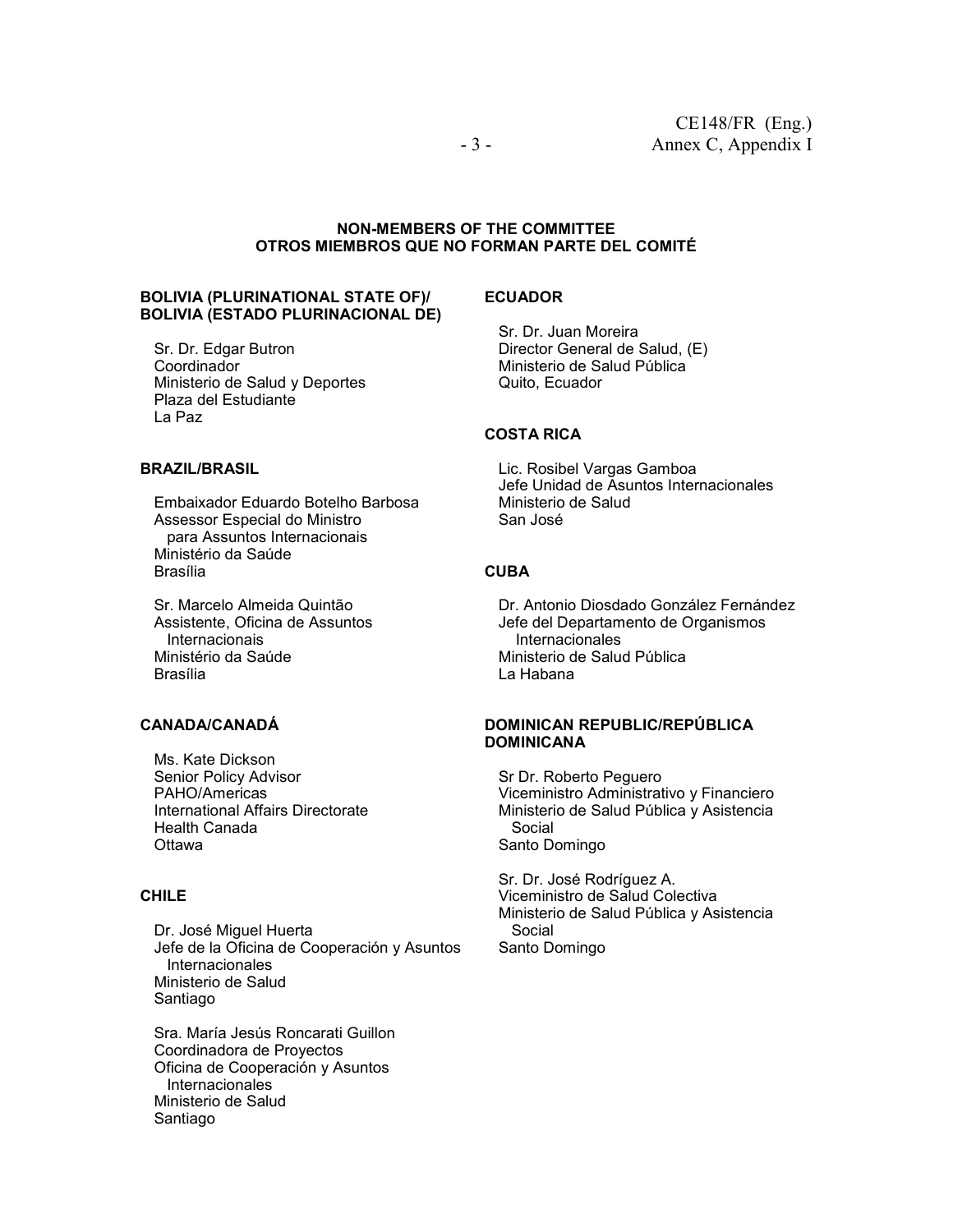#### **NON-MEMBERS OF THE COMMITTEE** *(cont.)* **OTROS MIEMBROS QUE NO FORMAN PARTE DEL COMITÉ** *(cont.)*

#### **EL SALVADOR**

Dra. Laura Nervi Asesora del Despacho Ministerial para Cooperación Internacional Ministerio de Salud San Salvador

#### **JAMAICA**

 Dr. Eva Fuller-Lewis Acting Chief Medical Officer Ministry of Health Kingston 5

 Ms. Ava-Gey Timberlake Acting Director, International Cooperation in **Health**  Ministry of Health Kingston 5

 Mrs. Sandra Graham Acting Director Policy, Planning and Development Ministry of Health Kingston 5

## **MEXICO/MÉXICO**

 Dra. Eunice Rendón Cárdenas Directora General de Relaciones Internacionales Secretaría de Salud México, D.F.

Lic. Fermín Juárez Garrido Dirección General de Programación, Organización y Presupuesto Secretaría de Salud México, D.F.

 Lic. Karen Aspuru Juárez **Subdirectora**  Subdirección de Gestión Interamericana Secretaría de Salud México, D.F.

## **MEXICO/MÉXICO** *(cont.)*

 Lic. Marevna García Arreola Jefa del Departamento de Cooperación Internacional Secretaría de Salud México, D.F.

#### **PANAMA/PANAMÁ**

 Dr. Félix Bonilla Secretario General de Salud Ministerio de Salud Ciudad de Panamá

#### **PARAGUAY**

 Sr. Enrique García Zúñiga Director de Relaciones Internacionales Ministerio de Salud Pública y Bienestar Social Asunción

#### **URUGUAY**

 Sra. Dra. Beatriz Rivas Asesora de la Cooperación Internacional Ministerio de Salud Pública Montevideo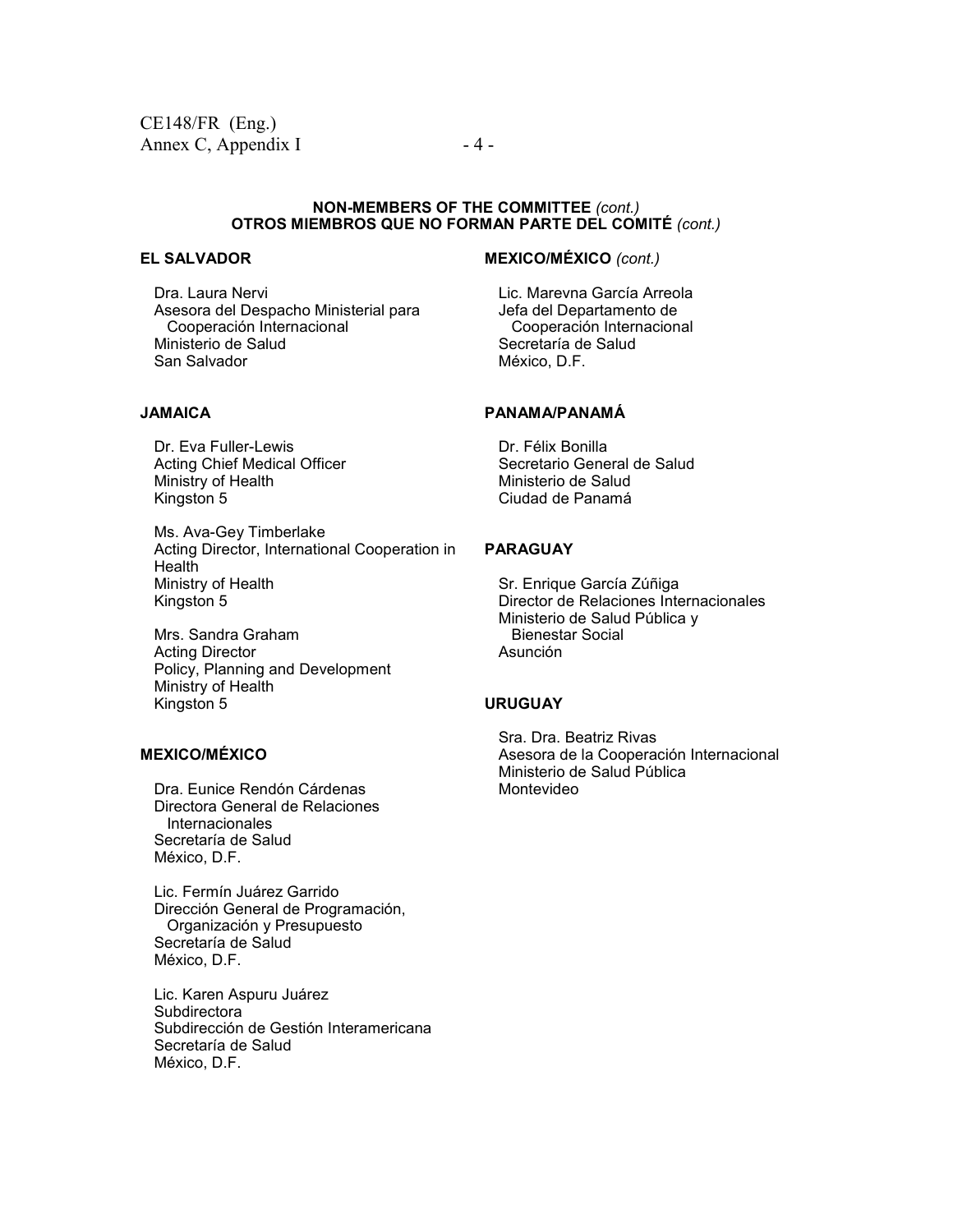#### **PAN AMERICAN SANITARY BUREAU OFICINA SANITARIA PANAMERICANA**

**Director and Secretary ex officio of the Committee/ Directora y Secretaria ex officio del Comité** 

 Dr. Mirta Roses Periago **Director** Directora

#### **Advisers to the Director Asesores de la Directora**

 Dr. Jon Kim Andrus Deputy Director Director Adjunto

#### **Advisers to the Director** *(cont.)* **Asesores de la Directora** *(cont.)*

 Mr. Guillermo Birmingham Director of Administration Director de Administración

 Dr. Heidi Jiménez Legal Counsel, Office of Legal Counsel Asesora Jurídica, Oficina de la Asesora Jurídica

 Mrs. Piedad Huerta Advisor, Governing Bodies Office Asesora, Oficina de los Cuerpos Directivos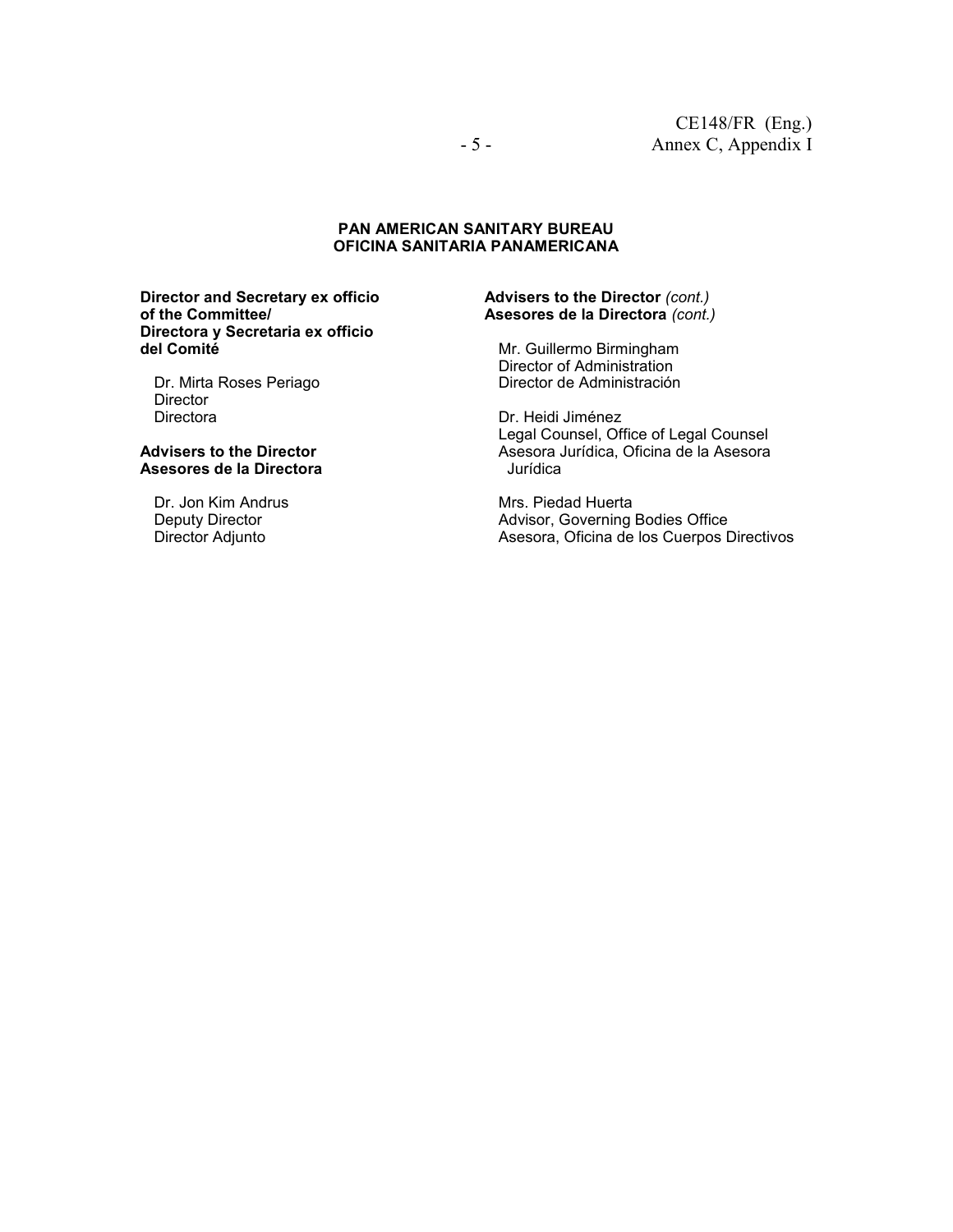

PAN AMERICAN HEALTH ORGANIZATION WORLD HEALTH ORGANIZATION



# **148th SESSION OF THE EXECUTIVE COMMITTEE**

*Washington, D.C., USA, 20-24 June 2011*

CE148/FR (Eng.) Annex D 22 July 2011 ORIGINAL: ENGLISH

## **ANNEX TO THE FINAL REPORT**

# **Views Expressed by Members of the Executive Committee on the Proposed Program and Budget 2012-2013 of the Pan American Health Organization**

1. During the virtual meeting held on 22 July 2011 members of the Executive Committee expressed the following views on the proposed program and budget of PAHO for 2012–2013:

2. The Delegate of **Argentina** recalled that Member States of PAHO had supported the adoption of the Strategic Plan 2008-2012 and the Health Agenda for the Americas 2008-2017, and that they therefore now had the responsibility to ensure that the Organization had the resources needed to carry out those two strategic plans, which provided a road map for the work of the Bureau and Member States. Argentina strongly supported the revised version of scenario D, which was the scenario currently under consideration that would have the least detrimental effect on the Organization's ability to achieve the strategic objectives established under the Strategic Plan. He appealed to other members of the Committee to support scenario D as a demonstration of their commitment to the achievement of the strategic objectives and their support for the work of PAHO.

3. The Delegate of **Colombia** commended the Bureau's efforts to reduce expenditures and agreed on the importance of implementing all the activities envisaged under the Strategic Plan. However, she pointed out that some countries, including her own, would experience significant increases in their assessed contributions as a result of the revision of the OAS scale of assessments. Her country also faced significant budget constraints and therefore continued to favor scenario C. She also suggested that more time—preferably two years in advance—should be allowed for consideration of the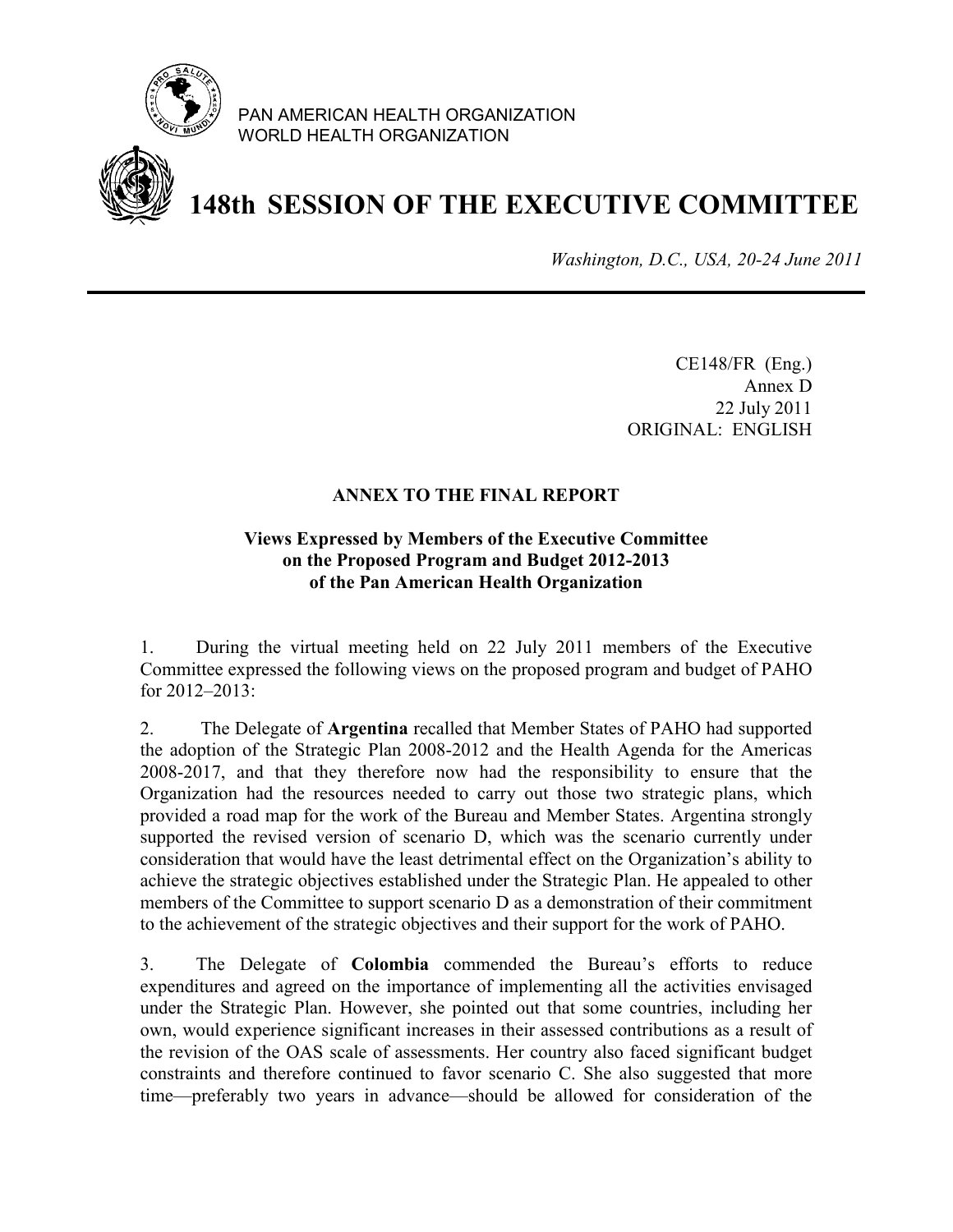Organization's budgets in order to provide ample time for discussion and accommodate Member States' differing budget cycles.

4. The Delegate of **Grenada** affirmed her country's continued commitment to the collective work of PAHO and expressed support for revised scenario D.

5. The Delegate of **Guatemala** also expressed support for revised scenario D, which in his view balanced financial concerns against the need to achieve the strategic objectives of the Strategic Plan. While some strategic objectives would not be met under scenario D, he considered it to be the best alternative under the circumstances.

6. The Delegate of **Haiti** also voiced support for scenario D as revised, which would make it possible to achieve a larger proportion of the strategic objectives than scenario C.

7. The Delegate of **Peru,** endorsing the comments made by the Delegate of **Argentina**, underscored the need to ensure the necessary funding for the Strategic Plan and said that his Government supported revised scenario D, even though its assessed contribution would rise as a result of both the proposed 4.3% increase and the revision of the OAS scale of assessments.

8. The Delegate of **Saint Vincent and the Grenadines** commended the Bureau's efforts to devise a scenario that would be satisfactory to all in the current context of global financial crisis. He expressed the hope that the Committee would be able to achieve consensus on scenario D, which his delegation supported.

9. The Delegate of the **United States of America**, emphasizing his Government's strong support for the work of PAHO throughout the hemisphere, acknowledged the difficulties that the Organization faced in trying to make ends meet in the current situation of financial constraint and expressed appreciation for the Bureau's efforts to reduce costs and improve the Organization's performance by, inter alia, eliminating posts, moving some posts to the field, and consolidating several Pan American Centers. He recognized that the 4.3% rise in assessments proposed under scenario D was needed in order to offset the \$8 million decline in miscellaneous income and maintain the regular budget at the same nominal level as in 2010-2011. He also recognized that, although the regular budget would remain the same, PAHO's costs would continue to rise, and therefore the budget would not provide adequate funding to support the Organization's program of work in the coming two years. Nevertheless, his Government could not support a 4.3% increase in its assessment. The budgets of government agencies were being cut across the board in his country and questions were being raised as to whether it would be able to meet its current obligations to international organizations. His Government might, however, be willing to adopt a resolution under this scenario and proposed to include a paragraph requesting the Bureau to prepare another scenario with a budget proposal calling for an increase of 2.15% in Member States' assessed